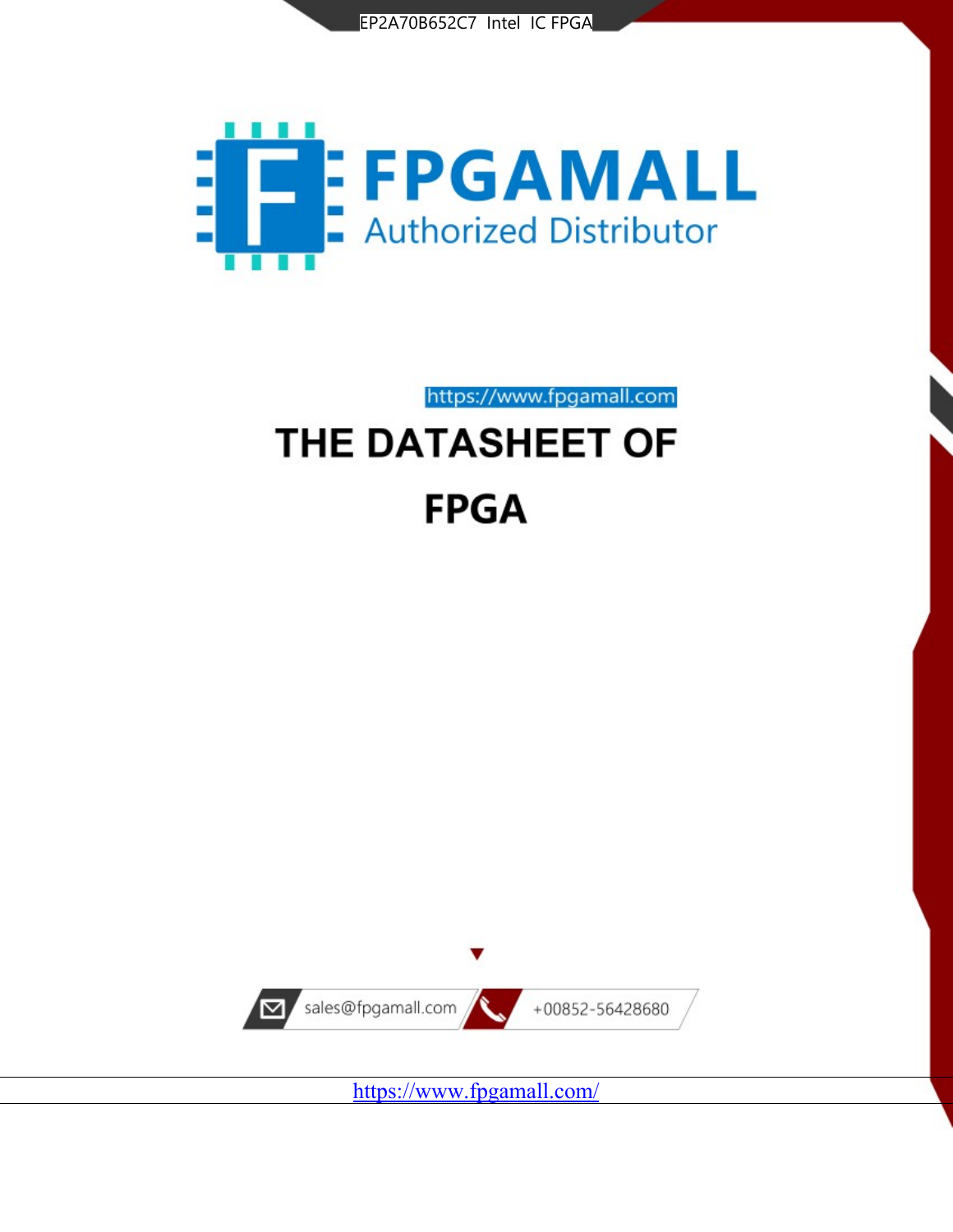EP2A70B652C7 Intel IC FPGA



## **APEX II Programmable Logic Device Family**

**August 2002, ver. 3.0 Data Sheet**

**Features...** ■ Programmable logic device (PLD) manufactured using a 0.15-µm alllayer copper-metal fabrication process (up to eight layers of metal)

- 1-gigabit per second (Gbps) True-LVDSTM, LVPECL, pseudo current mode logic (PCML), and HyperTransport<sup>™</sup> interface
- Clock-data synchronization (CDS) in True-LVDS interface to correct any fixed clock-to-data skew
- Enables common networking and communications bus I/O standards such as RapidIOTM, CSIX, Utopia IV, and POS-PHY Level 4
- Support for high-speed external memory interfaces, including zero bus turnaround (ZBT), quad data rate (QDR), and double data rate (DDR) static RAM (SRAM), and single data rate (SDR) and DDR synchronous dynamic RAM (SDRAM)
- 30% to 40% faster design performance than APEX<sup>™</sup> 20KE devices on average
- Enhanced 4,096-bit embedded system blocks (ESBs) implementing first-in first-out (FIFO) buffers, Dual-Port+ RAM (bidirectional dual-port RAM), and content-addressable memory (CAM)
- High-performance, low-power copper interconnect
- Fast parallel byte-wide synchronous device configuration
- Look-up table (LUT) logic available for register-intensive functions
- High-density architecture
	- 1,900,000 to 5,250,000 maximum system gates (see Table 1)
	- Up to 67,200 logic elements (LEs)
	- Up to 1,146,880 RAM bits that can be used without reducing available logic
- Low-power operation design
	- 1.5-V supply voltage
	- Copper interconnect reduces power consumption
	- MultiVolt<sup>™</sup> I/O support for 1.5-V, 1.8-V, 2.5-V, and 3.3-V interfaces
	- ESBs offer programmable power-saving mode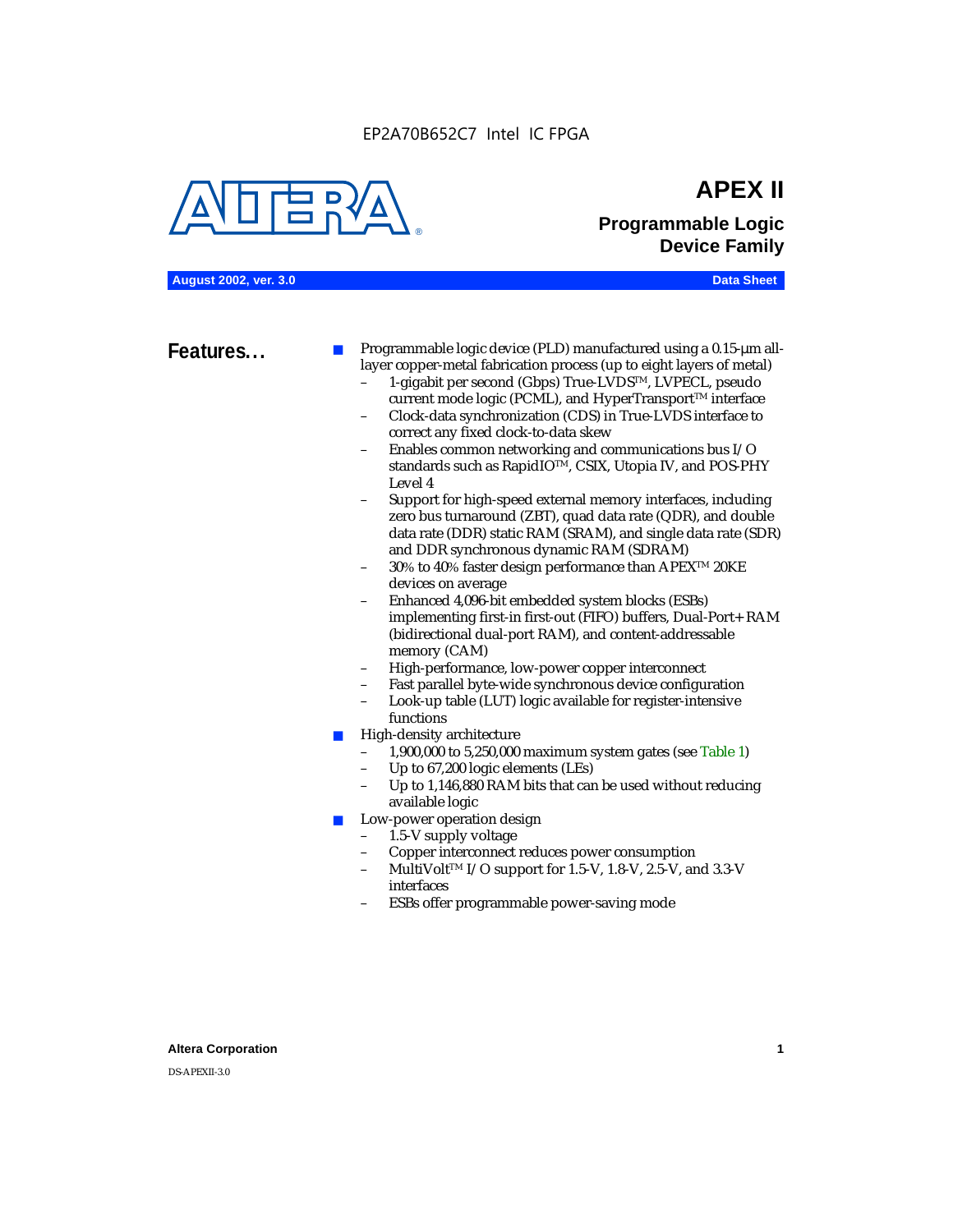| Table 1. APEX II Device Features |               |               |               |               |  |  |
|----------------------------------|---------------|---------------|---------------|---------------|--|--|
| Feature                          | <b>EP2A15</b> | <b>EP2A25</b> | <b>EP2A40</b> | <b>EP2A70</b> |  |  |
| Maximum gates                    | 1.900.000     | 2,750,000     | 3,000,000     | 5,250,000     |  |  |
| <b>Typical gates</b>             | 600,000       | 900,000       | 1,500,000     | 3,000,000     |  |  |
| <b>LEs</b>                       | 16,640        | 24,320        | 38,400        | 67,200        |  |  |
| <b>RAM ESBs</b>                  | 104           | 152           | 160           | 280           |  |  |
| Maximum RAM bits                 | 425,984       | 622,592       | 655,360       | 1,146,880     |  |  |
| True-LVDS channels               | 36(1)         | 36(1)         | 36(1)         | 36(1)         |  |  |
| Flexible-LVDS™ channels $(2)$    | 56            | 56            | 88            | 88            |  |  |
| True-LVDS PLLs (3)               | 4             | 4             | 4             | 4             |  |  |
| General-purpose PLL outputs (4)  | 8             | 8             | 8             | 8             |  |  |
| Maximum user I/O pins            | 492           | 612           | 735           | 1.060         |  |  |

#### *Notes to Table 1:*

(1) Each device has 36 input channels and 36 output channels.

(2) EP2A15 and EP2A25 devices have 56 input and 56 output channels; EP2A40 and EP2A70 devices have 88 input and 88 output channels.

(3) PLL: phase-locked loop. True-LVDS PLLs are dedicated to implement True-LVDS functionality.

(4) Two internal outputs per PLL are available. Additionally, the device has one external output per PLL pair (two external outputs per device).

## **...and More Features**

#### I/O features

- Up to 380 Gbps of I/O capability
- 1-Gbps True-LVDS, LVPECL, PCML, and HyperTransport support on 36 input and 36 output channels that feature clock synchronization circuitry and independent clock multiplication and serialization/deserialization factors
- Common networking and communications bus I/O standards such as RapidIO, CSIX, Utopia IV, and POS-PHY Level 4 enabled
- 400-megabits per second (Mbps) Flexible-LVDS and HyperTransport support on up to 88 input and 88 output channels (input channels also support LVPECL)
- Support for high-speed external memories, including ZBT, QDR, and DDR SRAM, and SDR and DDR SDRAM
- Compliant with peripheral component interconnect Special Interest Group (PCI SIG) *PCI Local Bus Specification, Revision 2.2* for 3.3-V operation at 33 or 66 MHz and 32 or 64 bits
- Compliant with 133-MHz PCI-X specifications
- Support for other advanced I/O standards, including AGP, CTT, SSTL-3 and SSTL-2 Class I and II, GTL+, and HSTL Class I and II
- Six dedicated registers in each I/O element (IOE): two input registers, two output registers, and two output-enable registers
- Programmable bus hold feature
- Programmable pull-up resistor on I/O pins available during user mode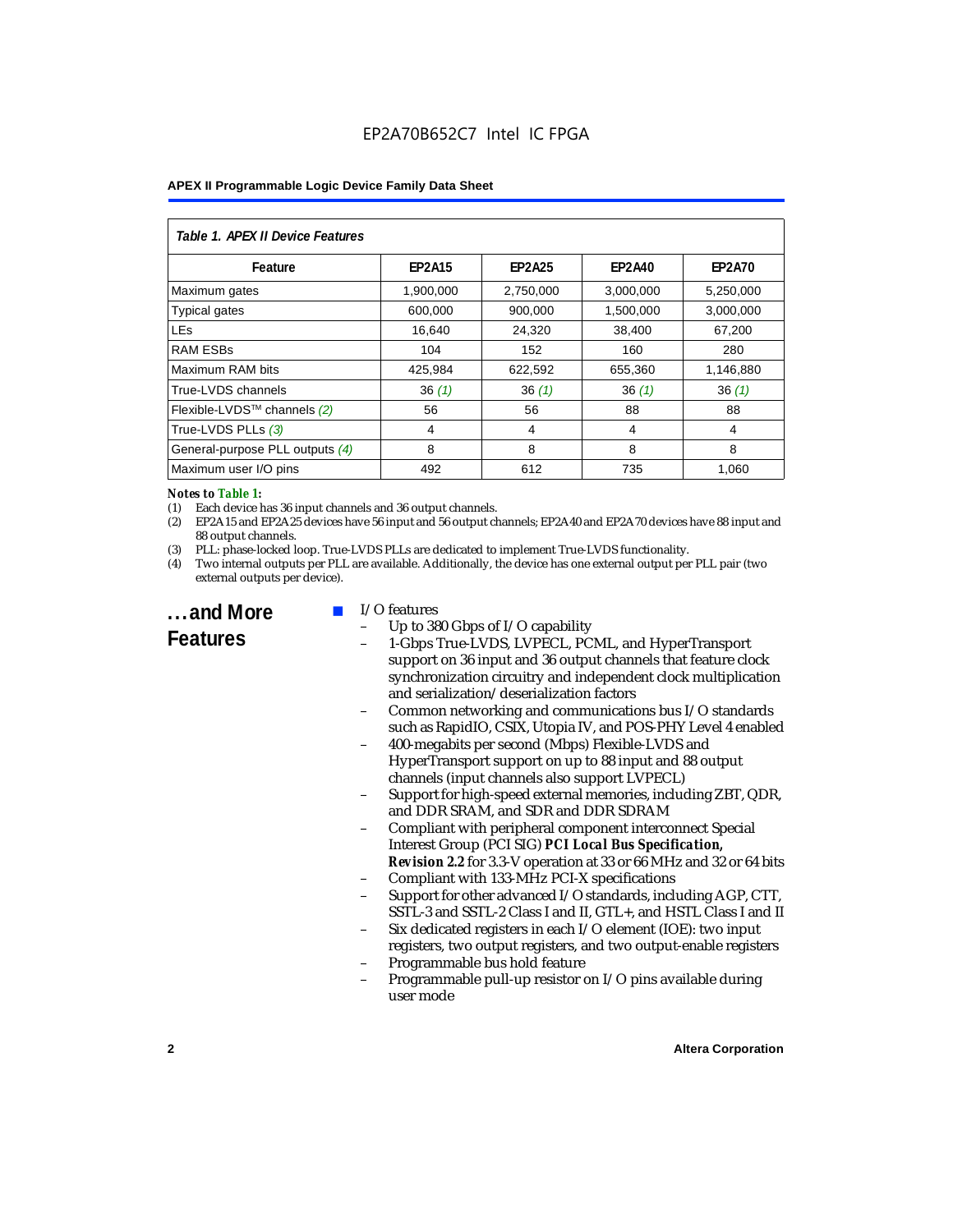- Programmable output drive for 3.3-V LVTTL at 4 mA, 12 mA, 24 mA, or I/O standard levels
- Programmable output slew-rate control reduces switching noise
- Hot-socketing operation supported
- Pull-up resistor on I/O pins before and during configuration
- Enhanced internal memory structure
	- High-density 4,096-bit ESBs
	- Dual-Port+ RAM with bidirectional read and write ports
	- Support for many other memory functions, including CAM, FIFO, and ROM
	- ESB packing mode partitions one ESB into two 2,048-bit blocks
- Device configuration
	- Fast byte-wide synchronous configuration minimizes in-circuit reconfiguration time
	- Device configuration supports multiple voltages (either 3.3 V and 2.5 V or 1.8 V)
- Flexible clock management circuitry with eight general-purpose PLL outputs
	- Four general-purpose PLLs with two outputs per PLL
	- Built-in low-skew clock tree
	- Eight global clock signals
	- ClockLockTM feature reducing clock delay and skew
	- ClockBoostTM feature providing clock multiplication (by 1 to 160) and division (by 1 to 256)
	- ClockShift™ feature providing programmable clock phase and delay shifting with coarse (90°, 180°, or 270°) and fine (0.5 to 1.0 ns) resolution
- Advanced interconnect structure
	- All-layer copper interconnect for high performance
	- Four-level hierarchical FastTrack® interconnect structure for fast, predictable interconnect delays
	- Dedicated carry chain that implements arithmetic functions such as fast adders, counters, and comparators (automatically used by software tools and megafunctions)
	- Dedicated cascade chain that implements high-speed, high-fan-in logic functions (automatically used by software tools and megafunctions)
	- Interleaved local interconnect allowing one LE to drive 29 other LEs through the fast local interconnect
- Advanced software support
	- Software design support and automatic place-and-route provided by the Altera® Quartus<sup>™</sup> II development system for Windows-based PCs, Sun SPARCstations, and HP 9000 Series 700/800 workstations
	- Altera MegaCore® functions and Altera Megafunction Partners Program (AMPPSM) megafunctions optimized for APEX II architecture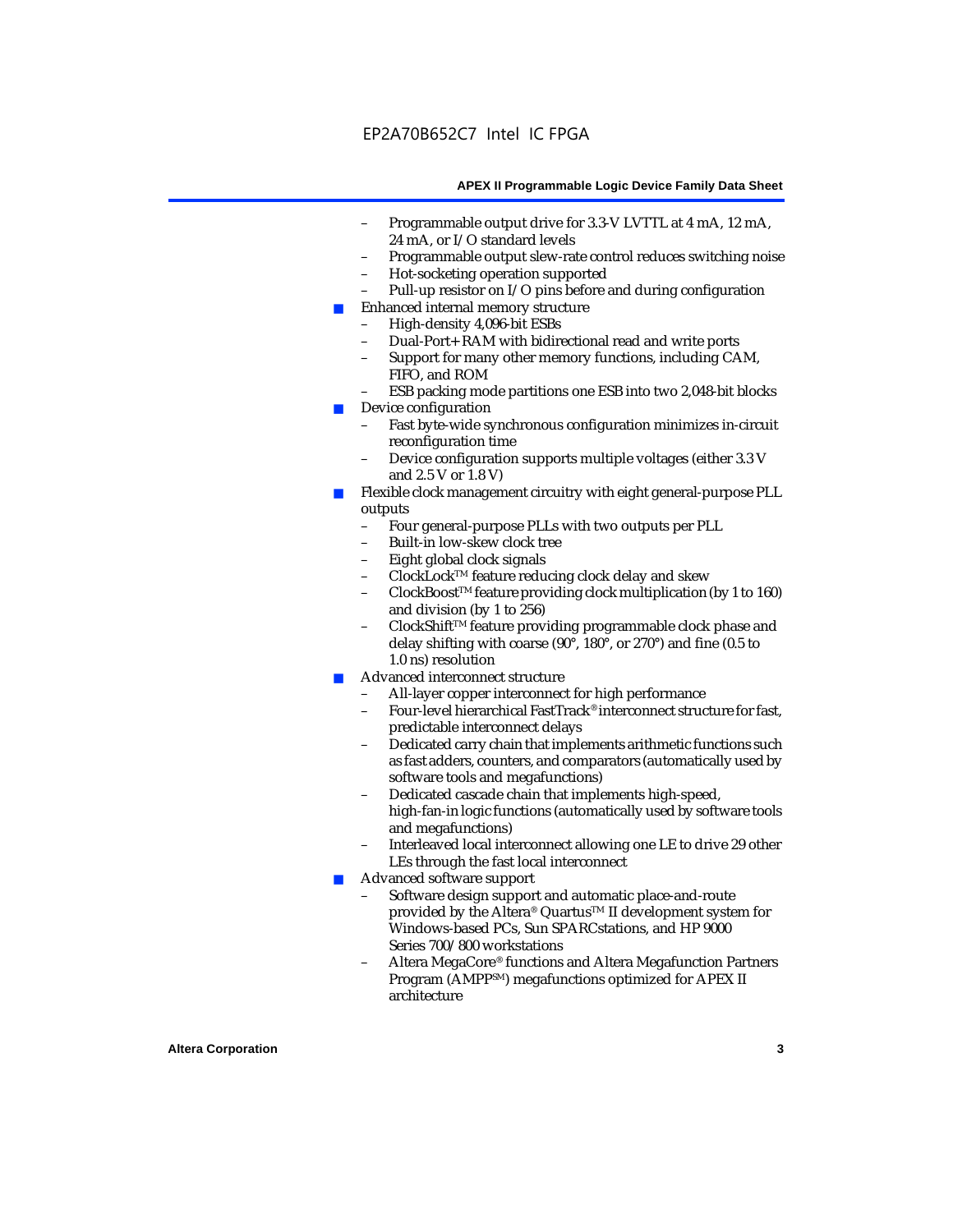- LogicLock<sup>TM</sup> incremental design for intellectual property  $(IP)$ integration and team-based design
- NativeLink™ integration with popular synthesis, simulation, and timing analysis tools
- SignalTap® embedded logic analyzer simplifies in-system design evaluation by giving access to internal nodes during device operation
- Support for popular revision-control software packages, including PVCS, RCS, and SCCS

Tables 2 and 3 show the APEX II ball-grid array (BGA) and FineLine BGATM device package sizes, options, and I/O pin counts.

#### *Table 2. APEX II Package Sizes* **Feature 672-Pin FineLine BGA 724-Pin BGA 1,020-Pin FineLine BGA 1,508-Pin FineLine BGA** Pitch (mm)  $\begin{array}{|c|c|c|c|c|c|c|c|} \hline \text{Pitch (mm)} & \text{1.00} & \text{1.00} & \text{1.00} \ \hline \end{array}$ Area (mm<sup>2</sup>) | 729 | 1,225 | 1,089 | 1,600 Length  $\times$  Width (mm  $\times$  mm)  $\begin{array}{|l|} \hline \end{array}$  27  $\times$  27  $\begin{array}{|l|} \hline \end{array}$  35  $\times$  35  $\begin{array}{|l|} \hline \end{array}$  33  $\times$  33  $\begin{array}{|l|} \hline \end{array}$  40  $\times$  40

| Table 3. APEX II Package Options & I/O Pin Count<br>Notes $(1)$ , $(2)$ |                                |             |                                  |                                  |  |
|-------------------------------------------------------------------------|--------------------------------|-------------|----------------------------------|----------------------------------|--|
| Feature                                                                 | 672-Pin<br><b>FineLine BGA</b> | 724-Pin BGA | 1,020-Pin<br><b>FineLine BGA</b> | 1,508-Pin<br><b>FineLine BGA</b> |  |
| EP2A15                                                                  | 492                            | 492         |                                  |                                  |  |
| EP2A25                                                                  | 492                            | 536         |                                  |                                  |  |
| EP2A40                                                                  | 492                            | 536         | 735                              |                                  |  |
| EP2A70                                                                  |                                | 536         |                                  | 1,060                            |  |

*Notes to Table 3:*

(1) All APEX II devices support vertical migration within the same package (e.g., the designer can migrate between the EP2A15, EP2A25, and EP2A40 devices in the 672-pin FineLine BGA package). Vertical migration means that designers can migrate to devices whose dedicated pins, configuration pins, LVDS pins, and power pins are the same for a given package across device densities. Migration of I/O pins across densities requires the designer to cross reference the available I/O pins using the device pin-outs. This must be done for all planned densities for a given package type to identify which I/O pins are migratable.

(2) I/O pin counts include dedicated clock and fast I/O pins.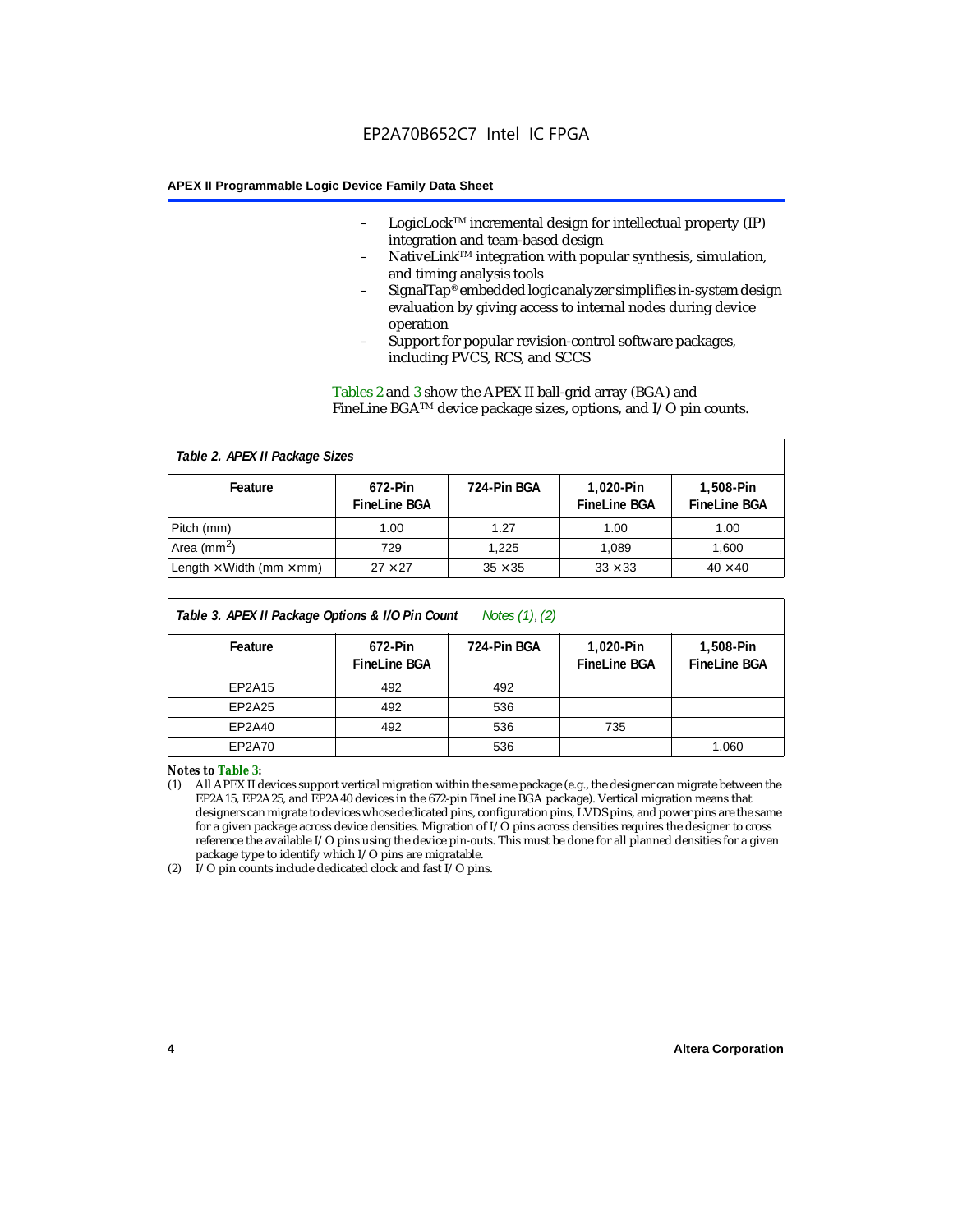| General<br><b>Description</b> | APEX II devices integrate high-speed differential $I/O$ support using the<br>True-LVDS interface. The dedicated serializer, deserializer, and CDS |
|-------------------------------|---------------------------------------------------------------------------------------------------------------------------------------------------|
|                               | circuitry in the True-LVDS interface support the LVDS, LVPECL,                                                                                    |
|                               | HyperTransport, and PCML I/O standards. Flexible-LVDS pins located                                                                                |
|                               | in regular user I/O banks offer additional differential support, increasing                                                                       |
|                               | the total device bandwidth. This circuitry, together with enhanced IOEs                                                                           |
|                               | and support for numerous I/O standards, allows APEX II devices to meet                                                                            |
|                               | high-speed interface requirements.                                                                                                                |
|                               |                                                                                                                                                   |
|                               | A DEV II. Jacques also de de de silve la cidade e coference e festecer e code se                                                                  |

APEX II devices also include other high-performance features such as bidirectional dual-port RAM, CAM, general-purpose PLLs, and numerous global clocks.

#### **Configuration**

The logic, circuitry, and interconnects in the APEX II architecture are configured with CMOS SRAM elements. APEX II devices are reconfigurable and are 100% tested prior to shipment. As a result, test vectors do not have to be generated for fault coverage. Instead, the designer can focus on simulation and design verification. In addition, the designer does not need to manage inventories of different ASIC designs; APEX II devices can be configured on the board for the specific functionality required.

APEX II devices are configured at system power-up with data either stored in an Altera configuration device or provided by a system controller. Altera offers in-system programmability (ISP)-capable configuration devices, which configure APEX II devices via a serial data stream. The enhanced configuration devices can configure any APEX II device in under 100 ms. Moreover, APEX II devices contain an optimized interface that permits microprocessors to configure APEX II devices serially or in parallel, synchronously or asynchronously. This interface also enables microprocessors to treat APEX II devices as memory and to configure the device by writing to a virtual memory location, simplifying reconfiguration.

APEX II devices also support a new byte-wide, synchronous configuration scheme at speeds of up to 66 MHz using EPC16 configuration devices or a microprocessor. This parallel configuration reduces configuration time by using eight data lines to send configuration data versus one data line in serial configuration.

APEX II devices support multi-voltage configuration; device configuration can be performed at 3.3 V and 2.5 V or 1.8 V.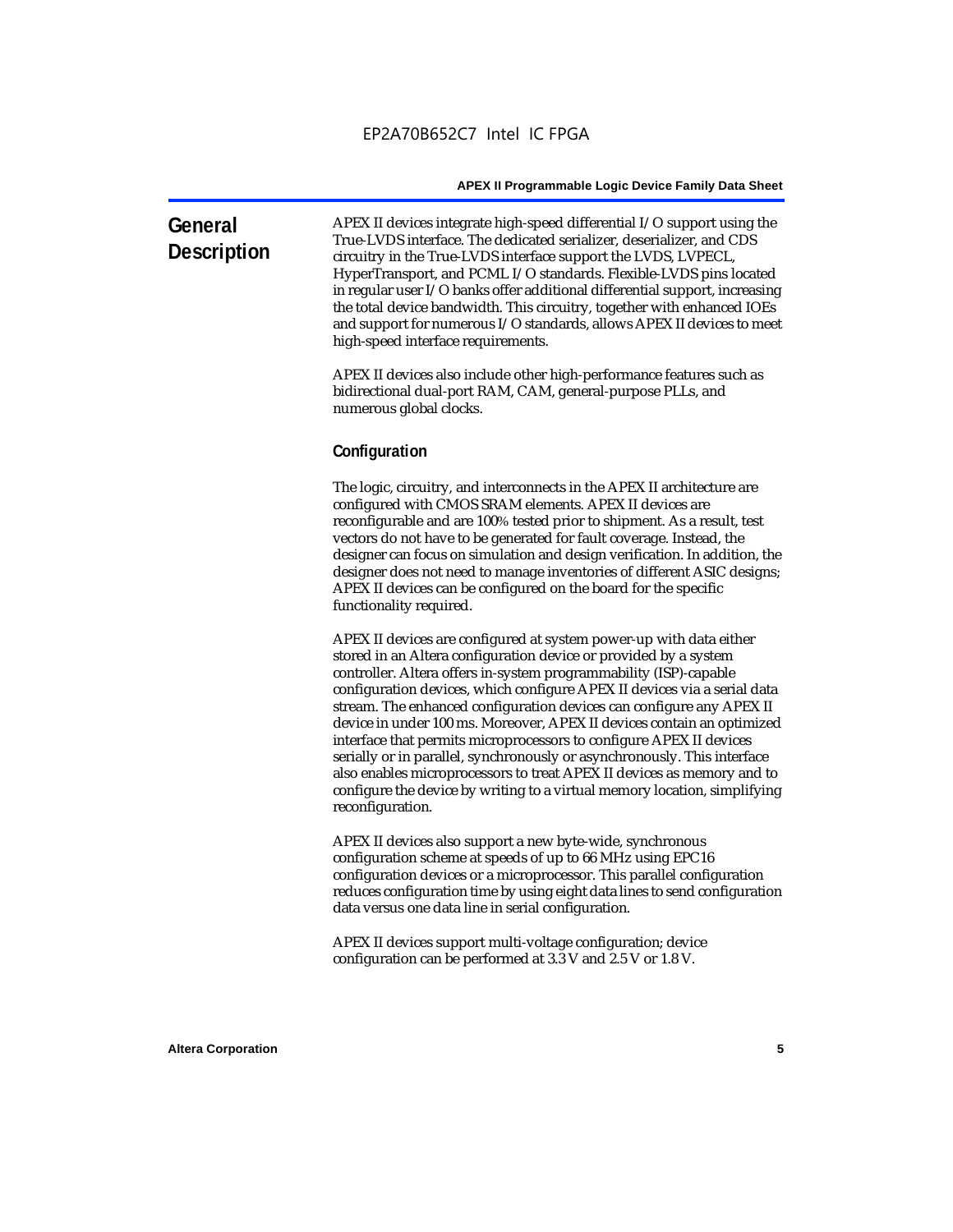After an APEX II device has been configured, it can be reconfigured incircuit by resetting the device and loading new data. Real-time changes can be made during system operation, enabling innovative reconfigurable computing applications.

#### **Software**

APEX II devices are supported by the Altera Quartus II development system: a single, integrated package that offers hardware description language (HDL) and schematic design entry, compilation and logic synthesis, full simulation and worst-case timing analysis, SignalTap logic analysis, and device configuration. The Quartus II software runs on Windows-based PCs, Sun SPARCstations, and HP 9000 Series 700/800 workstations.

The Quartus II software includes the LogicLock incremental design feature. The LogicLock feature allows the designer to make pin and timing assignments, verify functionality and performance, and then set constraints to lock down the placement and performance of a specific block of logic using LogicLock constraints. Constraints set by the LogicLock function guarantee repeatable placement when implementing a block of logic in a current project or exporting the block to another project. The constraints set by the LogicLock feature can lock down logic to a fixed location in the device. The LogicLock feature can also lock the logic down to a floating location, and the Quartus II software determines the best relative placement of the block to meet design requirements. Adding additional logic to a project will not affect the performance of blocks locked down with LogicLock constraints.

The Quartus II software provides NativeLink interfaces to other industrystandard PC- and UNIX workstation-based EDA tools. For example, designers can open the Quartus II software from within third-party design tools. The Quartus II software also contains built-in optimized synthesis libraries; synthesis tools can use these libraries to optimize designs for APEX II devices. For example, the Synopsys Design Compiler library, supplied with the Quartus II development system, includes DesignWare functions optimized for the APEX II architecture.

#### **Functional Description** APEX II devices incorporate LUT-based logic, product-term-based logic, memory, and high-speed I/O standards into one device. Signal interconnections within APEX II devices (as well as to and from device pins) are provided by the FastTrack interconnect—a series of fast, continuous row and column channels that run the entire length and width of the device.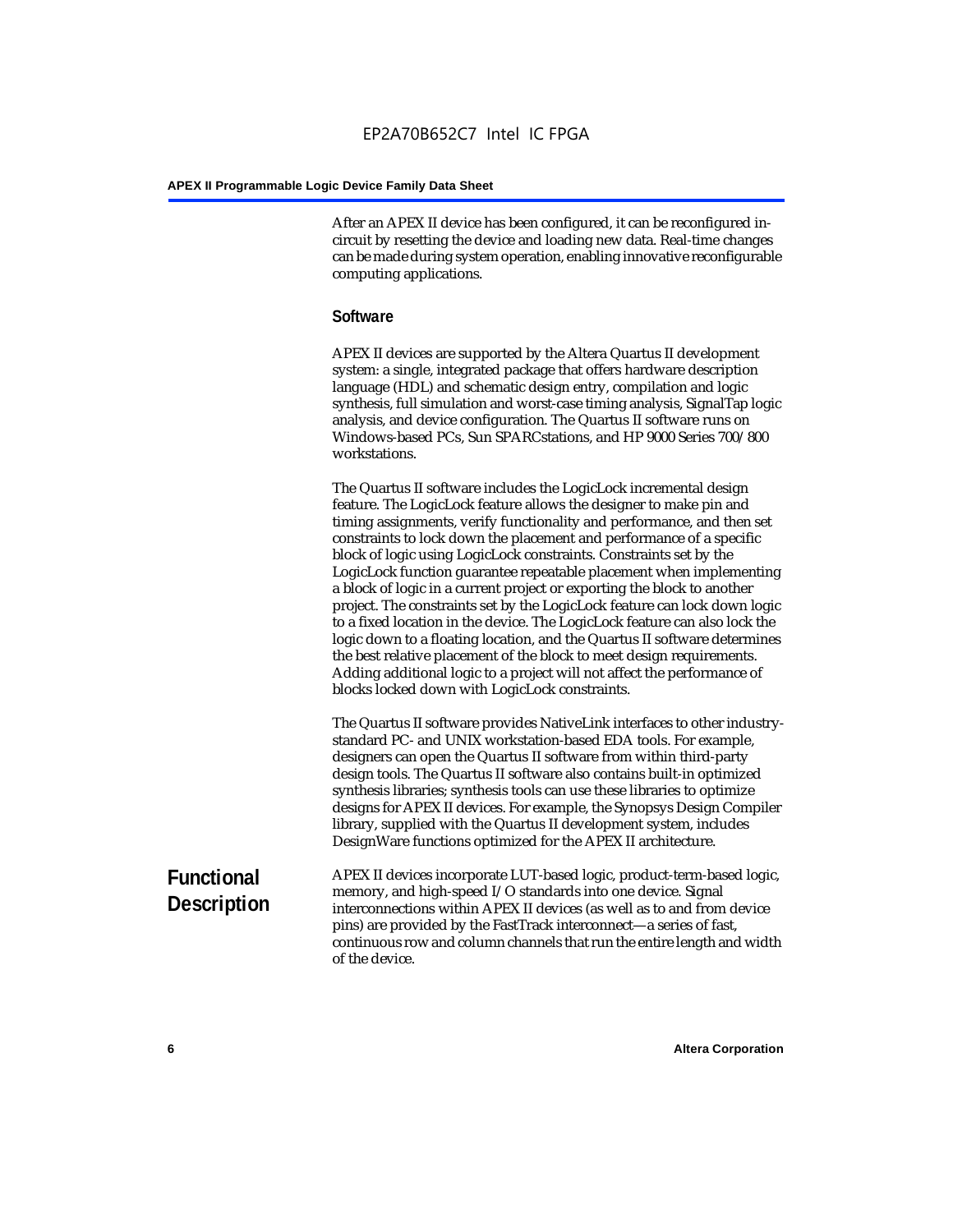Each I/O pin is fed by an IOE located at the end of each row and column of the FastTrack interconnect. Each IOE contains a bidirectional I/O buffer and six registers that can be used for registering input, output, and output-enable signals. When used with a dedicated clock pin, these registers provide exceptional performance and interface support with external memory devices such as DDR SDRAM and ZBT and QDR SRAM devices.

IOEs provide a variety of features such as: 3.3-V, 64-bit, 66-MHz PCI compliance, 3.3-V, 64-bit, 133-MHz PCI-X compliance, Joint Test Action Group (JTAG) boundary-scan test (BST) support, output drive strength control, slew-rate control, tri-state buffers, bus-hold circuitry, programmable pull-up resistors, programmable input and output delays, and open-drain outputs.

APEX II devices offer enhanced I/O support, including support for 1.5 V, 1.8 V, 2.5 V, 3.3 V, LVCMOS, LVTTL, HSTL, LVDS, LVPECL, HyperTransport, PCML, 3.3-V PCI, PCI-X, GTL+, SSTL-2, SSTL-3, CTT, and 3.3-V AGP I/O standards. High-speed (up to 1.0 Gbps) differential transfers are supported with True-LVDS circuitry for LVDS, LVPECL, HyperTransport, and PCML I/O standards. The optional CDS feature corrects any clock-to-data skew at the True-LVDS receiver channels, allowing for flexible board topologies. Up to 88 Flexible-LVDS channels support differential transfer at up to 400 Mbps (DDR) for LVDS and HyperTransport I/O standards.

An ESB can implement many types of memory, including Dual-Port+ RAM, CAM, ROM, and FIFO functions. Embedding the memory directly into the die improves performance and reduces die area compared to distributed-RAM implementations. The abundance of cascadable ESBs ensures that the APEX II device can implement multiple wide memory blocks for high-density designs. The ESB's high speed ensures it can implement small memory blocks without any speed penalty. The abundance of ESBs, in conjunction with the ability for one ESB to implement two separate memory blocks, ensures that designers can create as many different-sized memory blocks as the system requires.

Figure 1 shows an overview of the APEX II device.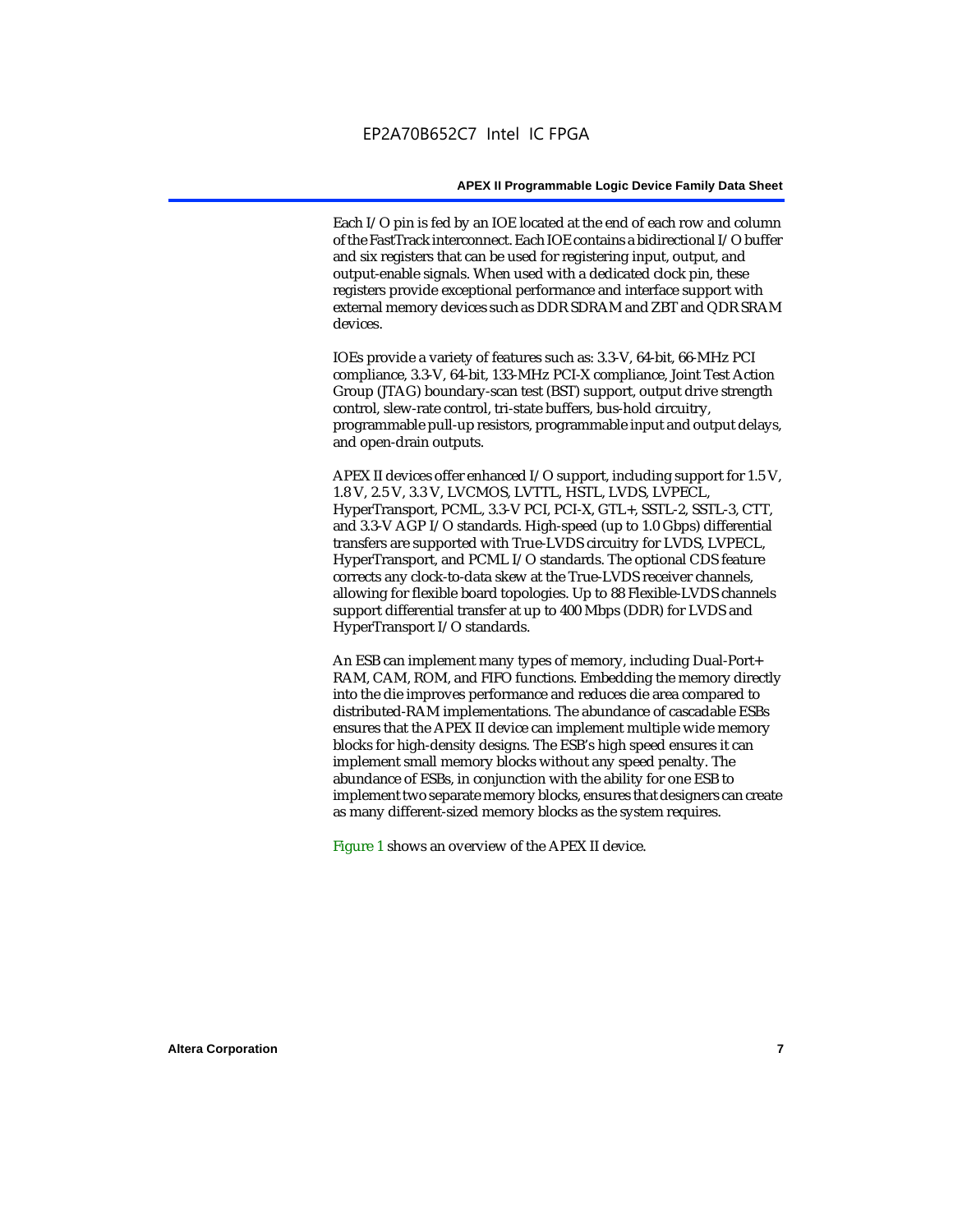#### *Figure 1. APEX II Device Block Diagram*



Table 4 lists the resources available in APEX II devices.

| Table 4. APEX II Device Resources |                     |                           |             |  |  |
|-----------------------------------|---------------------|---------------------------|-------------|--|--|
| <b>Device</b>                     | <b>MegaLAB Rows</b> | MegaLAB<br><b>Columns</b> | <b>ESBs</b> |  |  |
| EP2A15                            | 26                  |                           | 104         |  |  |
| EP2A25                            | 38                  |                           | 152         |  |  |
| EP2A40                            | 40                  |                           | 160         |  |  |
| EP2A70                            | 70                  |                           | 280         |  |  |

APEX II devices provide eight dedicated clock input pins and four dedicated fast I/O pins that globally drive register control inputs, including clocks. These signals ensure efficient distribution of high-speed, low-skew control signals. The control signals use dedicated routing channels to provide short delays and low skew. The dedicated fast signals can also be driven by internal logic, providing an ideal solution for a clock divider or internally-generated asynchronous control signal with high fan-out. The dedicated clock and fast I/O pins on APEX II devices can also feed logic. Dedicated clocks can also be used with the APEX II generalpurpose PLLs for clock management.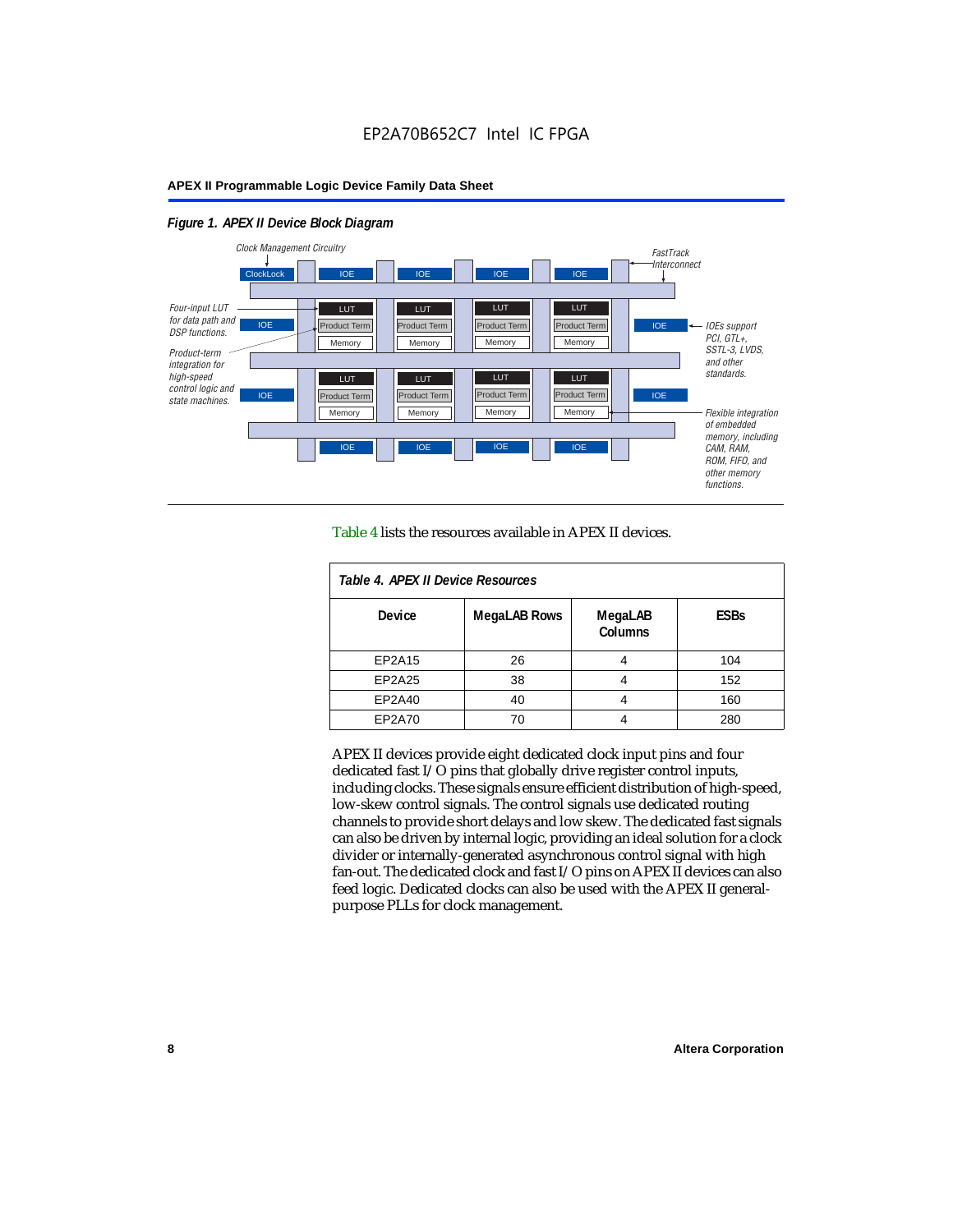#### **MegaLAB Structure**

APEX II devices are constructed from a series of MegaLAB<sup>TM</sup> structures. Each MegaLAB structure contains a group of logic array blocks (LABs), one ESB, and a MegaLAB interconnect, which routes signals within the MegaLAB structure. EP2A15 and EP2A25 devices have 16 LABs and EP2A40 and EP2A70 devices have 24 LABs. Signals are routed between MegaLAB structures and I/O pins via the FastTrack interconnect. In addition, edge LABs can be driven by I/O pins through the local interconnect. Figure 2 shows the MegaLAB structure.





#### **Logic Array Block**

Each LAB consists of 10 LEs, the LEs' associated carry and cascade chains, LAB control signals, and the local interconnect. The local interconnect transfers signals between LEs in the same or adjacent LABs, IOEs, or ESBs.

The Quartus II Compiler places associated logic within a LAB or adjacent LABs, allowing the use of a fast local interconnect for high performance.

APEX II devices use an interleaved LAB structure, so that each LAB can drive two local interconnect areas. Every other LE drives to either the left or right local interconnect area, alternating by LE. The local interconnect can drive LEs within the same LAB or adjacent LABs. This feature minimizes the use of the row and column interconnects, providing higher performance and flexibility. Each LAB structure can drive 30 LEs through fast local interconnects.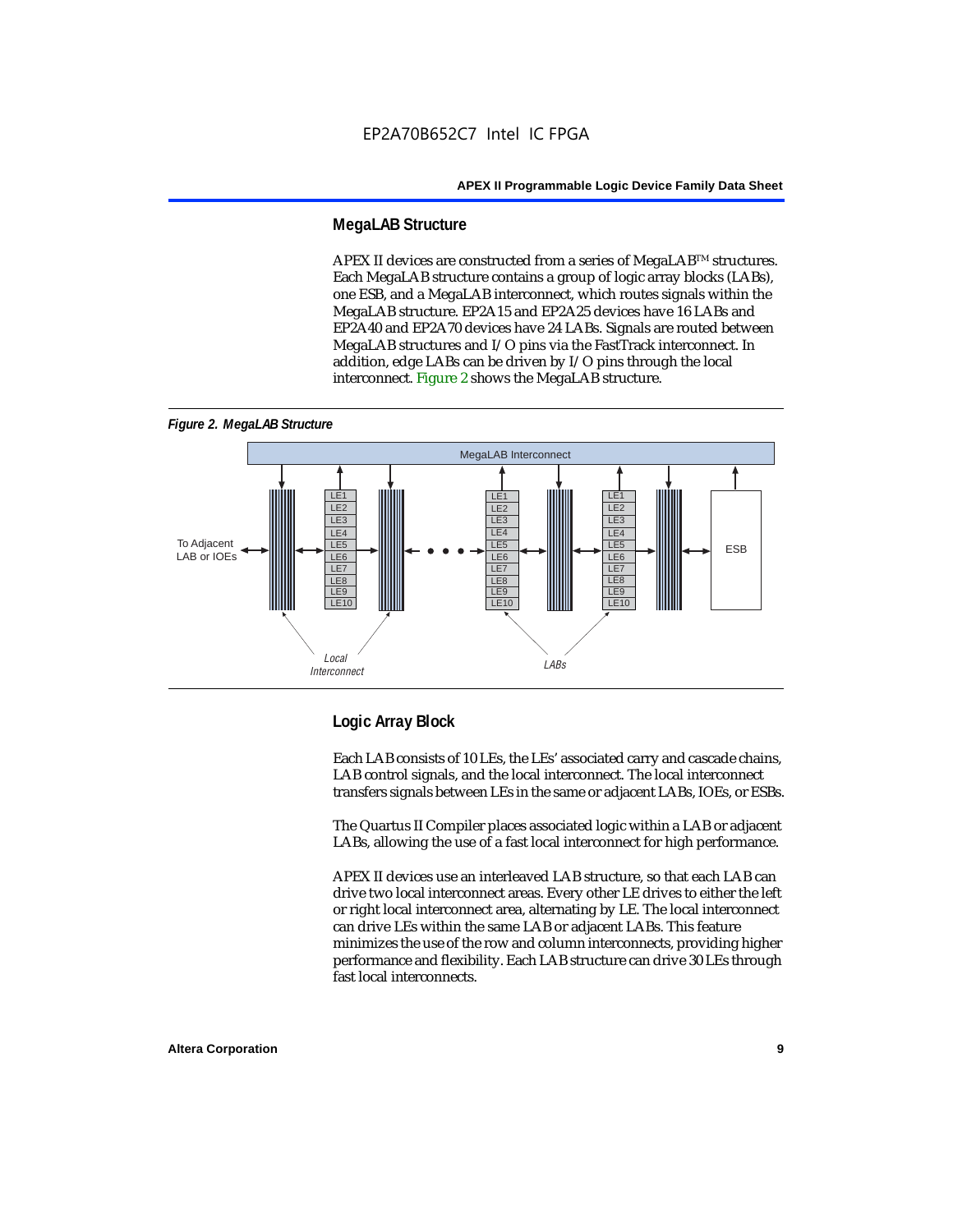



Each LAB contains dedicated logic for driving control signals to its LEs and ESBs. The control signals include clock, clock enable, asynchronous clear, asynchronous preset, asynchronous load, synchronous clear, and synchronous load signals. A maximum of six control signals can be used at a time. Although synchronous load and clear signals are generally used when implementing counters, they can also be used with other functions.

Each LAB can use two clocks and two clock enable signals. The LAB's clock and clock enable signals are linked (e.g., any LE in a particular LAB using CLK1 will also use CLKENA1). LEs with the same clock but different clock enable signals either use both clock signals in one LAB or are placed into separate LABs. If both the rising and falling edges of a clock are used in an LAB, both LAB-wide clock signals are used.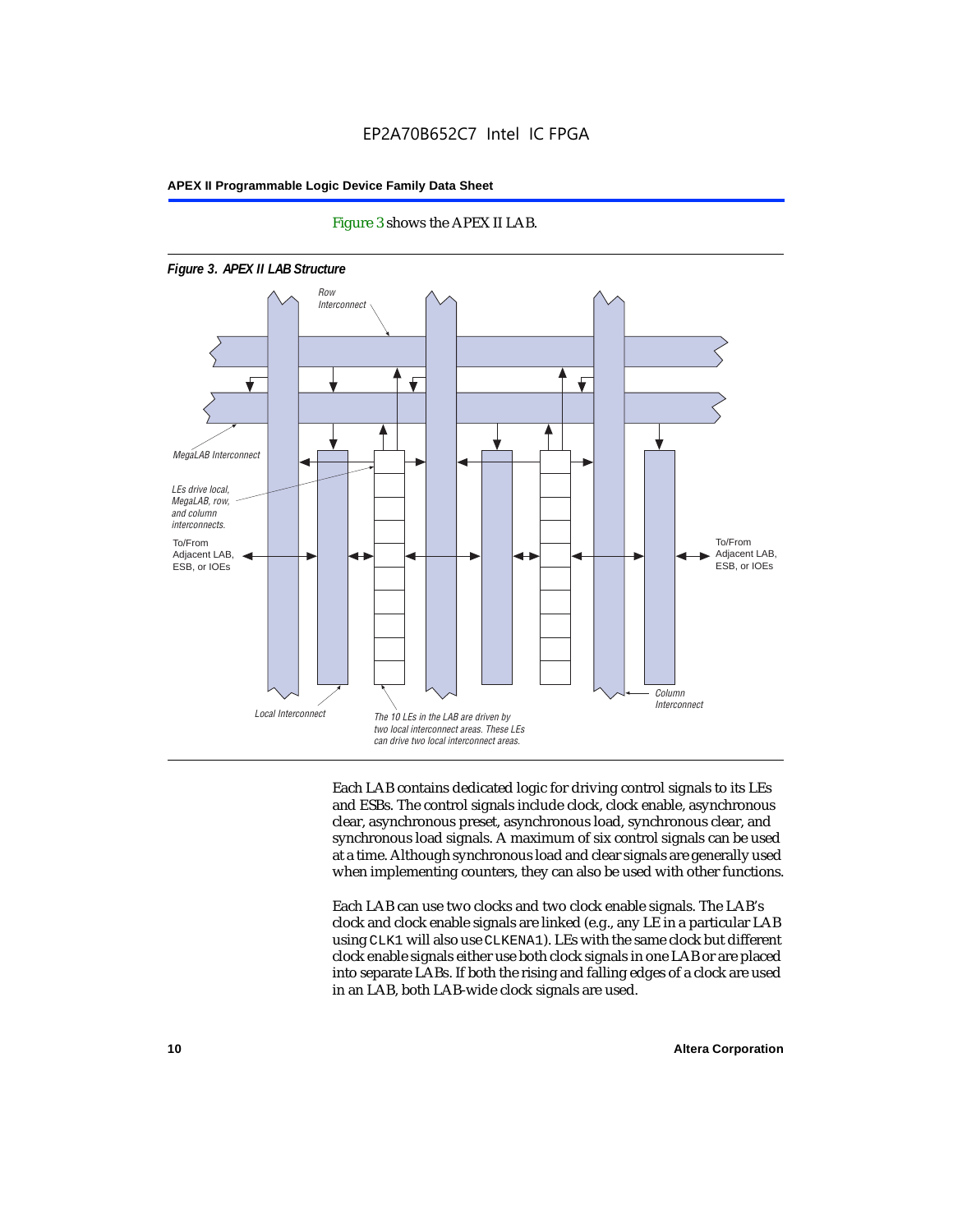The LAB-wide control signals can be generated from the LAB local interconnect, global signals, and dedicated clock pins. The inherent low skew of the FastTrack interconnect enables it to be used for clock distribution. Figure 4 shows the LAB control signal generation circuit.



#### *Figure 4. LAB Control Signal Generation*

#### *Notes to Figure 4:*

- (1) The LABCLR1 and LABCLR2 signals also control asynchronous load and asynchronous preset for LEs within the LAB.
- (2) The SYNCCLR signal can be generated by the local interconnect or global signals.

#### **Logic Element**

The LE is the smallest unit of logic in the APEX II architecture. Each LE contains a four-input LUT, which is a function generator that can quickly implement any function of four variables. In addition, each LE contains a programmable register and carry and cascade chains. Each LE drives the local interconnect, MegaLAB interconnect, and FastTrack interconnect routing structures. See Figure 5.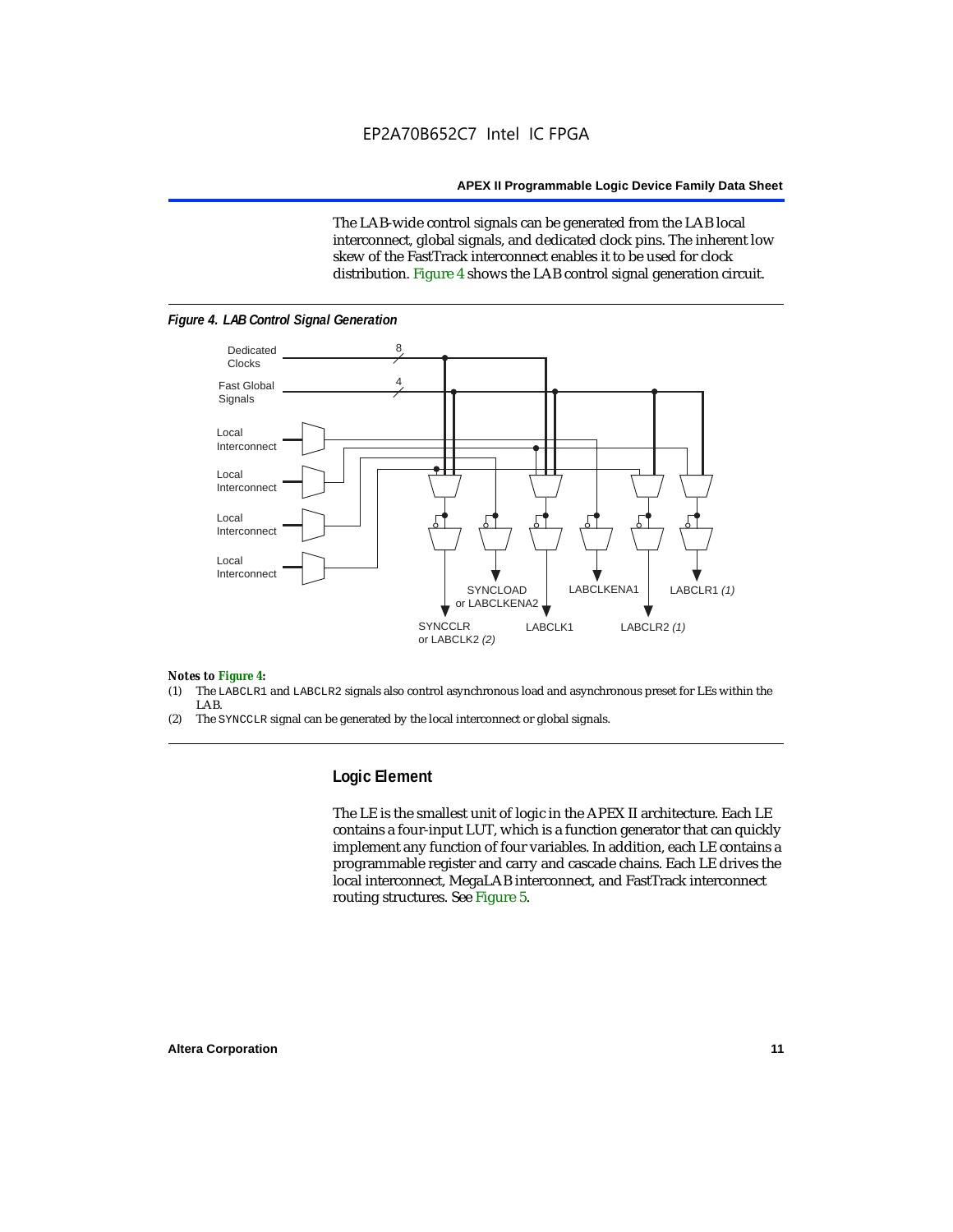

#### *Figure 5. APEX II Logic Element*

Each LE's programmable register can be configured for D, T, JK, or SR operation. The register's clock and clear control signals can be driven by global signals, general-purpose I/O pins, or any internal logic. For combinatorial functions, the register is bypassed and the output of the LUT drives the outputs of the LE.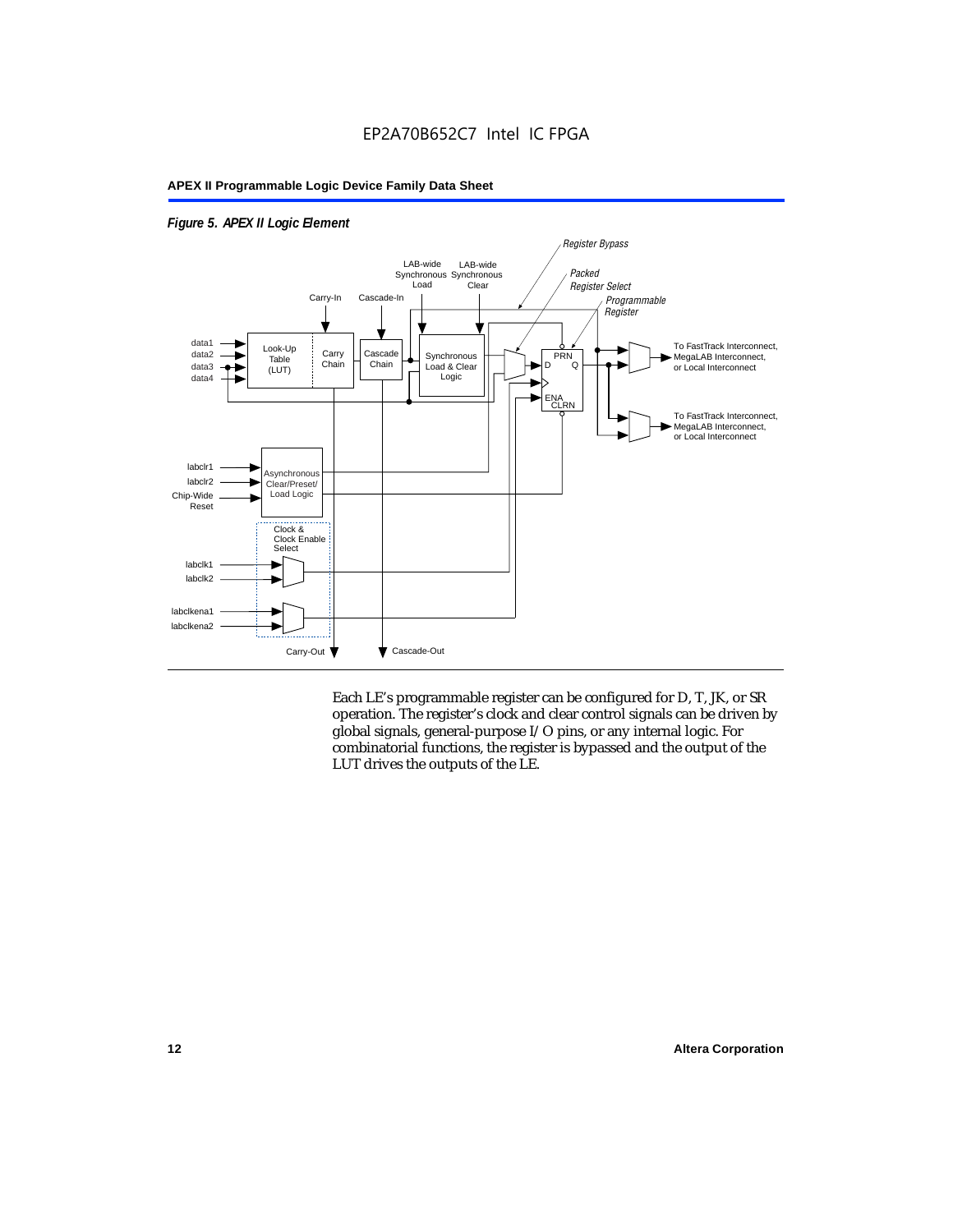Each LE has two outputs that drive the local, MegaLAB, or FastTrack interconnect routing structure. Each output can be driven independently by the LUT's or register's output. For example, the LUT can drive one output while the register drives the other output. This feature, called register packing, improves device utilization because the register and the LUT can be used for unrelated functions. The LE can also drive out registered and unregistered versions of the LUT output. The APEX II architecture provides two types of dedicated high-speed data paths that connect adjacent LEs without using local interconnect paths: carry chains and cascade chains. A carry chain supports high-speed arithmetic functions such as counters and adders, while a cascade chain implements wide-input functions such as equality comparators with minimum delay. Carry and cascade chains connect LEs 1 through 10 in an LAB and all LABs in the same MegaLAB structure.

#### *Carry Chain*

The carry chain provides a fast carry-forward function between LEs. The carry-in signal from a lower-order bit drives forward into the higherorder bit via the carry chain, and feeds into both the LUT and the next portion of the carry chain. This feature allows the APEX II architecture to implement high-speed counters, adders, and comparators of arbitrary width. The Quartus II Compiler can create carry chain logic automatically during the design process, or the designer can create it manually during design entry. Parameterized functions such as DesignWare functions from Synopsys and library of parameterized modules (LPM) functions automatically take advantage of carry chains for the appropriate functions.

The Quartus II Compiler creates carry chains longer than 10 LEs by linking LABs together automatically. For enhanced fitting, a long carry chain skips alternate LABs in a MegaLAB structure. A carry chain longer than one LAB skips either from an even-numbered LAB to the next evennumbered LAB, or from an odd-numbered LAB to the next oddnumbered LAB. For example, the last LE of the first LAB in the upper-left MegaLAB structure carries to the first LE of the third LAB in the MegaLAB structure.

Figure 6 shows how an *n*-bit full adder can be implemented in *n* + 1 LEs with the carry chain. One portion of the LUT generates the sum of two bits using the input signals and the carry-in signal; the sum is routed to the output of the LE. The register can be bypassed for simple adders or used for accumulator functions. Another portion of the LUT and the carry chain logic generates the carry-out signal, which is routed directly to the carryin signal of the next-higher-order bit. The final carry-out signal is routed to an LE, where it is driven onto the local, MegaLAB, or FastTrack interconnect routing structures.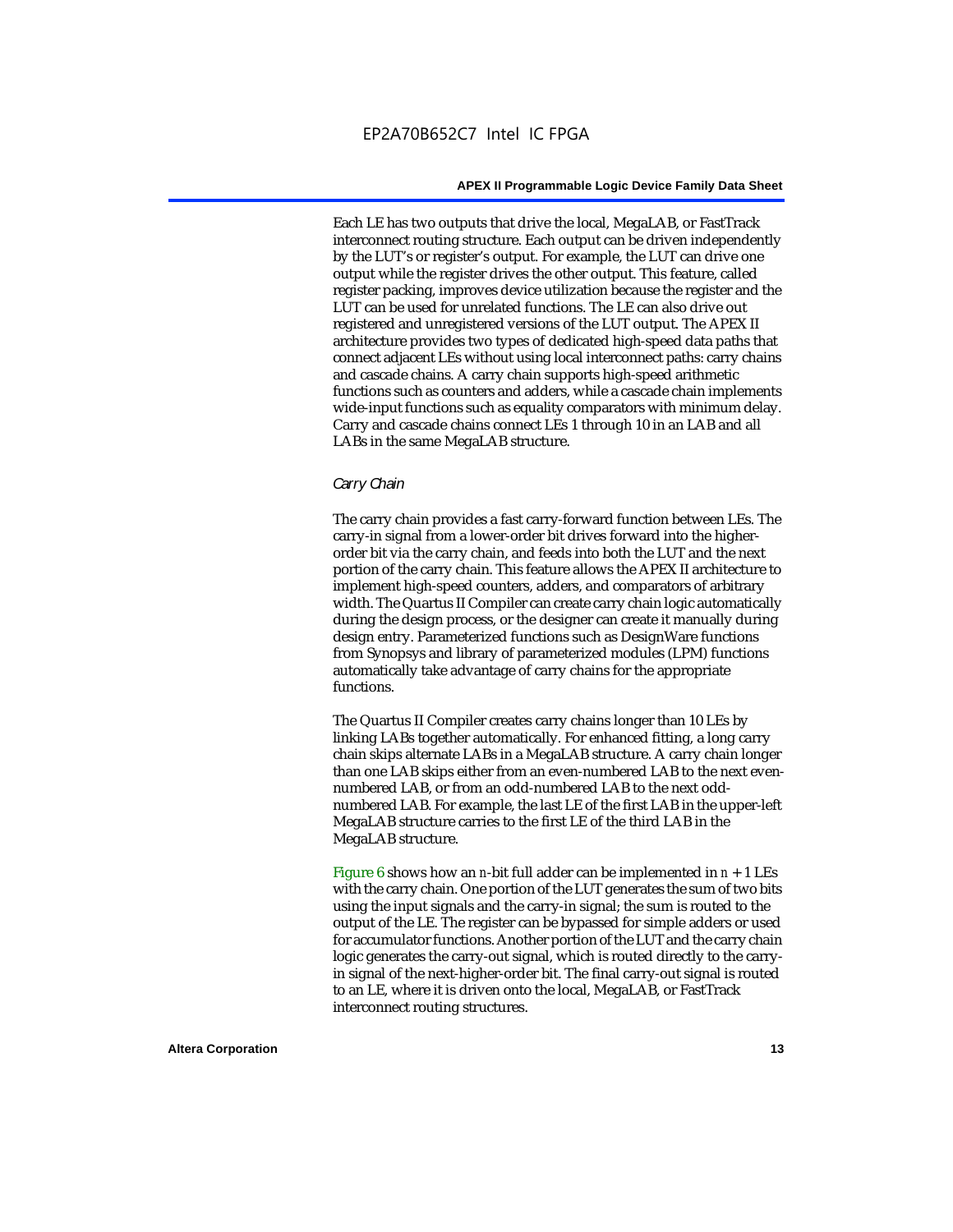

*Figure 6. APEX II Carry Chain*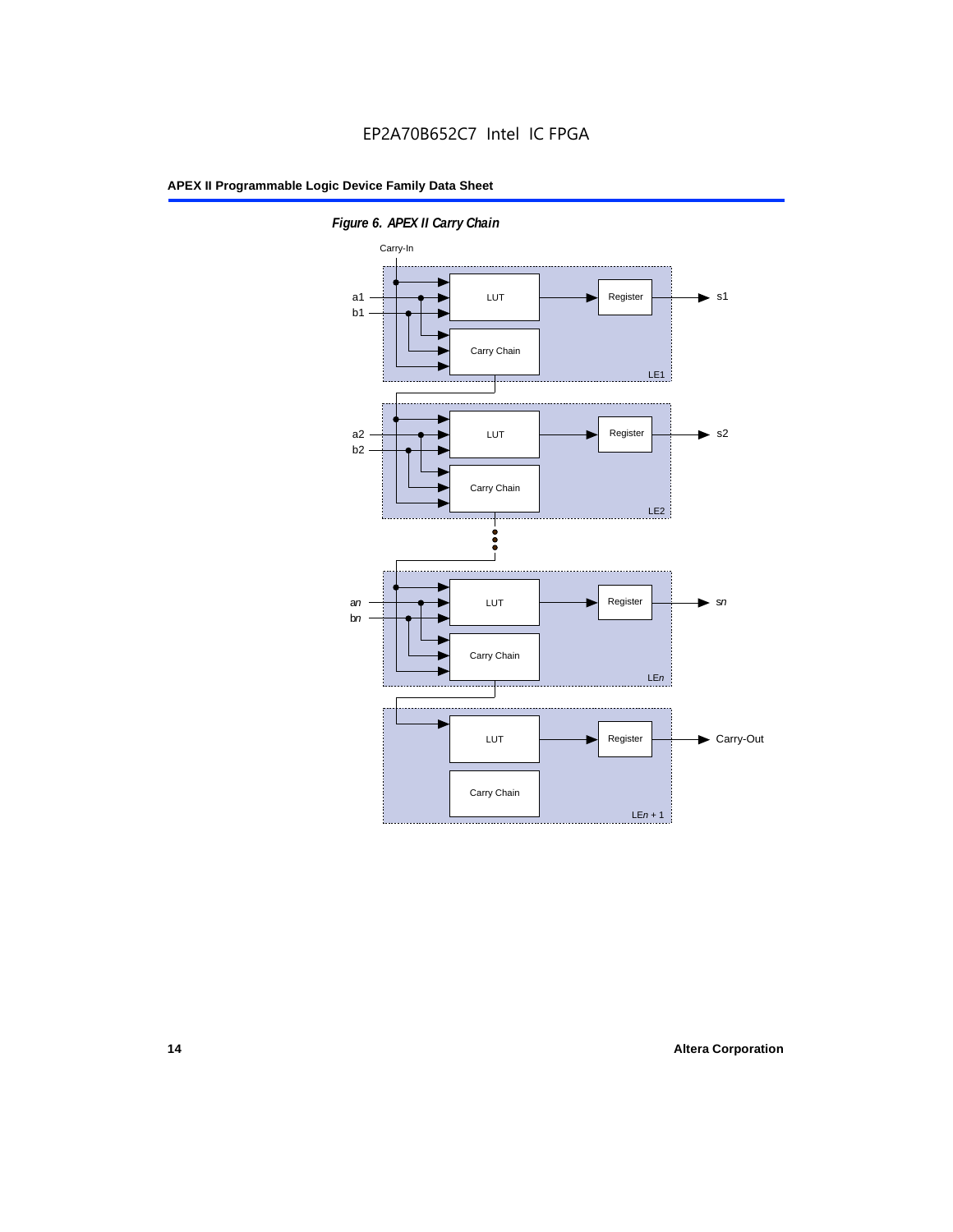#### *Cascade Chain*

With the cascade chain, the APEX II architecture can implement functions with a very wide fan-in. Adjacent LUTs can compute portions of a function in parallel; the cascade chain serially connects the intermediate values. The cascade chain can use a logical AND or logical OR (via DeMorgan's inversion) to connect the outputs of adjacent LEs. Each additional LE provides four more inputs to the effective width of a function, with a short cascade delay. The Quartus II Compiler can create cascade chain logic automatically during the design process, or the designer can create it manually during design entry.

Cascade chains longer than 10 LEs are implemented automatically by linking LABs together. For enhanced fitting, a long cascade chain skips alternate LABs in a MegaLAB structure. A cascade chain longer than one LAB skips either from an even-numbered LAB to the next even-numbered LAB, or from an odd-numbered LAB to the next odd-numbered LAB. For example, the last LE of the first LAB in the upper-left MegaLAB structure carries to the first LE of the third LAB in the MegaLAB structure. Figure 7 shows how the cascade function can connect adjacent LEs to form functions with a wide fan-in.



## **Altera Corporation 15**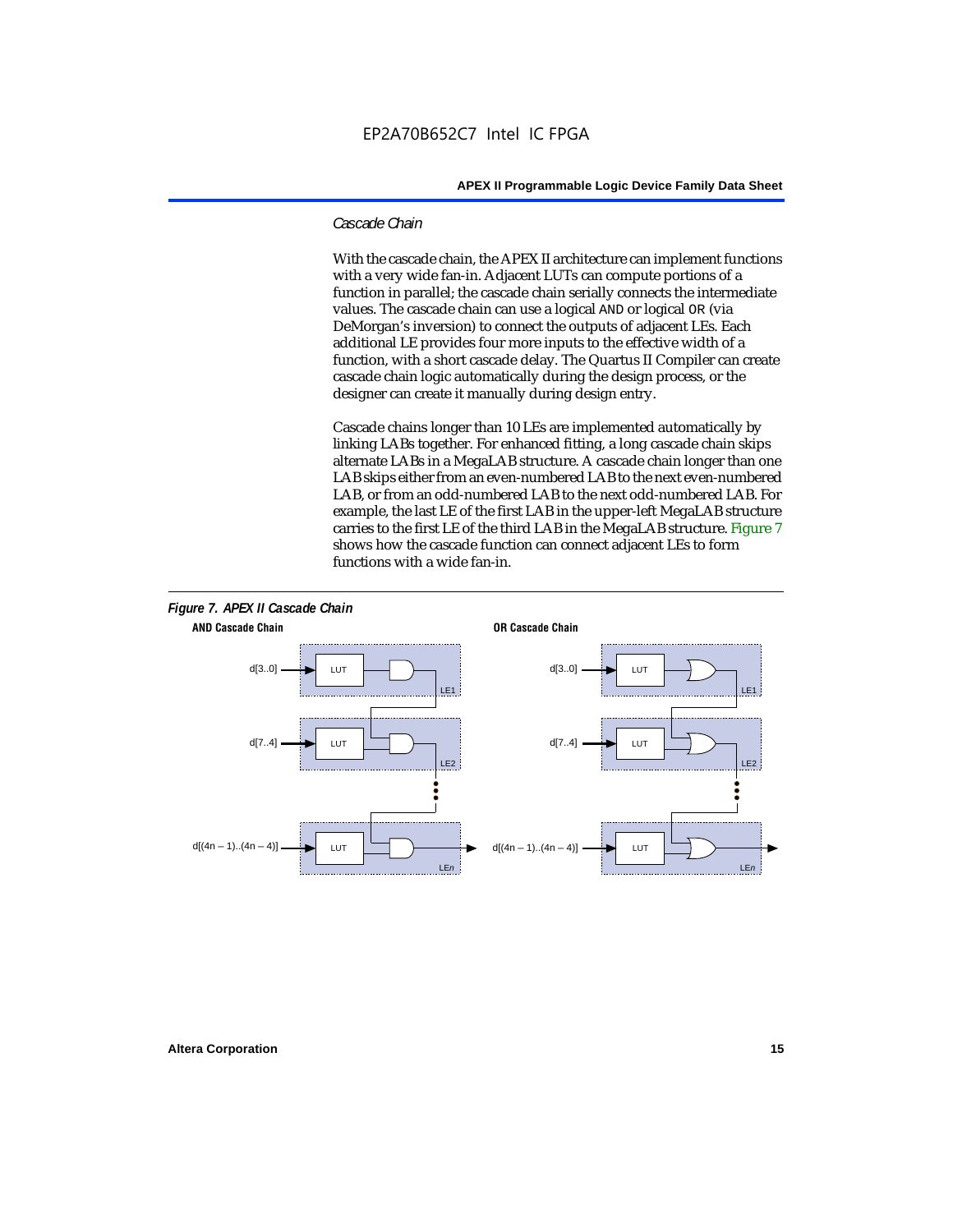#### *LE Operating Modes*

The APEX II LE can operate in one of the following three modes:

- Normal mode
- Arithmetic mode
- Counter mode

Each mode uses LE resources differently. In each mode, seven available inputs to the LE—the four data inputs from the LAB local interconnect, the feedback from the programmable register, and the carry-in and cascade-in from the previous LE—are directed to different destinations to implement the desired logic function. LAB-wide signals provide clock, asynchronous clear, asynchronous preset, asynchronous load, synchronous clear, synchronous load, and clock enable control for the register. These LAB-wide signals are available in all LE modes.

The Quartus II software, in conjunction with parameterized functions such as LPM and DesignWare functions, automatically chooses the appropriate mode for common functions such as counters, adders, and multipliers. If required, the designer can also create special-purpose functions that specify which LE operating mode to use for optimal performance. Figure 8 shows the LE operating modes.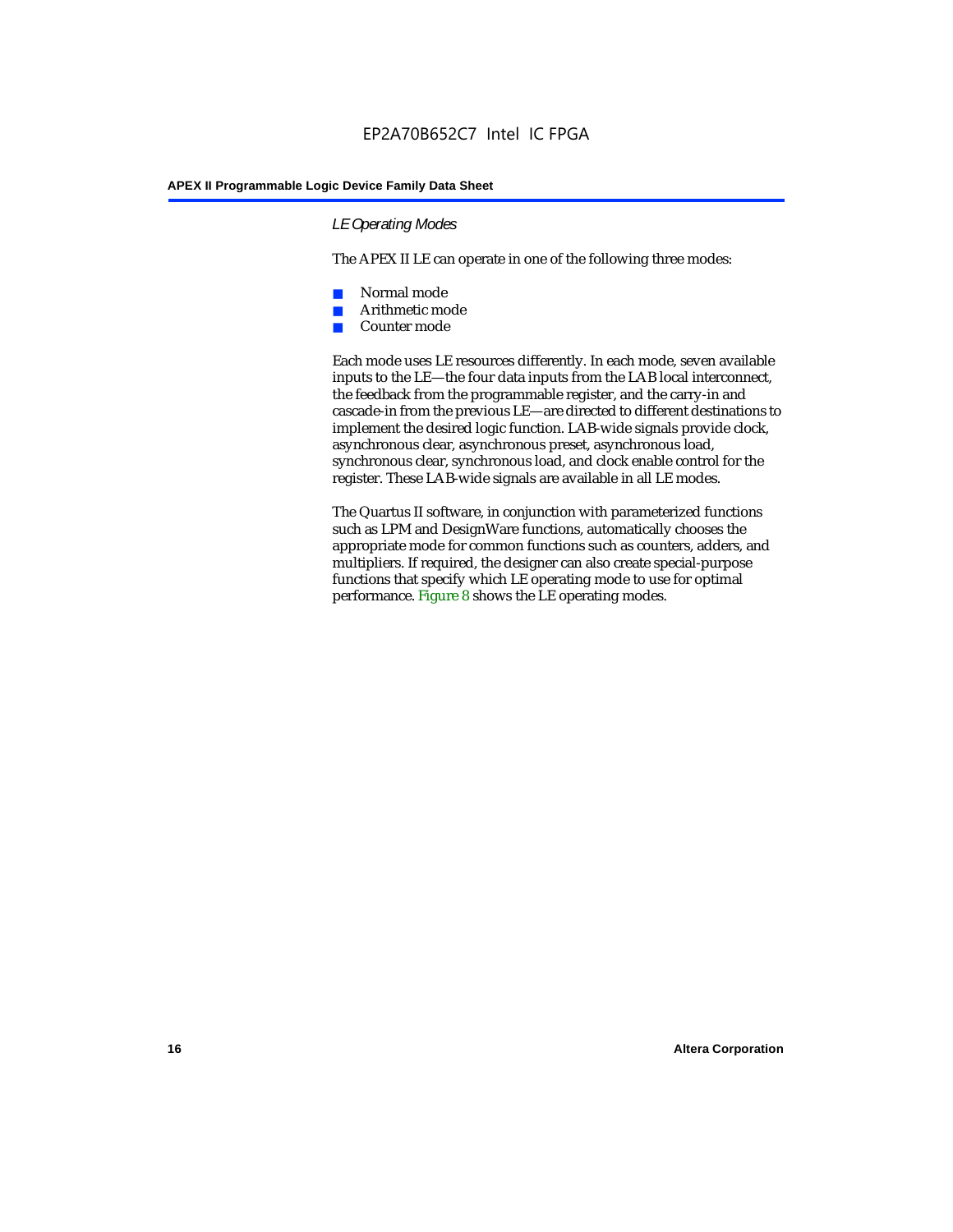

#### *Figure 8. APEX II LE Operating Modes*





#### *Notes to Figure 8:*

- (1) LEs in normal mode support register packing.<br>(2) There are two LAB-wide clock enables per LA
- (2) There are two LAB-wide clock enables per LAB.<br>(3) When using the carry-in in normal mode, the pa
- (3) When using the carry-in in normal mode, the packed register feature is unavailable.<br>(4) A register feedback multiplexer is available on LE1 of each LAB.
- (4) A register feedback multiplexer is available on LE1 of each LAB.<br>(5) The DATA1 and DATA2 input signals can supply counter enable, u
- (5) The DATA1 and DATA2 input signals can supply counter enable, up or down control, or register feedback signals for LEs other than the second LE in a LAB.
- (6) The LAB-wide synchronous clear and LAB-wide synchronous load affect all registers in a LAB.

#### **Altera Corporation 17 17**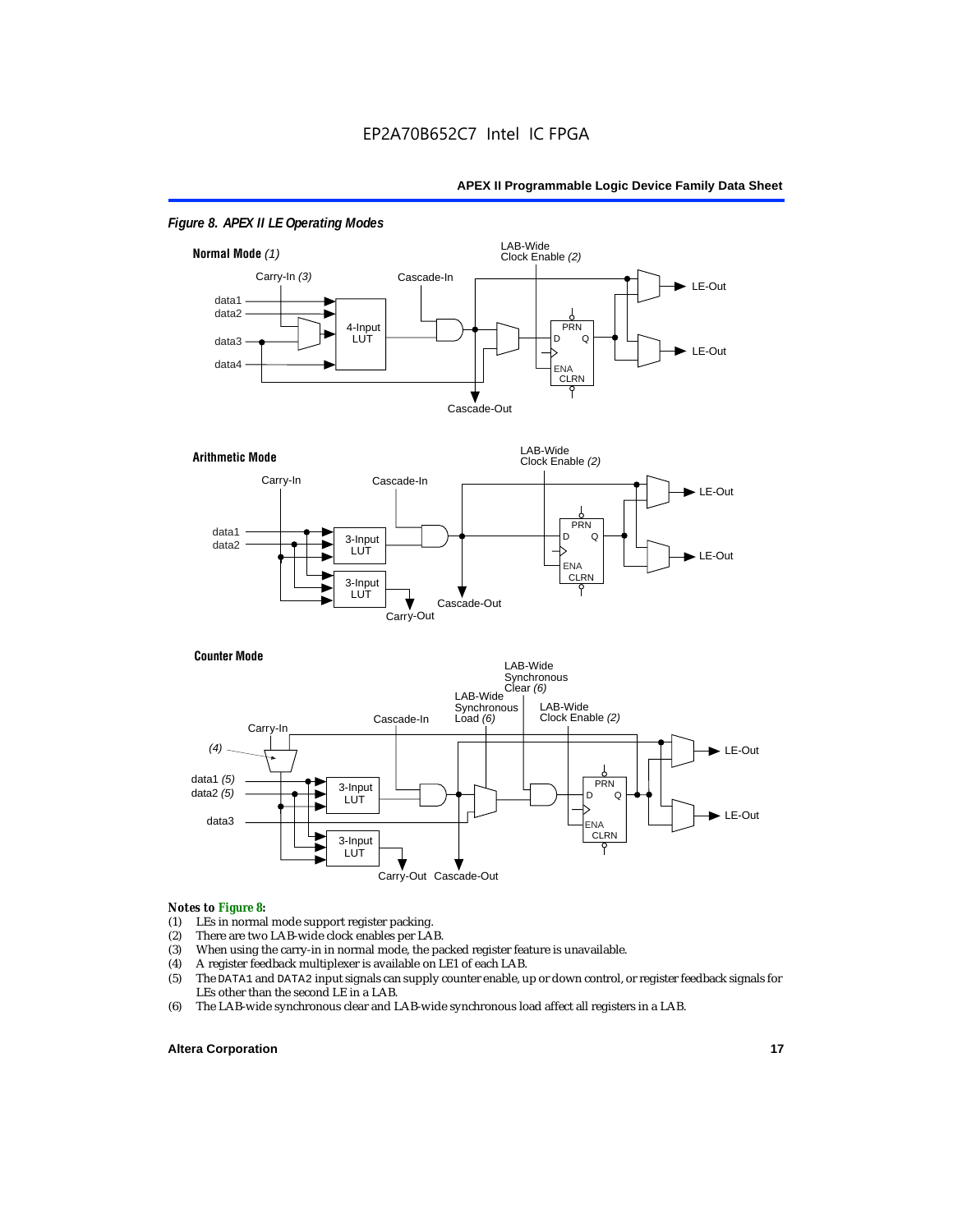#### **Normal Mode**

The normal mode is suitable for general logic applications, combinatorial functions, or wide decoding functions that can take advantage of a cascade chain. In normal mode, four data inputs from the LAB local interconnect and the carry-in are inputs to a four-input LUT. The Quartus II Compiler automatically selects the carry-in or the DATA3 signal as one of the inputs to the LUT. The LUT output can be combined with the cascade-in signal to form a cascade chain through the cascade-out signal. LEs in normal mode support packed registers.

#### **Arithmetic Mode**

The arithmetic mode is ideal for implementing adders, accumulators, and comparators. An LE in arithmetic mode uses two 3-input LUTs. One LUT computes a three-input function; the other generates a carry output. As shown in Figure 8, the first LUT uses the carry-in signal and two data inputs from the LAB local interconnect to generate a combinatorial or registered output. For example, when implementing an adder, this output is the sum of three signals: DATA1, DATA2, and carry-in. The second LUT uses the same three signals to generate a carry-out signal, thereby creating a carry chain. The arithmetic mode also supports simultaneous use of the cascade chain. LEs in arithmetic mode can drive out registered and unregistered versions of the LUT output.

The Quartus II software implements parameterized functions that use the arithmetic mode automatically where appropriate; the designer does not need to specify how the carry chain will be used.

#### **Counter Mode**

The counter mode offers clock enable, counter enable, synchronous up/down control, synchronous clear, and synchronous load options. The counter enable and synchronous up/down control signals are generated from the data inputs of the LAB local interconnect. The synchronous clear and synchronous load options are LAB-wide signals that affect all registers in the LAB. Consequently, if any of the LEs in an LAB use the counter mode, other LEs in that LAB must be used as part of the same counter or be used for a combinatorial function. The Quartus II software automatically places any registers that are not used by the counter into other LABs.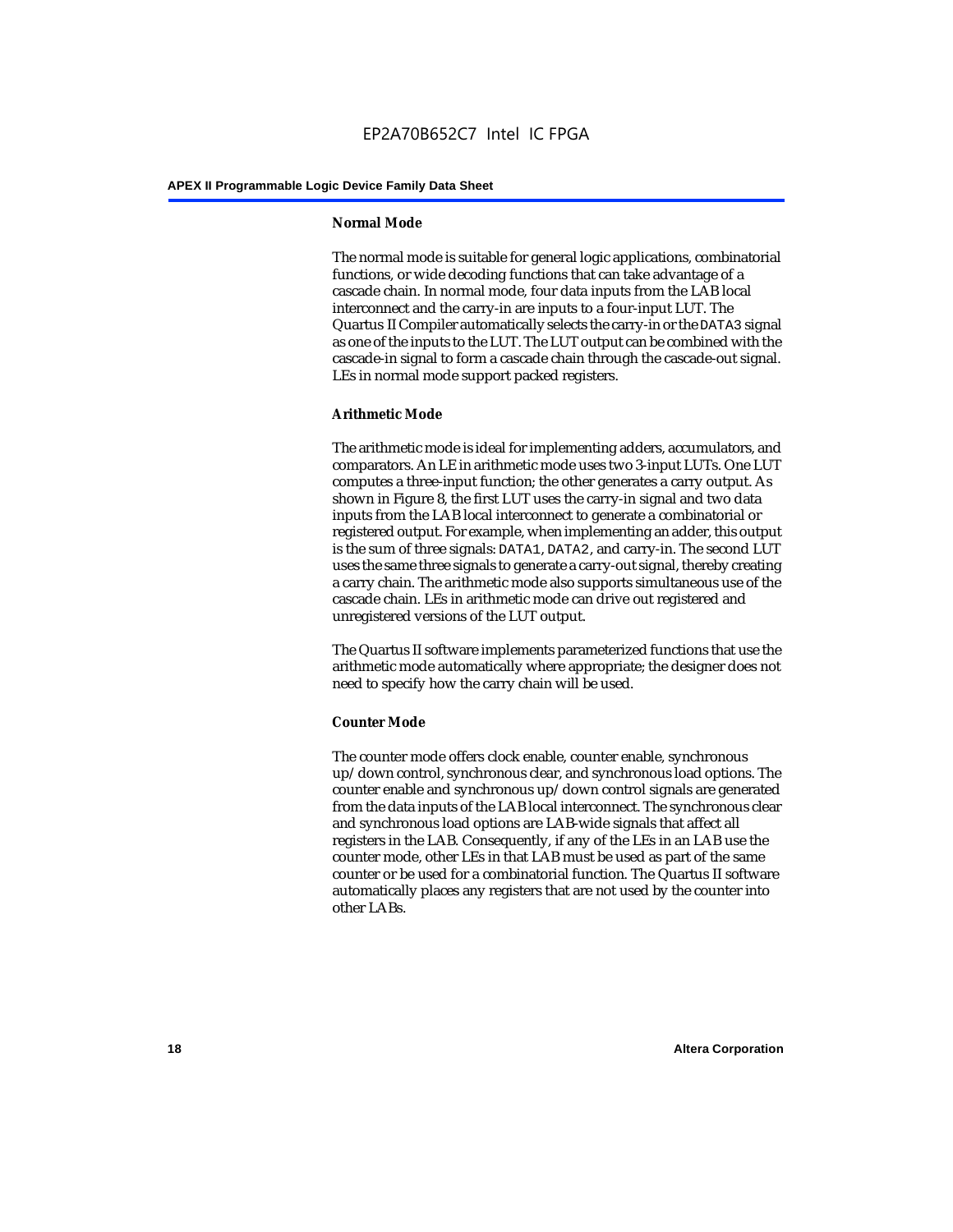The counter mode uses two three-input LUTs: one generates the counter data, and the other generates the fast carry bit. A 2-to-1 multiplexer provides synchronous loading, and another AND gate provides synchronous clearing. If the cascade function is used by an LE in counter mode, the synchronous clear or load overrides any signal carried on the cascade chain. The synchronous clear overrides the synchronous load. LEs in arithmetic mode can drive out registered and unregistered versions of the LUT output.

#### *Clear & Preset Logic Control*

Logic for the register's clear and preset signals is controlled by LAB-wide signals. The LE directly supports an asynchronous clear function. The Quartus II Compiler can use a NOT-gate push-back technique to emulate an asynchronous preset. Moreover, the Quartus II Compiler can use a programmable NOT-gate push-back technique to emulate simultaneous preset and clear or asynchronous load. However, this technique uses three additional LEs per register. All emulation is performed automatically when the design is compiled. Registers that emulate simultaneous preset and load will enter an unknown state upon power-up or when the chipwide reset is asserted.

In addition to the two clear and preset modes, APEX II devices provide a chip-wide reset pin (DEV\_CLRn) that resets all registers in the device. Use of this pin is controlled through an option in the Quartus II software that is set before compilation. The chip-wide reset overrides all other control signals. Registers using an asynchronous preset are preset when the chipwide reset is asserted; this effect results from the inversion technique used to implement the asynchronous preset.

### **FastTrack Interconnect**

In the APEX II architecture, connections between LEs, ESBs, and I/O pins are provided by the FastTrack interconnect. The FastTrack interconnect is a series of continuous horizontal and vertical routing channels that traverse the device. This global routing structure provides predictable performance, even in complex designs. In contrast, the segmented routing in FPGAs requires switch matrices to connect a variable number of routing paths, increasing the delays between logic resources and reducing performance.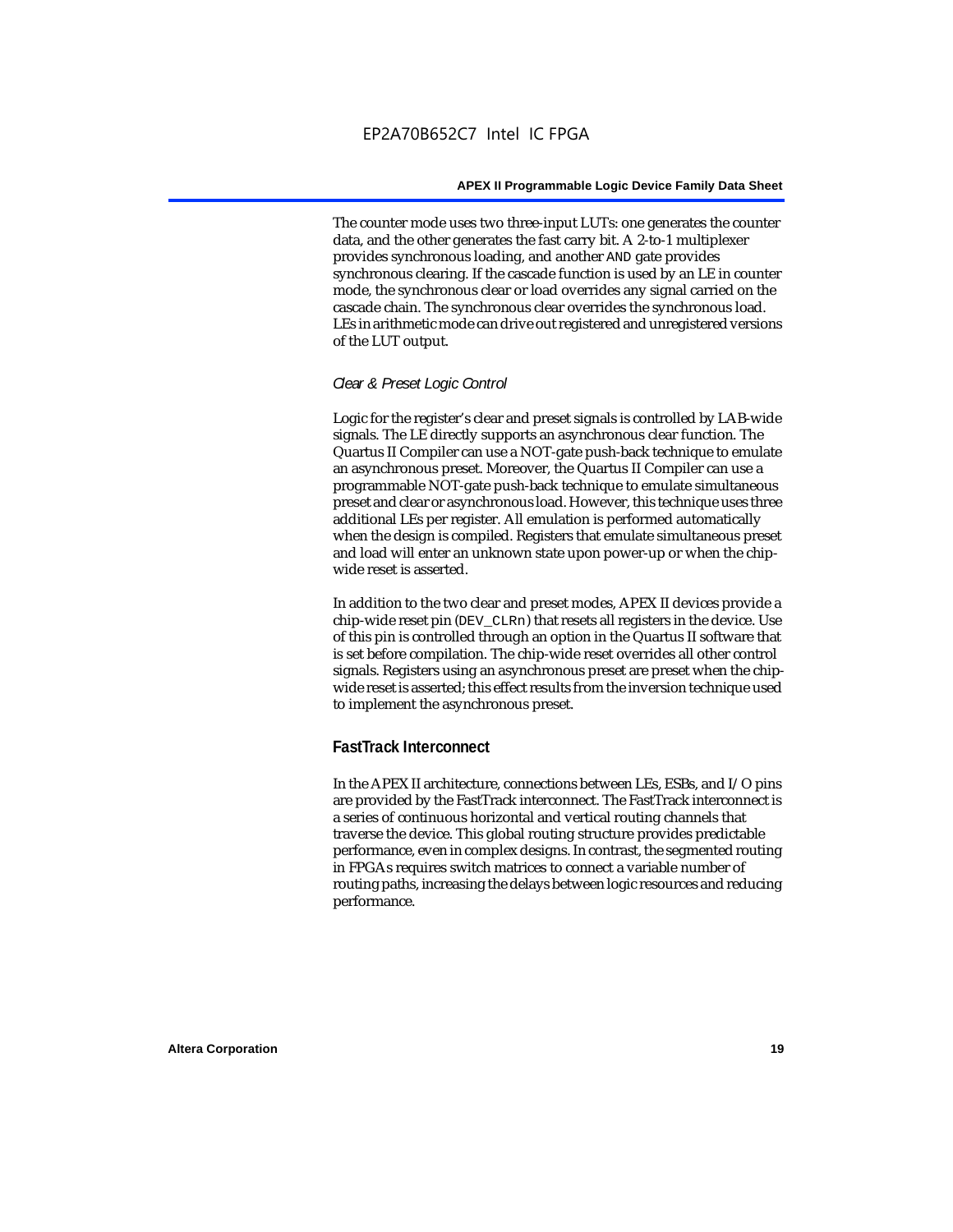The FastTrack interconnect consists of row and column interconnect channels that span the entire device. The row interconnect routes signals throughout a row of MegaLAB structures; the column interconnect routes signals throughout a column of MegaLAB structures. When using the row and column interconnect, an LE, IOE, or ESB can drive any other LE, IOE, or ESB in a device. See Figure 9.



*Figure 9. APEX II Interconnect Structure*

A row line can be driven directly by LEs, IOEs, or ESBs in that row. Further, a column line can drive a row line, allowing an LE, IOE, or ESB to drive elements in a different row via the column and row interconnect. The row interconnect drives the MegaLAB interconnect to drive LEs, IOEs, or ESBs in a particular MegaLAB structure.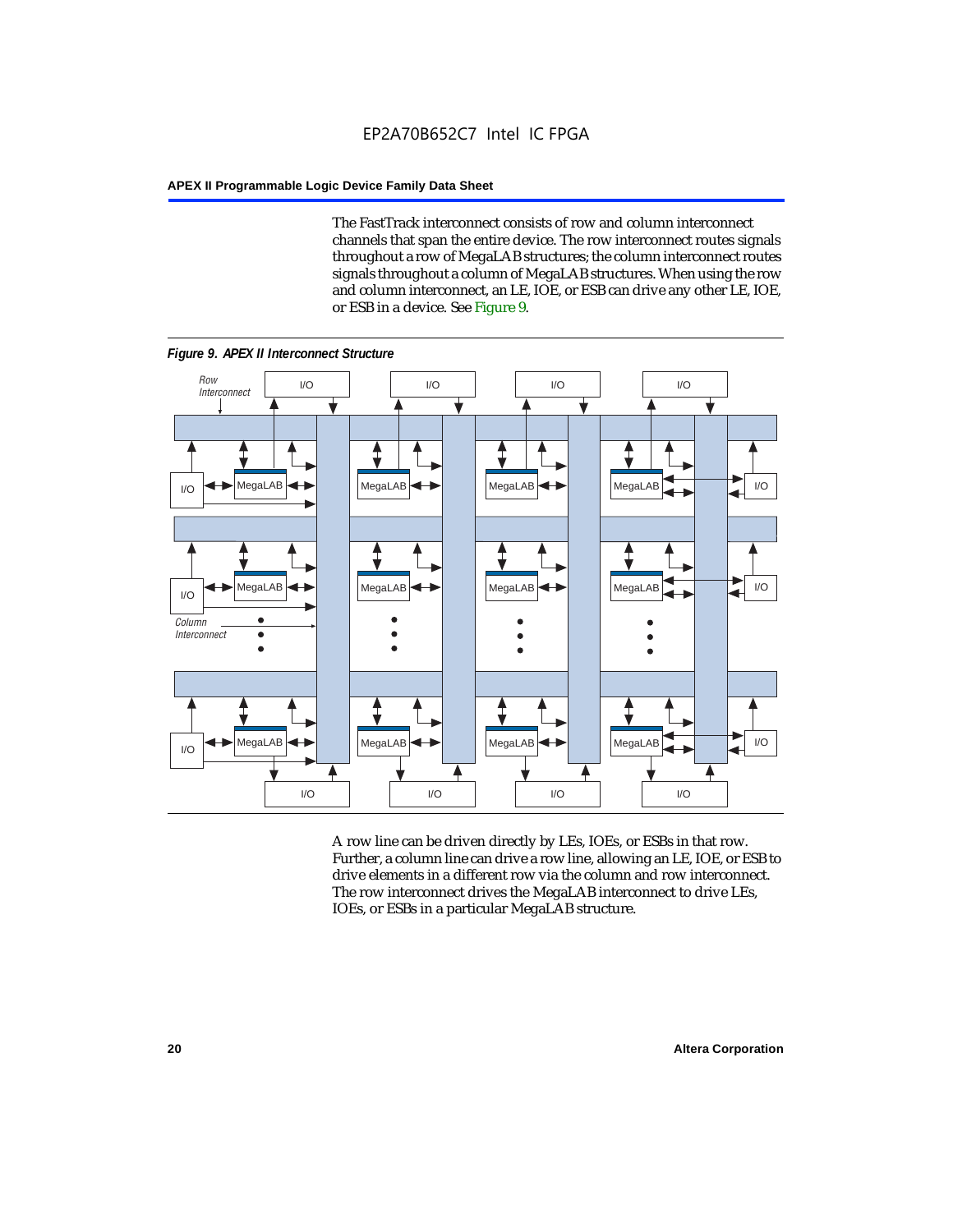A column line can be directly driven by the LEs, IOEs, or ESBs in that column. Row IOEs can drive a column line on a device's left or right edge. The column line is used to route signals from one row to another. A column line can drive a row line; it can also drive the MegaLAB interconnect directly, allowing faster connections between rows.

Figure 10 shows how the FastTrack interconnect uses the local interconnect to drive LEs within MegaLAB structures.



*Figure 10. FastTrack Connection to Local Interconnect*

Figure 11 shows the intersection of a row and column interconnect and how these forms of interconnects and LEs drive each other.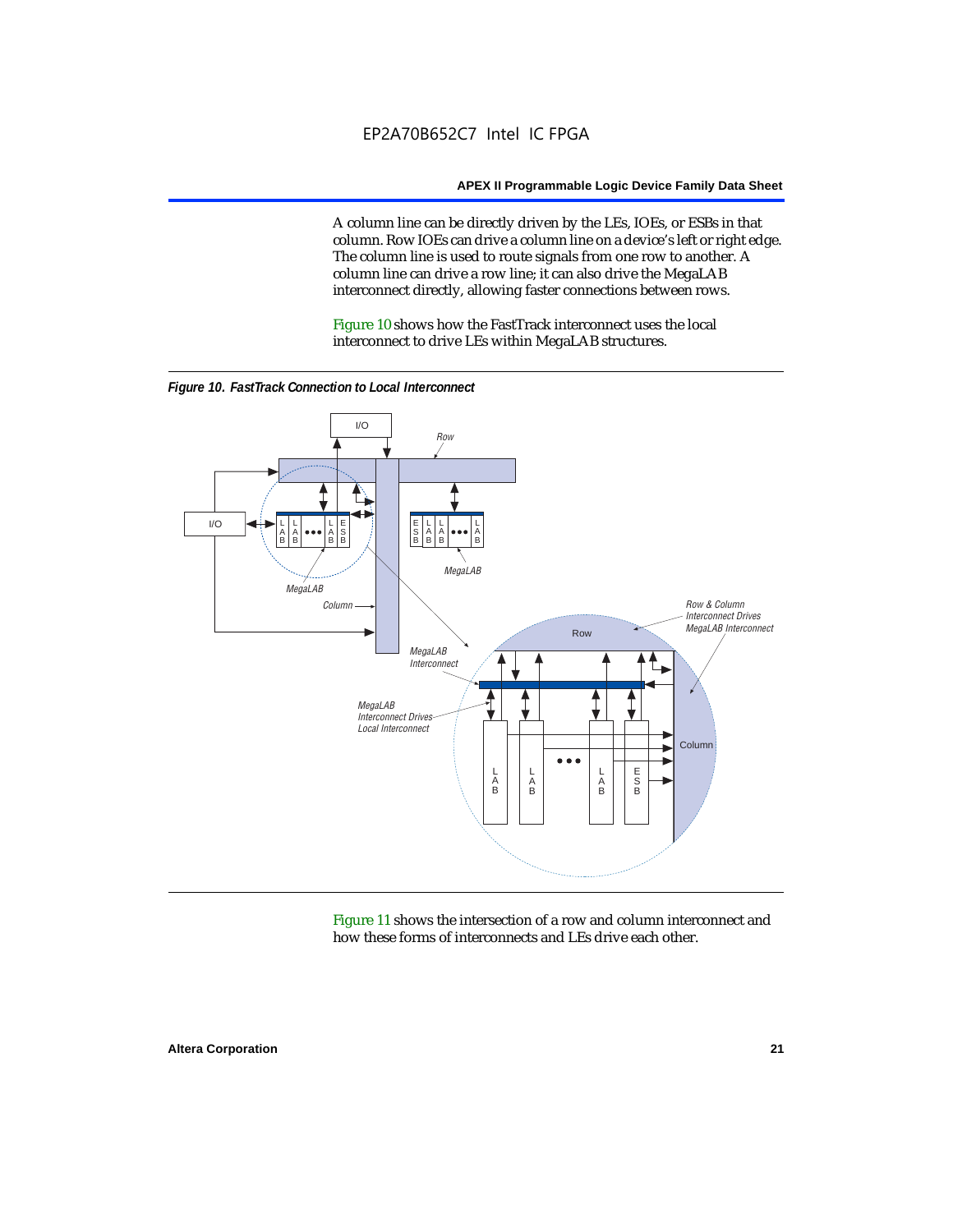

*Figure 11. Driving the FastTrack Interconnect*

APEX II devices feature FastRow™ lines for quickly routing input signals with high fan-out. Column I/O pins can drive the FastRow interconnect, which routes signals directly into the local interconnect without having to drive through the MegaLAB interconnect. FastRow lines traverse two MegaLAB structures. The FastRow interconnect drives the four MegaLABs in the top row and the four MegaLABs in the bottom row of the device. The FastRow interconnect drives all local interconnects in the appropriate MegaLABs. Column pins using the FastRow interconnect achieve a faster set-up time, because the signal does not need to use a MegaLab interconnect line to reach the destination LE. Figure 12 shows the FastRow interconnect.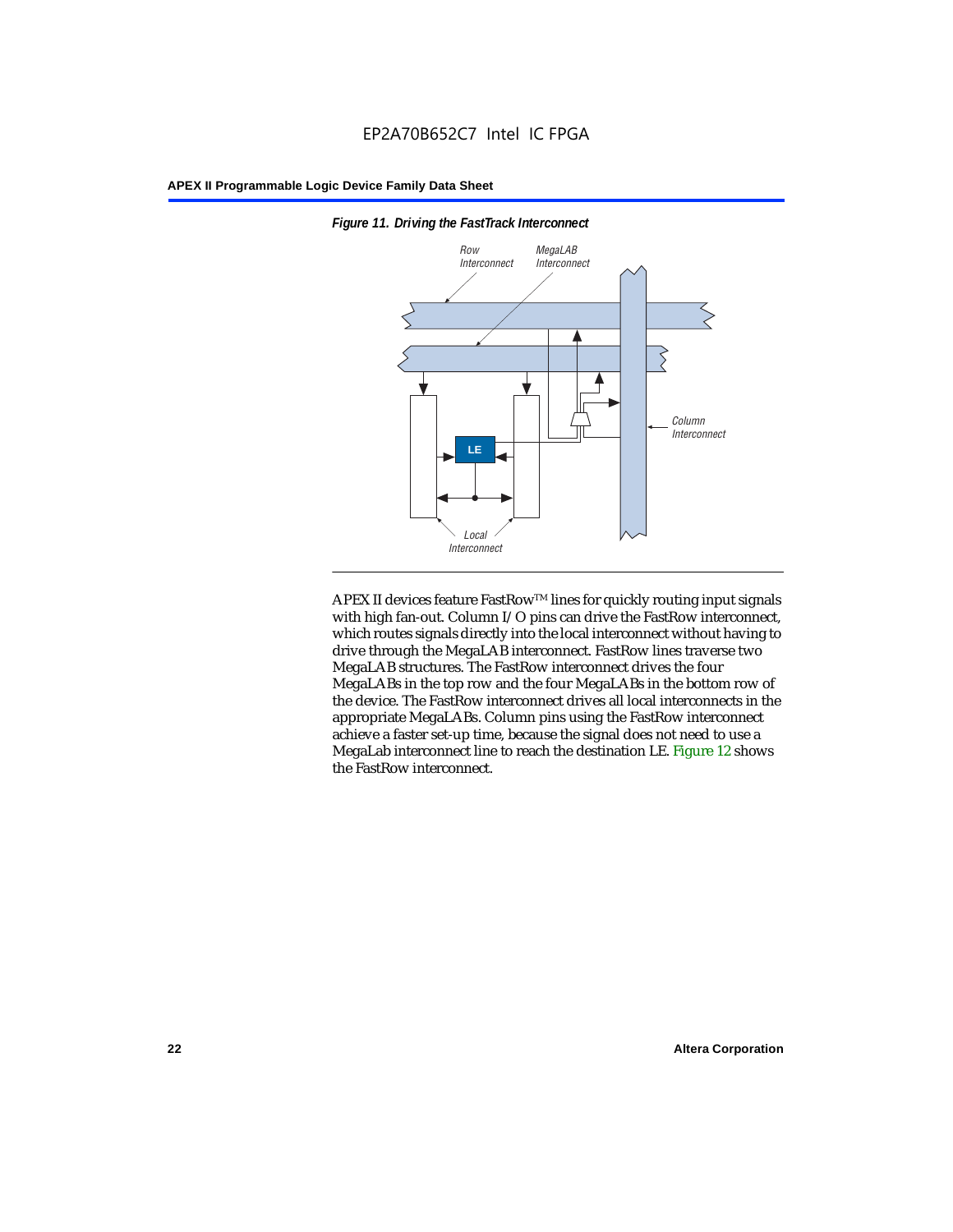

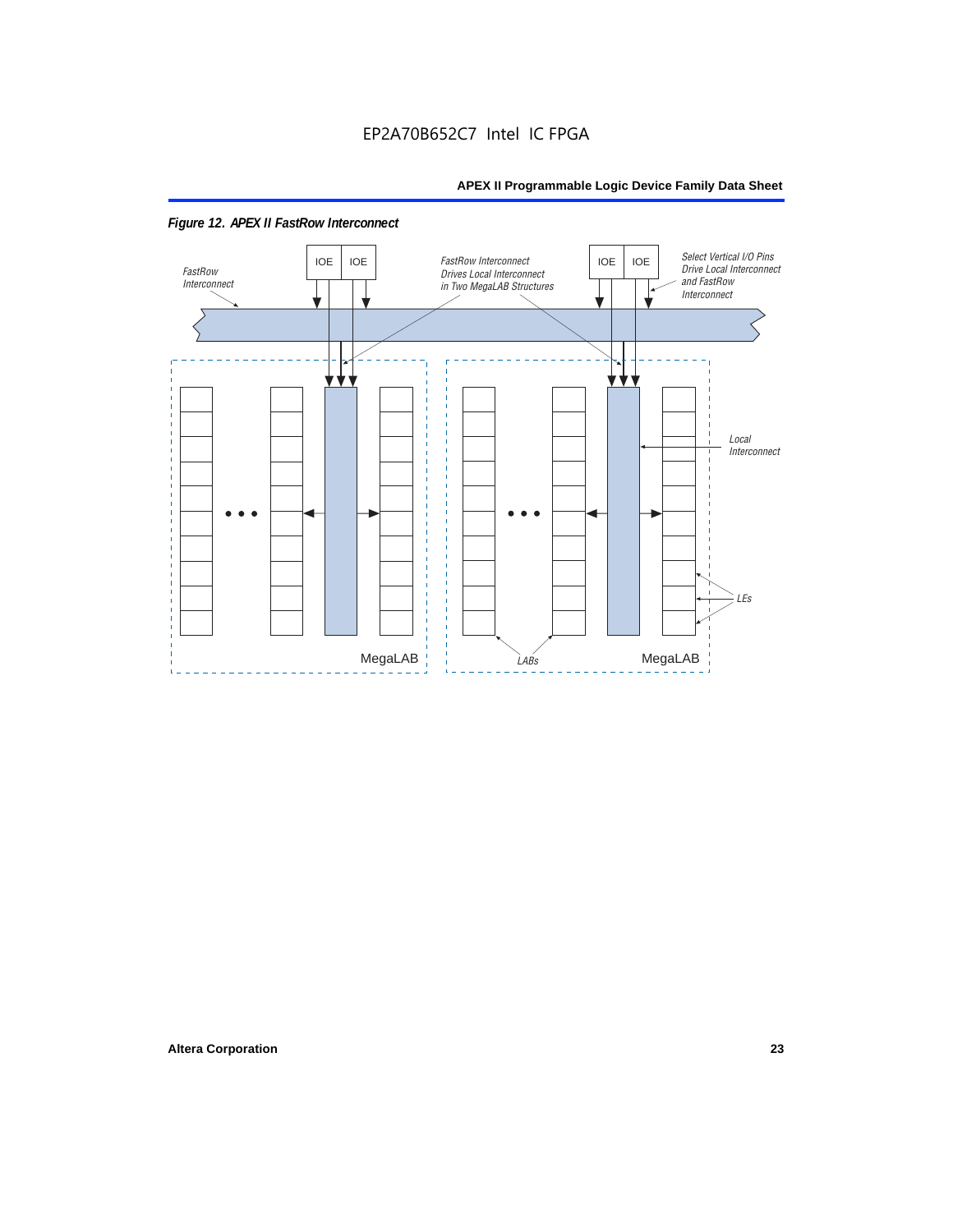Table 5 summarizes how elements of the APEX II architecture drive each other.

| Table 5. APEX II Routing Scheme     |                    |                   |              |              |                       |                         |                                  |                                     |                         |
|-------------------------------------|--------------------|-------------------|--------------|--------------|-----------------------|-------------------------|----------------------------------|-------------------------------------|-------------------------|
| Source                              | <b>Destination</b> |                   |              |              |                       |                         |                                  |                                     |                         |
|                                     | Row<br>$1/0$ Pin   | Column<br>I/O Pin | <b>LE</b>    | ESB          | Local<br>Interconnect | MegaLAB<br>Interconnect | Row<br>FastTrack<br>Interconnect | Column<br>FastTrack<br>Interconnect | FastRow<br>Interconnect |
| Row I/O pin                         |                    |                   |              |              | $\checkmark$          | $\checkmark$            | $\checkmark$                     | $\checkmark$                        |                         |
| Column I/O<br>pin                   |                    |                   |              |              |                       |                         |                                  |                                     |                         |
| <b>LE</b>                           |                    |                   |              |              | $\checkmark$          | $\checkmark$            | $\checkmark$                     | $\checkmark$                        |                         |
| <b>ESB</b>                          |                    |                   |              |              | $\checkmark$          | $\checkmark$            | $\checkmark$                     | $\checkmark$                        |                         |
| Local<br>interconnect               | $\checkmark$       | $\checkmark$      | $\checkmark$ | $\checkmark$ |                       |                         |                                  |                                     |                         |
| MegaLAB<br>interconnect             |                    |                   |              |              | $\checkmark$          |                         |                                  |                                     |                         |
| Row<br>FastTrack<br>interconnect    |                    |                   |              |              |                       | $\checkmark$            |                                  | $\checkmark$                        |                         |
| Column<br>FastTrack<br>interconnect |                    |                   |              |              |                       | $\checkmark$            | $\checkmark$                     |                                     |                         |
| FastRow<br>interconnect             |                    |                   |              |              | $\checkmark$          |                         |                                  |                                     |                         |

#### **Product-Term Logic**

The product-term portion of the MultiCore architecture is implemented with the ESB. The ESB can be configured to act as a block of macrocells on an ESB-by-ESB basis. 32 inputs from the adjacent local interconnect feed each ESB; therefore, the either MegaLAB or the adjacent LAB can drive the ESB. Also, nine ESB macrocells feed back into the ESB through the local interconnect for higher performance. Dedicated clock pins, global signals, and additional inputs from the local interconnect drive the ESB control signals.

In product-term mode, each ESB contains 16 macrocells. Each macrocell consists of two product terms and a programmable register. Figure 13 shows the ESB in product-term mode.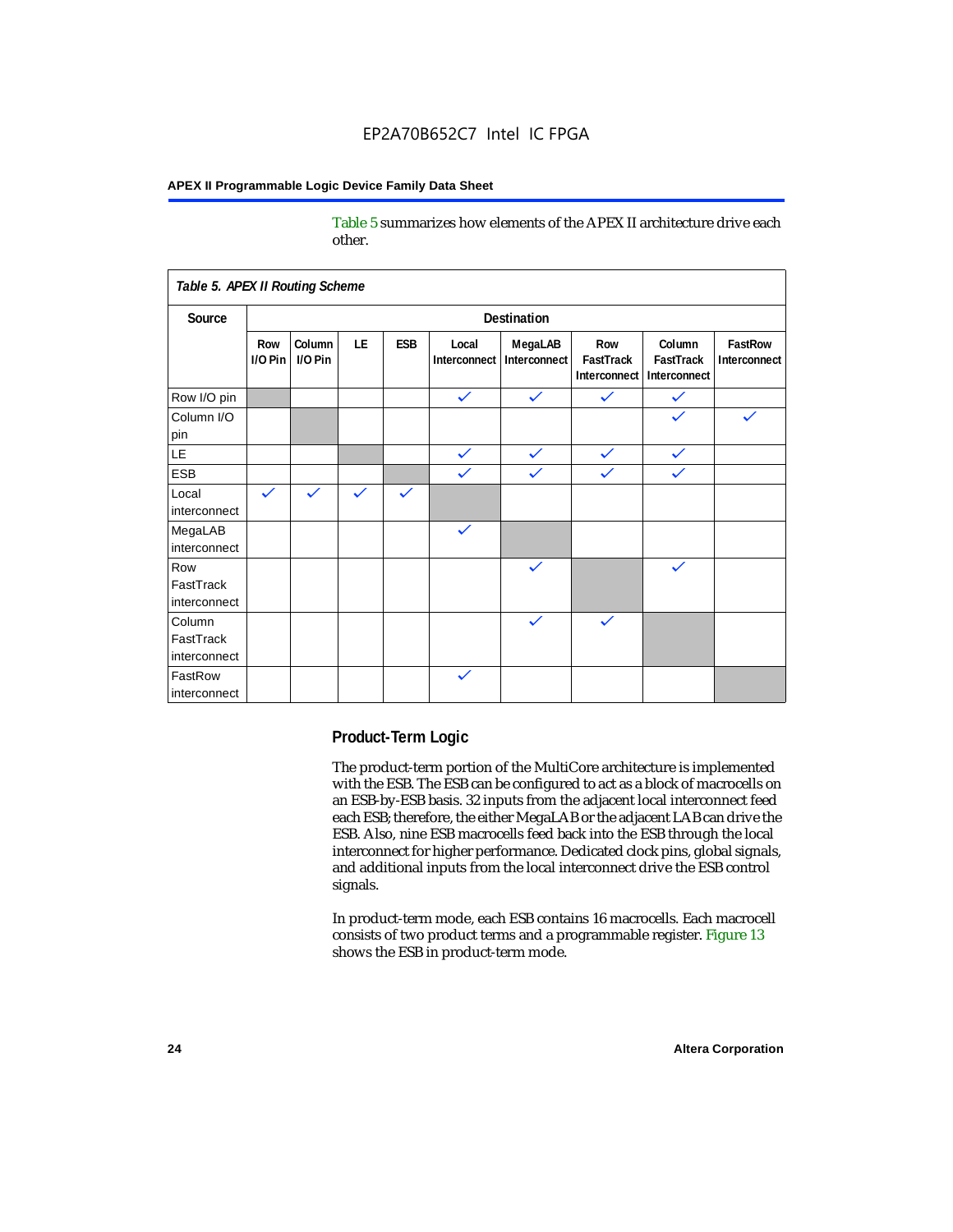

#### *Figure 13. Product-Term Logic in ESB*

#### *Note ot Figure 13:*

(1) PLL outputs cannot drive data input ports.

#### *Macrocells*

APEX II macrocells can be configured individually for either sequential or combinatorial logic operation. The macrocell consists of three functional blocks: the logic array, the product-term select matrix, and the programmable register.

Combinatorial logic is implemented in the product terms. The productterm select matrix allocates these product terms for use as either primary logic inputs (to the OR and XOR gates) to implement combinatorial functions, or as parallel expanders to be used to increase the logic available to another macrocell. One product term can be inverted; the Quartus II software uses this feature to perform DeMorgan's inversion for more efficient implementation of wide OR functions. The Quartus II Compiler can use a NOT-gate push-back technique to emulate an asynchronous preset. Figure 14 shows the APEX II macrocell.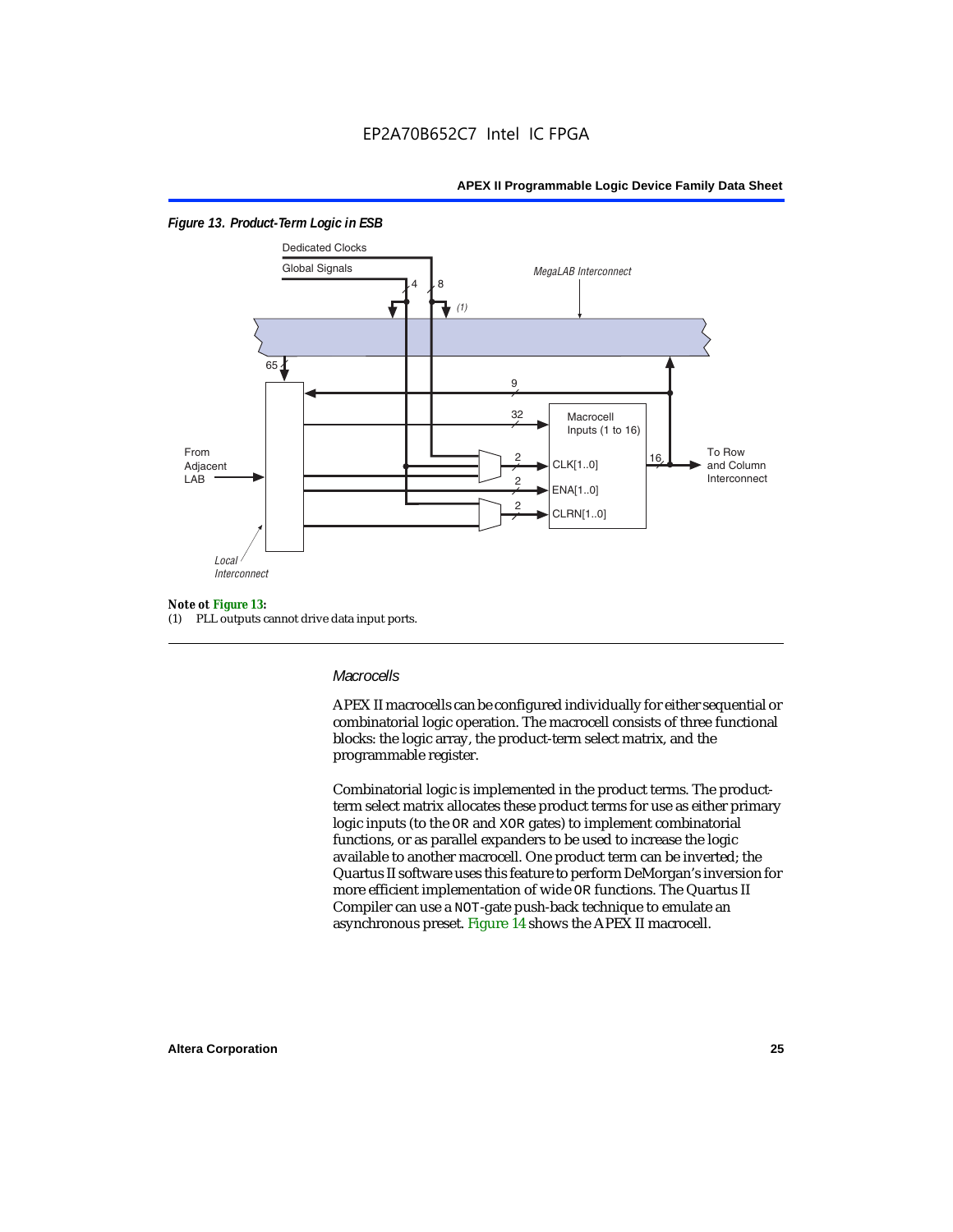



For registered functions, each macrocell register can be programmed individually to implement D, T, JK, or SR operation with programmable clock control. The register can be bypassed for combinatorial operation. During design entry, the designer specifies the desired register type; the Quartus II software then selects the most efficient register operation for each registered function to optimize resource utilization. The Quartus II software or other synthesis tools can also select the most efficient register operation automatically when synthesizing HDL designs.

Each programmable register can be clocked by one of two ESB-wide clocks. The ESB-wide clocks can be generated from device dedicated clock pins, global signals, or local interconnect. Each clock also has an associated clock enable, generated from the local interconnect. The clock and clock enable signals are related for a particular ESB; any macrocell using a clock also uses the associated clock enable.

If both the rising and falling edges of a clock are used in an ESB, both ESB-wide clock signals are used.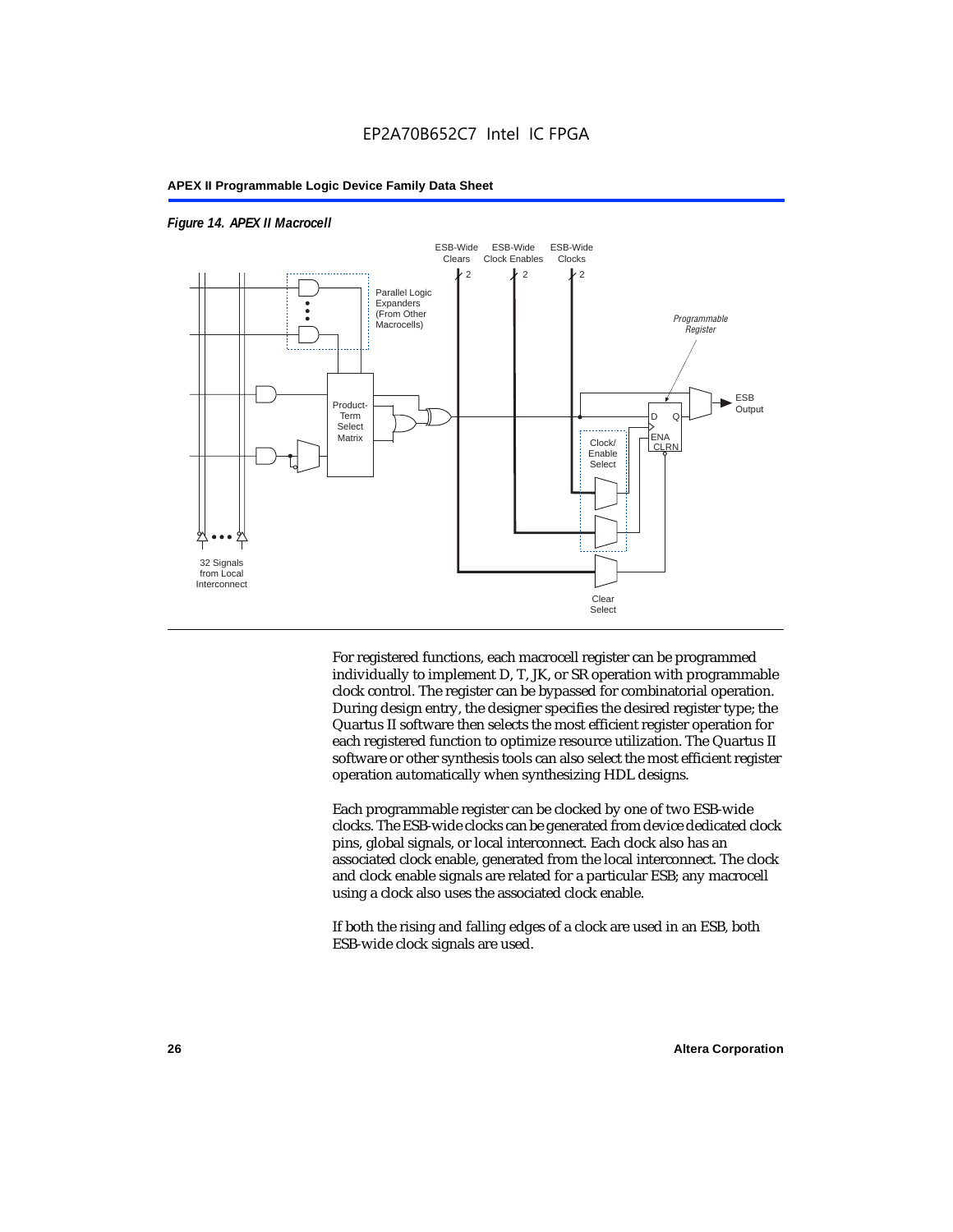The programmable register also supports an asynchronous clear function. Within the ESB, two asynchronous clears are generated from global signals and the local interconnect. Each macrocell can either choose between the two asynchronous clear signals or choose to not be cleared. Either of the two clear signals can be inverted within the ESB. Figure 15 shows the ESB control logic when implementing product-terms.





#### *Parallel Expanders*

Parallel expanders are unused product terms that can be allocated to a neighboring macrocell to implement fast, complex logic functions. Parallel expanders allow up to 32 product terms to feed the macrocell OR logic directly, with two product terms provided by the macrocell and 30 parallel expanders provided by the neighboring macrocells in the ESB.

The Quartus II Compiler can allocate up to 15 sets of up to two parallel expanders per set to the macrocells automatically. Each set of two parallel expanders incurs a small, incremental timing delay. Figure 16 shows the APEX II parallel expanders.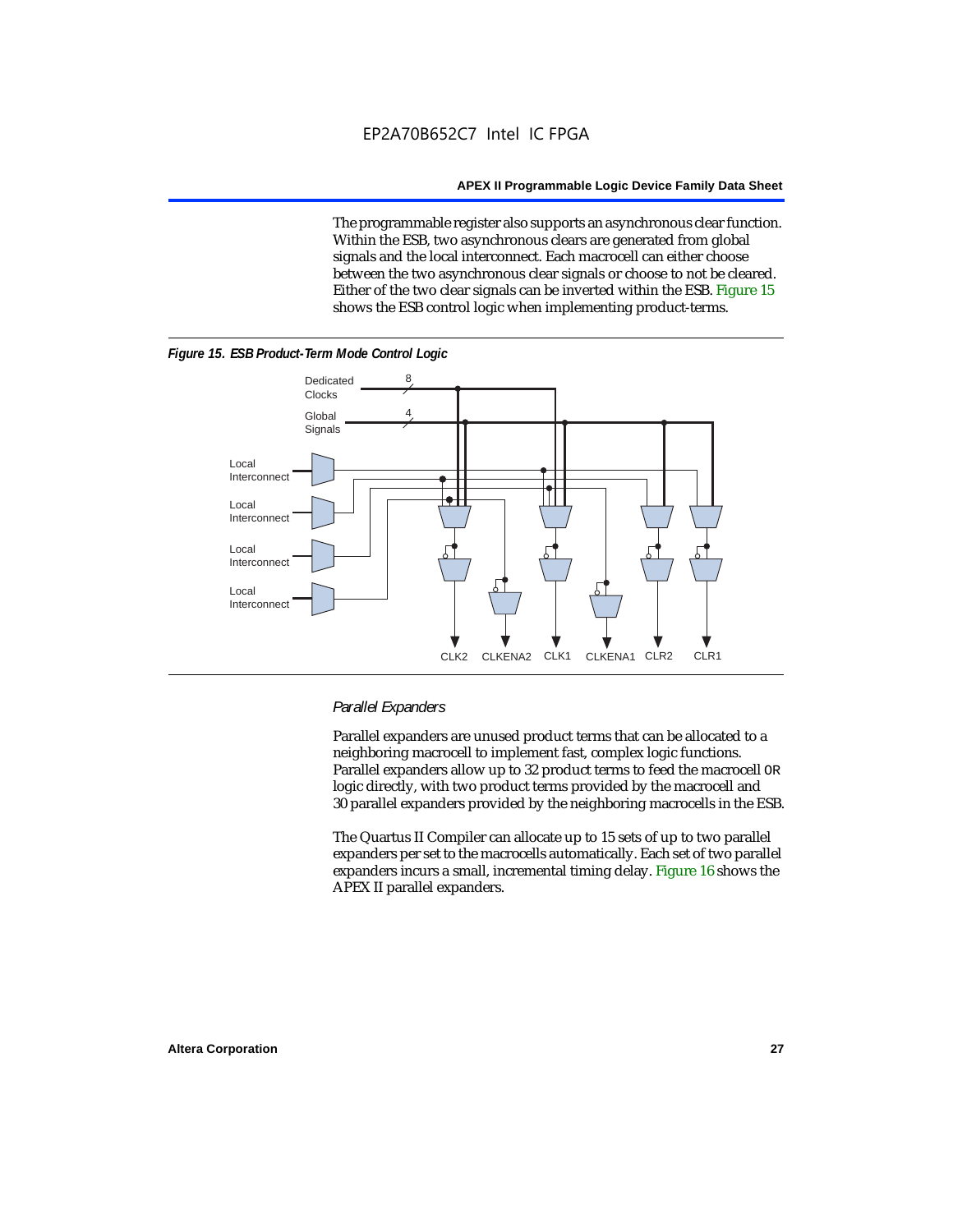



## **Embedded System Block**

The ESB can implement various types of memory blocks, including Dual-Port+ RAM (bidirectional dual-port RAM), dual- and single-port RAM, ROM, FIFO, and CAM blocks.

The ESB includes input and output registers; the input registers synchronize writes, and the output registers can pipeline designs to improve system performance. The ESB offers a bidirectional, dual-port mode, which supports any combination of two port operations: two reads, two writes, or one read and one write at two different clock frequencies. Figure 17 shows the ESB block diagram.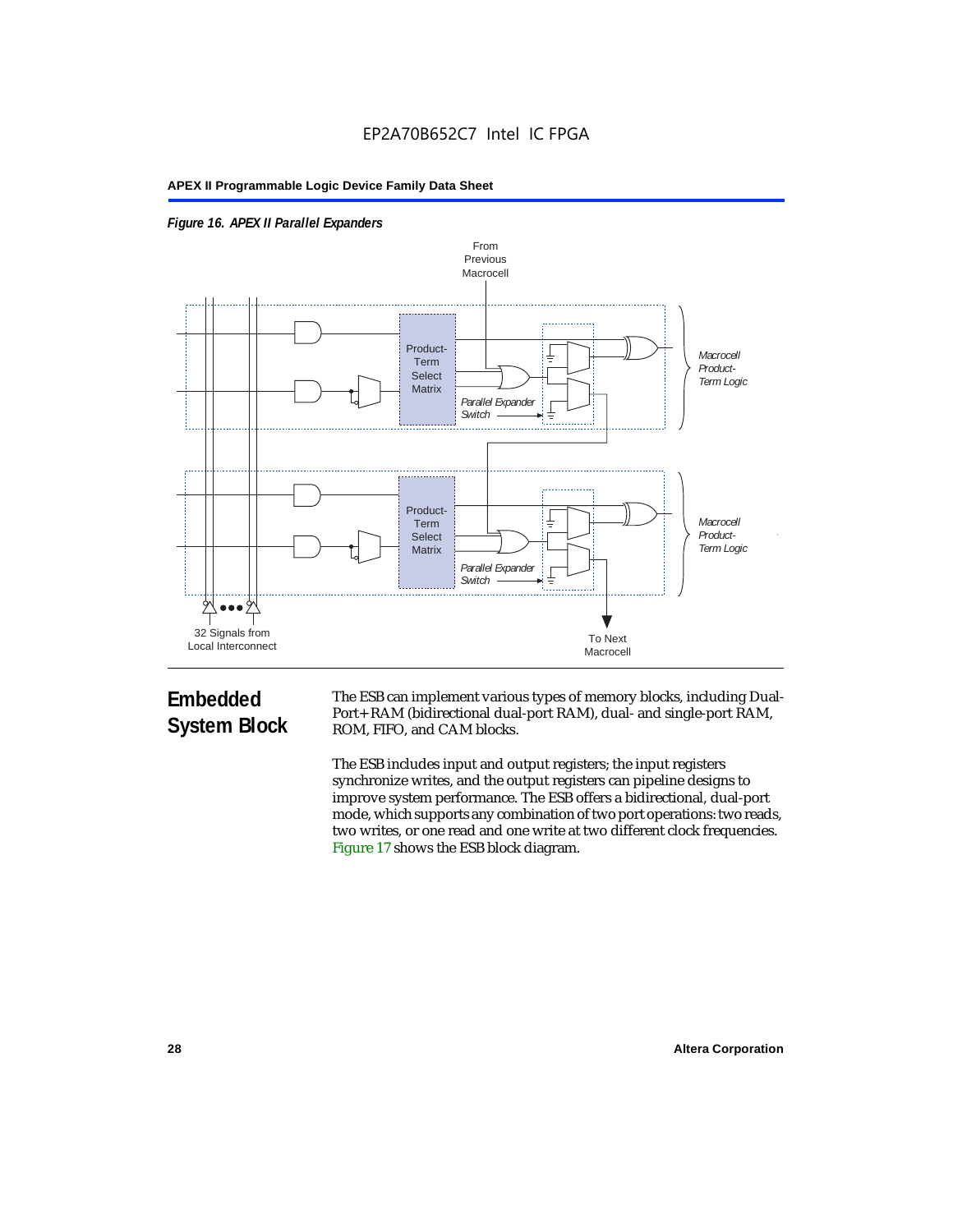

*Figure 17. Bidirectional Dual-Port Memory Configuration*

In addition to bidirectional dual-port memory, the ESB also supports dual-port, and single-port RAM. Dual-port memory supports a simultaneous read and write. Single-port memory supports independent read and write. Figure 18 shows these different RAM memory port configurations for an ESB.



#### *Note to Figure 18:*

(1) Two single-port memory blocks can be implemented in a single ESB.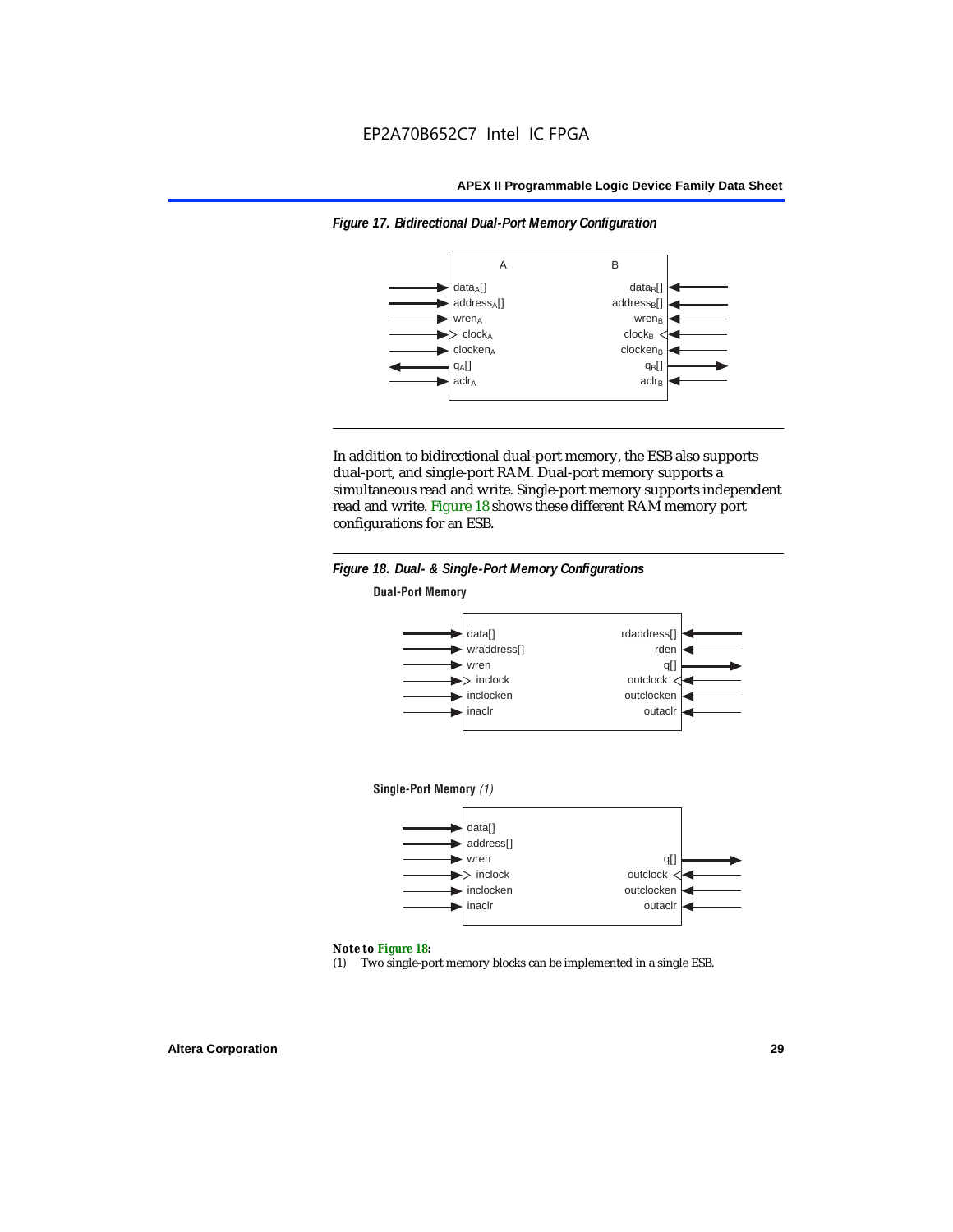The ESB also enables variable width data ports for reading and writing to the RAM ports in dual-port RAM configuration. For example, the ESB can be written in 1× mode at port A while being read in 16× mode from port B. Table 6 lists the supported variable width configurations for an ESB in dual-port mode.

| Table 6. Variable Width Configurations for Dual-Port RAM |                                    |  |  |
|----------------------------------------------------------|------------------------------------|--|--|
| <b>Read Port Width</b>                                   | Write Port Width                   |  |  |
| 1 hit                                                    | 2 bits, 4 bits, 8 bits, or 16 bits |  |  |
| 2 bits, 4 bits, 8 bits, or 16 bits                       | 1 hit                              |  |  |

ESBs can implement synchronous RAM, which is easier to use than asynchronous RAM. A circuit using asynchronous RAM must generate the RAM write enable (WE) signal while ensuring that its data and address signals meet setup and hold time specifications relative to the WE signal. In contrast, the ESB's synchronous RAM generates its own WE signal and is self-timed with respect to the global clock. Circuits using the ESB's selftimed RAM only need to meet the setup and hold time specifications of the global clock.

ESB inputs are driven by the adjacent local interconnect, which in turn can be driven by the MegaLAB or FastTrack interconnects. Because the ESB can be driven by the local interconnect, an adjacent LE can drive it directly for fast memory access. ESB outputs drive the MegaLAB and FastTrack interconnects and the local interconnect for fast connection to adjacent LEs or for fast feedback product-term logic.

When implementing memory, each ESB can be configured in any of the following sizes:  $512 \times 8$ ,  $1,024 \times 4$ ,  $2,048 \times 2$ , or  $4,096 \times 1$ . For dual-port and single-port modes, the ESB can be configured for  $256 \times 16$  in addition to the list above.

The ESB can also be split in half and used for two independent 2,048-bit single-port RAM blocks. The two independent RAM blocks must have identical configurations with a maximum width of  $256 \times 8$ . For example, one half of the ESB can be used as a  $256 \times 8$  single-port memory while the other half is also used for a  $256 \times 8$  single-port memory. This effectively doubles the number of RAM blocks an APEX II device can implement for its given number of ESBs. The Quartus II software automatically merges two logical memory functions in a design into an ESB; the designer does not need to merge the functions manually.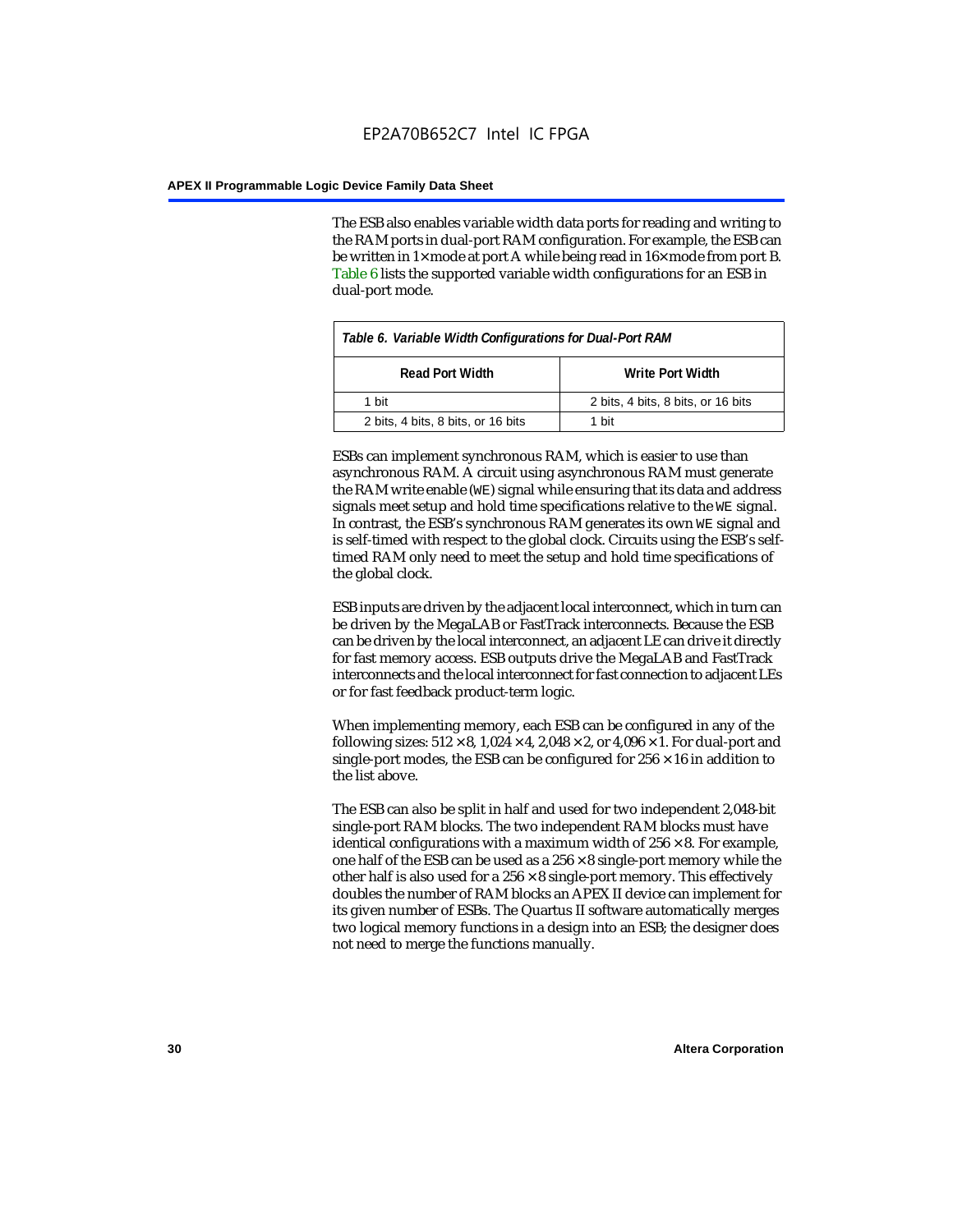By combining multiple ESBs, the Quartus II software implements larger memory blocks automatically. For example, two  $256 \times 16$  RAM blocks can be combined to form a 256 x 32 RAM block, and two  $512 \times 8$  RAM blocks can be combined to form a  $512 \times 16$  RAM block. Memory performance does not degrade for memory blocks up to 4,096 words deep. Each ESB can implement a 4,096-word-deep memory; the ESBs are used in parallel, eliminating the need for any external control logic that would increase delays. To create a high-speed memory block more than 4,096-words deep, the Quartus II software automatically combines ESBs with LE control logic.

#### **Input/Output Clock Mode**

The ESB implements input/output clock mode for both dual-port and bidirectional dual-port memory. An ESB using input/output clock mode can use up to two clocks. On each of the two ports, A or B, one clock controls all registers for inputs into the ESB: data input, WREN, read address, and write address. The other clock controls the ESB data output registers. Each ESB port, A or B, also supports independent read clock enable, write clock enable, and asynchronous clear signals. Input/output clock mode is commonly used for applications where the reads and writes occur at the same system frequency, but require different clock enable signals for the input and output registers. Figure 19 shows the ESB in input/output clock mode.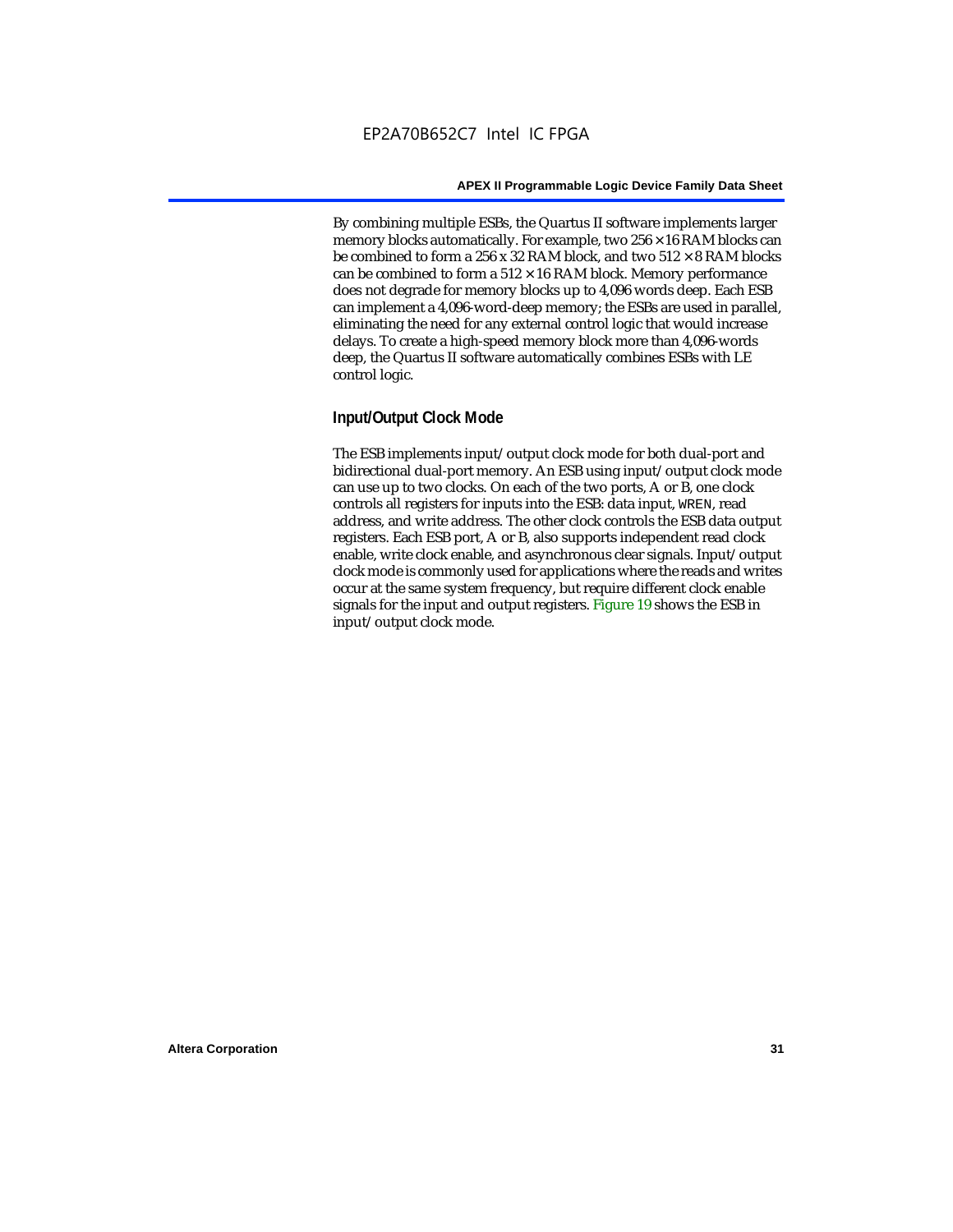



#### *Notes to Figure 19:*

- (1) All registers can be cleared asynchronously by ESB local interconnect signals, global signals, or the chip-wide reset.
-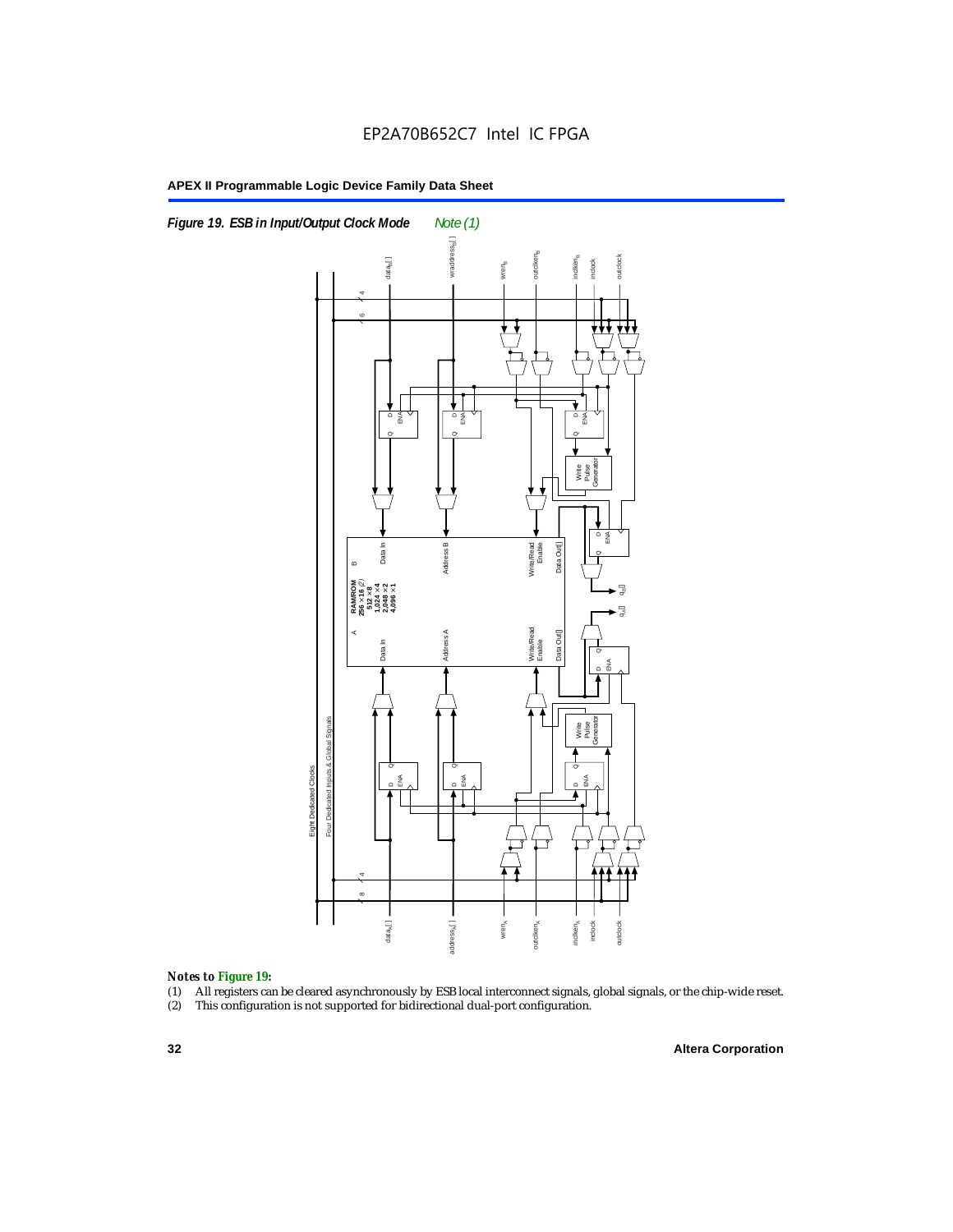In addition to the input/output mode clocking scheme, the clock connections to the various ESB input/output registers are customizable in the MegaWizard® Plug-In Manager.

#### **Single-Port Mode**

The APEX II ESB also supports a single-port mode, which is used when simultaneous reads and writes are not required. See Figure 20. A single ESB can support up to two single-port mode RAMs.



### *Note to Figure 20:*

(1) All registers can be asynchronously cleared by ESB local interconnect signals, global signals, or chip-wide reset.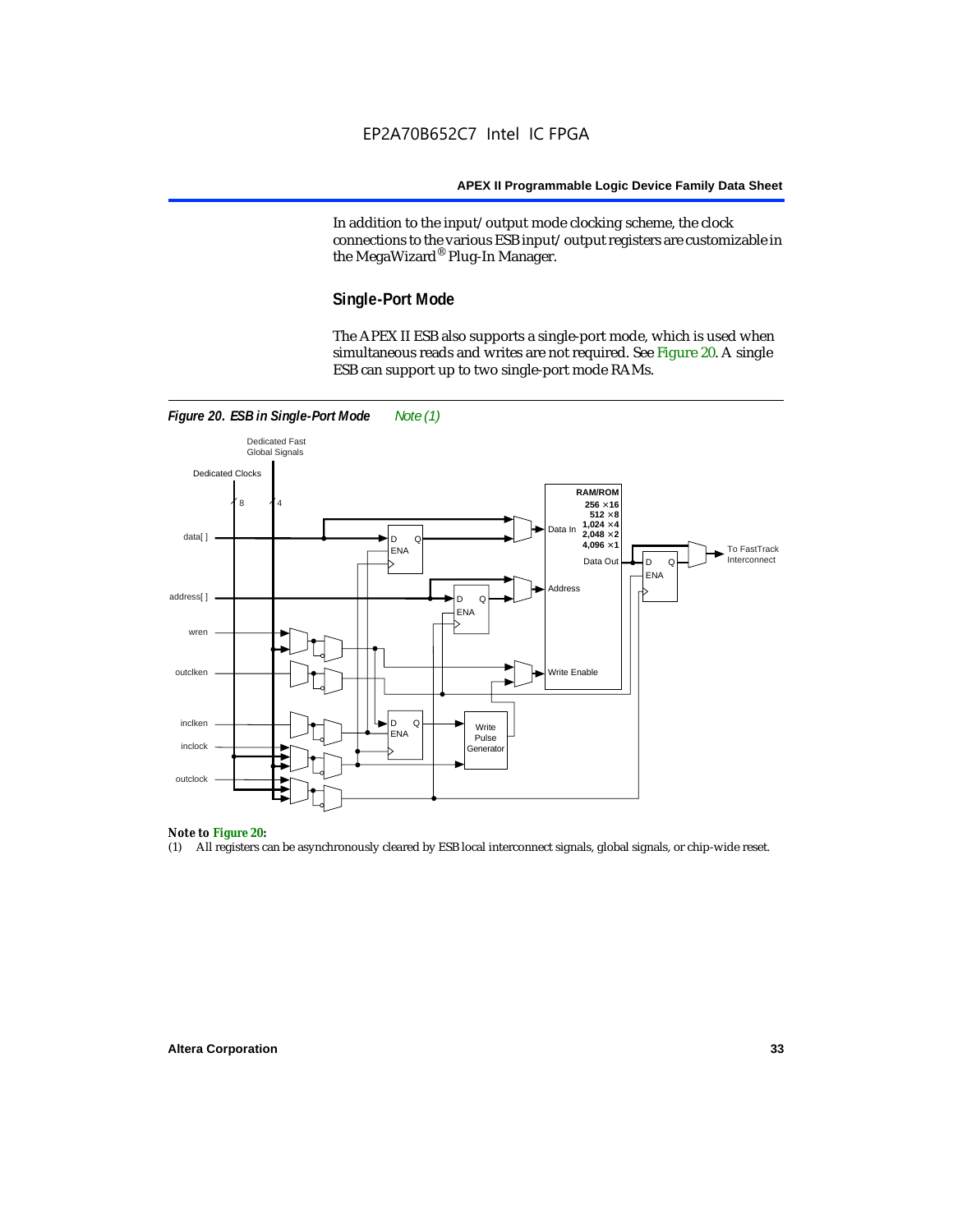#### **Content-Addressable Memory**

APEX II devices can implement CAM in ESBs. CAM can be thought of as the inverse of RAM. RAM stores data in a specific location; when the system submits an address, the RAM block provides the data. Conversely, when the system submits data to CAM, the CAM block provides the address where the data is found. For example, if the data FA12 is stored in address 14, the CAM outputs 14 when FA12 is driven into it.

CAM is used for high-speed search operations. When searching for data within a RAM block, the search is performed serially. Thus, finding a particular data word can take many cycles. CAM searches all addresses in parallel and outputs the address storing a particular word. When a match is found, a match flag is set high. CAM is ideally suited for applications such as Ethernet address lookup, data compression, pattern recognition, cache tags, fast routing table lookup, and high-bandwidth address filtering. Figure 21 shows the CAM block diagram.





The APEX II on-chip CAM provides faster system performance than traditional discrete CAM. Integrating CAM and logic into the APEX II device eliminates off-chip and on-chip delays, improving system performance.

When in CAM mode, the ESB implements a 32-word, 32-bit CAM. Wider or deeper CAM, such as a 32-word, 64-bit or 128-word, 32-bit block, can be implemented by combining multiple CAM blocks with some ancillary logic implemented in LEs. The Quartus II software automatically combines ESBs and LEs to create larger CAM blocks.

CAM supports writing "don't care" bits into words of the memory. The don't-care bit can be used as a mask for CAM comparisons; any bit set to don't-care has no effect on matches.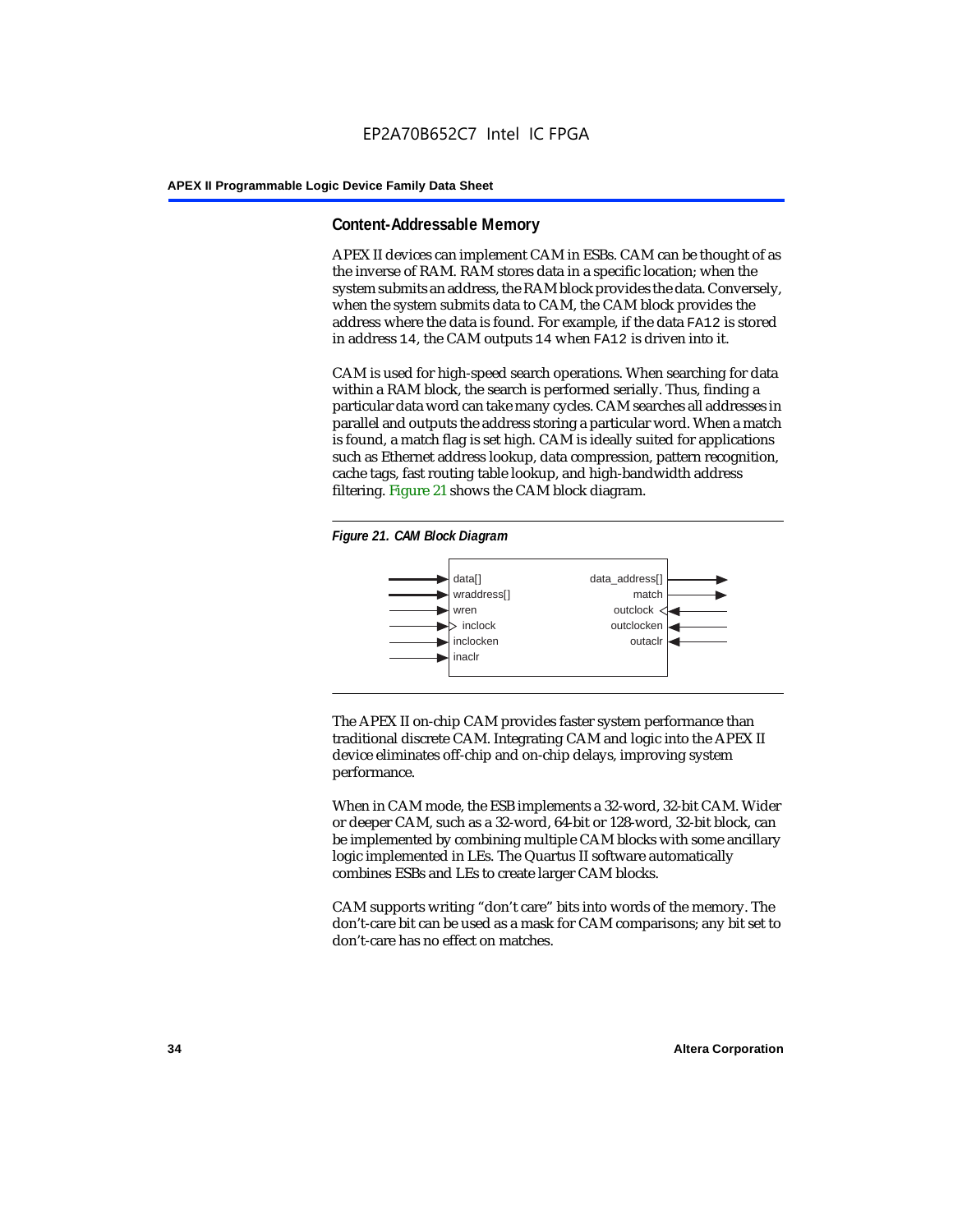CAM can generate outputs in three different modes: single-match mode, multiple-match mode, and fast multiple-match mode. In each mode, the ESB outputs the matched data's location as an encoded or unencoded address. When encoded, the ESB outputs an encoded address of the data's location. For instance, if the data is located in address 12, the ESB output is 12. When unencoded, each ESB port uses its 16 outputs to show the location of the data over two clock cycles. In this case, if the data is located in address 12, the 12th output line goes high. Figures 21 and 22 show the encoded CAM outputs and unencoded CAM outputs, respectively.









#### *Notes to Figures 22 and 23:*

- (1) For an unencoded output, the ESB only supports 31 input data bits. One input bit is used by the select line to choose one of the two banks of 16 outputs.
- (2) If the select input is a 1, then CAM outputs odd words between 1 through 15. If the select input is a 0, CAM outputs even words between 0 through 14.

In single-match mode, it takes two clock cycles to write into CAM, but only one clock cycle to read from CAM. In this mode, both encoded and unencoded outputs are available without external logic. Single-match mode is better suited for designs without duplicate data in the memory.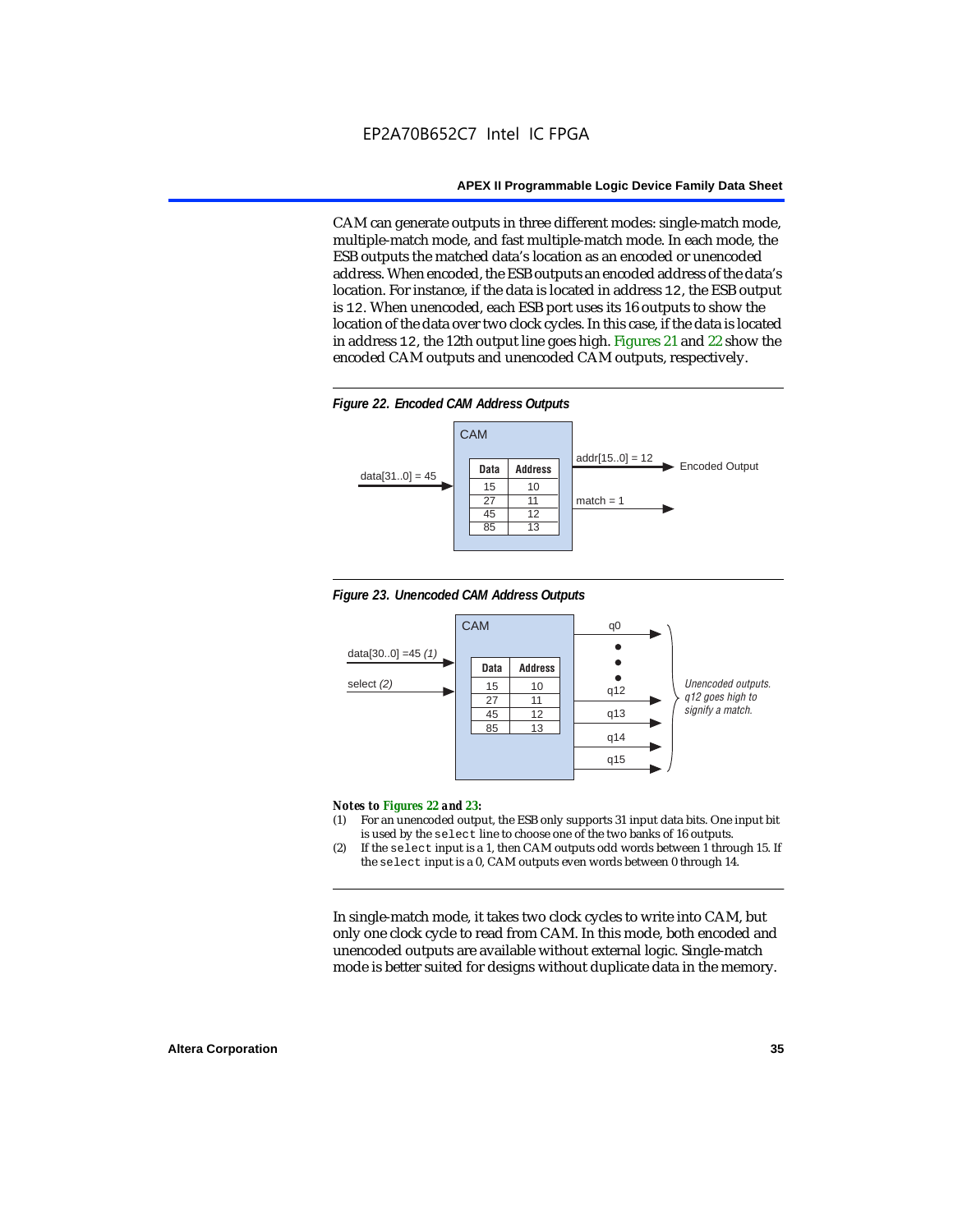If the same data is written into multiple locations in the memory, a CAM block can be used in multiple-match or fast multiple-match modes. The ESB outputs the matched data's locations as an encoded or unencoded address. In multiple-match mode, it takes two clock cycles to write into a CAM block. For reading, there are 16 outputs from each ESB at each clock cycle. Therefore, it takes two clock cycles to represent the 32 words from a single ESB port. In this mode, encoded and unencoded outputs are available. To implement the encoded version, the Quartus II software adds a priority encoder with LEs. Fast multiple-match is identical to the multiple match mode, however, it only takes one clock cycle to read from a CAM block and generate valid outputs. To do this, the entire ESB is used to represent 16 outputs. In fast multiple-match mode, the ESB can implement a maximum CAM block size of 16 words.

A CAM block can be pre-loaded with data during configuration, or it can be written during system operation. In most cases, two clock cycles are required to write each word into CAM. When don't-care bits are used, a third clock cycle is required.



f For more information on CAM, see *Application Note 119 (Implementing High-Speed Search Applications with APEX CAM)*.

# **Driving Signals to the ESB**

ESBs provide flexible options for driving control signals. Different clocks can be used for the ESB inputs and outputs. Registers can be inserted independently on the data input, data output, read address, write address, WE, and RE signals. The global signals and the local interconnect can drive the WE and RE signals. The global signals, dedicated clock pins, and local interconnects can drive the ESB clock signals. Because the LEs drive the local interconnect, the LEs can control the WE and RE signals and the ESB clock, clock enable, and synchronous clear signals. Figure 24 shows the ESB control signal generation logic.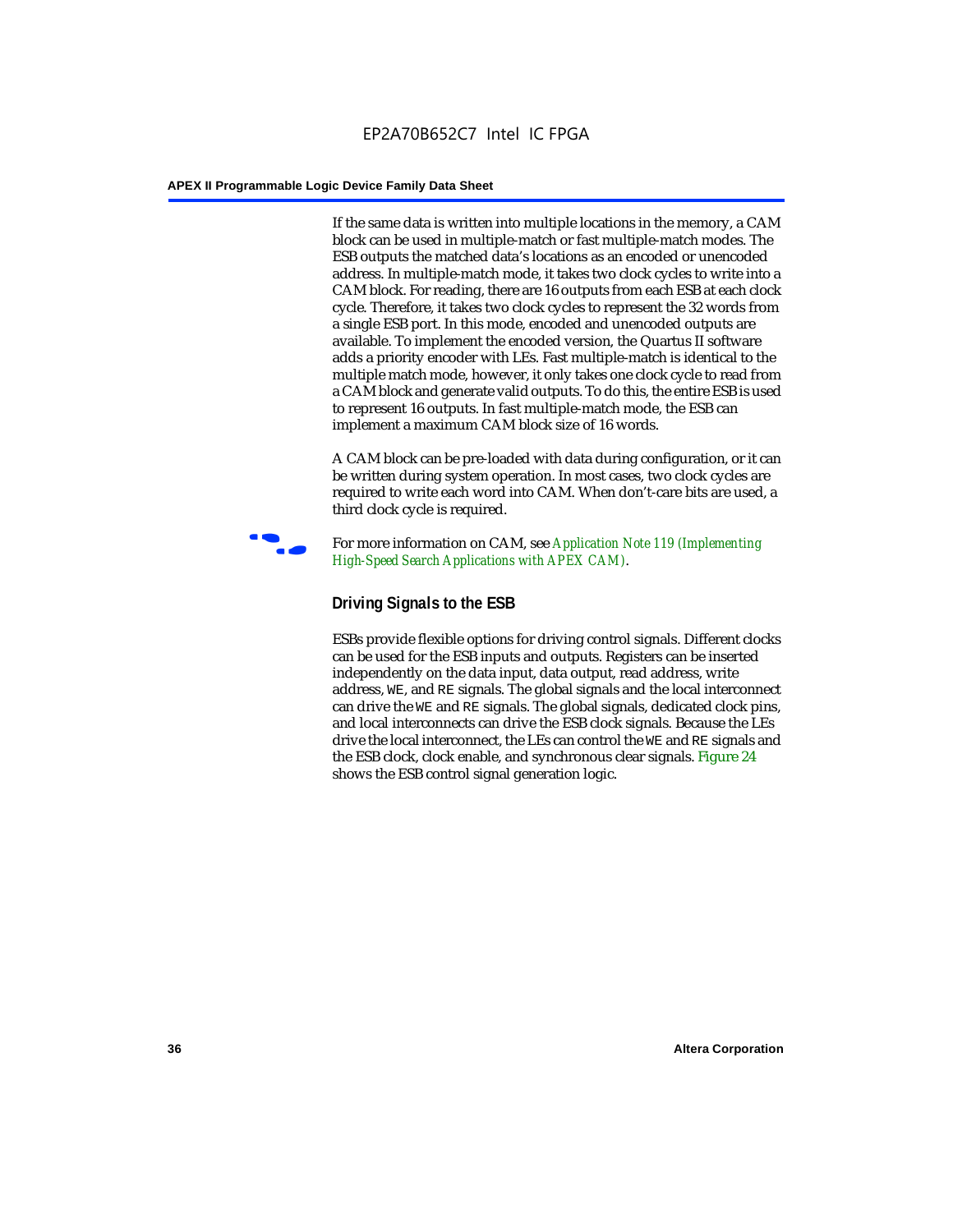

*Figure 24. ESB Control Signal Generation*

An ESB is fed by the local interconnect, which is driven by adjacent LEs (for high-speed connection to the ESB) or the MegaLAB interconnect. The ESB can drive the local, MegaLAB, or FastTrack interconnect routing structure to drive LEs and IOEs in the same MegaLAB structure or anywhere in the device.

### **Implementing Logic in ROM**

In addition to implementing logic with product terms, the ESB can implement logic functions when it is programmed with a read-only pattern during configuration, creating a large LUT. With LUTs, combinatorial functions are implemented by looking up the results, rather than by computing them. This implementation of combinatorial functions can be faster than using algorithms implemented in general logic, a performance advantage that is further enhanced by the fast access times of ESBs. The large capacity of ESBs enables designers to implement complex functions in one logic level without the routing delays associated with linked LEs or distributed RAM blocks. Parameterized functions such as LPM functions can take advantage of the ESB automatically. Further, the Quartus II software can implement portions of a design with ESBs where appropriate.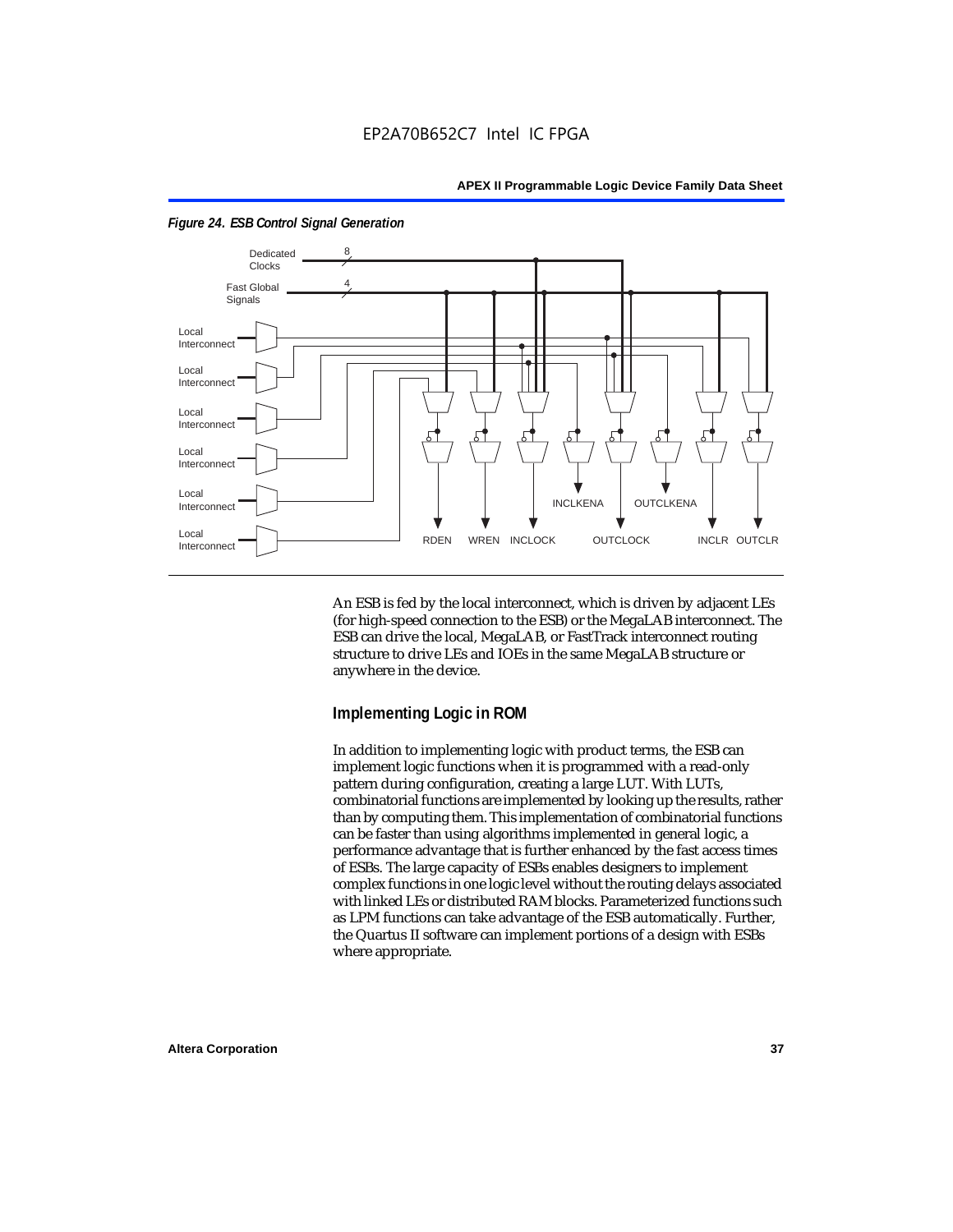## **Programmable Speed/Power Control**

APEX II ESBs offer a high-speed mode that supports fast operation on an ESB-by-ESB basis. When high speed is not required, this feature can be turned off to reduce the ESB's power dissipation by up to 50%. ESBs that run at low power incur a nominal timing delay adder. This Turbo Bit $TM$ option is available for ESBs that implement product-term logic or memory functions. An ESB that is not used will be powered down so that it does not consume DC current.

Designers can program each ESB in the APEX II device for either highspeed or low-power operation. As a result, speed-critical paths in the design can run at high speed, while the remaining paths operate at reduced power.

**I/O Structure** The IOE in APEX II devices contains a bidirectional I/O buffer, six registers, and a latch for a complete embedded bidirectional single data rate or DDR IOE. Figure 25 shows the structure of the APEX II IOE. The IOE contains two input registers (plus a latch), two output registers, and two output enable registers. Both input registers and the latch can be used for capturing DDR input. Both output registers can be used to drive DDR outputs. The output enable (OE) register can be used for fast clock-tooutput enable timing. The negative edge-clocked OE register is used for DDR SDRAM interfacing. The Quartus II software automatically duplicates a single OE register that controls multiple output or bidirectional pins.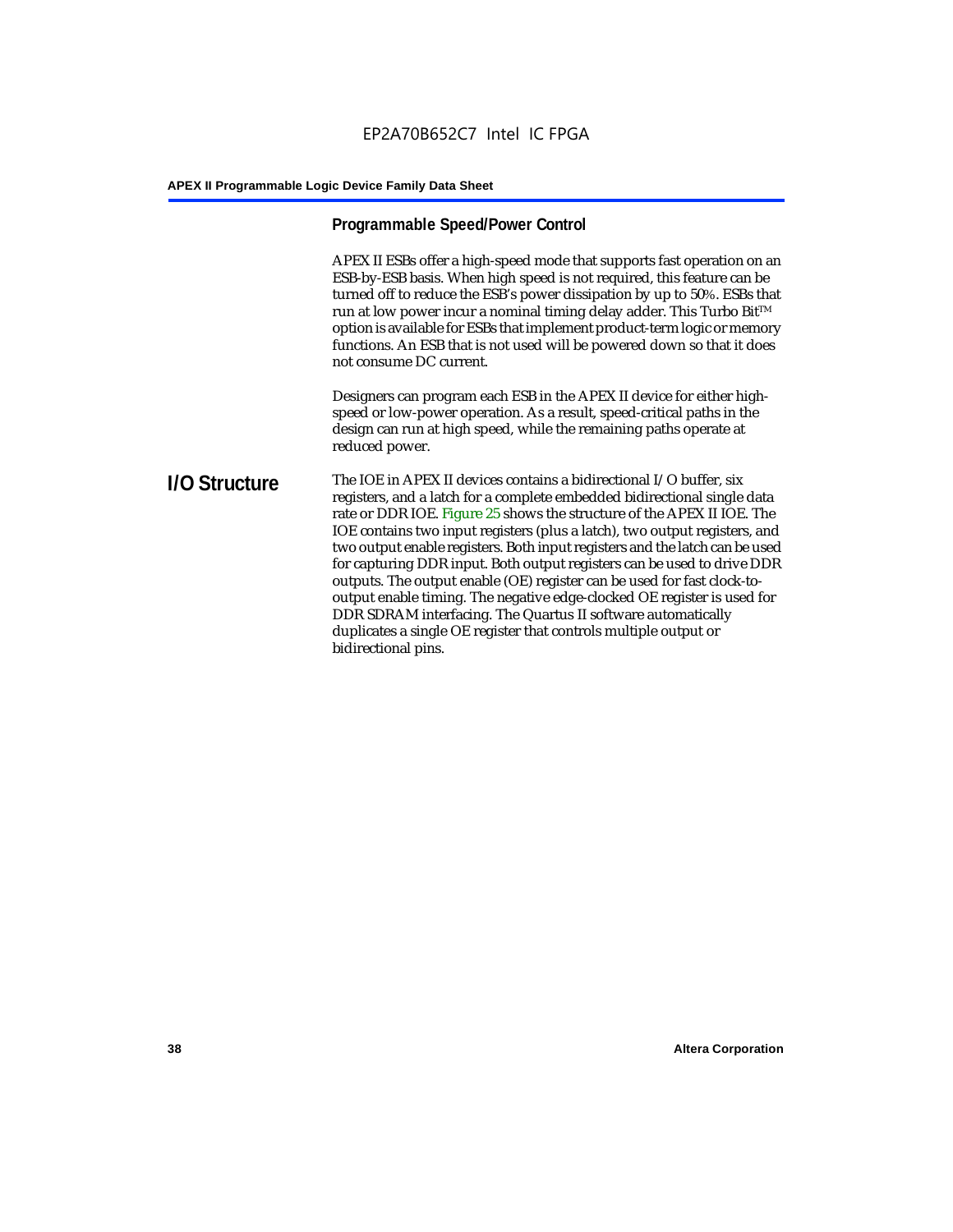

*Figure 25. APEX II IOE Structure*

The IOEs are located around the periphery of the APEX II device. Each IOE drives a row, column, MegaLAB, or local interconnect when used as an input or bidirectional pin. A row IOE can drive a local, MegaLAB, row, and column interconnect; a column IOE can drive the FastTrack or column interconnect. Figure 26 shows how a row IOE connects to the interconnect.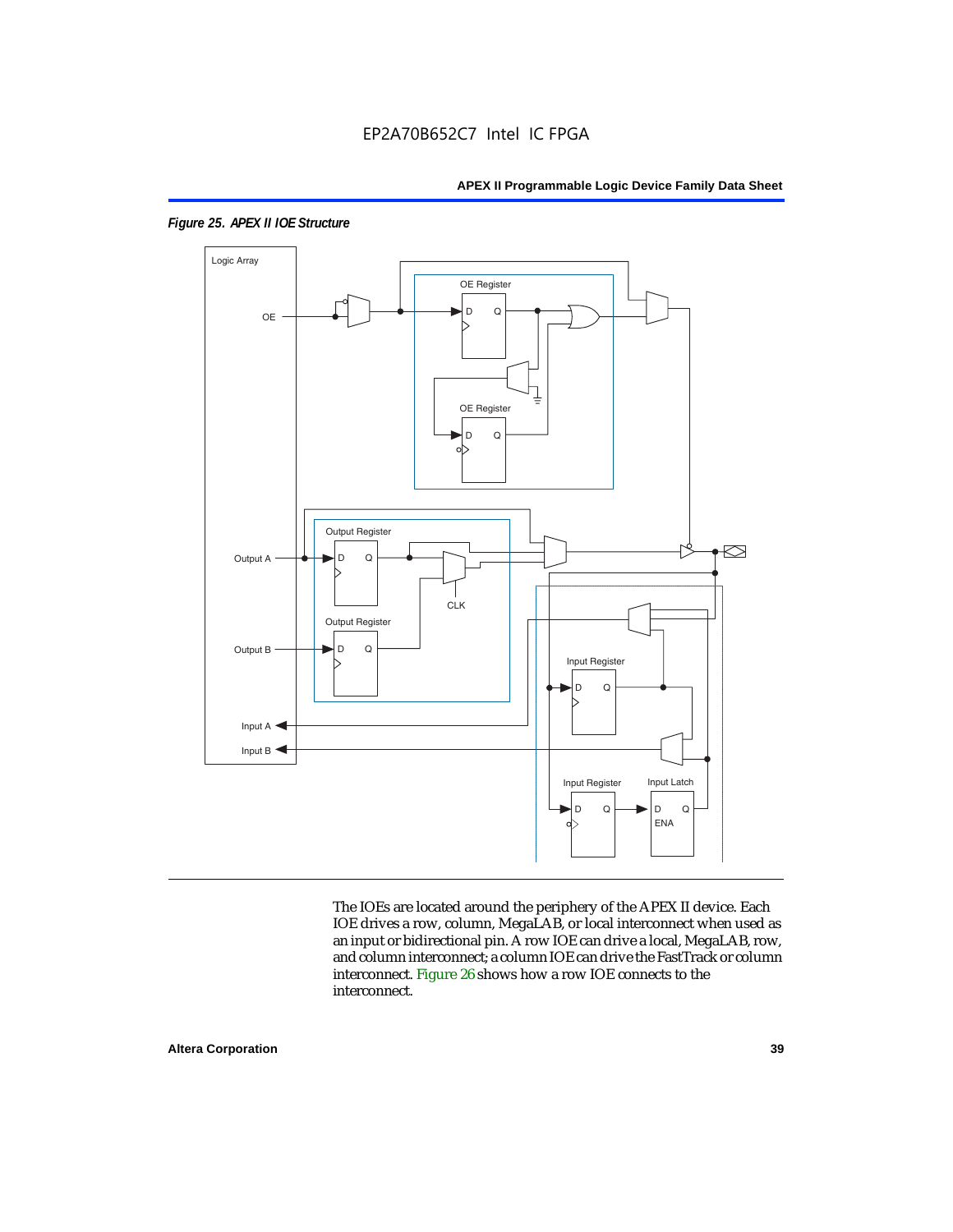



Figure 27 shows how a column IOE connects to the interconnect.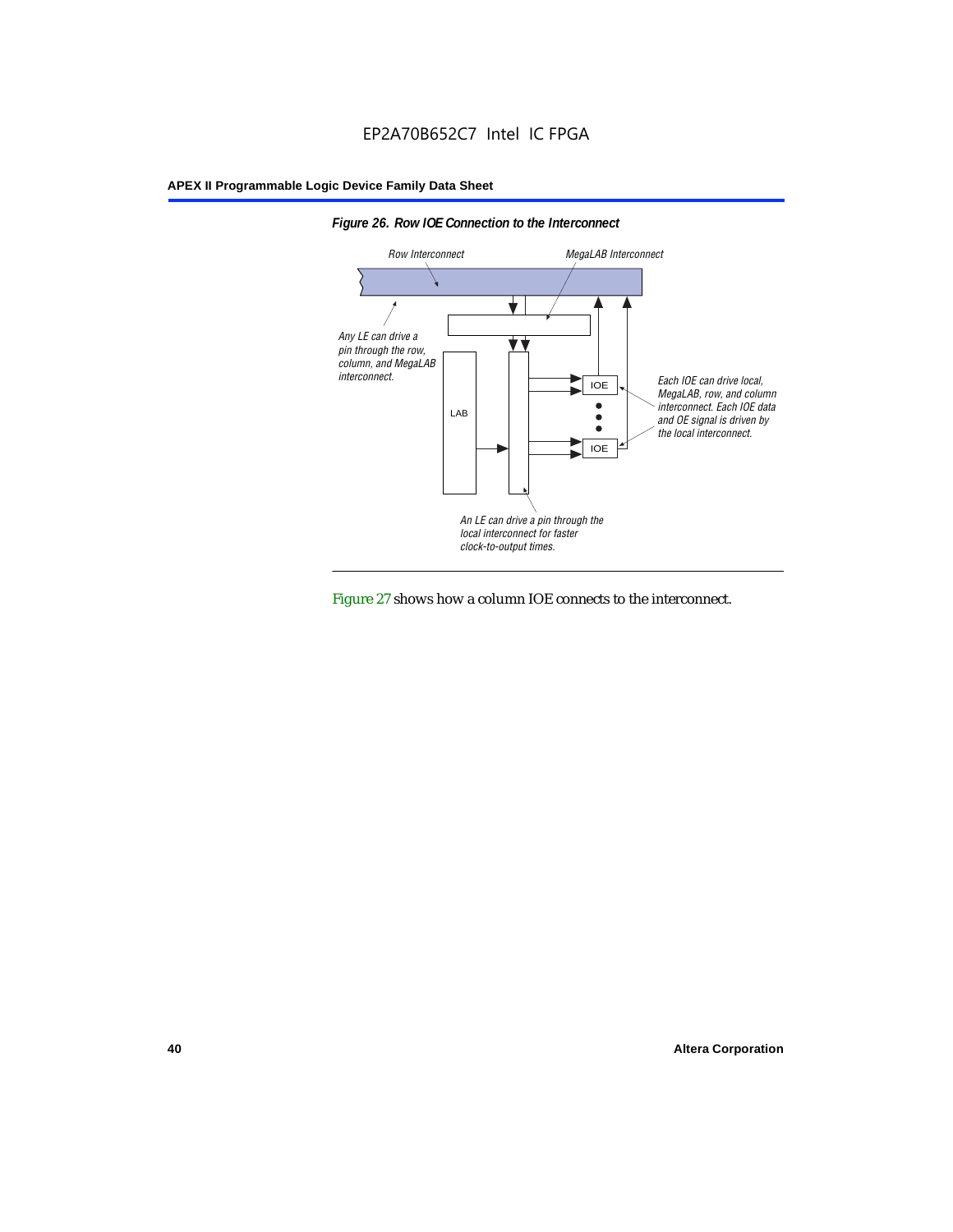



FastRow interconnects connect a column I/O pin directly to the LAB local interconnect within two MegaLAB structures. This feature provides fast setup times for pins that drive high fan-outs with complex logic, such as PCI designs. For fast bidirectional I/O timing, LE registers using local routing can improve setup times and OE timing.

APEX II devices have a peripheral control bus made up of 12 signals that drive the IOE control signals. The peripheral bus is composed of six output enables,  $OE[5:0]$  and six clock enables,  $CE[5:0]$ . These twelve signals can be driven from internal logic or from the Fast I/O signals. Table 7 lists the peripheral control signal destinations.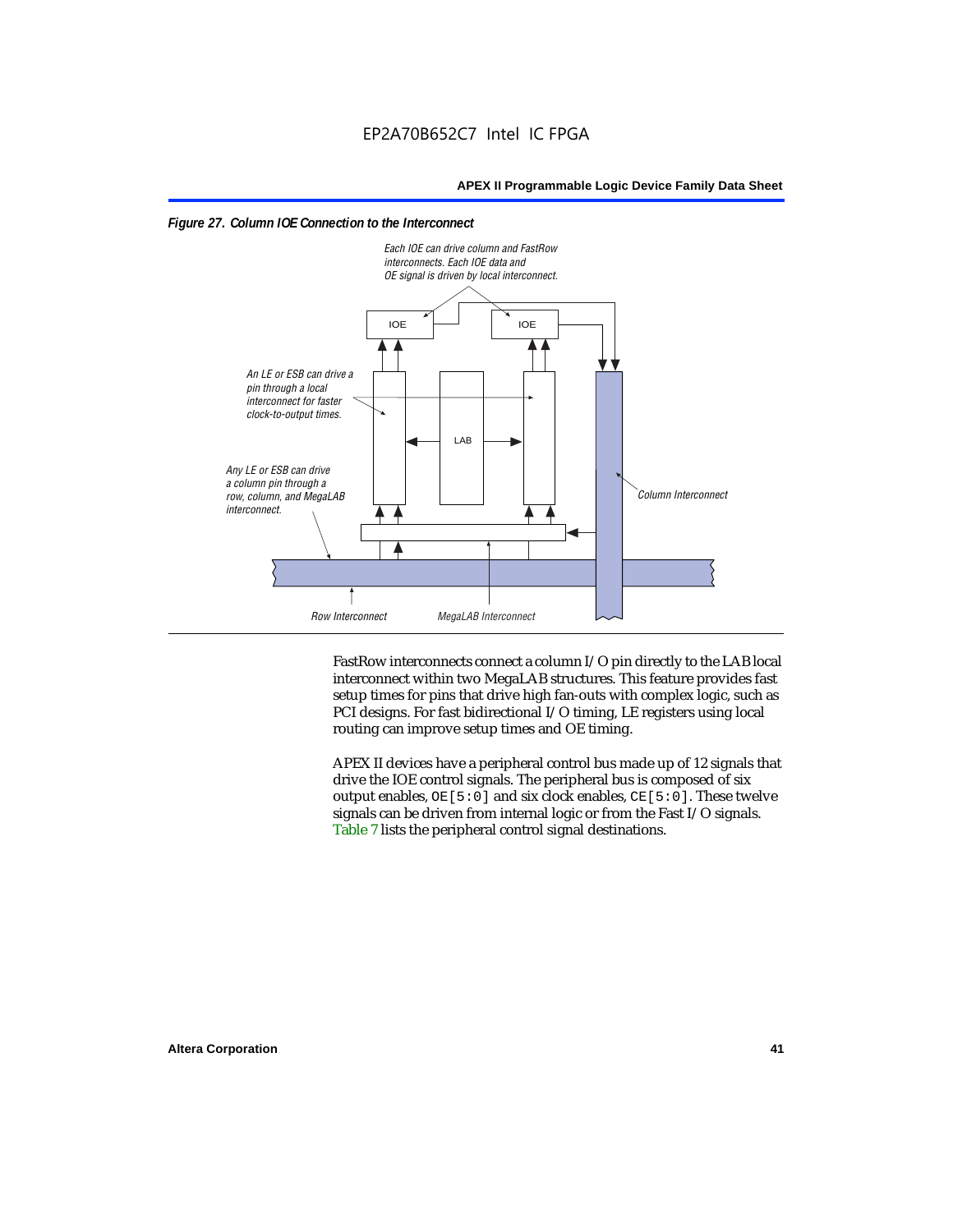| <b>APEX II Programmable Logic Device Family Data Sheet</b> |  |  |  |
|------------------------------------------------------------|--|--|--|
|------------------------------------------------------------|--|--|--|

| Table 7. Peripheral Control Bus Destinations |                    |  |  |  |
|----------------------------------------------|--------------------|--|--|--|
| <b>Peripheral Bus</b>                        | I/O Control Signal |  |  |  |
| Output Enable 0 [OE0]                        | OE.                |  |  |  |
| Output Enable 1 [OE1]                        | OЕ                 |  |  |  |
| Output Enable 2 [OE2]                        | OЕ                 |  |  |  |
| Output Enable 3 [OE3]                        | OЕ                 |  |  |  |
| Output Enable 4 [OE4]                        | OE.                |  |  |  |
| Output Enable 5 [OE5]                        | OЕ                 |  |  |  |
| Clock Enable 0 [ CE0 ]                       | CE, CLK            |  |  |  |
| Clock Enable 1 [CE1]                         | CE, OE             |  |  |  |
| Clock Enable 2 [ CE2 ]                       | CE, CLK            |  |  |  |
| Clock Enable 3 [ CE3 ]                       | CE, OE             |  |  |  |
| Clock Enable 4 [CE4]                         | CE, CLR            |  |  |  |
| Clock Enable 5 [ CE5 ]                       | CE, CLR            |  |  |  |

In normal bidirectional operation, the input register can be used for input data requiring fast setup times. The input register can have its own clock input and clock enable separate from the OE and output registers. The output register can be used for data requiring fast clock-to-output performance. The OE register can be used for fast clock-to-output enable timing. The OE and output register share the same clock source and the same clock enable source from local interconnect in the associated LAB, fast global signals, or row global signals. Figure 28 shows the IOE in bidirectional configuration.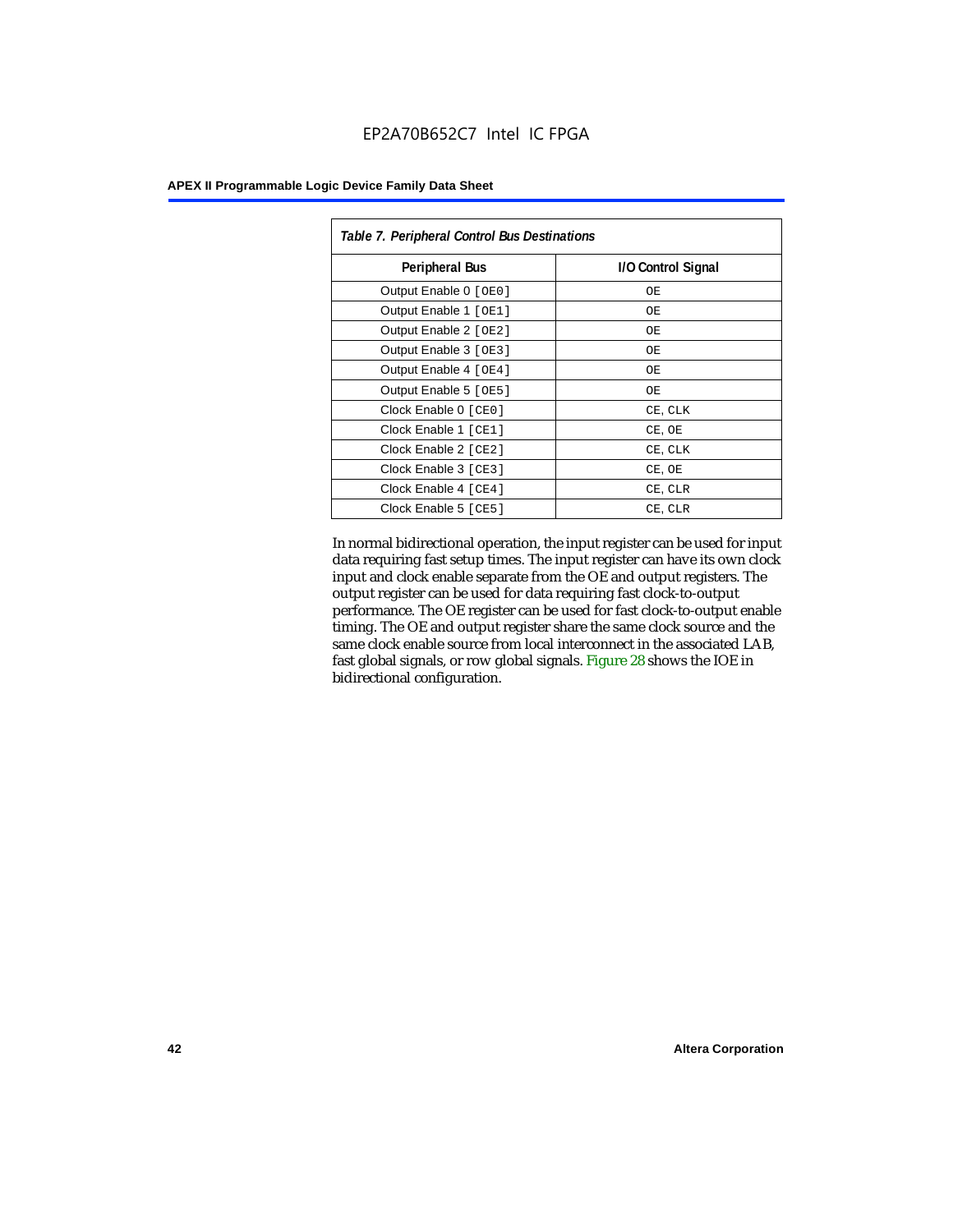



The APEX II IOE includes programmable delays that can be activated to ensure zero hold times, minimum clock-to-output times, input IOE register-to-logic array register transfers, or logic array-to-output IOE register transfers.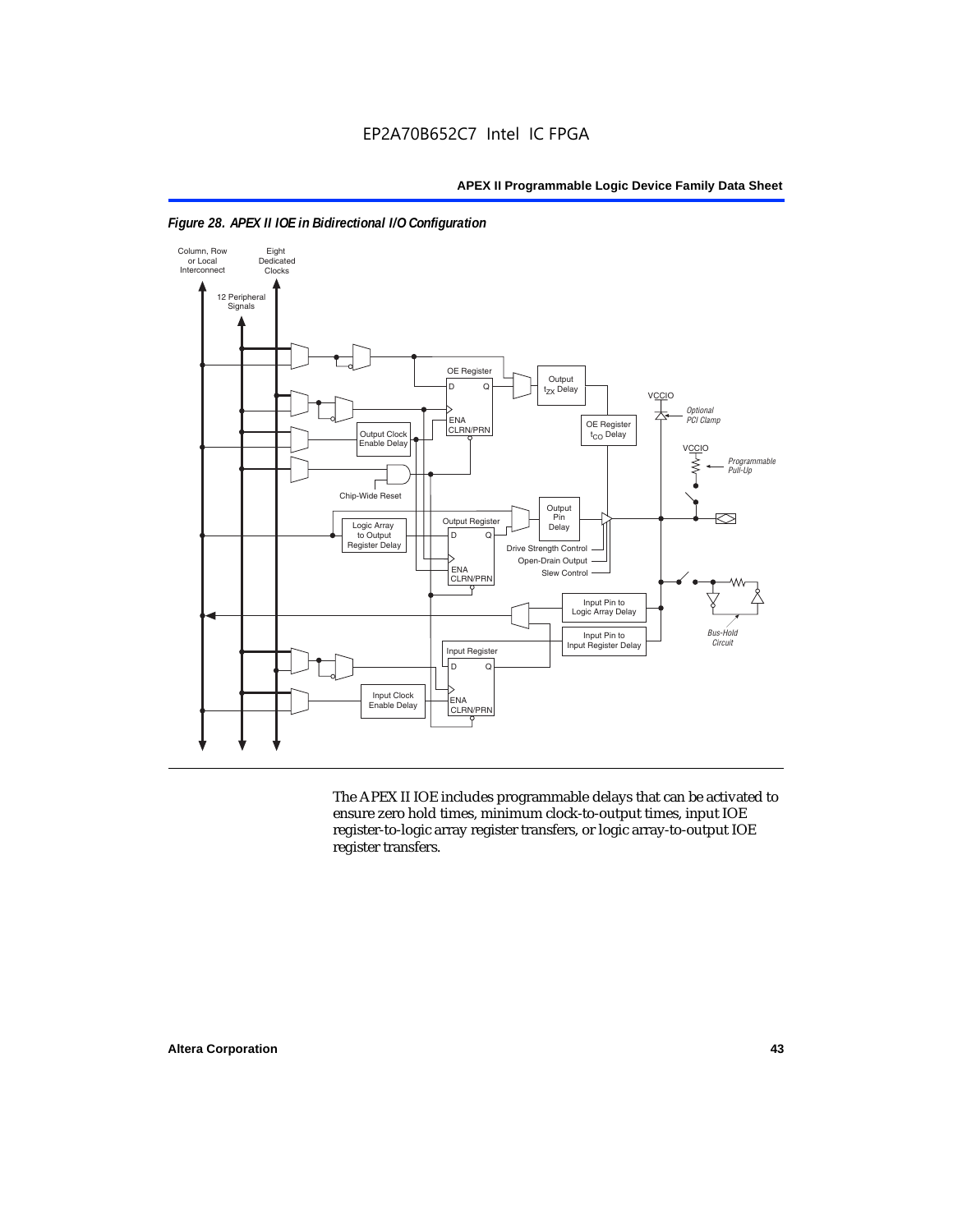A path in which a pin directly drives a register may require the delay to ensure zero hold time, whereas a path in which a pin drives a register through combinatorial logic may not require the delay. Programmable delays exist for decreasing input pin to logic array and IOE input register delays. The Quartus II Compiler can program these delays automatically to minimize setup time while providing a zero hold time. Delays are also programmable for increasing the register to pin delays for output and/or output enable registers. A programmable delay exists for increasing the  $t_{ZX}$  delay to the output pin, which is required for ZBT interfaces. Table 8 shows the programmable delays for APEX II devices.

| Table 8. APEX II Programmable Delay Chain |                                         |
|-------------------------------------------|-----------------------------------------|
| Programmable Delays                       | <b>Quartus II Logic Option</b>          |
| Input pin to logic array delay $(1)$      | Decrease input delay to internal cells  |
| Input pin to input register delay         | Decrease input delay to input register  |
| Output propagation delay                  | Increase delay to output pin            |
| Output enable register $t_{\rm CO}$ delay | Increase delay to output enable pin     |
| Output $t_{\rm rx}$ delay                 | Increase $t_{zx}$ delay to output pin   |
| Output clock enable delay                 | Increase output clock enable delay      |
| Input clock enable delay                  | Increase input clock enable delay       |
| Logic array to output register delay      | Decrease input delay to output register |

#### *Note to Table 8:*

(1) This delay has four settings: off and three levels of delay.

The IOE registers in APEX II devices share the same source for clear or preset. The designer can program preset and clear for each individual IOE. The registers can be programmed to power up high or low after configuration is complete. If programmed to power up low, an asynchronous clear can control the registers. If programmed to power up high, an asynchronous preset can control the registers. This feature prevents the inadvertent activation of another device's active-low input upon power-up. If one register in an IOE uses a preset or clear signal then all registers in the IOE must use that preset or clear signal.

#### **Double Data Rate I/O**

APEX II devices have six-register IOEs which support DDR interfacing by clocking data on both positive and negative clock edges. The IOEs in APEX II devices support DDR inputs, DDR outputs, and bidirectional DDR modes.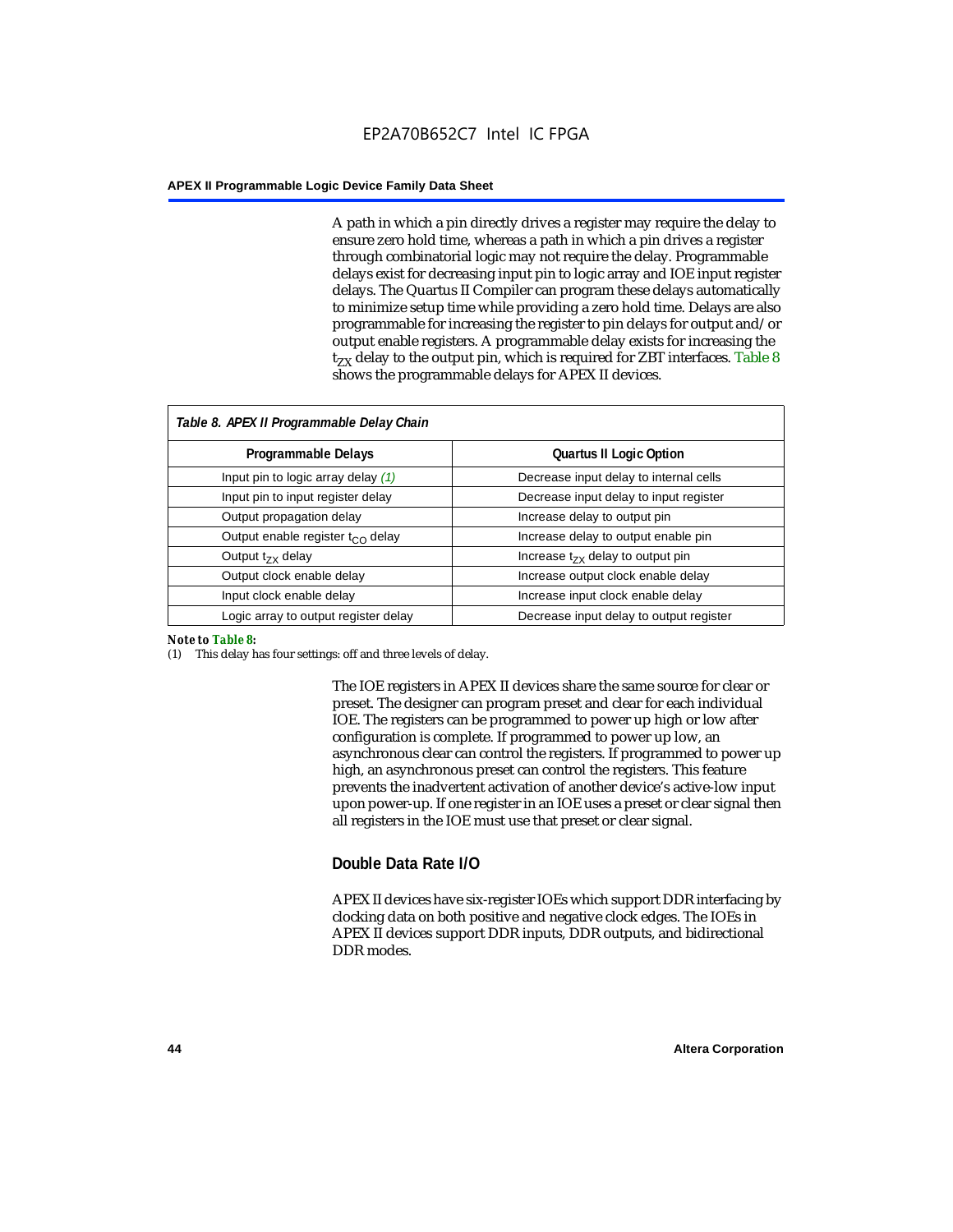When using the IOE for DDR inputs, the two input registers are used to clock double rate input data on alternating edges. An input latch is also used within the IOE for DDR input acquisition. The latch holds the data that is present during the clock high times. This allows both bits of data to be synchronous to the same clock edge (either rising or falling). Figure 29 shows an IOE configured for DDR input.



When using the IOE for DDR outputs, the two output registers are configured to clock two data paths from LEs on rising clock edges. These register outputs are multiplexed by the clock to drive the output pin at a  $\times 2$  rate. One output register clocks the first bit out on the clock high time, while the other output register clocks the second bit out on the clock low time. Figure 30 shows the IOE configured for DDR output.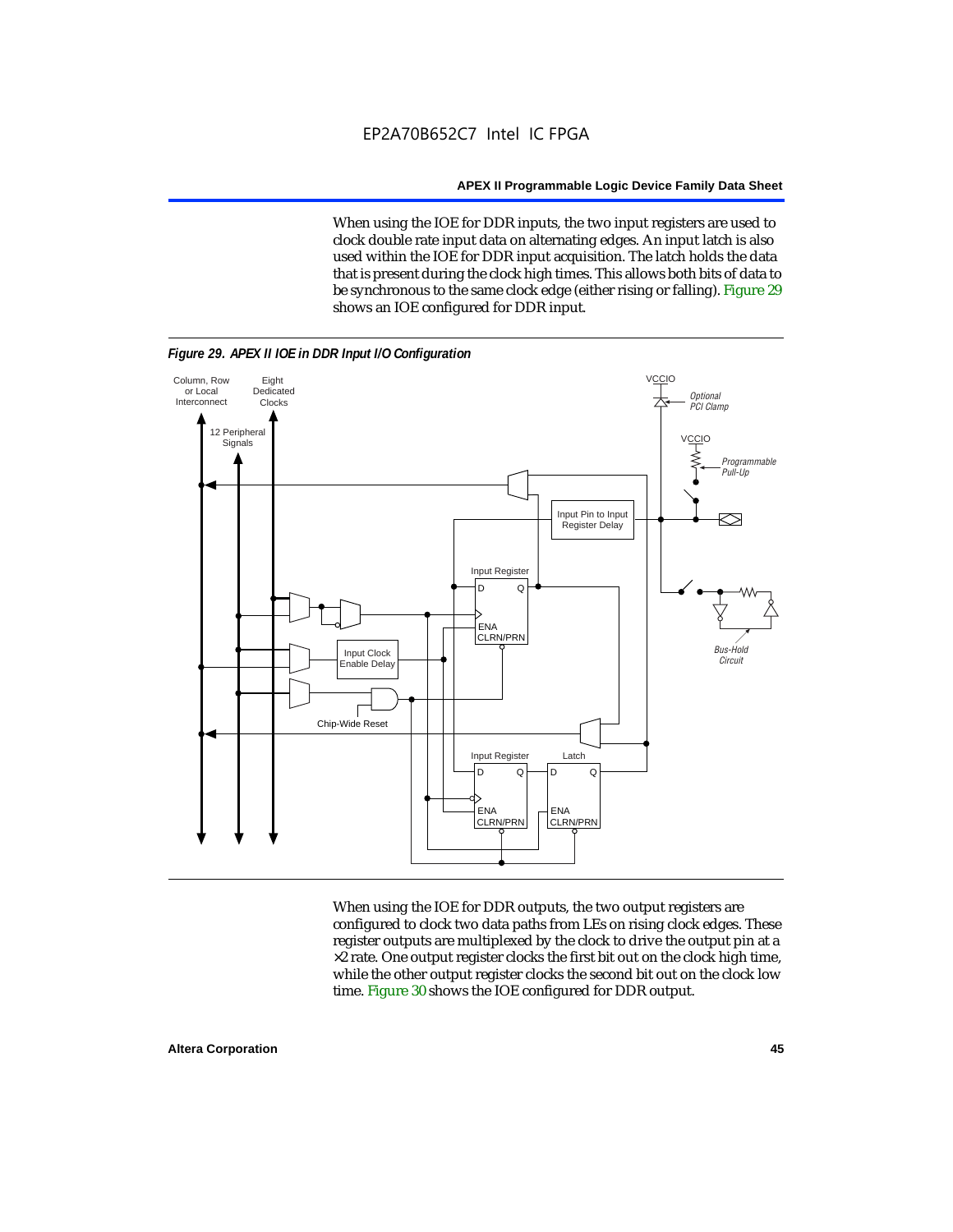

#### *Figure 30. APEX II IOE in DDR Output I/O Configuration*

The APEX II IOE operates in bidirectional DDR mode by combining the DDR input and DDR output configurations.

APEX II I/O pins transfer data on a DDR bidirectional bus to support DDR SDRAM at 167 MHz (334 Mbps). The negative-edge-clocked OE register is used to hold the OE signal inactive until the falling edge of the clock. This is done to meet DDR SDRAM timing requirements. QDR SRAMs are also supported with DDR I/O pins on separate read and write ports.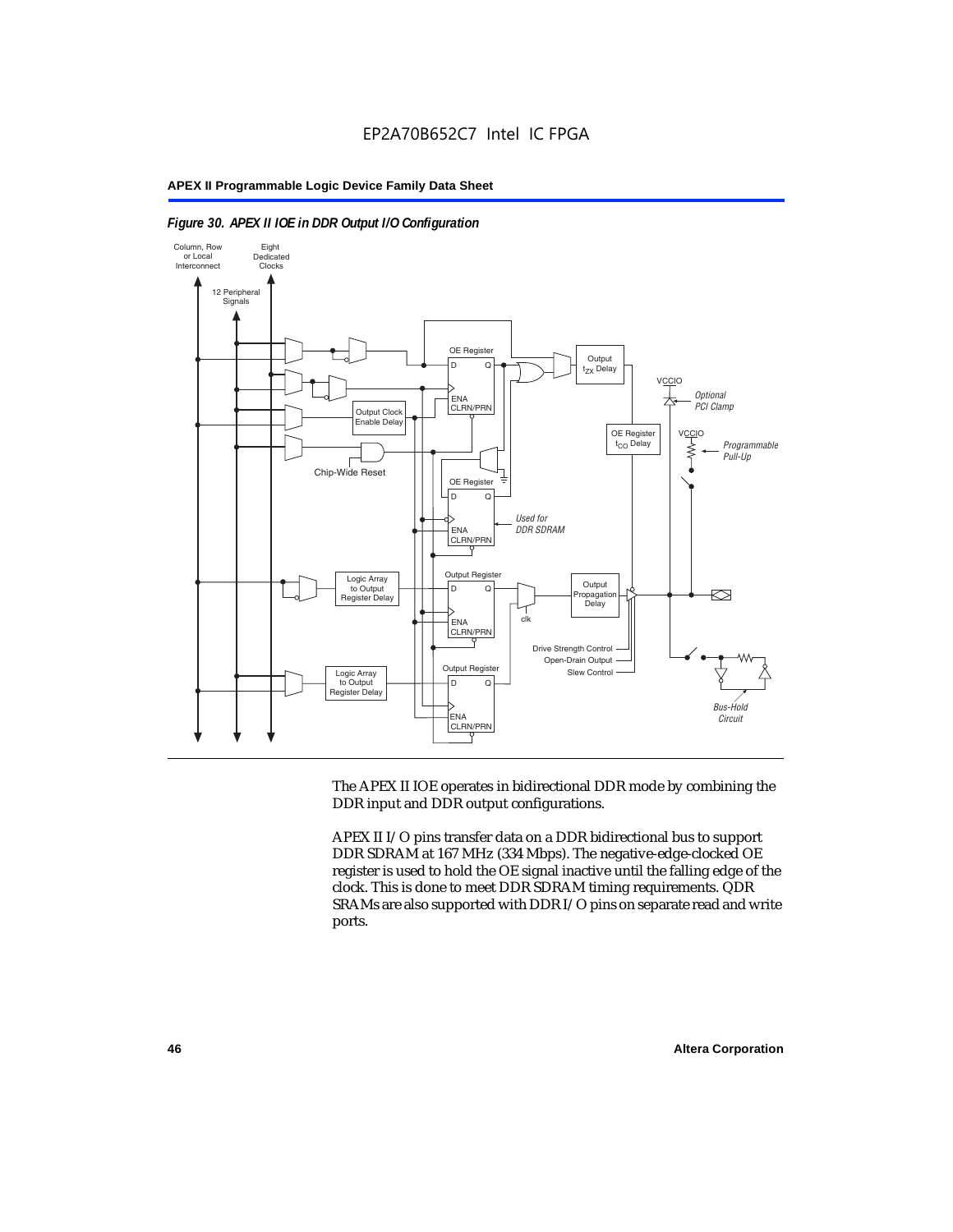# **Zero Bus Turnaround SRAM Interface Support**

In addition to DDR SDRAM support, APEX II device I/O pins also support interfacing with ZBT SRAM devices at up to 200 MHz. ZBT SRAM blocks are designed to eliminate dead bus cycles when turning a bidirectional bus around between reads and writes, or writes and reads. ZBT allows for 100% bus utilization because ZBT SRAM can be read or written on every clock cycle.

To avoid bus contention, the output clock-to-low-impedance time  $(t_{ZX})$ delay ensures that the  $t_{zx}$  is greater than the clock-to-high-impedance time  $(t_{XZ})$ . Phase delay control of clocks to the OE/output and input registers using two general-purpose PLLs enable the APEX II device to meet ZBT  $t_{CO}$  and  $t_{SUI}$  times.

# **Programmable Drive Strength**

The output buffer for each APEX II device I/O pin has a programmable drive strength control for certain I/O standards. The LVTTL standard has several levels of drive strength that the user can control. SSTL-3 class I and II, SSTL-2 class I and II, HSTL class I and II, 3.3-V GTL+, PCI, and PCI-X support a minimum setting. The minimum setting is the lowest drive strength that guarantees the  $I<sub>OH</sub>/I<sub>OL</sub>$  of the standard. Using minimum settings provides signal slew rate control to reduce system noise and signal overshoot. Table 9 shows the possible settings for the I/O standards with drive strength control.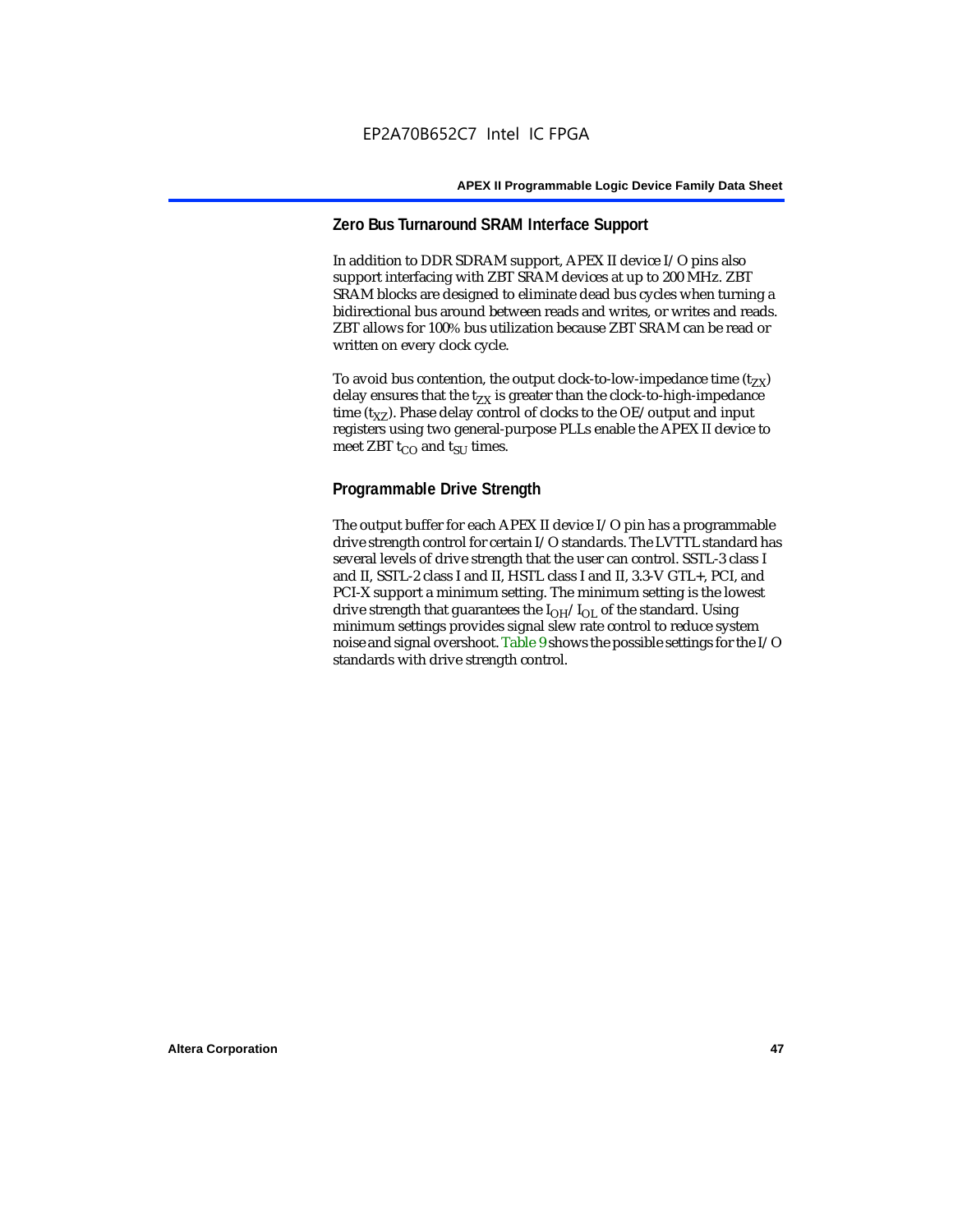| Table 9. Programmable Drive Strength |                                                              |  |  |  |  |
|--------------------------------------|--------------------------------------------------------------|--|--|--|--|
| I/O Standard                         | I <sub>OH</sub> /I <sub>OL</sub> Current Strength<br>Setting |  |  |  |  |
| LVTTL (3.3 V)                        | 4 mA                                                         |  |  |  |  |
|                                      | $12 \text{ mA}$                                              |  |  |  |  |
|                                      | 24 mA (default)                                              |  |  |  |  |
| LVTTL (2.5 V)                        | 2 <sub>m</sub> A                                             |  |  |  |  |
|                                      | 16 mA (default)                                              |  |  |  |  |
| LVTTL (1.8 V)                        | 2 mA                                                         |  |  |  |  |
|                                      | 8mA (default)                                                |  |  |  |  |
| LVTTL (1.5 V)                        | 2 mA (default)                                               |  |  |  |  |
| SSTL-3 class I and II                | Minimum (default)                                            |  |  |  |  |
| SSTL-2 class I and II                |                                                              |  |  |  |  |
| <b>HSTL class I and II</b>           |                                                              |  |  |  |  |
| $GTL+ (3.3 V)$                       |                                                              |  |  |  |  |
| PCI                                  |                                                              |  |  |  |  |
| PCI-X                                |                                                              |  |  |  |  |

# **Open-Drain Output**

APEX II devices provide an optional open-drain (equivalent to an opencollector) output for each I/O pin. This open-drain output enables the device to provide system-level control signals (e.g., interrupt and writeenable signals) that can be asserted by any of several devices.

# **Slew-Rate Control**

The output buffer for each APEX II device I/O pin has a programmable output slew rate control that can be configured for low-noise or highspeed performance. A faster slew rate provides high-speed transitions for high-performance systems. However, these fast transitions may introduce noise transients into the system. A slow slew rate reduces system noise, but adds a nominal delay to rising and falling edges. Each I/O pin has an individual slew rate control, allowing the designer to specify the slew rate on a pin-by-pin basis. The slew rate control affects both the rising and falling edges.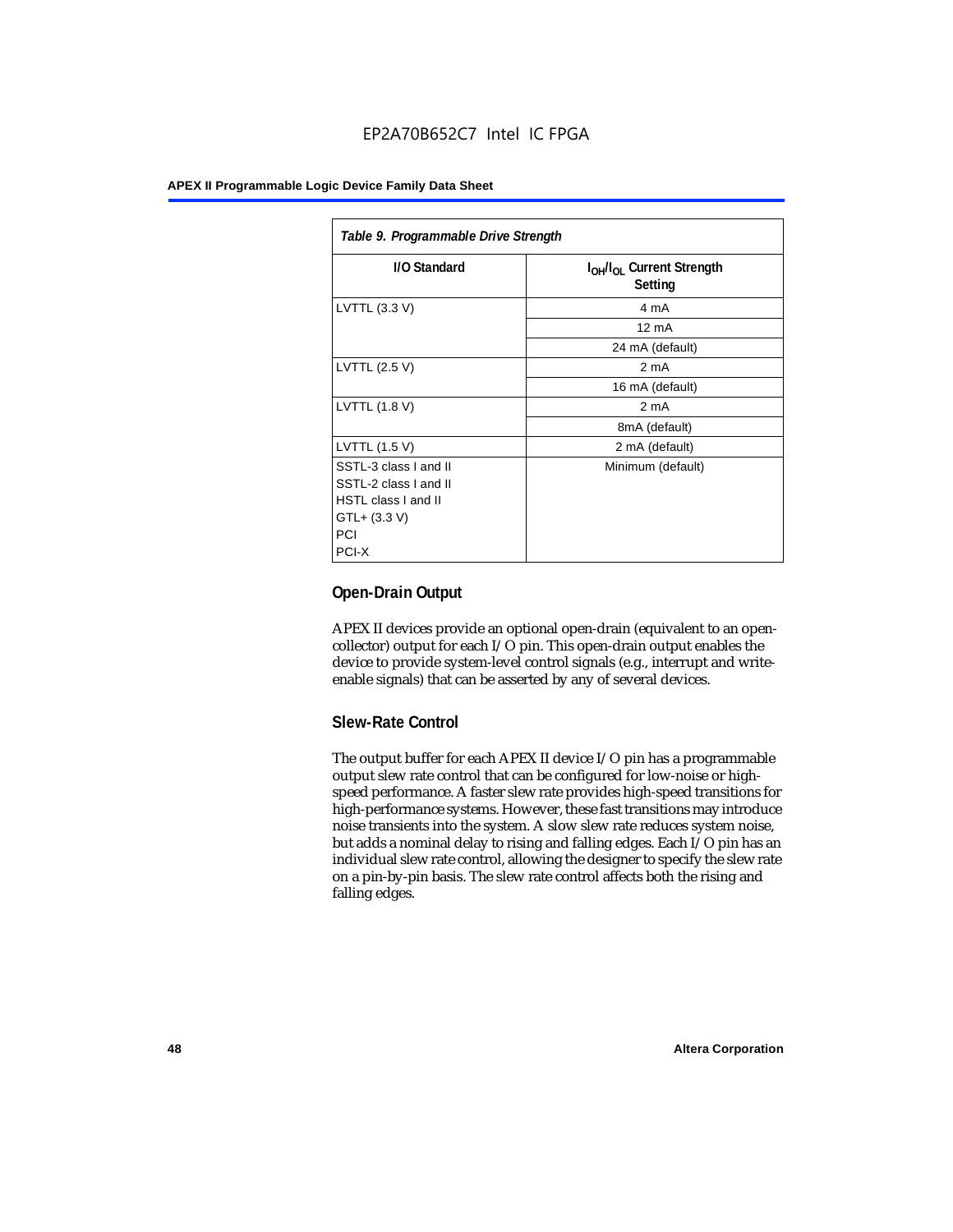## **Bus Hold**

Each APEX II device I/O pin provides an optional bus-hold feature. When this feature is enabled for an I/O pin, the bus-hold circuitry weakly holds the signal at its last driven state. By holding the last driven state of the pin until the next input signal is present, the bus-hold feature eliminates the need to add external pull-up or pull-down resistors to hold a signal level when the bus is tri-stated. The bus-hold circuitry also pulls undriven pins away from the input threshold voltage where noise can cause unintended high-frequency switching. This feature can be selected individually for each I/O pin. The bus-hold output will drive no higher than  $V_{CCIO}$  to prevent overdriving signals. If the bus-hold feature is enabled, the programmable pull-up option cannot be used. The bus-hold feature should also be disabled if open-drain outputs are used with the GTL+ I/O standard.

The bus-hold circuitry weakly pulls the signal level to the last driven state through a resistor with a nominal resistance  $(R_{BH})$  of approximately 7 kΩ. Table 41 on page 74 gives specific sustaining current that will be driven through this resistor and overdrive current that will identify the next driven input level. This information is provided for each  $V_{CCIO}$  voltage level.

The bus-hold circuitry is active only after configuration. When going into user mode, the bus-hold circuit captures the value on the pin present at the end of configuration.

#### **Programmable Pull-Up Resistor**

Each APEX II device I/O pin provides an optional programmable pull-up resistor during user mode. When this feature is enabled for an I/O pin, the pull-up resistor (typically 25 kΩ) weakly holds the output to the  $V_{CCIO}$ level of the bank that the output pin resides in.

## **Dedicated Fast I/O Pins**

APEX II devices incorporate dedicated bidirectional pins for signals with high internal fanout, such as PCI control signals. These pins are called dedicated fast I/O pins (FAST1, FAST2, FAST3, and FAST4) and can drive the four global fast lines throughout the device, ideal for fast clock, clock enable, preset, clear, or high fanout logic signal distribution. The dedicated fast I/O pins have one output register and one OE register, but they do not have input registers. The dedicated fast lines can also be driven by a LE local interconnect to generate internal global signals.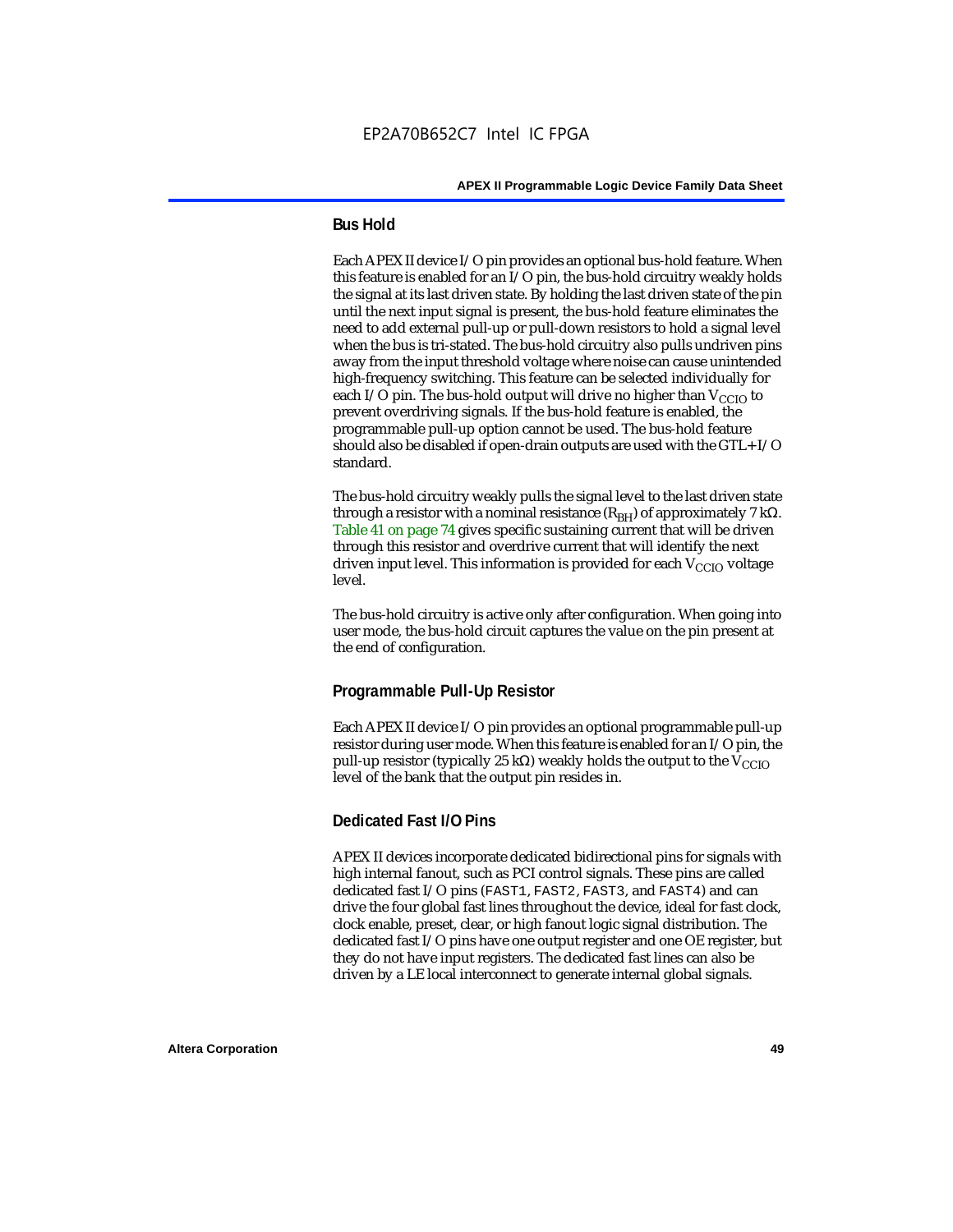# **Advanced I/O Standard Support**

APEX II device IOEs support the following I/O standards:

- LVTTL
- LVCMOS
- $\blacksquare$  1.5-V
- $\blacksquare$  1.8-V
- 2.5-V
- 3.3-V PCI
- 3.3-V PCI-X
- $\blacksquare$  3.3-V AGP (1 $\times$ , 2 $\times$ )
- LVDS<br>■ LVPEC
- LVPECL
- PCML
- HyperTransport
- GTL+<br>■ HSTL
- HSTL class I and II
- SSTL-3 class I and II
- SSTL-2 class I and II
- CTT
- Differential HSTL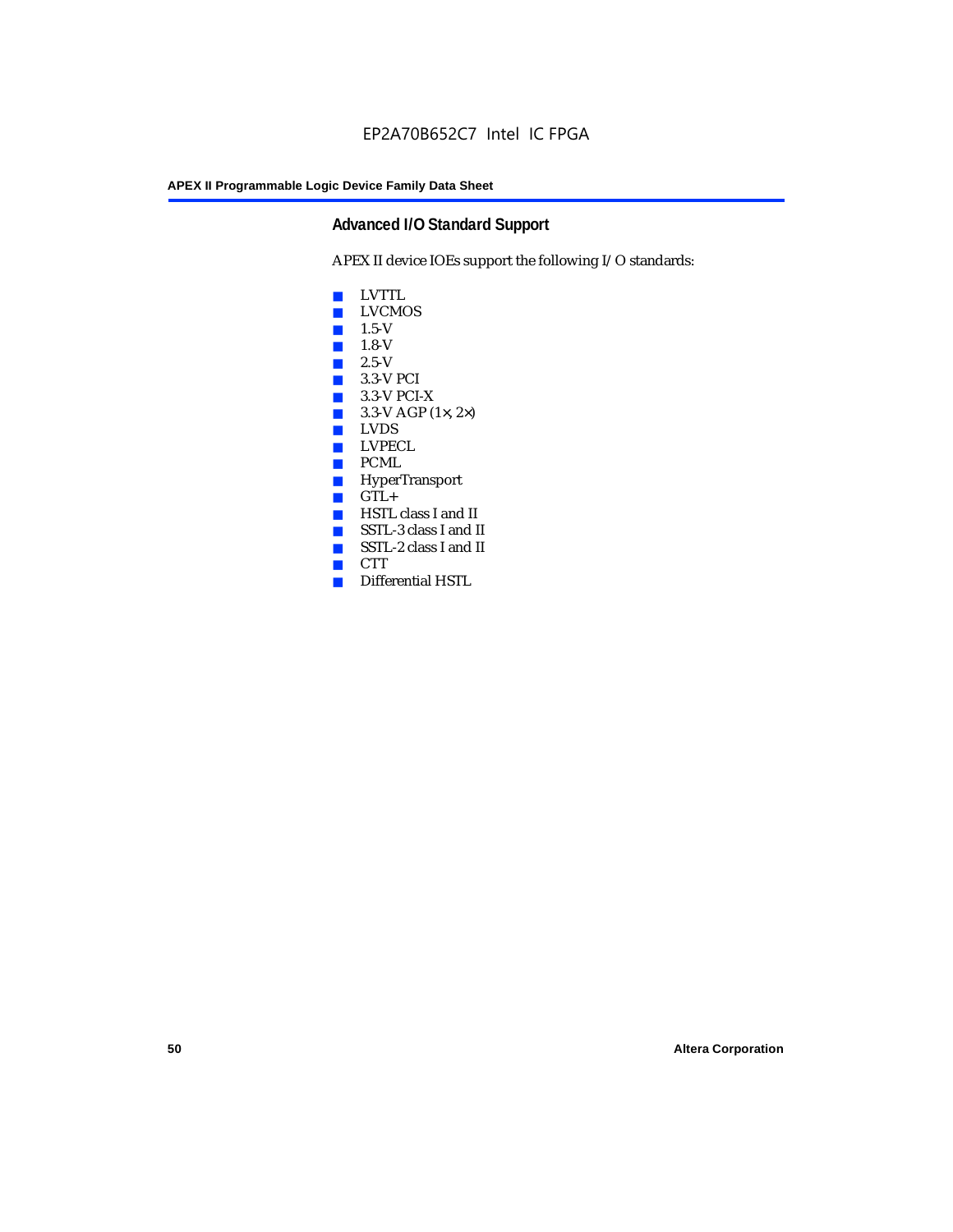#### Table 10 describes the I/O standards supported by APEX II devices.

| Table 10. APEX II Supported I/O Standards |                     |                                                  |                                                               |                                                                   |
|-------------------------------------------|---------------------|--------------------------------------------------|---------------------------------------------------------------|-------------------------------------------------------------------|
| I/O Standard                              | Type                | Input<br>Reference<br>Voltage $(V_{RFF})$<br>(V) | Output<br><b>Supply</b><br>Voltage<br>$(V_{\text{CCIO}})$ (V) | <b>Board</b><br><b>Termination</b><br>Voltage<br>$(V_{TT})$ $(V)$ |
| LVTTL                                     | Single-ended        | N/A                                              | 3.3                                                           | N/A                                                               |
| <b>LVCMOS</b>                             | Single-ended        | N/A                                              | 3.3                                                           | N/A                                                               |
| 2.5V                                      | Single-ended        | N/A                                              | 2.5                                                           | N/A                                                               |
| 1.8V                                      | Single-ended        | N/A                                              | 1.8                                                           | N/A                                                               |
| 1.5V                                      | Single-ended        | N/A                                              | 1.5                                                           | N/A                                                               |
| 3.3-V PCI                                 | Single-ended        | N/A                                              | 3.3                                                           | N/A                                                               |
| $3.3-V$ PCI-X                             | Single-ended        | N/A                                              | 3.3                                                           | N/A                                                               |
| <b>LVDS</b>                               | Differential        | N/A                                              | 3.3                                                           | N/A                                                               |
| <b>LVPECL</b>                             | <b>Differential</b> | N/A                                              | 3.3                                                           | N/A                                                               |
| <b>PCML</b>                               | <b>Differential</b> | N/A                                              | 3.3                                                           | N/A                                                               |
| HyperTransport                            | Differential        | N/A                                              | 2.5                                                           | N/A                                                               |
| Differential HSTL (1)                     | <b>Differential</b> | N/A                                              | 1.5                                                           | N/A                                                               |
| $GTL+$                                    | Voltage referenced  | 1.0                                              | N/A                                                           | 1.5                                                               |
| <b>HSTL class I and II</b>                | Voltage referenced  | 0.75                                             | 1.5                                                           | 0.75                                                              |
| SSTL-2 class I and II                     | Voltage referenced  | 1.25                                             | 2.5                                                           | 1.25                                                              |
| SSTL-3 class I and II                     | Voltage referenced  | 1.5                                              | 3.3                                                           | 1.5                                                               |
| AGP (1 $\times$ and 2 $\times$ )          | Voltage referenced  | 1.32                                             | 3.3                                                           | N/A                                                               |
| <b>CTT</b>                                | Voltage referenced  | 1.5                                              | 3.3                                                           | 1.5                                                               |

#### *Note to Table 10:*

(1) Differential HSTL is only supported on the eight dedicated global clock pins and four dedicated high-speed PLL clock pins.



For more information on I/O standards supported by APEX II devices, see *Application Note 117 (Using Selectable I/O Standards in Altera Devices)*.

APEX II devices contain eight I/O banks, as shown in Figure 31. Two blocks within the right I/O banks contain circuitry to support high-speed True-LVDS, LVPECL, PCML, and HyperTransport inputs, and another two blocks within the left I/O banks support high-speed True-LVDS, LVPECL, PCML, and HyperTransport outputs. All other standards are supported by all I/O banks.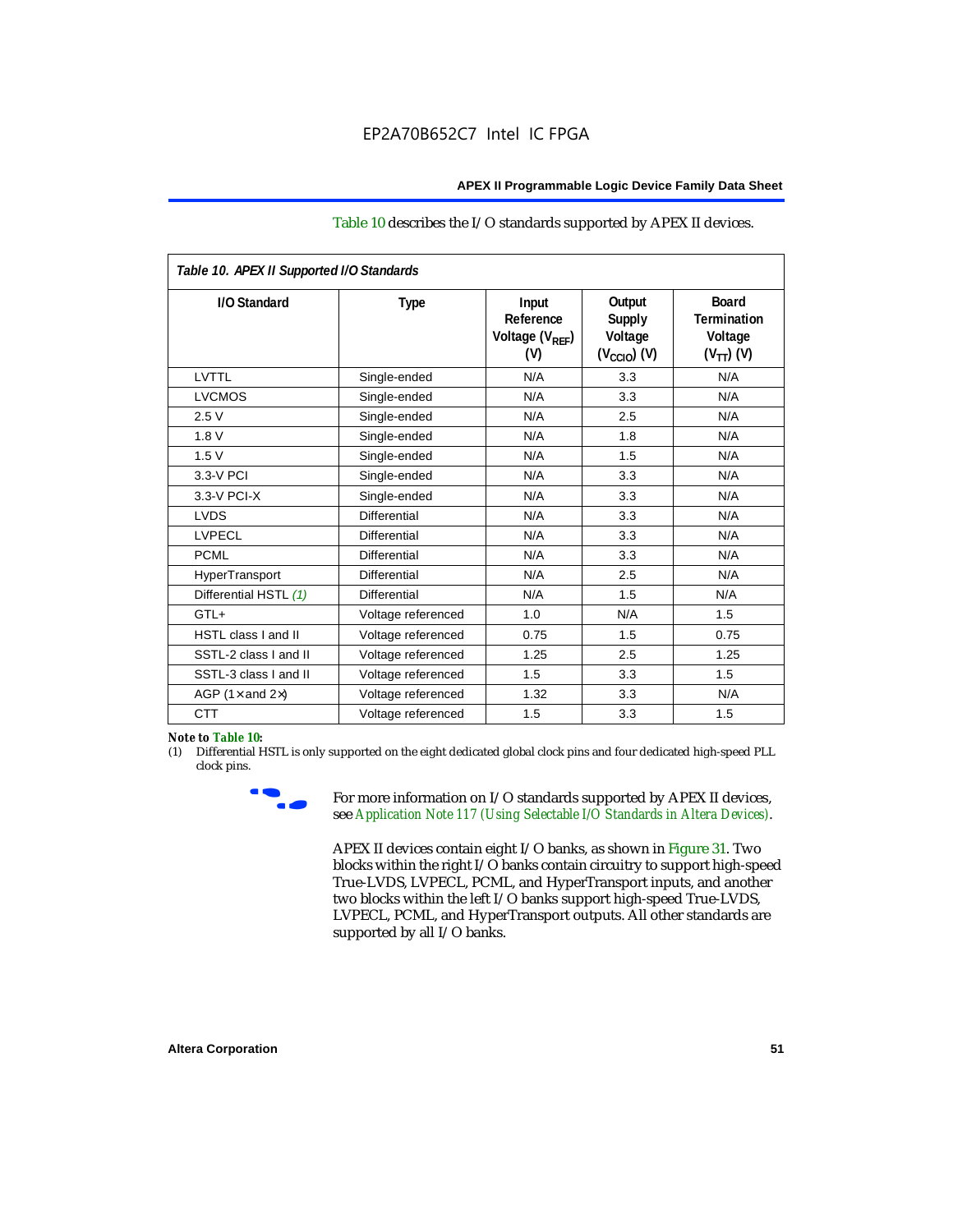# EP2A70B652C7 Intel IC FPGA

#### **APEX II Programmable Logic Device Family Data Sheet**

#### *Figure 31. APEX II I/O Banks*



HyperTransport outputs and regular I/O pin standards.

#### *Notes to Figure 31:*

- (1) For more information on placing I/O pins within LVDS blocks, refer to the "High-Speed Interface Pin Location" section in *Application Note 166 (Using High-Speed I/O Standards in APEX II Devices)*.
- (2) If the True-LVDS pins or the Flexible-LVDS pins are not used for high-speed differential signalling, they can support all of the I/O standards and can be used as input, output, or bidirectional pins with  $V_{CCIO}$  set to 3.3 V, 2.5 V, 1.8 V, or 1.5 V. However, True-LVDS pins do not support the HSTL Class II output.

Each I/O bank has its own VCCIO pins. A single device can support 1.5-V, 1.8-V, 2.5-V, and 3.3-V interfaces; each bank can support a different standard independently. Each bank can also use a separate  $V_{REF}$  level to support any one of the terminated standards (such as SSTL-3) independently.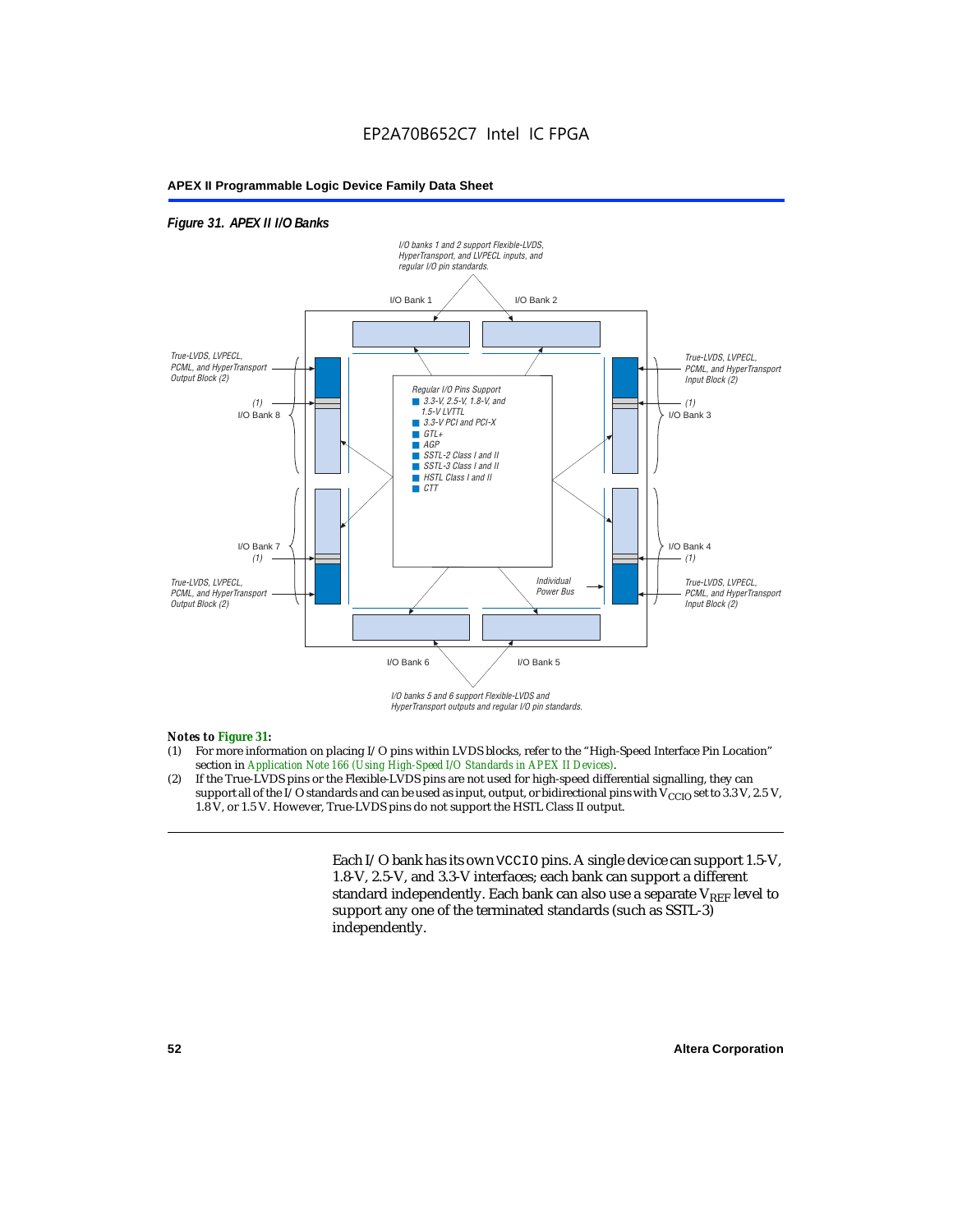Each bank can support multiple standards with the same  $V_{\text{CCIO}}$  for input and output pins. Each bank can support one voltage-referenced I/O standard, but it can support multiple I/O standards with the same  $V_{CCIO}$ voltage level. For example, when  $V_{CCIO}$  is 3.3 V, a bank can support LVTTL, LVCMOS, 3.3-V PCI, and SSTL-3 for inputs and outputs. When the True-LVDS banks are not used for LVDS I/O pins, they support all of the other I/O standards except HSTL Class II output.

# **True-LVDS Interface**

APEX II devices contain dedicated circuitry for supporting differential standards at speeds up to 1.0 Gbps. APEX II devices have dedicated differential buffers and circuitry to support LVDS, LVPECL, HyperTransport, and PCML I/O standards. Four dedicated high-speed PLLs (separate from the general-purpose PLLs) multiply reference clocks and drive high-speed differential serializer/deserializer channels. In addition, CDS circuitry at each receiver channel corrects any fixed clockto-data skew. All APEX II devices support 36 input channels, 36 output channels, two dedicated receiver PLLs, and two dedicated transmitter PLL<sub>s</sub>.

The True-LVDS circuitry supports the following standards and applications:

- RapidIO
- POS-PHY Level 4
- Utopia IV
- HyperTransport

APEX II devices support source-synchronous interfacing with LVDS, LVPECL,PCML, or HyperTransport signaling at up to 1 Gbps. Serial channels are transmitted and received along with a low-speed clock. The receiving device then multiplies the clock by a factor of 1, 2, or 4 to 10. The serialization/deserialization rate can be any number from 1, 2, or 4 to 10 and does not have to equal the clock multiplication value.

For example, an 840-Mbps LVDS channel can be received along with an 84-MHz clock. The 84-MHz clock is multiplied by 10 to drive the serial shift register, but the register can be clocked out in parallel at 8- or 10-bits wide at 84 or 105 MHz. See Figures 32 and 33.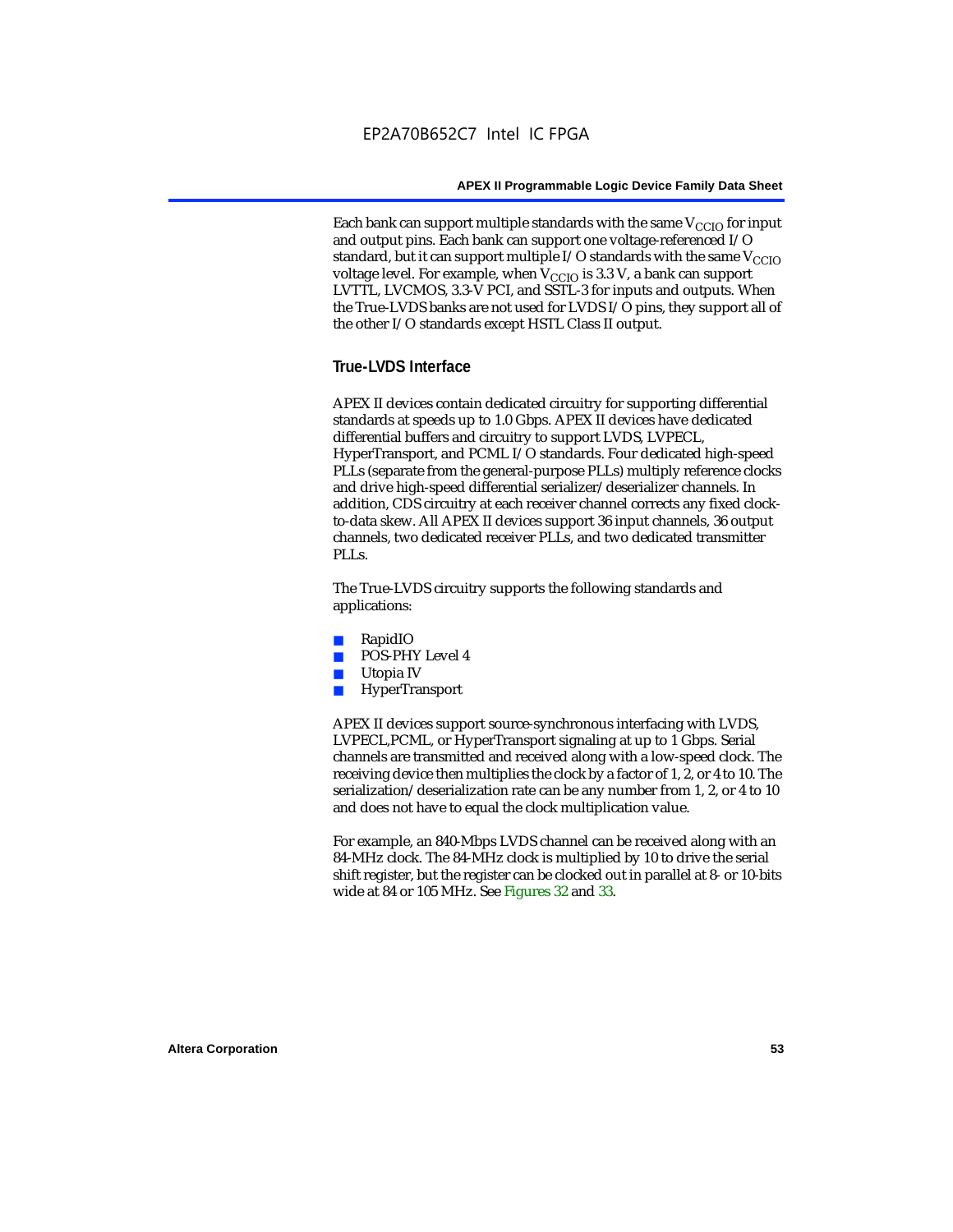*Figure 32. True-LVDS Receiver Diagram Notes (1), (2)*



#### *Notes to Figure 32:*

- (1) Two sets of 18 receiver channels are located in each APEX II device. Each set of 18 channels has one receiver PLL.<br>(2)  $W = 1, 2, 4$  to 10
- $W = 1, 2, 4$  to 10 *J* = 1, 2, 4 to 10
- *W* does not have to equal *J*. When *J* = 1 or 2, the deserializer is bypassed. When *J* = 2, DDR I/O registers are used.
- (3) These clock pins drive receiver PLLs only. They do not drive directly to the logic array. However, the receiver PLL can drive the logic array via a global clock line.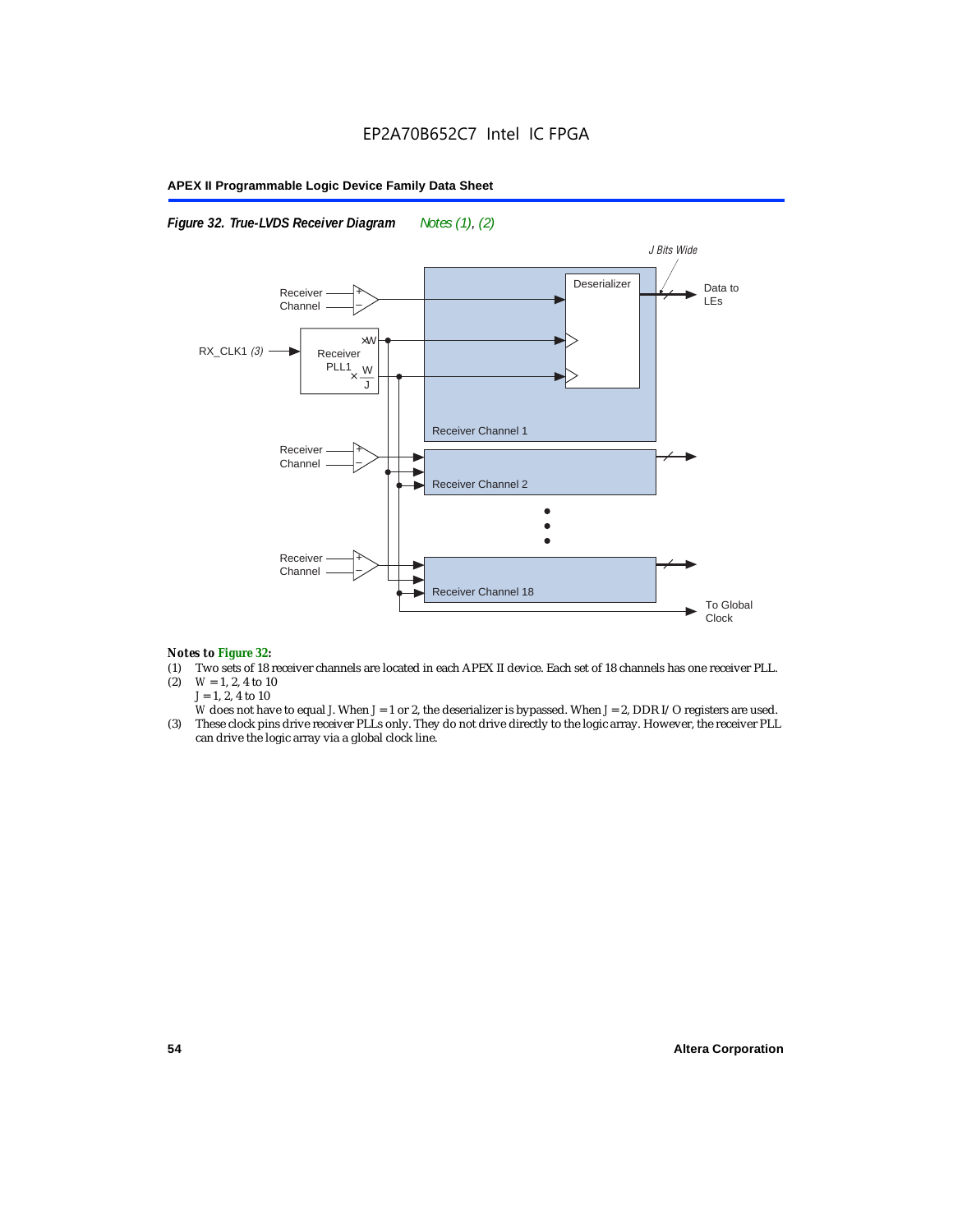



#### *Notes to Figure 33:*

- (1) Two sets of 18 transmitter channels are located in each APEX II device. Each set of 18 channels has one transmitter PLL.
- (2)  $W = 1, 2, 4$  to 10  $J = 1, 2, 4$  to 10

*W* does not have to equal *J*. When *J* = 1 or 2, the deserializer is bypassed. When *J* = 2, DDR I/O registers are used.

*Clock-Data Synchronization*

In addition to dedicated serial-to-parallel converters, APEX II True-LVDS circuitry contains CDS circuitry in every receiver channel. The CDS feature can be turned on or off independently for each receiver channel. There are two modes for the CDS circuitry: single-bit mode, which corrects a fixed clock-to-data skew of up to ±50% of the data bit period, and multi-bit mode, which corrects any fixed clock-to-data skew.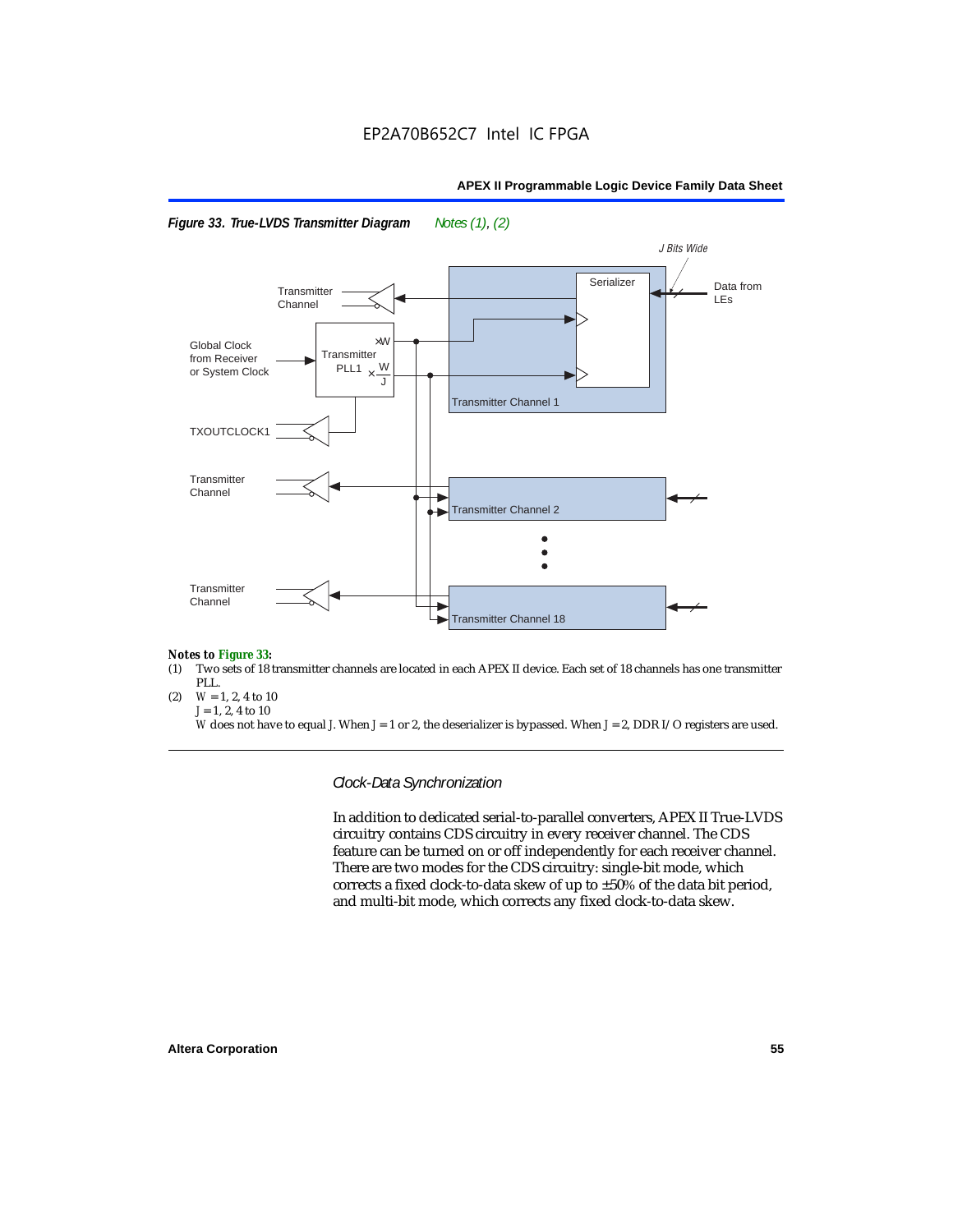#### **Single-Bit Mode**

Single-bit CDS corrects a fixed clock-to-data skew of up to  $\pm 50\%$  of the data bit period, which allows receiver input skew margin (RSKM) to increase by 50% of the data period. To use single-bit CDS, the deserialization factor, *J*, must be equal to the multiplication factor, *W*. The combination of allowable *W*/*J* factors and the associated CDS training patterns automatically determine byte alignment (see Table 11).

| Table 11. Single-Bit CDS Training Patterns |                        |  |  |
|--------------------------------------------|------------------------|--|--|
| W/J Factor                                 | Single-Bit CDS Pattern |  |  |
| 10                                         | 0000011111             |  |  |
| 9                                          | 000001111              |  |  |
| 8                                          | 00001111               |  |  |
|                                            | 0000111                |  |  |
| 6                                          | 000111                 |  |  |
| 5                                          | 00011                  |  |  |
|                                            | 0011                   |  |  |

#### **Multi-Bit Mode**

Multi-bit CDS corrects any fixed clock-to-data skew. This feature enables flexible board topologies, such as an N:1 topology (see Figure 34), a switch topology, or a matrix topology. Multi-bit CDS corrects for the skews inherent with these topologies, making them possible to use.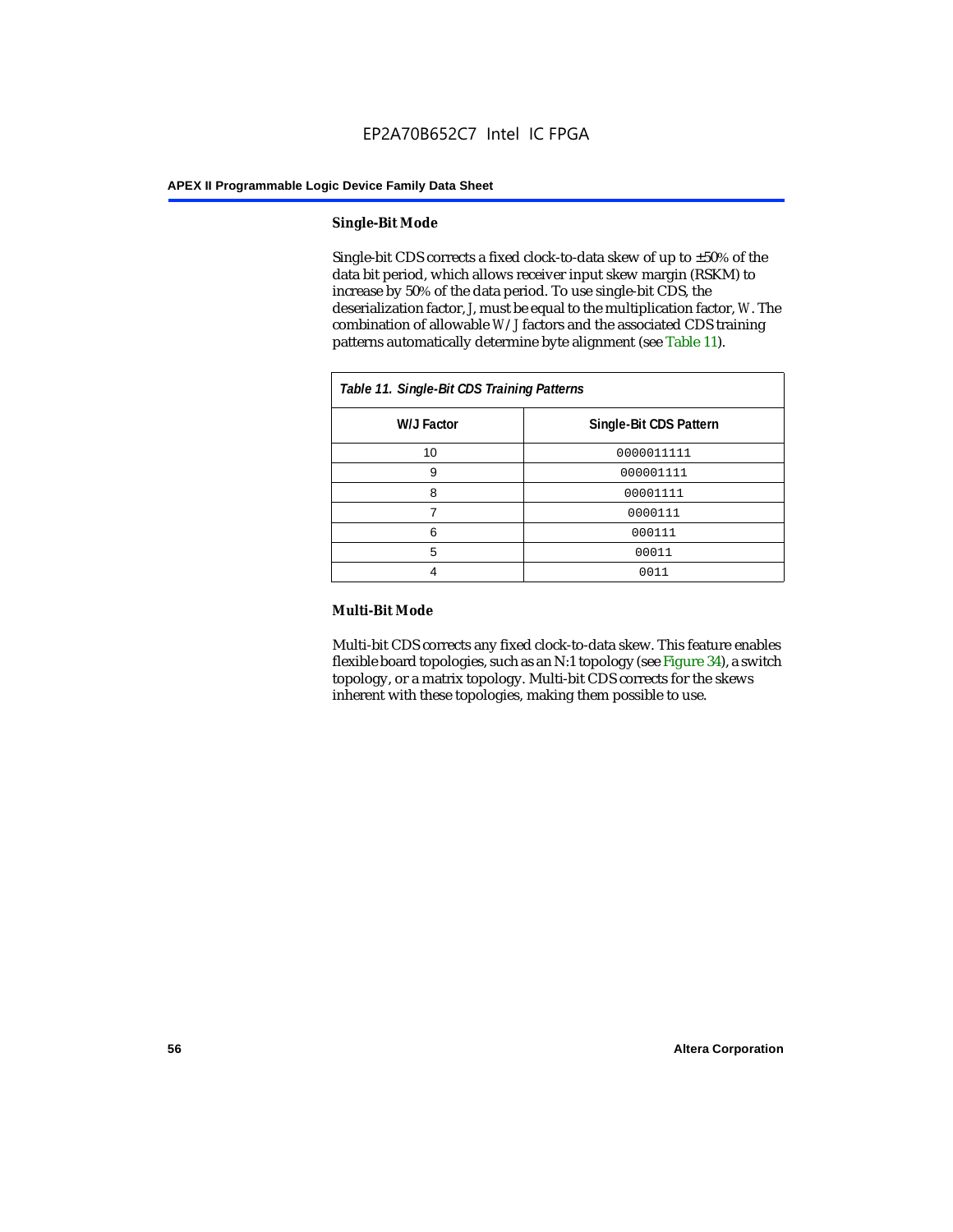

*Figure 34. Multi-Bit CDS Supports N:1 Topology*

When using multi-bit CDS, the *J* and *W* factors do not need to be the same value. The byte boundary cannot be distinguished with multi-bit CDS patterns (see Table 12). Therefore, the byte must be aligned using internal logic. Table 12 shows the possible training patterns for multi-bit CDS. Either pattern can be used.

| Table 12. Multi-Bit CDS Patterns |          |                                     |  |
|----------------------------------|----------|-------------------------------------|--|
| W Factor                         | J Factor | <b>Multi-Bit CDS Pattern</b>        |  |
| 1, 2, 4 to 10                    | 4 to 10  | $3 \times$ J-bits of 010101 pattern |  |
| 1, 2, 4 to 10                    | 4 to 10  | $3 \times$ J-bits of 101010 pattern |  |

*Pre-Programmed CDS*

When the fixed clock-to-data skew is known, CDS can be preprogrammed into the device during configuration. If CDS is preprogrammed into the device, the training patterns do not need to be transmitted to the receiver channels. The resolution of each preprogrammed setting is 25% of the data period, to compensate for skew up to ±50% of the data period.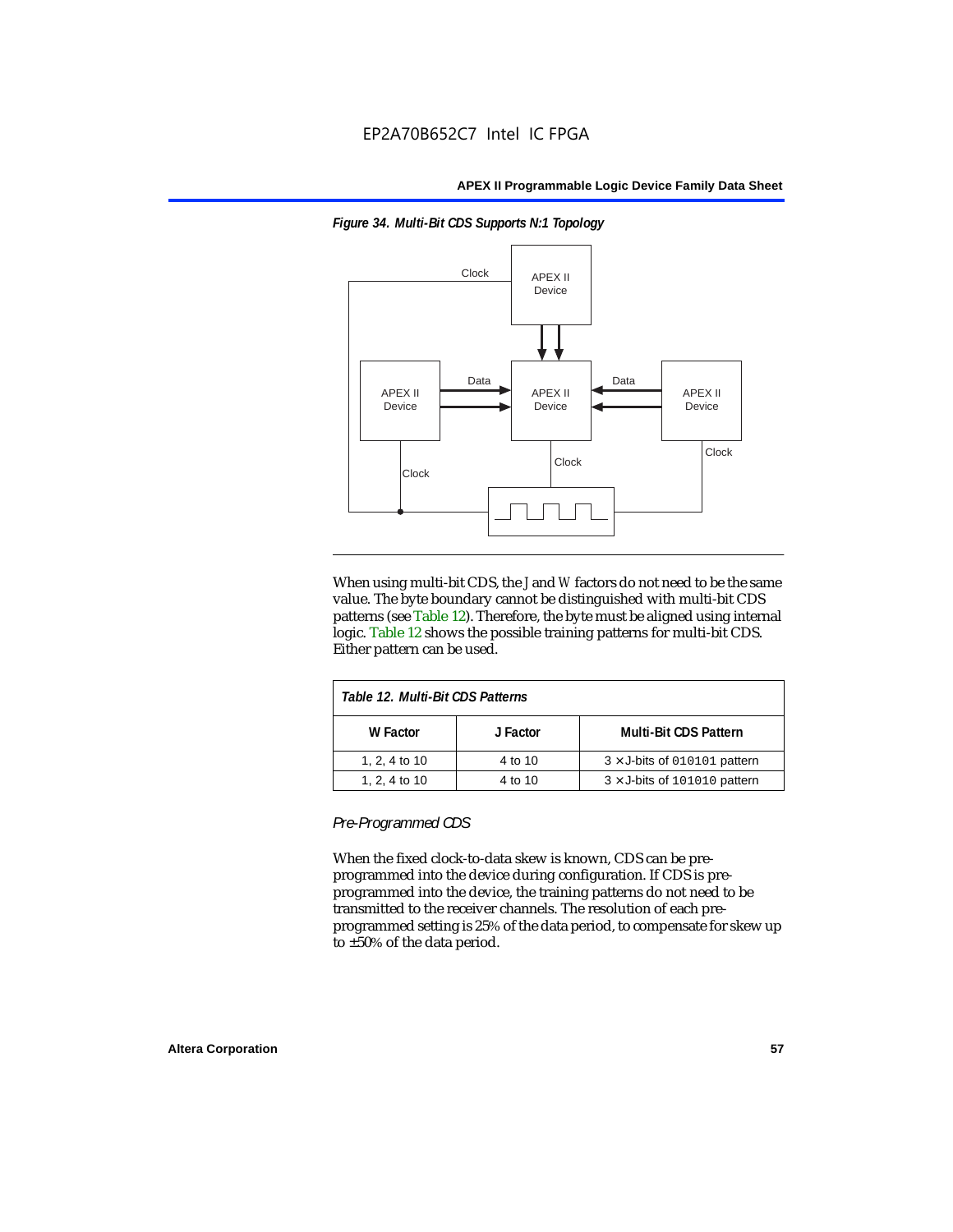Pre-programmed CDS may also be used to resolve clock-to-data skew greater than 50% of the bit period. However, internal logic must be used to implement the byte alignment circuitry for this operation.

# **Flexible-LVDS I/O Pins**

A subset of pins in the top two I/O banks supports interfacing with Flexible-LVDS, LVPECL, and HyperTransport inputs. These Flexible-LVDS input pins include dedicated LVDS, LVPECL, and HyperTransport input buffers. A subset of pins in the bottom two I/O banks supports interfacing with Flexible-LVDS and HyperTransport outputs. These Flexible-LVDS output pins include dedicated LVDS and HyperTransport output buffers. The Flexible-LVDS pins do not require any external components except for 100-Ω termination resistors on receiver channels. These pins do not contain dedicated serialization/deserialization circuitry; therefore, internal logic is used to perform serialization/deserialization functions.

The EP2A15 and EP2A25 devices support 56 input and 56 output Flexible-LVDS channels. The EP2A40 and larger devices support 88 input and 88 output Flexible-LVDS channels. All APEX II devices support the Flexible-LVDS interface up to 400 Mbps (DDR) per channel. Flexible-LVDS pins along with the True-LVDS pins provide up to 144-Gbps total device bandwidth. Table 13 shows the Flexible-LVDS timing specification.

| Table 13. APEX II Flexible-LVDS Timing Specification |                                        |                    |     |       |     |       |      |             |
|------------------------------------------------------|----------------------------------------|--------------------|-----|-------|-----|-------|------|-------------|
| Symbol                                               | <b>Timing Parameter Definition</b>     | <b>Speed Grade</b> |     |       |     |       | Unit |             |
|                                                      |                                        | -7                 |     | -8    |     | -9    |      |             |
|                                                      |                                        | Min                | Max | Min   | Max | Min   | Max  |             |
|                                                      | Data Rate   Maximum operating speed    |                    | 400 |       | 311 |       | 311  | <b>Mbps</b> |
| <b>TCCS</b>                                          | Transmitter channel-to-channel<br>skew |                    | 700 |       | 900 |       | 900  | ps          |
| SW                                                   | Receiver sampling window               | 1,100              |     | 1,400 |     | 1,400 |      | ps          |

# **MultiVolt I/O Interface**

The APEX II architecture supports the MultiVolt I/O interface feature, which allows APEX II devices in all packages to interface with systems of different supply voltages. The devices have one set of  $V_{CC}$  pins for internal operation and input buffers (VCCINT), and another set for I/O output drivers (VCCIO).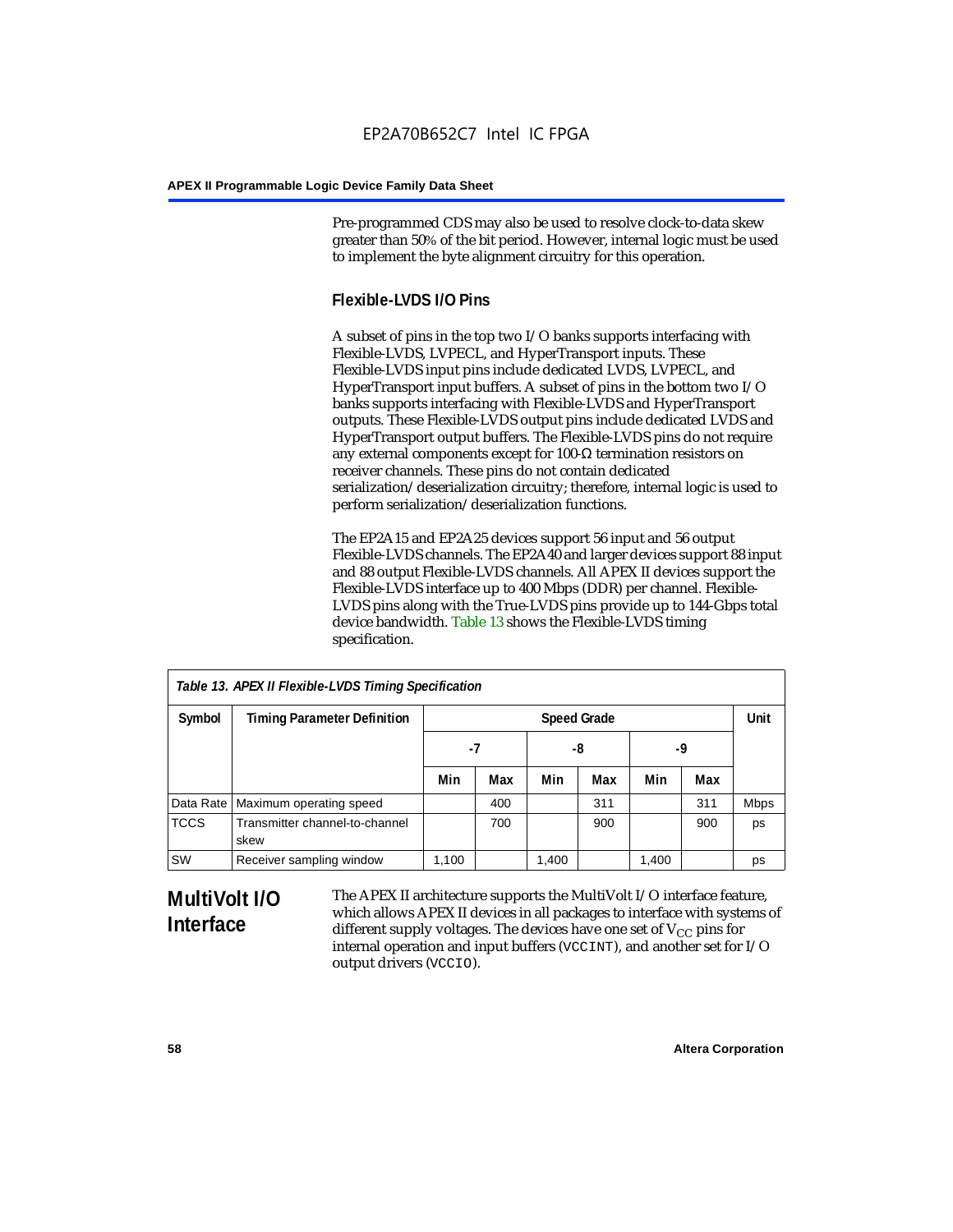The APEX II VCCINT pins must always be connected to a 1.5-V power supply. With a 1.5-V  $V_{\text{CCINT}}$  level, input pins are 1.5-V, 1.8-V, 2.5-V and 3.3-V tolerant. The VCCIO pins can be connected to either a 1.5-V, 1.8-V, 2.5-V or 3.3-V power supply, depending on the output requirements. The output levels are compatible with systems of the same voltage as the power supply (i.e., when VCCIO pins are connected to a 1.5-V power supply, the output levels are compatible with 1.5-V systems). When VCCIO pins are connected to a 3.3-V power supply, the output high is 3.3 V and is compatible with 3.3-V or 5.0-V systems.

#### Table 14 summarizes APEX II MultiVolt I/O support.

|                      |      | Table 14. APEX II MultiVolt I/O Support |                     | Note $(1)$ |      |      |      |                      |      |      |
|----------------------|------|-----------------------------------------|---------------------|------------|------|------|------|----------------------|------|------|
| $V_{\text{CCIO}}(V)$ |      |                                         | <b>Input Signal</b> |            |      |      |      | <b>Output Signal</b> |      |      |
|                      | 1.5V | 1.8V                                    | 2.5V                | 3.3V       | 5.0V | 1.5V | 1.8V | 2.5V                 | 3.3V | 5.0V |
| 1.5                  |      |                                         |                     |            |      |      |      |                      |      |      |
| 1.8                  | (2)  |                                         |                     |            |      | (3)  |      |                      |      |      |
| 2.5                  | (2)  | (2)                                     |                     | k.         |      | (4)  | (4)  |                      |      |      |
| 3.3                  | (2)  | (2)                                     |                     |            | (5)  | (6)  | (6)  | (6)                  |      |      |

#### *Notes to Table 14:*

(1) The PCI clamping diode must be disabled to drive an input with voltages higher than  $V_{\rm CClO}$ , except for with a 5.0-V input.

(2) These input levels are only allowed if the input standard is set to any V<sub>REF</sub> standard (i.e., SSTL-3, SSTL-2, HSTL, GTL+, and AGP 2×). The V<sub>REF</sub> standard inputs are powered by V<sub>CCINT</sub>. LVTTL, PCI, PCI-X, and AGP 1× standard inputs are powered by  $V_{\text{CCIO}}$ . As a result, input levels below the  $V_{\text{CCIO}}$  setting cannot drive these standards.

(3) When  $V_{\text{CCIO}} = 1.8$  V, an APEX II device can drive a 1.5-V device with 1.8-V tolerant inputs.<br>(4) When  $V_{\text{CCIO}} = 2.5$  V, an APEX II device can drive a 1.5-V or 1.8-V device with 2.5-V toleran

(4) When  $V_{\text{CCIO}} = 2.5$  V, an APEX II device can drive a 1.5-V or 1.8-V device with 2.5-V tolerant inputs.<br>(5) APEX II devices can be 5.0-V tolerant with the use of an external series resistor and enabling the PCI cl

APEX II devices can be 5.0-V tolerant with the use of an external series resistor and enabling the PCI clamping diode.

(6) When  $V_{\text{CCIO}} = 3.3$  V, an APEX II device can drive a 1.5-V, 1.8-V, or 2.5-V device with 3.3-V tolerant inputs.

Open-drain output pins with a pull-up resistor to the 5.0-V supply and a series register to the I/O pin can drive 5.0-V CMOS input pins that require a  $V<sub>IH</sub>$  of 3.5 V. When the pin is inactive, the trace will be pulled up to 5.0 V by the resistor. The open-drain pin will only drive low or tri-state; it will never drive high. The rise time is dependent on the value of the pull-up resistor and load impedance. The  $I_{OL}$  current specification should be considered when selecting a pull-up resistor.

| <b>Power</b>         | Because APEX II devices can be used in a mixed-voltage environment.                                                                                                      |
|----------------------|--------------------------------------------------------------------------------------------------------------------------------------------------------------------------|
| Sequencing &         | they have been designed specifically for any possible power-up sequence.<br>Therefore, the $V_{\text{CCIO}}$ and $V_{\text{CCINT}}$ power supplies may be powered in any |
| <b>Hot Socketing</b> | order.                                                                                                                                                                   |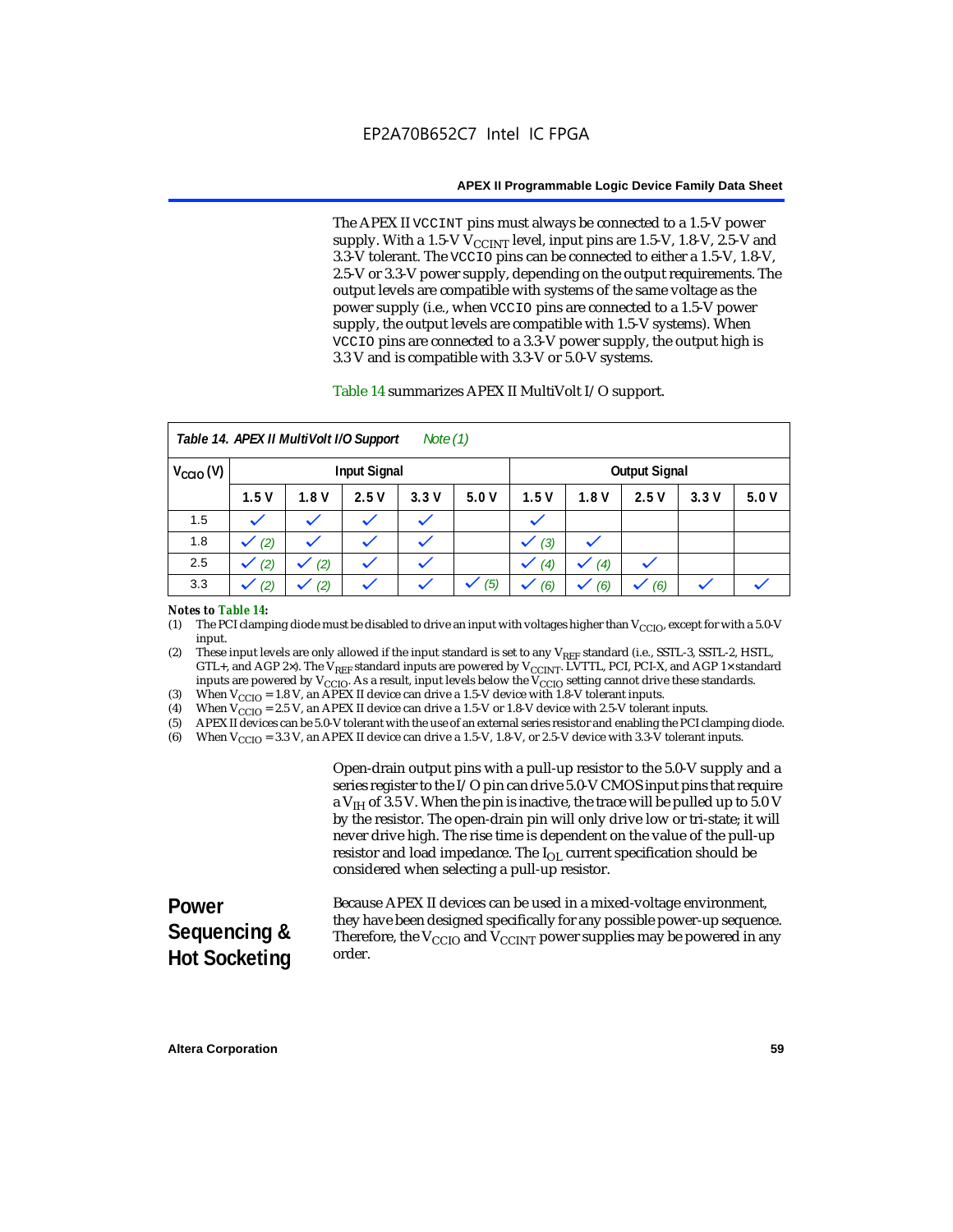Signals can be driven into APEX II devices before and during power-up without damaging the device. In addition, APEX II devices do not drive out during power-up. Once operating conditions are reached and the device is configured, APEX II devices operate as specified by the user.

**General-Purpose PLLs** APEX II devices have ClockLock, ClockBoost, and ClockShift features, which use four general-purpose PLLs (separate from the four dedicated True-LVDS PLLs) to provide clock management and clock-frequency synthesis. These PLLs allow designers to increase performance and provide clock-frequency synthesis. The PLL reduces the clock delay within a device. This reduction minimizes clock-to-output and setup times while maintaining zero hold times. The PLLs, which provide programmable multiplication, allow the designer to distribute a lowspeed clock and multiply that clock on-device. APEX II devices include a high-speed clock tree: unlike ASICs, the user does not have to design and optimize the clock tree. The PLLs work in conjunction with the APEX II device's high-speed clock to provide significant improvements in system performance and bandwidth.

> The PLLs in APEX II devices are enabled through the Quartus II software. External devices are not required to use these features. Table 15 shows the general-purpose PLL features for APEX II devices. Figure 35 shows an APEX II general-purpose PLL.

|                | Table 15. APEX II General-Purpose PLL Features |                                                   |                                     |
|----------------|------------------------------------------------|---------------------------------------------------|-------------------------------------|
| Number of PLLs | <b>ClockBoost</b><br>Feature                   | <b>Number of External</b><br><b>Clock Outputs</b> | Number of<br><b>Feedback Inputs</b> |
|                | $m/(n \times k, v)$                            |                                                   |                                     |

*Figure 35. APEX II General-Purpose PLL Note (1)*

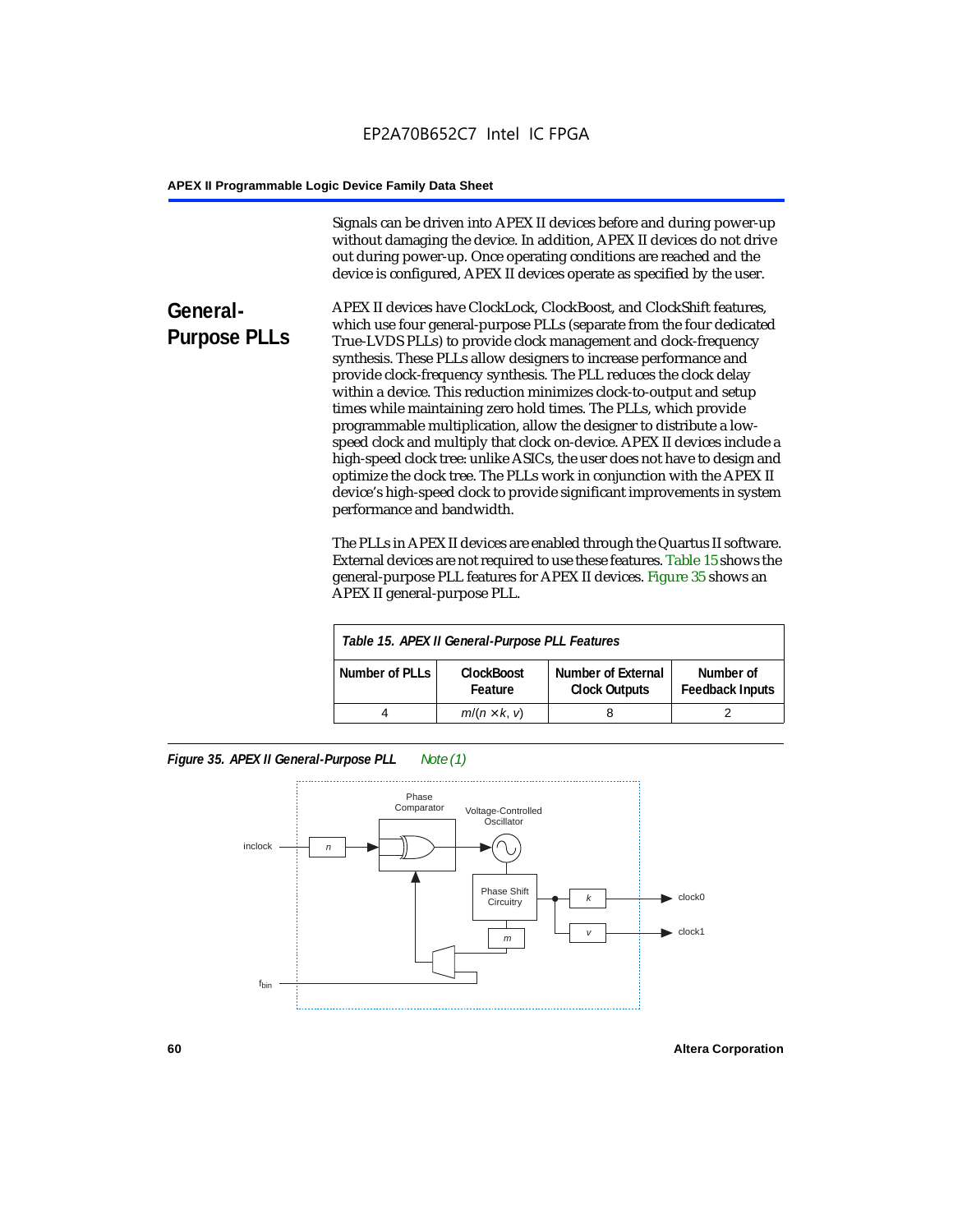#### *Note to Figure 35:*

(1) *n* represents the prescale divider for the PLL input. *m* represents the multiplier. *k* and *v* represent the different post scale dividers for the two possible PLL outputs. *m* and *k* are integers that range from 1 to 160. *n* and *v* are integers that range from 1 to 16.

#### **Advanced ClockBoost Multiplication & Division**

APEX II PLLs include circuitry that provides clock synthesis for eight internal outputs and two external outputs using  $m/(n \times$  output divider) scaling. When a PLL is locked, the locked output clock aligns to the rising edge of the input clock. The closed loop equation for Figure 35 gives an output frequency  $f_{clock0} = (m/(n \times k))f_{IN}$  and  $f_{clock1} = (m/(n \times v))f_{IN}$ . These equations allow the multiplication or division of clocks by a programmable number. The Quartus II software automatically chooses the appropriate scaling factors according to the frequency, multiplication, and division values entered.

A single PLL in an APEX II device allows for multiple user-defined multiplication and division ratios that are not possible even with multiple delay-locked loops (DLLs). For example, if a frequency scaling factor of 3.75 is needed for a given input clock, a multiplication factor of 15 and a division factor of 4 can be entered. This advanced multiplication scaling can be performed with a single PLL, making it unnecessary to cascade PLL outputs.

# **External Clock Outputs**

APEX II devices have two low-jitter external clocks available for external clock sources. Other devices on the board can use these outputs as clock sources.

There are three modes for external clock outputs.

- Zero Delay Buffer: The external clock output pin is phase aligned with the clock input pin for zero delay. Multiplication, programmable phase shift, and time delay shift are not allowed in this configuration. The MegaWizard interface for altclklock should be used to verify possible clock settings.
- External Feedback: The external feedback input pin is phase aligned with clock input pin. By aligning these clocks, you can actively remove clock delay and skew between devices. This mode has the same restrictions as zero delay buffer mode.
- Normal Mode: The external clock output pin will have phase delay relative to the clock input pin. If an internal clock is used in this mode, the IOE register clock will be phase aligned to the input clock pin. Multiplication is allowed with the normal mode.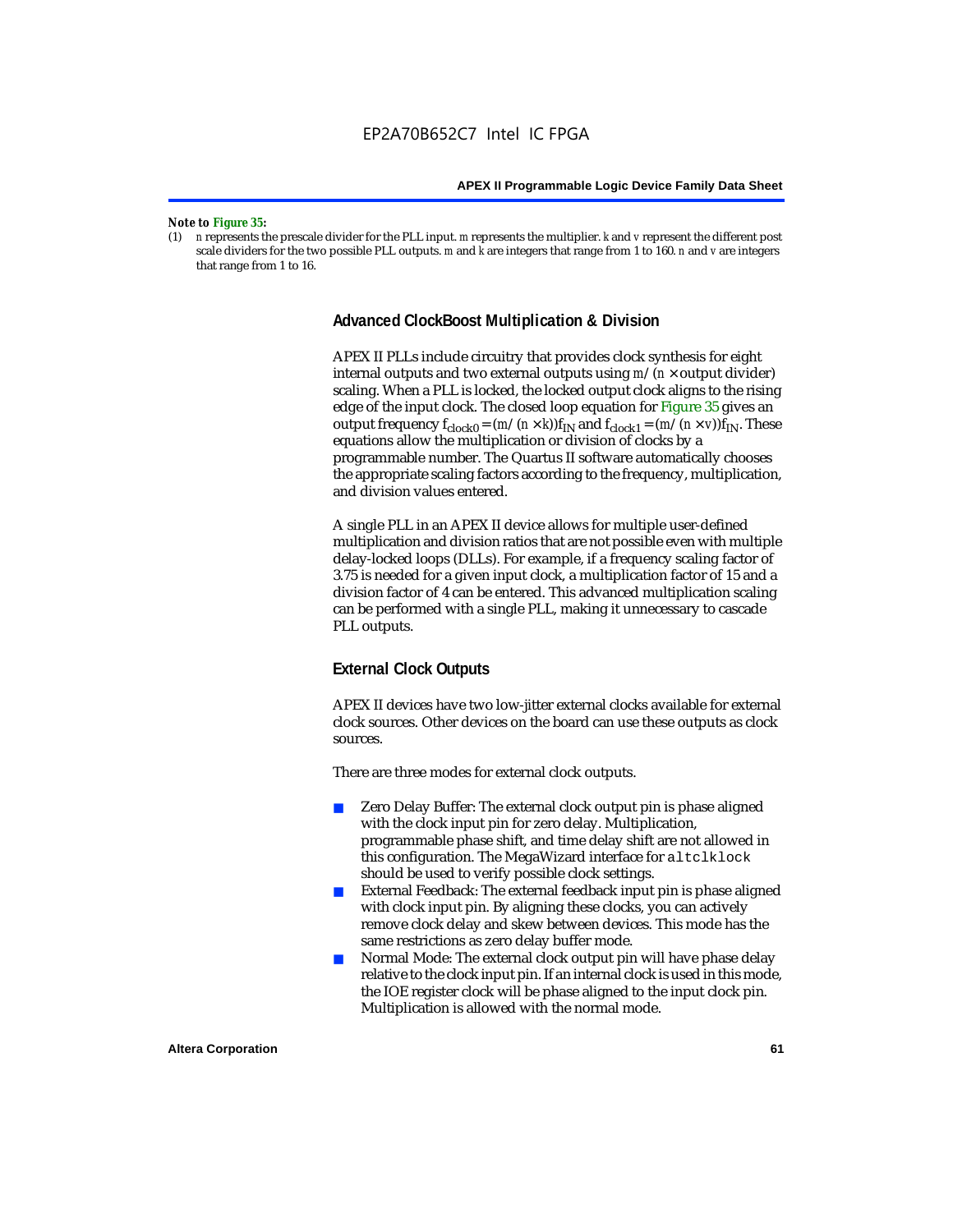# **ClockShift Circuitry**

General-purpose PLLs in APEX II devices have ClockShift circuitry that provides programmable phase shift. Users can enter a phase shift (in degrees or time units) that affects all PLL outputs. Phase shifts of 90°, 180°, and 270° can be implemented exactly. Other values of phase shifting, or delay shifting in time units, are allowed with a resolution range of 0.5 ns to 1.0 ns. This resolution varies with frequency input and the user-entered multiplication and division factors. The phase shift ability is only possible on a multiplied or divided clock if the input and output frequency have an integer multiple relationship (i.e.,  $f_{IN}/f_{OUT}$  or  $f_{OUT}/f_{IN}$  must be an integer).

## *Clock Enable Signal*

APEX II PLLs have a CLKLK\_ENA pin for enabling/disabling all device PLLs. When the CLKLK\_ENA pin is high, the PLL drives a clock to all its output ports. When the CLKLK\_ENA pin is low, the clock0, clock1, and extclock ports are driven by GND and all of the PLLs go out of lock. When the CLKLK\_ENA pin goes high again, the PLL relocks.

The individual enable port for each PLL is programmable. If more than one PLL is instantiated, each one does not have to use the clock enable. To enable/disable the device PLLs with the CLKLK\_ENA pin, the inclocken port on the altclklock instance must be connected to the CLKLK\_ENA input pin.

#### *Lock Signals*

The APEX II device PLL circuits support individual LOCK signals. The LOCK signal drives high when the PLL has locked onto the input clock. LOCK remains high as long as the input remains within specification. It will go low if the input is out of specification. A LOCK pin is optional for each PLL used in the APEX II devices; when not used, they are I/O pins. This signal is not available internally; if it is used in the logic array, it must be fed back in with an input pin.

**SignalTap Embedded Logic Analyzer** APEX II devices include device enhancements to support the SignalTap embedded logic analyzer. By including this circuitry, the APEX II device provides the ability to monitor design operation over a period of time through the IEEE Std. 1149.1 (JTAG) circuitry; a designer can analyze internal logic at speed without bringing internal signals to the I/O pins. This feature is particularly important for advanced packages such as FineLine BGA packages because adding a connection to a pin during the debugging process can be difficult after a board is designed and manufactured.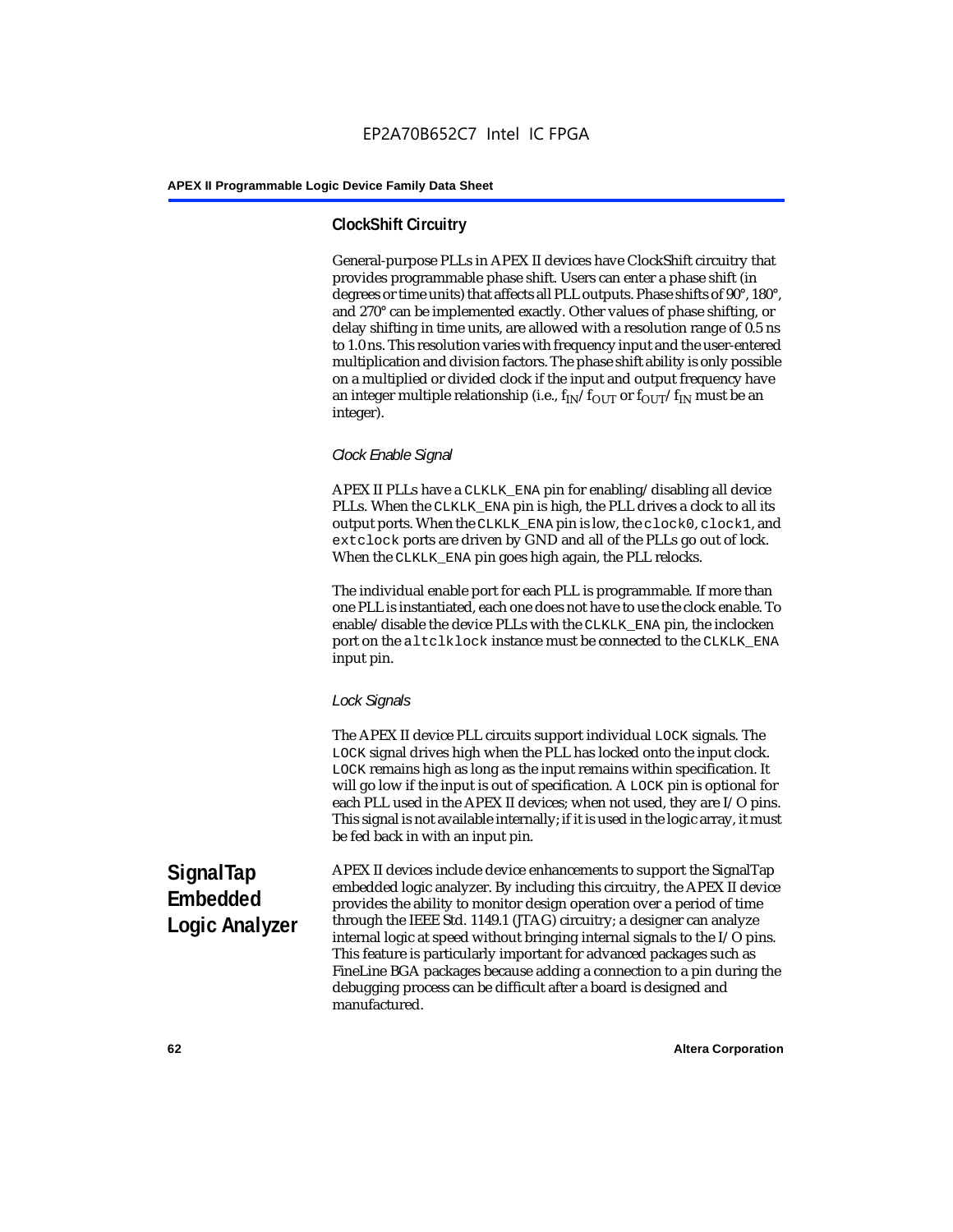# **IEEE Std. 1149.1 (JTAG) Boundary-Scan Support**

All APEX II devices provide JTAG BST circuitry that complies with the IEEE Std. 1149.1-1990 specification. JTAG boundary-scan testing can be performed before or after configuration, but not during configuration. APEX II devices can also use the JTAG port for configuration with the Quartus II software or with hardware using either Jam<sup>TM</sup> Standard Test and Programming Language (STAPL) Files (**.jam**) or Jam Byte-Code Files (**.jbc**). Finally, APEX II devices use the JTAG port to monitor the logic operation of the device with the SignalTap embedded logic analyzer. APEX II devices support the JTAG instructions shown in Table 16.

| Table 16. APEX II JTAG Instructions |                                                                                                                                                                                                                                                                                          |  |  |  |
|-------------------------------------|------------------------------------------------------------------------------------------------------------------------------------------------------------------------------------------------------------------------------------------------------------------------------------------|--|--|--|
| <b>JTAG Instruction</b>             | <b>Description</b>                                                                                                                                                                                                                                                                       |  |  |  |
| SAMPLE/PRELOAD                      | Allows a snapshot of signals at the device pins to be captured and examined during<br>normal device operation, and permits an initial data pattern to be output at the device pins.                                                                                                      |  |  |  |
|                                     | Also used by the SignalTap embedded logic analyzer.                                                                                                                                                                                                                                      |  |  |  |
| EXTEST (1)                          | Allows the external circuitry and board-level interconnections to be tested by forcing a test<br>pattern at the output pins and capturing test results at the input pins.                                                                                                                |  |  |  |
| <b>BYPASS</b>                       | Places the 1-bit bypass register between the TDI and TDO pins, which allows the BST data<br>to pass synchronously through selected devices to adjacent devices during normal device<br>operation.                                                                                        |  |  |  |
| <b>USERCODE</b>                     | Selects the 32-bit USERCODE register and places it between the TDI and TDO pins,<br>allowing the USERCODE to be serially shifted out of TDO.                                                                                                                                             |  |  |  |
| <b>IDCODE</b>                       | Selects the IDCODE register and places it between TDI and TDO, allowing the IDCODE<br>to be serially shifted out of TDO.                                                                                                                                                                 |  |  |  |
| HIGHZ $(1)$                         | Places the 1-bit bypass register between the TDI and TDO pins, which allows the BST data<br>to pass synchronously through selected devices to adjacent devices during normal device<br>operation, while tri-stating all of the I/O pins.                                                 |  |  |  |
| CLAMP $(1)$                         | Places the 1-bit bypass register between the TDI and TDO pins, which allows the BST data<br>to pass synchronously through selected devices to adjacent devices during normal device<br>operation while holding I/O pins to a state defined by the data in the boundary-scan<br>register. |  |  |  |
| <b>ICR</b> instructions             | Used when configuring an APEX II device via the JTAG port with a MasterBlaster™ or<br>ByteBlasterMV™ download cable, or when using a Jam File or Jam Byte-Code File via an<br>embedded processor.                                                                                        |  |  |  |
| SignalTap<br>instructions           | Monitors internal device operation with the SignalTap embedded logic analyzer.                                                                                                                                                                                                           |  |  |  |

#### *Note to Table 16:*

(1) Bus hold and weak pull-up features override the high-impedance state of HIGHZ, CLAMP, and EXTEST.

The APEX II device instruction register length is 10 bits. The APEX II device USERCODE register length is 32 bits. Tables 17 and 18 show the boundary-scan register length and device IDCODE information for APEX II devices.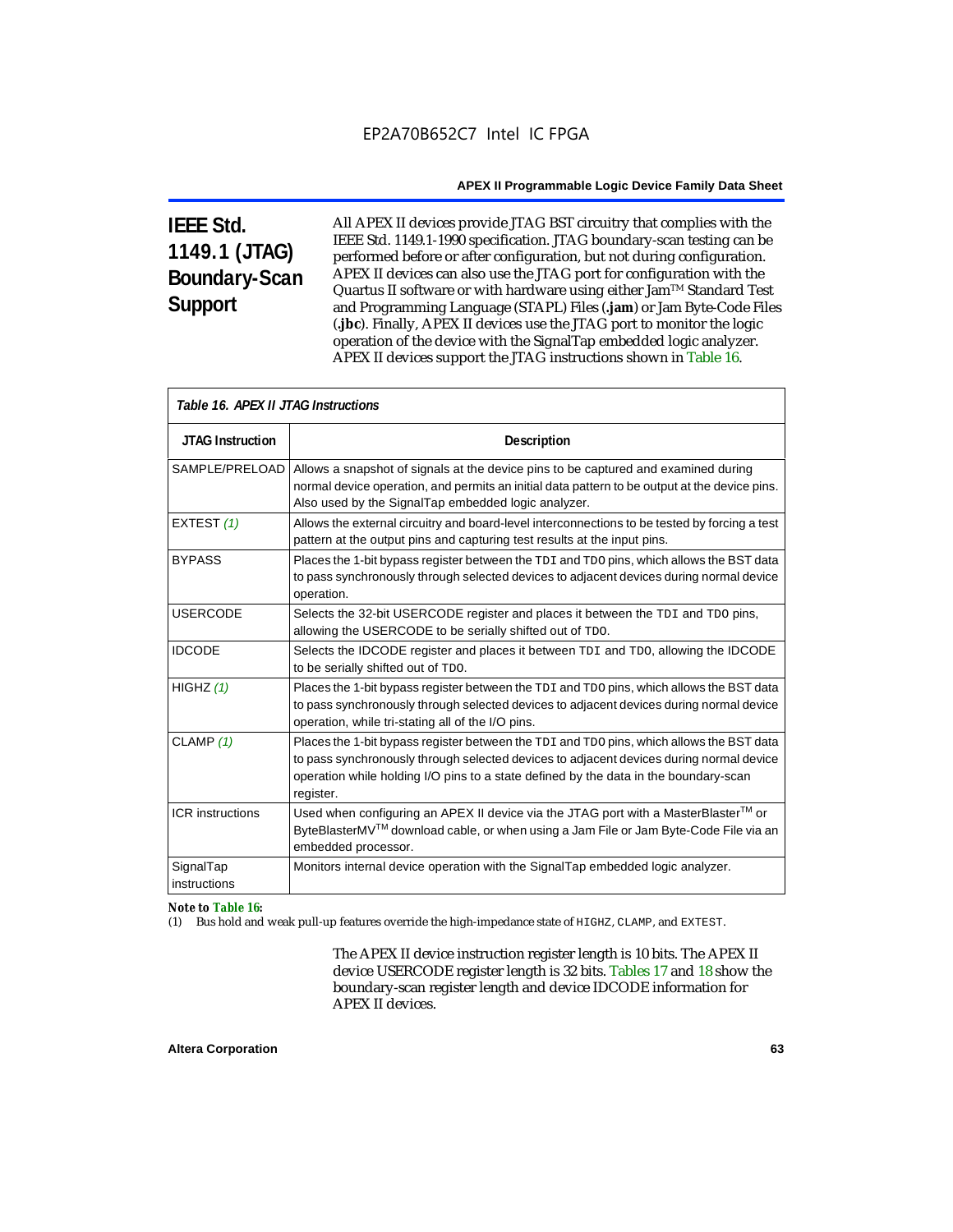# EP2A70B652C7 Intel IC FPGA

#### **APEX II Programmable Logic Device Family Data Sheet**

| Table 17. APEX II JTAG Boundary-Scan Register Length |       |  |  |  |
|------------------------------------------------------|-------|--|--|--|
| Boundary-Scan Register Length<br>Device              |       |  |  |  |
| EP2A15                                               | 1,524 |  |  |  |
| EP2A25                                               | 1,884 |  |  |  |
| EP2A40                                               | 2,328 |  |  |  |
| EP2A70                                               | 3.228 |  |  |  |

| Table 18. 32-Bit APEX II Device IDCODE |                            |                               |                                    |                  |  |  |
|----------------------------------------|----------------------------|-------------------------------|------------------------------------|------------------|--|--|
| <b>Device</b>                          | IDCODE (32 Bits) $(1)$     |                               |                                    |                  |  |  |
|                                        | <b>Version</b><br>(4 Bits) | Part Number (16 Bits)         | Manufacturer<br>Identity (11 Bits) | 1 (1 Bit)<br>(2) |  |  |
| EP2A15                                 | 0000                       | 1100 0100 0000 0000           | 0110 1110<br>000                   |                  |  |  |
| EP2A25                                 | 0000                       | 0110<br>0000 0000<br>1100     | 0110 1110<br>000                   |                  |  |  |
| EP2A40                                 | 0000                       | 1101 0000 0000 0000           | 000 0110 1110                      |                  |  |  |
| EP2A70                                 | 0000                       | 0000<br>. 0000 . 0000<br>1110 | 000 0110 1110                      |                  |  |  |

#### *Notes to Tables 17 and 18:*

(1) The most significant bit (MSB) is on the left.

(2) The IDCODE's least significant bit (LSB) is always 1.

Figure 36 shows the timing requirements for the JTAG signals.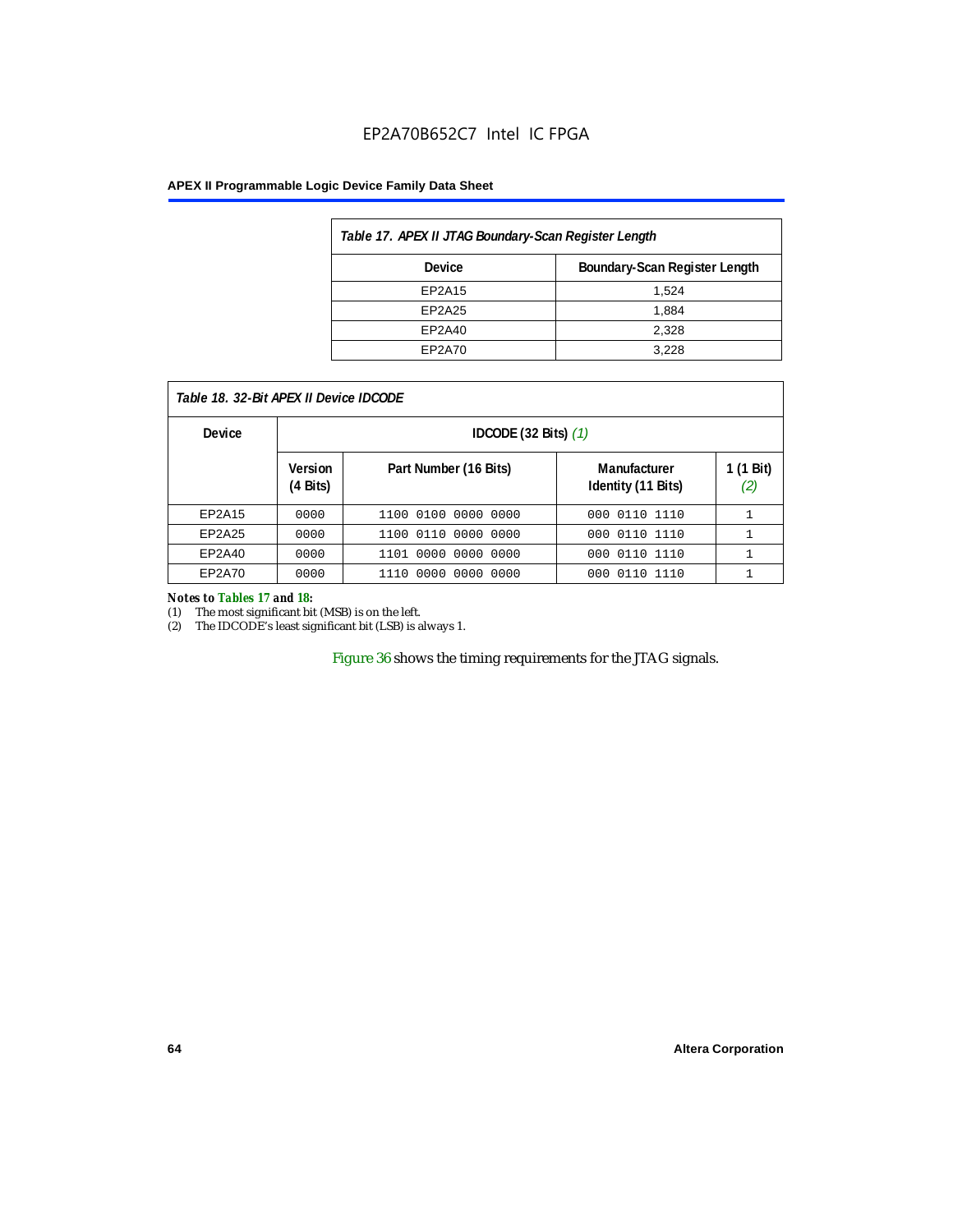

*Figure 36. APEX II JTAG Waveforms*

Table 19 shows the JTAG timing parameters and values for APEX II devices.

| Table 19. APEX II JTAG Timing Parameters & Values |                                                |     |     |      |  |
|---------------------------------------------------|------------------------------------------------|-----|-----|------|--|
| Symbol                                            | Parameter                                      | Min | Max | Unit |  |
| $t_{\sf JCP}$                                     | <b>TCK clock period</b>                        | 100 |     | ns   |  |
| $t_{JCH}$                                         | TCK clock high time                            | 50  |     | ns   |  |
| tjcl                                              | TCK clock low time                             | 50  |     | ns   |  |
| t <sub>JPSU</sub>                                 | JTAG port setup time                           | 20  |     | ns   |  |
| t <sub>JPH</sub>                                  | JTAG port hold time                            | 45  |     | ns   |  |
| <sup>t</sup> JPCO                                 | JTAG port clock to output                      |     | 25  | ns   |  |
| t <sub>JPZX</sub>                                 | JTAG port high impedance to valid output       |     | 25  | ns   |  |
| t <sub>JPXZ</sub>                                 | JTAG port valid output to high impedance       |     | 25  | ns   |  |
| tjssu                                             | Capture register setup time                    | 20  |     | ns   |  |
| $t_{\mathsf{JSH}}$                                | Capture register hold time                     | 45  |     | ns   |  |
| tjsco                                             | Update register clock to output                |     | 35  | ns   |  |
| t <sub>JSZX</sub>                                 | Update register high impedance to valid output |     | 35  | ns   |  |
| t <sub>JSXZ</sub>                                 | Update register valid output to high impedance |     | 35  | ns   |  |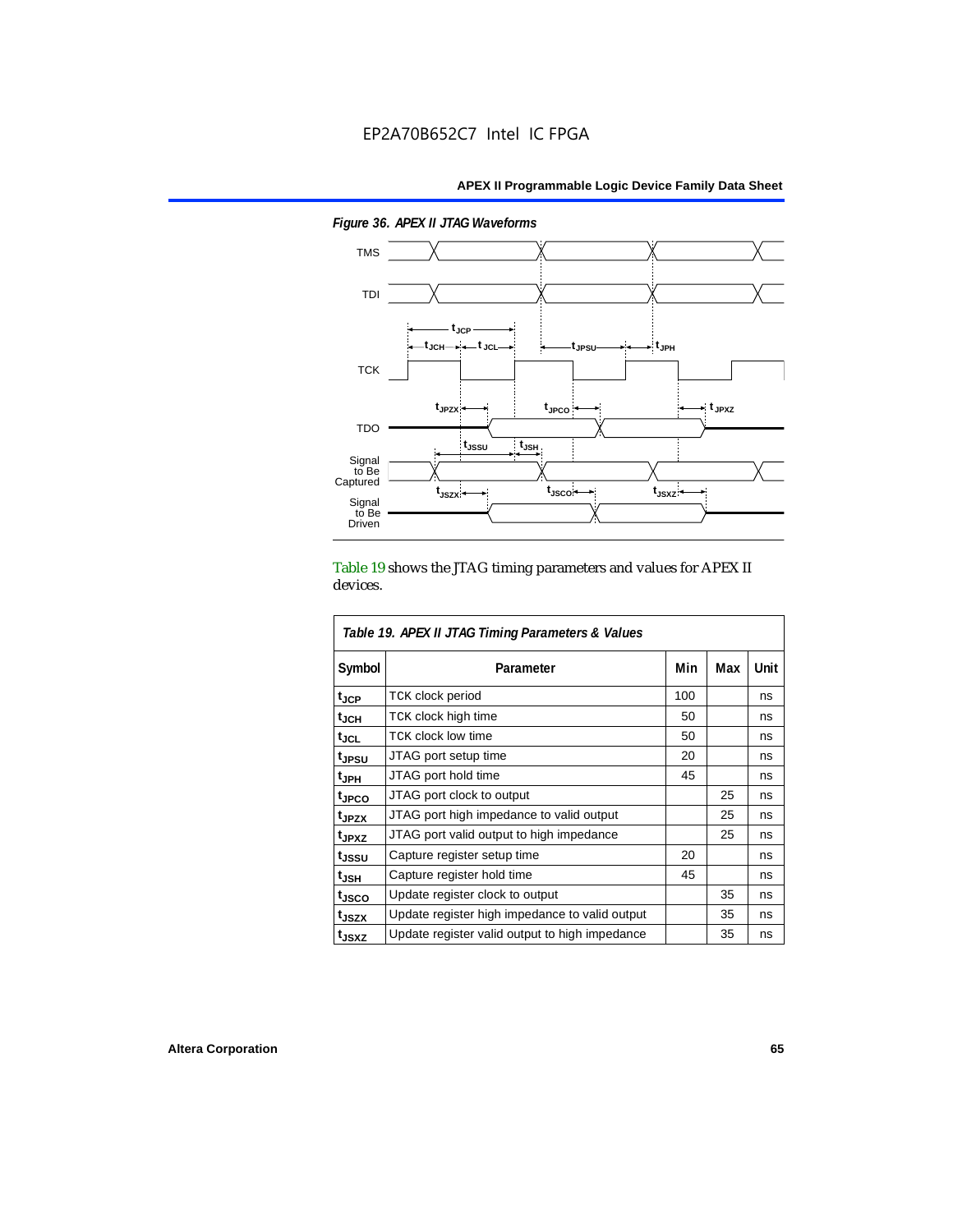For more information, see the following documents: ■ *Application Note 39 (IEEE Std. 1149.1 (JTAG) Boundary-Scan Testing in Altera Devices) Jam Programming & Test Language Specification* **Generic Testing** Each APEX II device is functionally tested. Complete testing of each configurable static random access memory (SRAM) bit and all logic functionality ensures 100% yield. AC test measurements for APEX II devices are made under conditions equivalent to those shown in Figure 37. Multiple test patterns can be used to configure devices during all stages of the production flow. AC test criteria include: Power supply transients can affect AC measurements. ■ Simultaneous transitions of multiple outputs should be avoided for accurate measurement. Threshold tests must not be performed under AC conditions. ■ Large-amplitude, fast-ground-current transients normally occur as the device outputs discharge the load capacitances. When these transients flow through the parasitic inductance between the device ground pin and the test system ground, significant reductions in

observable noise immunity can result.





# **Operating Conditions**

APEX II devices are offered in both commercial and industrial grades. However, industrial-grade devices may have limited speed-grade availability.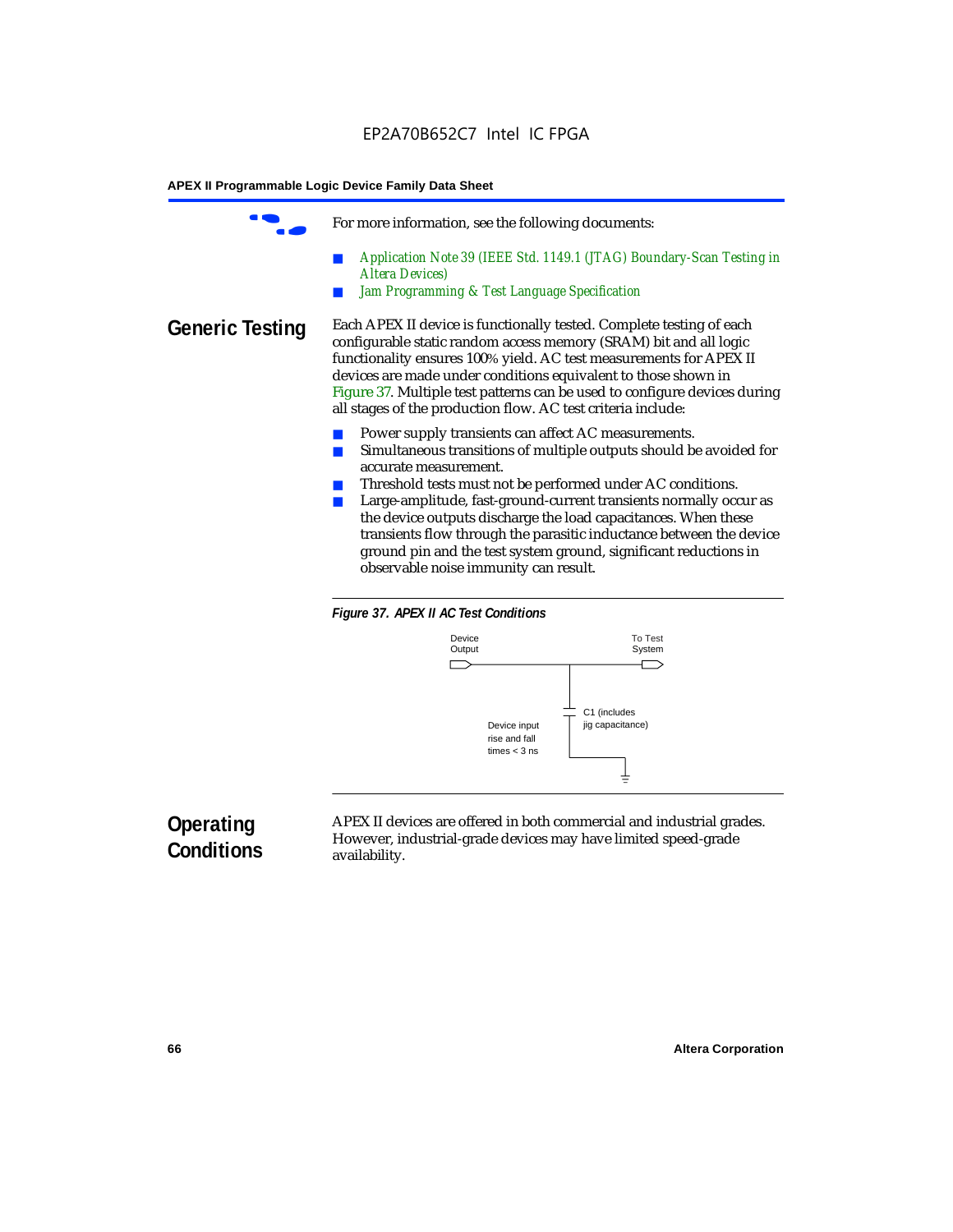Tables 20 through 41 provide information on absolute maximum ratings, recommended operating conditions, and DC operating conditions for 1.5-V APEX II devices.

|                             | Notes (1), (2)<br>Table 20. APEX II Device Absolute Maximum Ratings |                              |                |         |              |  |  |
|-----------------------------|---------------------------------------------------------------------|------------------------------|----------------|---------|--------------|--|--|
| Symbol                      | Parameter                                                           | <b>Conditions</b>            | <b>Minimum</b> | Maximum | Unit         |  |  |
| $V_{\text{CCINT}}$          | Supply voltage                                                      | With respect to ground $(3)$ | $-0.5$         | 2.4     | V            |  |  |
| V <sub>CCIO</sub>           |                                                                     |                              | $-0.5$         | 4.6     | V            |  |  |
| v,                          | DC input voltage                                                    |                              | $-0.5$         | 4.6     | V            |  |  |
| <b>POUT</b>                 | DC output current, per pin                                          |                              | $-25$          | 25      | mA           |  |  |
| T <sub>STG</sub>            | Storage temperature                                                 | No bias                      | $-65$          | 150     | $^{\circ}$ C |  |  |
| $\mathsf{T}_{\mathsf{AMB}}$ | Ambient temperature                                                 | Under bias                   | $-65$          | 135     | $^{\circ}$ C |  |  |
| $T_{\rm J}$                 | Junction temperature                                                | BGA packages under bias      |                | 135     | $^{\circ}$ C |  |  |

|                             | Table 21. APEX II Device Recommended Operating Conditions |                       |                |                   |              |  |  |
|-----------------------------|-----------------------------------------------------------|-----------------------|----------------|-------------------|--------------|--|--|
| Symbol                      | Parameter                                                 | <b>Conditions</b>     | <b>Minimum</b> | <b>Maximum</b>    | Unit         |  |  |
| $V_{CCINT}$                 | Supply voltage for internal logic<br>and input buffers    | (4)                   | 1.425          | 1.575             | $\vee$       |  |  |
| V <sub>CCIO</sub>           | Supply voltage for output buffers,<br>3.3-V operation     | (4), (5)              | 3.00(3.135)    | 3.60(3.465)       | $\vee$       |  |  |
|                             | Supply voltage for output buffers,<br>2.5-V operation     | (4)                   | 2.375          | 2.625             | $\vee$       |  |  |
|                             | Supply voltage for output buffers,<br>1.8-V operation     | (4)                   | 1.71           | 1.89              | $\vee$       |  |  |
|                             | Supply voltage for output buffers,<br>1.5-V operation     | (4)                   | 1.4            | 1.6               | $\vee$       |  |  |
| $V_{\parallel}$             | Input voltage                                             | (3), (6)              | $-0.5$         | 4.1               | V            |  |  |
| $V_{\rm O}$                 | Output voltage                                            |                       | 0              | V <sub>CCIO</sub> | V            |  |  |
| $T_{\rm J}$                 | Operating junction temperature                            | For commercial<br>use | $\Omega$       | 85                | $^{\circ}$ C |  |  |
|                             |                                                           | For industrial use    | $-40$          | 100               | $^{\circ}$ C |  |  |
| $\mathfrak{t}_{\mathsf{R}}$ | Input rise time                                           |                       |                | 40                | ns           |  |  |
| $t_{\mathsf{F}}$            | Input fall time                                           |                       |                | 40                | ns           |  |  |

Г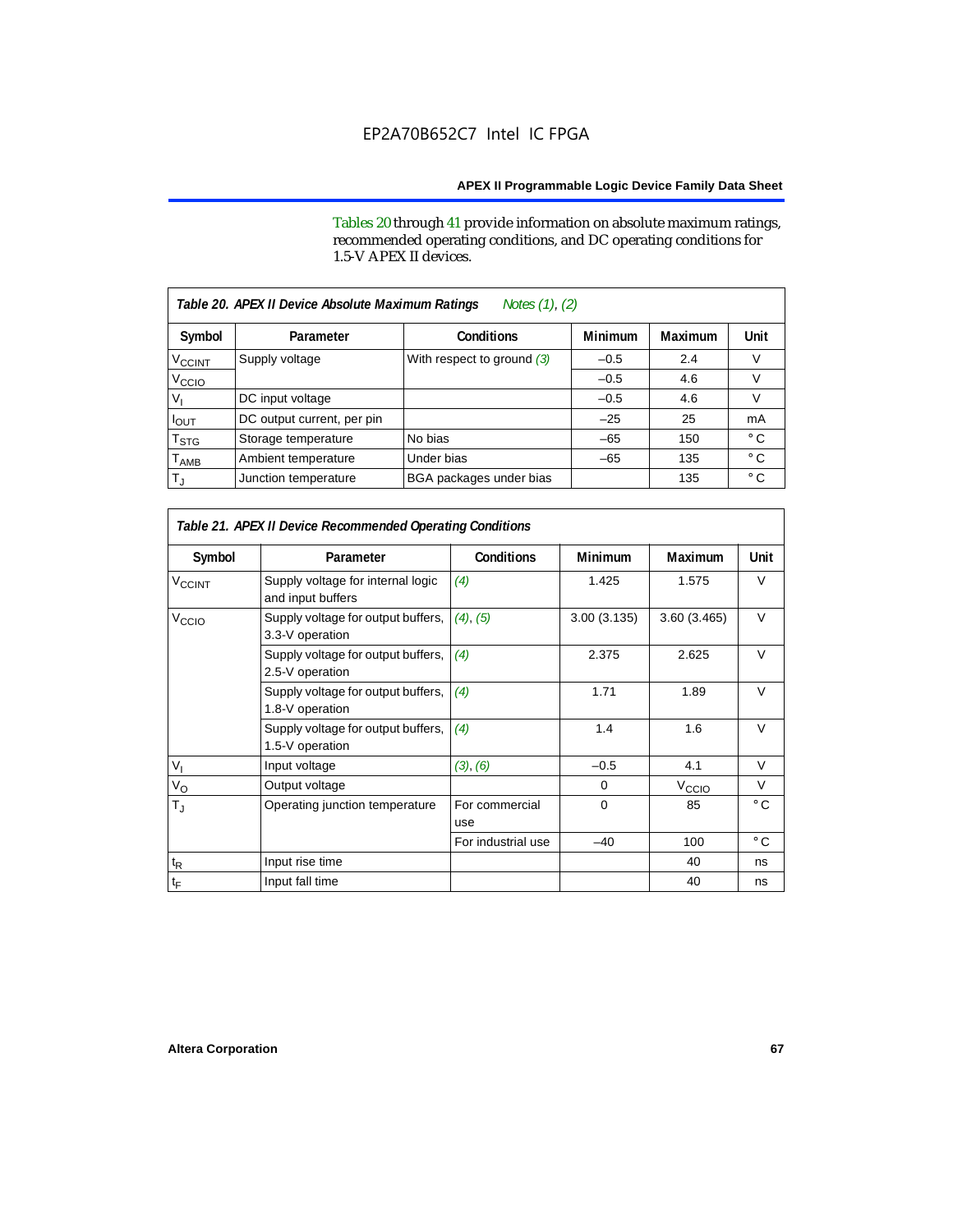| <b>APEX II Programmable Logic Device Family Data Sheet</b> |  |  |  |
|------------------------------------------------------------|--|--|--|
|------------------------------------------------------------|--|--|--|

|                           | Table 22. APEX II Device DC Operating Conditions<br>Note $(7)$         |                                                                        |                |                |                |           |  |
|---------------------------|------------------------------------------------------------------------|------------------------------------------------------------------------|----------------|----------------|----------------|-----------|--|
| Symbol                    | Parameter                                                              | <b>Conditions</b>                                                      | <b>Minimum</b> | <b>Typical</b> | <b>Maximum</b> | Unit      |  |
| $\mathbf{I}_{\mathbf{I}}$ | Input pin leakage<br>current                                           | $V_1 = V_{\text{CCIO}}$ to 0 V $(8)$                                   | $-10$          |                | 10             | μA        |  |
| $I_{OZ}$                  | Tri-stated I/O pin<br>leakage current                                  | $V_{\text{O}} = V_{\text{CCIO}}$ to 0 V (8)                            | $-10$          |                | 10             | μA        |  |
| $I_{CC0}$                 | V <sub>CC</sub> supply current<br>(standby) (All ESBs<br>in power-down | $V_1$ = ground, no load,<br>no toggling inputs, -7<br>speed grade      |                | 10             |                | mA        |  |
|                           | mode)                                                                  | $V_1$ = ground, no load,<br>no toggling inputs, -8,<br>-9 speed grades |                | 5              |                | mA        |  |
| $R_{CONF}$                | Value of I/O pin pull-                                                 | $V_{\text{CCIO}} = 3.0 \text{ V } (9)$                                 | 20             |                | 50             | $k\Omega$ |  |
|                           | up resistor before                                                     | $V_{\text{CCIO}} = 2.375 \text{ V} (9)$                                | 30             |                | 80             | $k\Omega$ |  |
|                           | and during<br>configuration                                            | $V_{\text{CCIO}} = 1.71 V (9)$                                         | 60             |                | 150            | $k\Omega$ |  |

| Table 23. LVTTL Specifications |                           |                                |         |         |              |  |
|--------------------------------|---------------------------|--------------------------------|---------|---------|--------------|--|
| Symbol                         | Parameter                 | <b>Conditions</b>              | Minimum | Maximum | <b>Units</b> |  |
| V <sub>CCIO</sub>              | Output supply voltage     |                                | 3.0     | 3.6     |              |  |
| $V_{IH}$                       | High-level input voltage  |                                | 1.7     | 4.1     |              |  |
| $V_{IL}$                       | Low-level input voltage   |                                | $-0.5$  | 0.8     |              |  |
| H                              | Input pin leakage current | $V_{IN} = 0$ V or $V_{CCIO}$   | $-5$    | 5       | μA           |  |
| $V_{OH}$                       | High-level output voltage | $I_{OH} = -4$ to $-24$ mA (10) | 2.4     |         | V            |  |
| $V_{OL}$                       | Low-level output voltage  | $I_{OL}$ = 4 to 24 mA (10)     |         | 0.45    |              |  |

| Table 24. LVCMOS Specifications |                           |                                                               |                         |                |        |  |
|---------------------------------|---------------------------|---------------------------------------------------------------|-------------------------|----------------|--------|--|
| Symbol                          | Parameter                 | <b>Conditions</b>                                             | Minimum                 | <b>Maximum</b> | Units  |  |
| V <sub>CCIO</sub>               | Output supply voltage     |                                                               | 3.0                     | 3.6            | v      |  |
| $V_{\text{IH}}$                 | High-level input voltage  |                                                               | 1.7                     | 4.1            | $\vee$ |  |
| $V_{IL}$                        | Low-level input voltage   |                                                               | $-0.5$                  | 0.7            | V      |  |
| H,                              | Input pin leakage current | $V_{IN}$ = 0 V or $V_{CCIO}$                                  | $-10$                   | 10             | μA     |  |
| $V_{OH}$                        | High-level output voltage | $V_{\text{CCIO}} = 3.0,$<br>$I_{\text{OH}} = -0.1 \text{ mA}$ | $V_{\text{CCIO}} - 0.2$ |                | v      |  |
| $V_{OL}$                        | Low-level output voltage  | $V_{\text{CCIO}} = 3.0,$<br>$I_{OL} = 0.1$ mA                 |                         | 0.2            | V      |  |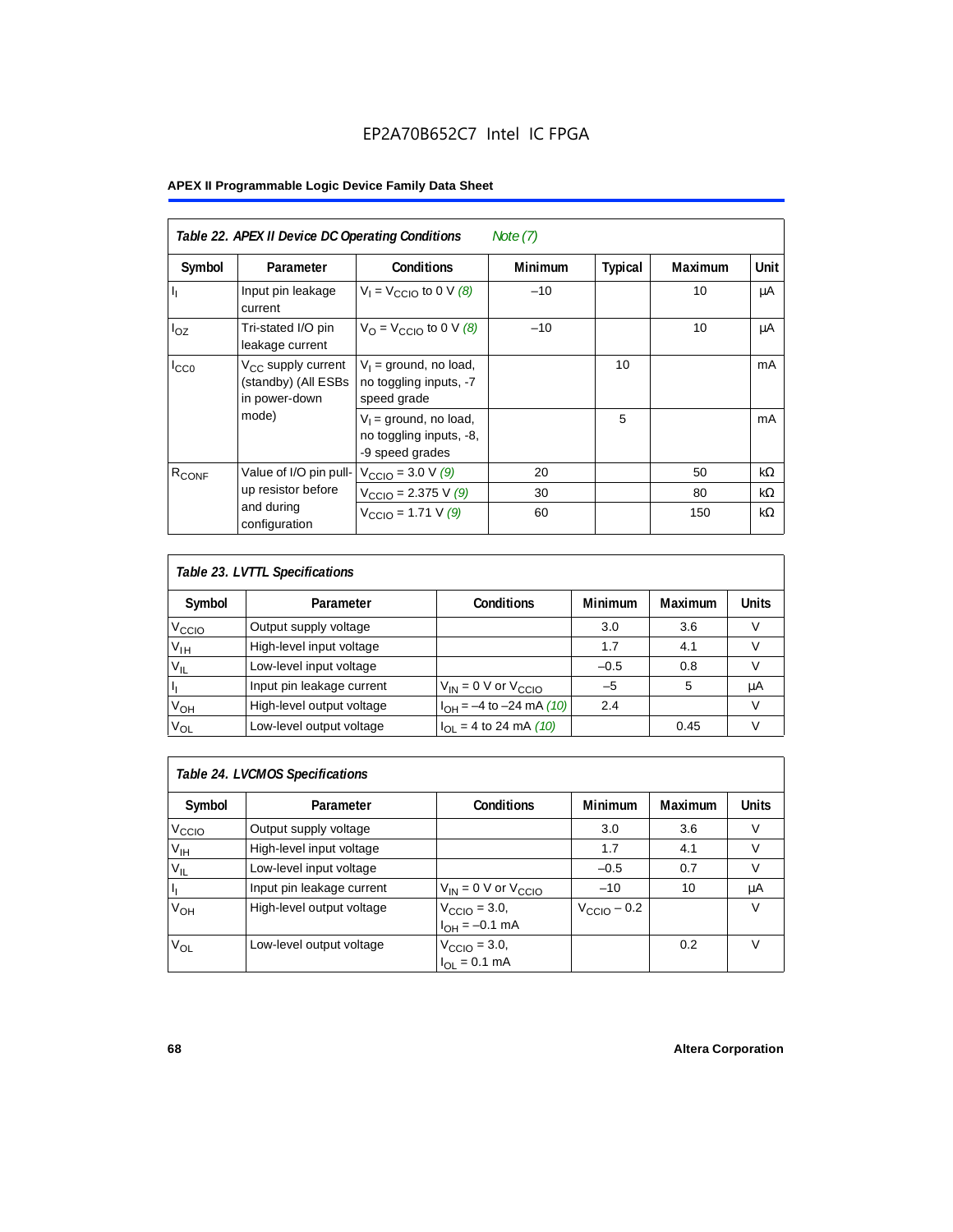| Table 25. 2.5-V I/O Specifications<br>Note (10) |                           |                              |                |         |              |  |
|-------------------------------------------------|---------------------------|------------------------------|----------------|---------|--------------|--|
| Symbol                                          | Parameter                 | <b>Conditions</b>            | <b>Minimum</b> | Maximum | <b>Units</b> |  |
| V <sub>ccio</sub>                               | Output supply voltage     |                              | 2.375          | 2.625   | $\vee$       |  |
| $V_{\text{IH}}$                                 | High-level input voltage  |                              | 1.7            | 4.1     | $\vee$       |  |
| $V_{IL}$                                        | Low-level input voltage   |                              | $-0.5$         | 0.7     | $\vee$       |  |
| $\mathsf{I}_\mathrm{L}$                         | Input pin leakage current | $V_{IN} = 0$ V or $V_{CCIO}$ | $-10$          | 10      | μA           |  |
| V <sub>OH</sub>                                 | High-level output voltage | $I_{OH} = -0.1$ mA           | 2.1            |         | V            |  |
|                                                 |                           | $I_{OH} = -1$ mA             | 2.0            |         | $\vee$       |  |
|                                                 |                           | $I_{OH} = -2$ to $-16$ mA    | 1.7            |         | $\vee$       |  |
| $V_{OL}$                                        | Low-level output voltage  | $I_{OL} = 0.1$ mA            |                | 0.2     | $\vee$       |  |
|                                                 |                           | $I_{OL}$ = 1 mA              |                | 0.4     | $\vee$       |  |
|                                                 |                           | $I_{\Omega I}$ = 2 to 16 mA  |                | 0.7     | v            |  |

| Table 26. 1.8-V I/O Specifications |                           |                                                 |                               |                               |              |  |
|------------------------------------|---------------------------|-------------------------------------------------|-------------------------------|-------------------------------|--------------|--|
| Symbol                             | Parameter                 | <b>Conditions</b>                               | <b>Minimum</b>                | Maximum                       | <b>Units</b> |  |
| V <sub>ccio</sub>                  | Output supply voltage     |                                                 | 1.65                          | 1.95                          | V            |  |
| $V_{IH}$                           | High-level input voltage  |                                                 | $0.65 \times V_{\text{CCIO}}$ | 4.1                           | V            |  |
| $V_{IL}$                           | Low-level input voltage   |                                                 | $-0.5$                        | $0.35 \times V_{\text{CCIO}}$ |              |  |
| П                                  | Input pin leakage current | $V_{IN} = 0$ V or $V_{CCIO}$                    | $-10$                         | 10                            | μA           |  |
| V <sub>OH</sub>                    | High-level output voltage | $I_{OH} = -2$ to $-8$ mA (10) $V_{CCIO} - 0.45$ |                               |                               | V            |  |
| $V_{OL}$                           | Low-level output voltage  | $I_{OL}$ = 2 to 8 mA (10)                       |                               | 0.45                          | V            |  |

# *Table 27. 1.5-V I/O Specifications*

| Symbol            | Parameter                 | <b>Conditions</b>            | <b>Minimum</b>                | <b>Maximum</b>                | <b>Units</b> |
|-------------------|---------------------------|------------------------------|-------------------------------|-------------------------------|--------------|
| V <sub>CCIO</sub> | Output supply voltage     |                              | 1.4                           | 1.6                           |              |
| $V_{\text{IH}}$   | High-level input voltage  |                              | $0.65 \times V_{\text{CCIO}}$ | 4.1                           |              |
| $V_{IL}$          | Low-level input voltage   |                              | $-0.5$                        | $0.35 \times V_{\text{CCIO}}$ |              |
| П                 | Input pin leakage current | $V_{IN} = 0$ V or $V_{CCIO}$ | $-10$                         | 10                            | μA           |
| V <sub>OH</sub>   | High-level output voltage | $I_{OH} = -2$ mA (10)        | $0.75 \times V_{\text{CCIO}}$ |                               |              |
| $V_{OL}$          | Low-level output voltage  | $I_{OL} = 2 \text{ mA} (10)$ |                               | $0.25 \times V_{\text{CCIO}}$ |              |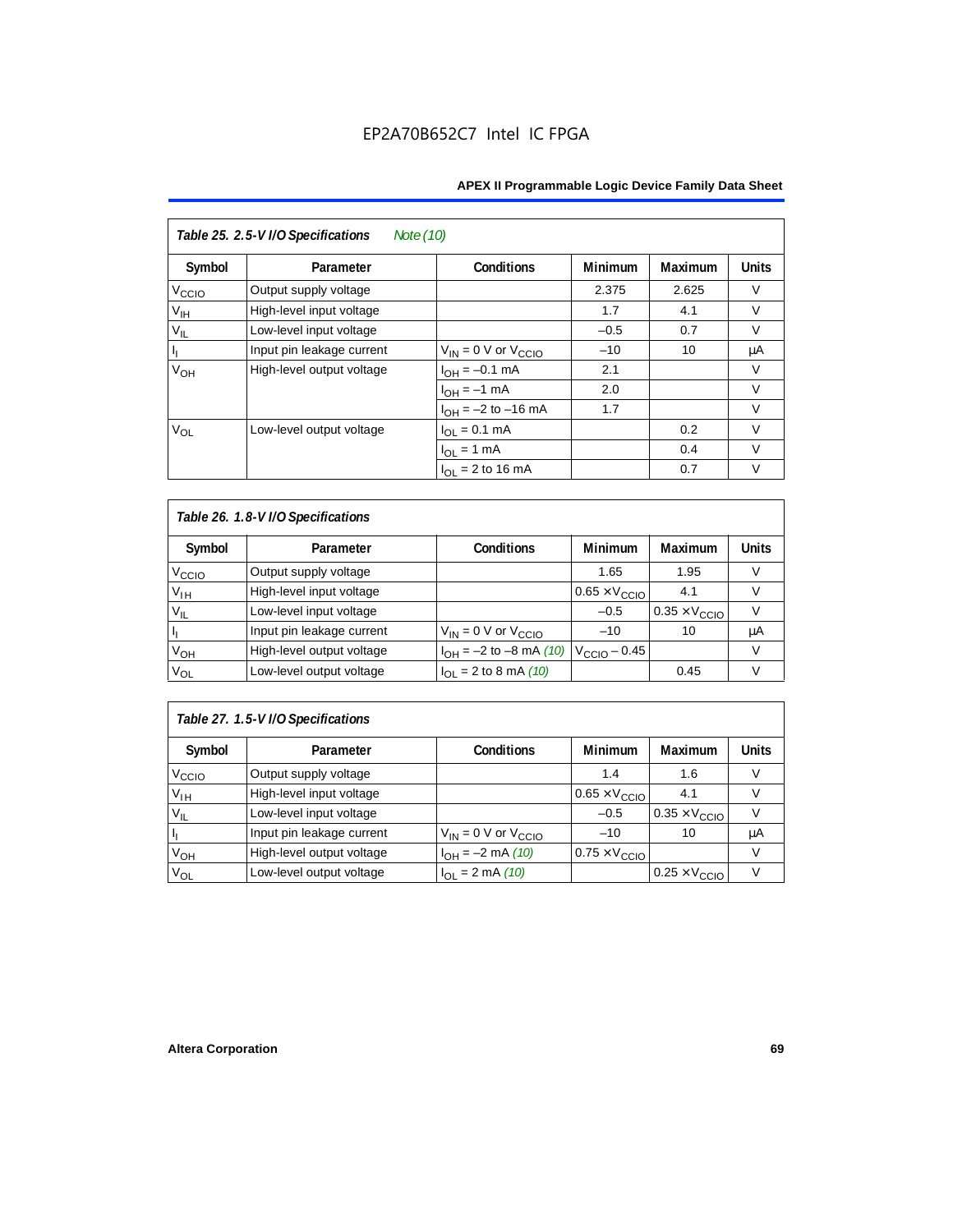# EP2A70B652C7 Intel IC FPGA

# **APEX II Programmable Logic Device Family Data Sheet**

| Table 28. 3.3-V PCI Specifications |                           |                                |                                   |         |                                   |              |  |  |
|------------------------------------|---------------------------|--------------------------------|-----------------------------------|---------|-----------------------------------|--------------|--|--|
| Symbol                             | Parameter                 | <b>Conditions</b>              | <b>Minimum</b>                    | Typical | Maximum                           | <b>Units</b> |  |  |
| V <sub>CCIO</sub>                  | Output supply voltage     |                                | 3.0                               | 3.3     | 3.6                               | V            |  |  |
| V <sub>IH</sub>                    | High-level input voltage  |                                | $0.5 \times$<br>V <sub>CCIO</sub> |         | $V_{\text{CCIO}} +$<br>0.5        | $\vee$       |  |  |
| $V_{IL}$                           | Low-level input voltage   |                                | $-0.5$                            |         | $0.3 \times$<br>V <sub>CCIO</sub> | $\vee$       |  |  |
| h,                                 | Input pin leakage current | $0 < V_{IN} < V_{CCIO}$        | $-10$                             |         | 10                                | μA           |  |  |
| $V_{OH}$                           | High-level output voltage | $I_{OUIT} = -500 \mu A$        | $0.9 \times$<br>V <sub>CCIO</sub> |         |                                   | $\vee$       |  |  |
| $V_{OL}$                           | Low-level output voltage  | $I_{\text{OUT}} = 1,500 \mu A$ |                                   |         | $0.1 \times$<br>V <sub>ccio</sub> | $\vee$       |  |  |

| Table 29. PCI-X Specifications |                           |                                |                                   |         |                                    |              |  |  |
|--------------------------------|---------------------------|--------------------------------|-----------------------------------|---------|------------------------------------|--------------|--|--|
| Symbol                         | Parameter                 | <b>Conditions</b>              | <b>Minimum</b>                    | Typical | Maximum                            | <b>Units</b> |  |  |
| V <sub>ccio</sub>              | Output supply voltage     |                                | 3.0                               |         | 3.6                                | $\vee$       |  |  |
| $V_{\text{IH}}$                | High-level input voltage  |                                | $0.5 \times$<br>V <sub>CCIO</sub> |         | $V_{\text{CCIO}} +$<br>0.5         | $\vee$       |  |  |
| $V_{IL}$                       | Low-level input voltage   |                                | $-0.5$                            |         | $0.35 \times$<br>V <sub>CCIO</sub> | $\vee$       |  |  |
| V <sub>IPU</sub>               | Input pull-up voltage     |                                | $0.7 \times$<br>V <sub>CCIO</sub> |         |                                    | $\vee$       |  |  |
| $I_{\parallel L}$              | Input leakage current     | $0 < V_{IN} < V_{CCIO}$        | $-10$                             |         | 10                                 | μA           |  |  |
| V <sub>OH</sub>                | High-level output voltage | $I_{\text{OUT}} = -500 \mu A$  | $0.9 \times$<br>V <sub>CCIO</sub> |         |                                    | $\vee$       |  |  |
| $V_{OL}$                       | Low-level output voltage  | $I_{\text{OUT}} = 1,500 \mu A$ |                                   |         | $0.1 \times$<br>V <sub>CCIO</sub>  | $\vee$       |  |  |
| L <sub>PIN</sub>               | Pin inductance            |                                |                                   |         | 15                                 | nH           |  |  |

| Table 30. GTL+ I/O Specifications |                            |                             |                 |         |                 |       |  |
|-----------------------------------|----------------------------|-----------------------------|-----------------|---------|-----------------|-------|--|
| Symbol                            | Parameter                  | <b>Conditions</b>           | <b>Minimum</b>  | Typical | <b>Maximum</b>  | Units |  |
| $V_{TT}$                          | <b>Termination voltage</b> |                             | 1.35            | 1.5     | 1.65            |       |  |
| $V_{REF}$                         | Reference voltage          |                             | 0.88            | 1.0     | 1.12            |       |  |
| $V_{\text{IH}}$                   | High-level input voltage   |                             | $V_{REF}$ + 0.1 |         |                 |       |  |
| $V_{IL}$                          | Low-level input voltage    |                             |                 |         | $V_{REF}$ – 0.1 |       |  |
| <b>V<sub>OL</sub></b>             | Low-level output voltage   | $I_{\Omega I}$ = 36 mA (10) |                 |         | 0.65            |       |  |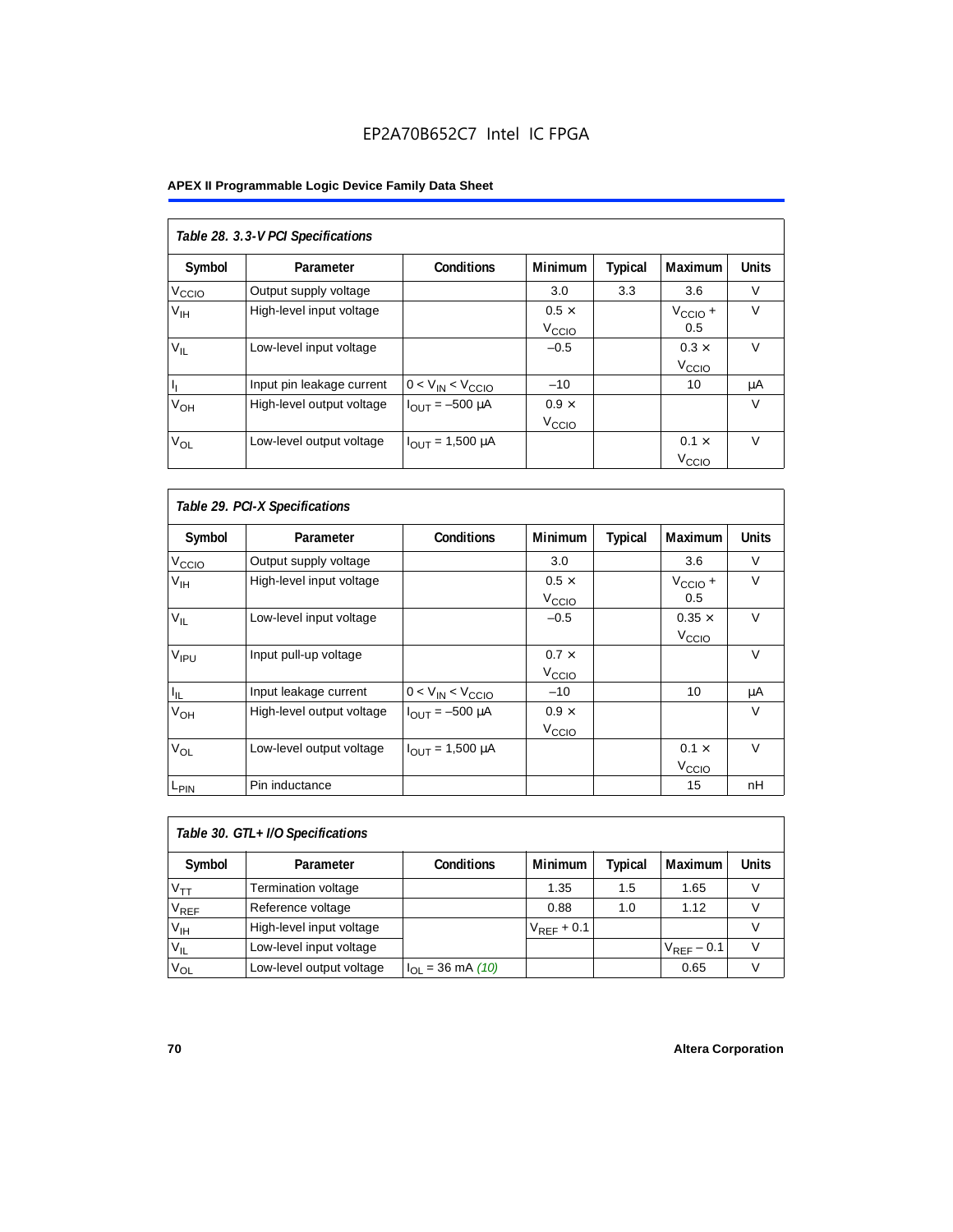| Table 31. SSTL-2 Class I Specifications |                            |                            |                  |                |                  |              |  |  |
|-----------------------------------------|----------------------------|----------------------------|------------------|----------------|------------------|--------------|--|--|
| Symbol                                  | Parameter                  | <b>Conditions</b>          | <b>Minimum</b>   | <b>Typical</b> | Maximum          | <b>Units</b> |  |  |
| V <sub>ccio</sub>                       | Output supply voltage      |                            | 2.375            | 2.5            | 2.625            | $\vee$       |  |  |
| $V_{TT}$                                | <b>Termination voltage</b> |                            | $V_{RFF}$ – 0.04 | $V_{REF}$      | $V_{RFF}$ + 0.04 | $\vee$       |  |  |
| <b>V<sub>REF</sub></b>                  | Reference voltage          |                            | 1.15             | 1.25           | 1.35             | $\vee$       |  |  |
| $V_{\text{IH}}$                         | High-level input voltage   |                            | $V_{REF}$ + 0.18 |                | 3.0              | $\vee$       |  |  |
| $V_{IL}$                                | Low-level input voltage    |                            | $-0.3$           |                | $V_{RFF}$ – 0.18 | $\vee$       |  |  |
| V <sub>OH</sub>                         | High-level output voltage  | $I_{OH} = -7.6$ mA<br>(10) | $V_{TT} + 0.57$  |                |                  | $\vee$       |  |  |
| $V_{OL}$                                | Low-level output voltage   | $I_{OL}$ = 7.6 mA (10)     |                  |                | $V_{TT}$ – 0.57  | $\vee$       |  |  |

# *Table 32. SSTL-2 Class II Specifications*

| Symbol            | Parameter                 | <b>Conditions</b>           | <b>Minimum</b>   | Typical   | <b>Maximum</b>          | <b>Units</b> |
|-------------------|---------------------------|-----------------------------|------------------|-----------|-------------------------|--------------|
| V <sub>CCIO</sub> | Output supply voltage     |                             | 2.3              | 2.5       | 2.7                     | V            |
| $V_{TT}$          | Termination voltage       |                             | $V_{RFF}$ – 0.04 | $V_{REF}$ | $V_{RFF}$ + 0.04        | $\vee$       |
| $V_{REF}$         | Reference voltage         |                             | 1.15             | 1.25      | 1.35                    | V            |
| $V_{\text{IH}}$   | High-level input voltage  |                             | $V_{REF}$ + 0.18 |           | $V_{\text{CCIO}} + 0.3$ | v            |
| $V_{IL}$          | Low-level input voltage   |                             | $-0.3$           |           | $V_{REF}$ – 0.18        | $\vee$       |
| V <sub>OH</sub>   | High-level output voltage | $I_{OH} = -15.2$ mA<br>(10) | $V_{TT} + 0.76$  |           |                         | v            |
| Vol               | Low-level output voltage  | $I_{OL}$ = 15.2 mA<br>(10)  |                  |           | $V_{TT} - 0.76$         | $\vee$       |

# *Table 33. SSTL-3 Class I Specifications*

| Symbol            | Parameter                 | <b>Conditions</b>            | <b>Minimum</b>   | Typical                     | Maximum                 | <b>Units</b> |
|-------------------|---------------------------|------------------------------|------------------|-----------------------------|-------------------------|--------------|
| V <sub>ccio</sub> | Output supply voltage     |                              | 3.0              | 3.3                         | 3.6                     |              |
| $V_{TT}$          | Termination voltage       |                              | $V_{REF}$ – 0.05 | $\mathsf{V}_{\mathsf{REF}}$ | $V_{RFF}$ + 0.05        |              |
| $V_{REF}$         | Reference voltage         |                              | 1.3              | 1.5                         | 1.7                     |              |
| V <sub>IH</sub>   | High-level input voltage  |                              | $V_{RFF}$ + 0.2  |                             | $V_{\text{CCIO}} + 0.3$ |              |
| $V_{IL}$          | Low-level input voltage   |                              | $-0.3$           |                             | $V_{REF}$ – 0.2         |              |
| V <sub>OH</sub>   | High-level output voltage | $I_{OH} = -8$ mA (10)        | $V_{TT} + 0.6$   |                             |                         |              |
| $V_{OL}$          | Low-level output voltage  | $I_{OL} = 8 \text{ mA} (10)$ |                  |                             | $V_{TT}$ – 0.6          |              |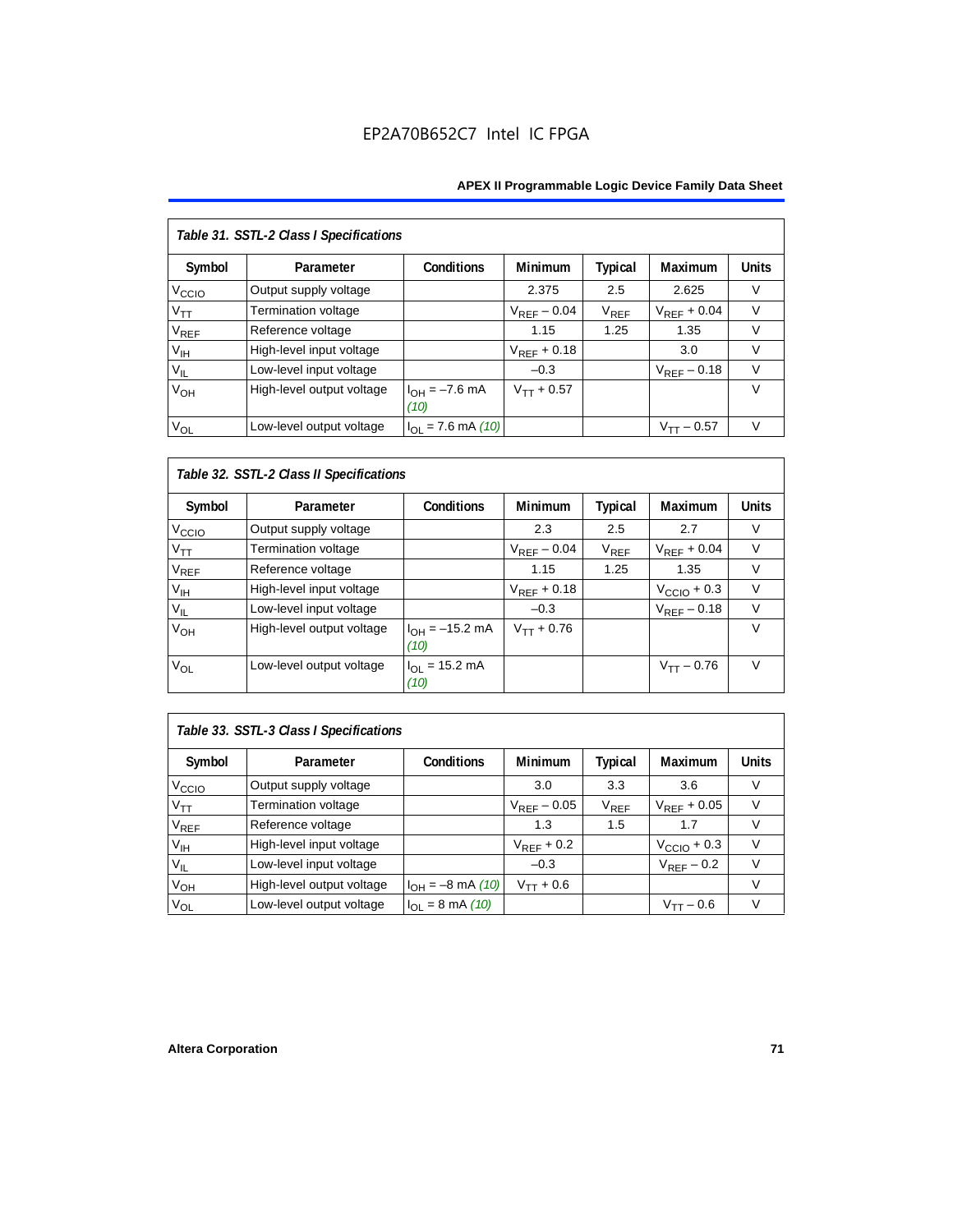#### **APEX II Programmable Logic Device Family Data Sheet**

| Table 34. SSTL-3 Class II Specifications |                           |                           |                  |           |                  |              |  |  |  |
|------------------------------------------|---------------------------|---------------------------|------------------|-----------|------------------|--------------|--|--|--|
| Symbol                                   | Parameter                 | <b>Conditions</b>         | <b>Minimum</b>   | Typical   | Maximum          | <b>Units</b> |  |  |  |
| V <sub>CCIO</sub>                        | Output supply voltage     |                           | 3.0              | 3.3       | 3.6              | V            |  |  |  |
| $V_{TT}$                                 | Termination voltage       |                           | $V_{RFF}$ – 0.05 | $V_{REF}$ | $V_{RFF}$ + 0.05 | $\vee$       |  |  |  |
| <b>V<sub>REF</sub></b>                   | Reference voltage         |                           | 1.3              | 1.5       | 1.7              | V            |  |  |  |
| V <sub>IH</sub>                          | High-level input voltage  |                           | $V_{RFF}$ + 0.2  |           | $VCCIO + 0.3$    | $\vee$       |  |  |  |
| $V_{IL}$                                 | Low-level input voltage   |                           | $-0.3$           |           | $V_{RFF}$ – 0.2  | $\vee$       |  |  |  |
| V <sub>OH</sub>                          | High-level output voltage | $I_{OH} = -16$ mA<br>(10) | $V_{TT} + 0.8$   |           |                  | $\vee$       |  |  |  |
| $V_{OL}$                                 | Low-level output voltage  | $I_{OL}$ = 16 mA (10)     |                  |           | $V_{TT} - 0.8$   | $\vee$       |  |  |  |

## *Table 35. 3.3-V AGP 2*× *Specifications*

| Symbol            | Parameter                        | <b>Conditions</b>       | <b>Minimum</b>                | <b>Typical</b> | <b>Maximum</b>                | <b>Units</b> |
|-------------------|----------------------------------|-------------------------|-------------------------------|----------------|-------------------------------|--------------|
| V <sub>CCIO</sub> | Output supply voltage            |                         | 3.15                          | 3.3            | 3.45                          | V            |
| $\rm V_{REF}$     | Reference voltage                |                         | $0.39 \times V_{\text{CCIO}}$ |                | $0.41 \times V_{\text{CCIO}}$ |              |
| V <sub>IH</sub>   | High-level input voltage<br>(11) |                         | $0.5 \times V_{\text{CCIO}}$  |                | $V_{\text{CCIO}} + 0.5$       | $\vee$       |
| $V_{IL}$          | Low-level input voltage (11)     |                         |                               |                | $0.3 \times V_{\text{CCIO}}$  | v            |
| V <sub>OH</sub>   | High-level output voltage        | $I_{OUT} = -20 \mu A$   | $0.9 \times V_{\text{CCIO}}$  |                | 3.6                           | V            |
| V <sub>OL</sub>   | Low-level output voltage         | $I_{OUIT}$ = 20 µA      |                               |                | $0.1 \times V_{\text{CCIO}}$  | V            |
|                   | Input pin leakage current        | $0 < V_{IN} < V_{CCIO}$ | $-10$                         |                | 10                            | μA           |

### *Table 36. 3.3-V AGP 1*× *Specifications*

| Symbol            | Parameter                        | <b>Conditions</b>       | Minimum                      | <b>Typical</b> | Maximum                      | Units |
|-------------------|----------------------------------|-------------------------|------------------------------|----------------|------------------------------|-------|
| V <sub>CCIO</sub> | Output supply voltage            |                         | 3.15                         | 3.3            | 3.45                         | V     |
| V <sub>IH</sub>   | High-level input voltage<br>(11) |                         | $0.5 \times V_{\text{CCIO}}$ |                | $VCCIO + 0.5$                | v     |
| $V_{IL}$          | Low-level input voltage (11)     |                         |                              |                | $0.3 \times V_{\text{CCIO}}$ |       |
| V <sub>ОН</sub>   | High-level output voltage        | $I_{OUT} = -20 \mu A$   | $0.9 \times V_{\text{CCIO}}$ |                | 3.6                          |       |
| $V_{OL}$          | Low-level output voltage         | $I_{OUT}$ = 20 µA       |                              |                | $0.1 \times V_{\text{CCIO}}$ |       |
|                   | Input pin leakage current        | $0 < V_{IN} < V_{CCIO}$ | $-10$                        |                | 10                           | μA    |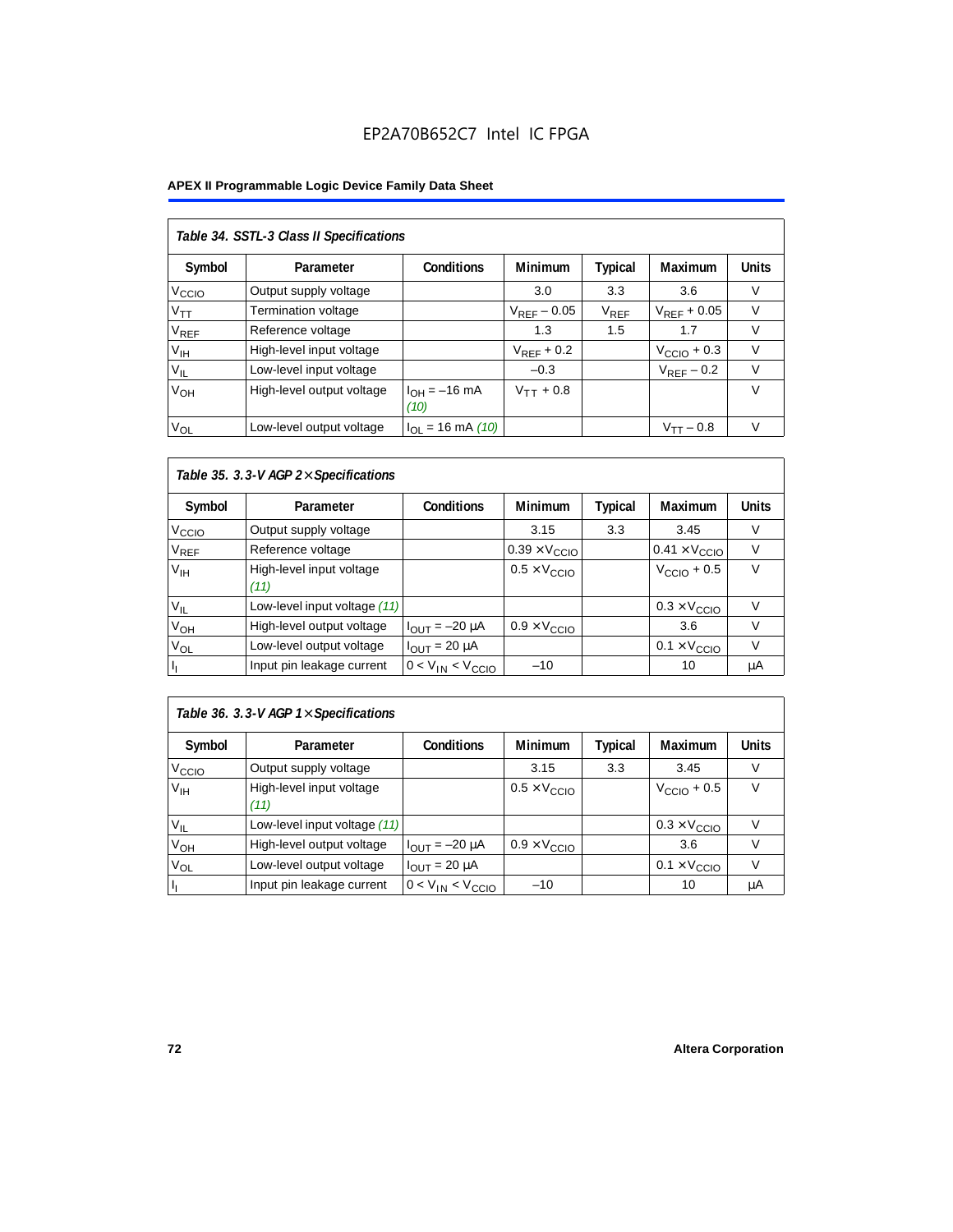| Table 37. 1.5-V HSTL Class I Specifications |                             |                       |                         |                |                 |              |  |  |  |
|---------------------------------------------|-----------------------------|-----------------------|-------------------------|----------------|-----------------|--------------|--|--|--|
| Symbol                                      | Parameter                   | Conditions            | Minimum                 | <b>Typical</b> | Maximum         | <b>Units</b> |  |  |  |
| V <sub>CCIO</sub>                           | Output supply voltage       |                       | 1.4                     | 1.5            | 1.6             | $\vee$       |  |  |  |
| $\rm V_{REF}$                               | Input reference voltage     |                       | 0.68                    | 0.75           | 0.9             | V            |  |  |  |
| $V_{TT}$                                    | Termination voltage         |                       | 0.7                     | 0.75           | 0.8             | V            |  |  |  |
| $V_{IH}$ (DC)                               | DC high-level input voltage |                       | $V_{REF}$ + 0.1         |                |                 | V            |  |  |  |
| $V_{IL}$ (DC)                               | DC low-level input voltage  |                       | $-0.3$                  |                | $V_{RFF}$ – 0.1 | $\vee$       |  |  |  |
| $V_{IH}$ (AC)                               | AC high-level input voltage |                       | $V_{RFF}$ + 0.2         |                |                 | $\vee$       |  |  |  |
| $V_{IL}$ (AC)                               | AC low-level input voltage  |                       |                         |                | $V_{REF}$ – 0.2 | $\vee$       |  |  |  |
| V <sub>OH</sub>                             | High-level output voltage   | $I_{OH} = 8$ mA (10)  | $V_{\text{CCIO}} - 0.4$ |                |                 | $\vee$       |  |  |  |
| $V_{OL}$                                    | Low-level output voltage    | $I_{OL} = -8$ mA (10) |                         |                | 0.4             | $\vee$       |  |  |  |

*Table 38. 1.5-V HSTL Class II Specifications*

| Symbol                      | Parameter                   | Conditions                | <b>Minimum</b>          | Typical | Maximum         | <b>Units</b> |
|-----------------------------|-----------------------------|---------------------------|-------------------------|---------|-----------------|--------------|
| V <sub>CCIO</sub>           | Output supply voltage       |                           | 1.4                     | 1.5     | 1.6             | V            |
| $\mathsf{V}_{\mathsf{REF}}$ | Input reference voltage     |                           | 0.68                    | 0.75    | 0.9             | V            |
| $V_{TT}$                    | Termination voltage         |                           | 0.7                     | 0.75    | 0.8             | $\vee$       |
| $V_{IH}$ (DC)               | DC high-level input voltage |                           | $V_{REF}$ + 0.1         |         |                 | V            |
| $V_{IL}$ (DC)               | DC low-level input voltage  |                           | $-0.3$                  |         | $V_{RFF}$ – 0.1 | $\vee$       |
| $V_{IH}$ (AC)               | AC high-level input voltage |                           | $V_{REF}$ + 0.2         |         |                 | V            |
| $V_{II}$ (AC)               | AC low-level input voltage  |                           |                         |         | $V_{RFF}$ – 0.2 | $\vee$       |
| $V_{OH}$                    | High-level output voltage   | $I_{OH} = 16$ mA (10)     | $V_{\text{CCIO}} - 0.4$ |         |                 | $\vee$       |
| V <sub>OL</sub>             | Low-level output voltage    | $I_{OL} = -16$ mA<br>(10) |                         |         | 0.4             | $\vee$       |

| Table 39. 1.5-V Differential HSTL Specifications |                                  |                   |                |         |                |              |  |  |
|--------------------------------------------------|----------------------------------|-------------------|----------------|---------|----------------|--------------|--|--|
| Symbol                                           | Parameter                        | <b>Conditions</b> | <b>Minimum</b> | Typical | <b>Maximum</b> | <b>Units</b> |  |  |
| V <sub>CCIO</sub>                                | I/O supply voltage               |                   | 1.4            | 1.5     | 1.6            |              |  |  |
| $V_{\text{DIF}}$ (DC)                            | DC input differential<br>voltage |                   | 0.2            |         |                | V            |  |  |
| $V_{CM}$ (DC)                                    | DC common mode input<br>voltage  |                   | 0.68           |         | 0.9            | v            |  |  |
| $V_{\text{DIF}}$ (AC)                            | AC differential input<br>voltage |                   | 0.4            |         |                |              |  |  |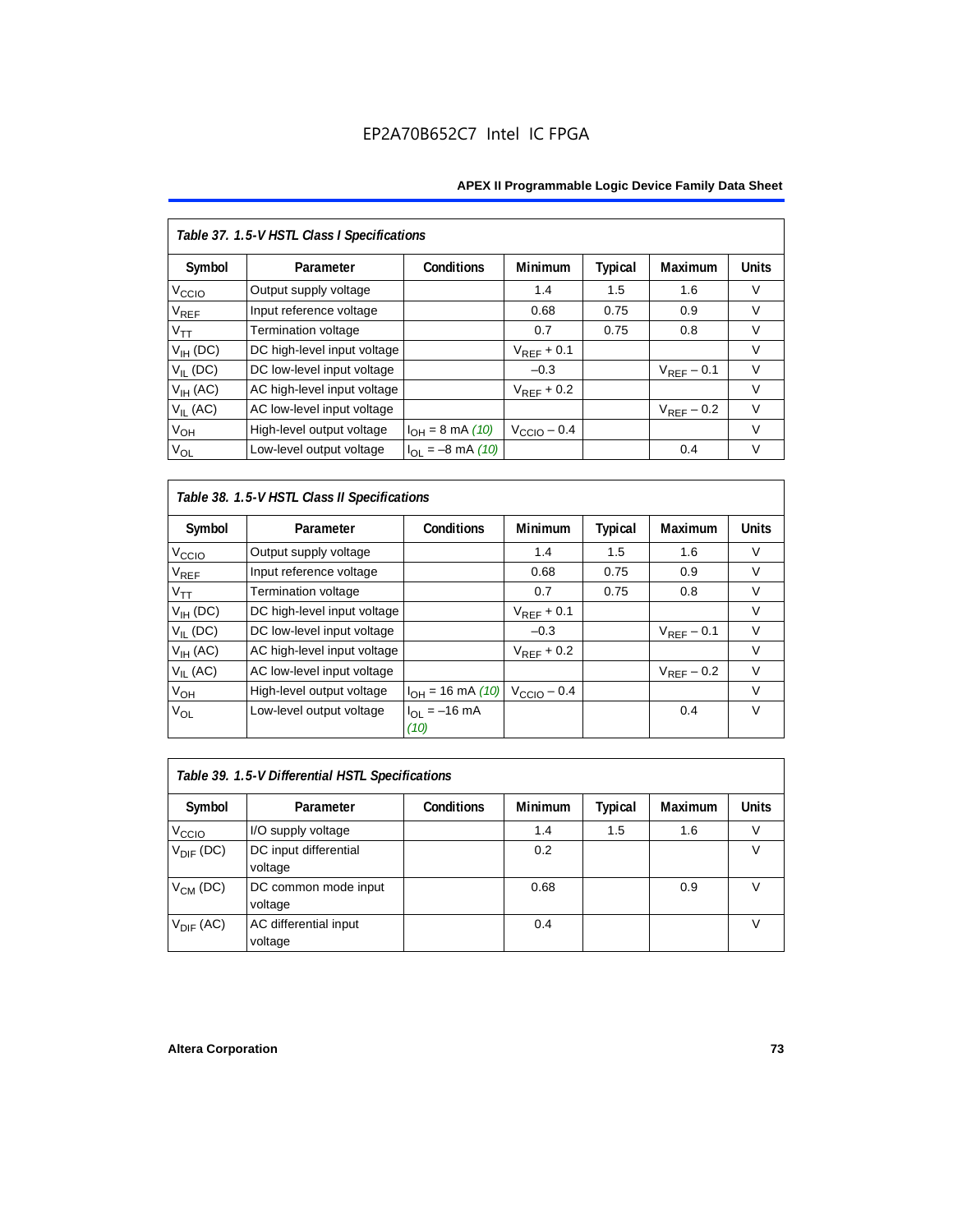| Table 40. CTT I/O Specifications |                                                      |                                               |                 |                |                 |              |  |  |
|----------------------------------|------------------------------------------------------|-----------------------------------------------|-----------------|----------------|-----------------|--------------|--|--|
| Symbol                           | Parameter                                            | <b>Conditions</b>                             | <b>Minimum</b>  | <b>Typical</b> | Maximum         | <b>Units</b> |  |  |
| V <sub>CCIO</sub>                | Output supply voltage                                |                                               | 3.0             | 3.3            | 3.6             | V            |  |  |
| $V_{TT}/V_{REF}$                 | Termination and input<br>reference voltage           |                                               | 1.35            | 1.5            | 1.65            | $\vee$       |  |  |
| V <sub>IH</sub>                  | High-level input voltage                             |                                               | $V_{RFF}$ + 0.2 |                |                 | V            |  |  |
| $V_{IL}$                         | Low-level input voltage                              |                                               |                 |                | $V_{RFF}$ – 0.2 | $\vee$       |  |  |
|                                  | Input pin leakage current                            | $0 < V_{IN} < V_{CCIO}$                       | $-10$           |                | 10              | μA           |  |  |
| $V_{OH}$                         | High-level output voltage                            | $I_{OH} = -8$ mA                              | $V_{REF}$ + 0.4 |                |                 | V            |  |  |
| $V_{OL}$                         | Low-level output voltage                             | $I_{OL} = 8 \text{ mA}$                       |                 |                | $V_{REF}$ – 0.4 | $\vee$       |  |  |
| $I_{\rm O}$                      | Output leakage current<br>(when output is high $Z$ ) | GND ð V <sub>OUT</sub> ð<br>V <sub>CCIO</sub> | $-10$           |                | 10              | μA           |  |  |

|                            | Table 41, Bus Hold Parameters       |     |              |       |                         |       |        |       |        |              |
|----------------------------|-------------------------------------|-----|--------------|-------|-------------------------|-------|--------|-------|--------|--------------|
| Parameter                  | <b>Conditions</b>                   |     |              |       | V <sub>CCIO</sub> Level |       |        |       |        | <b>Units</b> |
|                            |                                     |     | 1.5V<br>1.8V |       | 2.5V                    |       | 3.3V   |       |        |              |
|                            |                                     | Min | Max          | Min   | Max                     | Min   | Max    | Min   | Max    |              |
| Low sustaining<br>current  | $V_{IN}$ > $V_{II}$<br>(maximum)    |     |              | 30    |                         | 50    |        | 70    |        | μA           |
| High sustaining<br>current | $V_{IN}$ < $V_{IH}$<br>(minimum)    |     |              | $-30$ |                         | $-50$ |        | $-70$ |        | μA           |
| Low overdrive<br>current   | $0 V < V_{IN}$<br>V <sub>CCIO</sub> |     |              |       | 200                     |       | 300    |       | 500    | μA           |
| High overdrive<br>current  | $0 V < V_{IN}$<br>V <sub>CCIO</sub> |     |              |       | $-200$                  |       | $-300$ |       | $-500$ | μA           |

# *Notes to Tables 20 – 41:*<br>(1) See the *Operating Res*

- (1) See the *Operating Requirements for Altera Devices Data Sheet.*
- (2) Conditions beyond those listed in Table 20 may cause permanent damage to a device. Additionally, device operation at the absolute maximum ratings for extended periods of time may have adverse affects on the device.
- (3) Minimum DC input is –0.5 V. During transitions, the inputs may undershoot to 2 V or overshoot to 4.6 V for input currents less than 100 mA and periods shorter than 20 ns.
- (4) Maximum  $V_{CC}$  rise time is 100 ms, and  $V_{CC}$  must rise monotonically.<br>(5)  $V_{CC}$  maximum and minimum conditions for LVPECL, LVDS, Rapic
- V<sub>CCIO</sub> maximum and minimum conditions for LVPECL, LVDS, RapidIO, and PCML are shown in parentheses.
- (6) All pins, including dedicated inputs, clock, I/O, and JTAG pins, may be driven before V<sub>CCINT</sub> and V<sub>CCIO</sub> are powered.
- (7) Typical values are for  $T_A = 25^\circ$  C,  $V_{\text{CCINT}} = 1.5$  V, and  $V_{\text{CCIO}} = 1.5$  V, 1.8 V, 2.5 V, and 3.3 V.<br>(8) This value is specified for normal device operation. The value may vary during power-up.
- This value is specified for normal device operation. The value may vary during power-up.
- (9) Pin pull-up resistance values will lower if an external source drives the pin higher than  $V_{\text{CCIO}}$ .
- (10) Drive strength is programmable according to values in Table 9 on page 48.
- (11)  $V_{REF}$  specifies the center point of the switching range.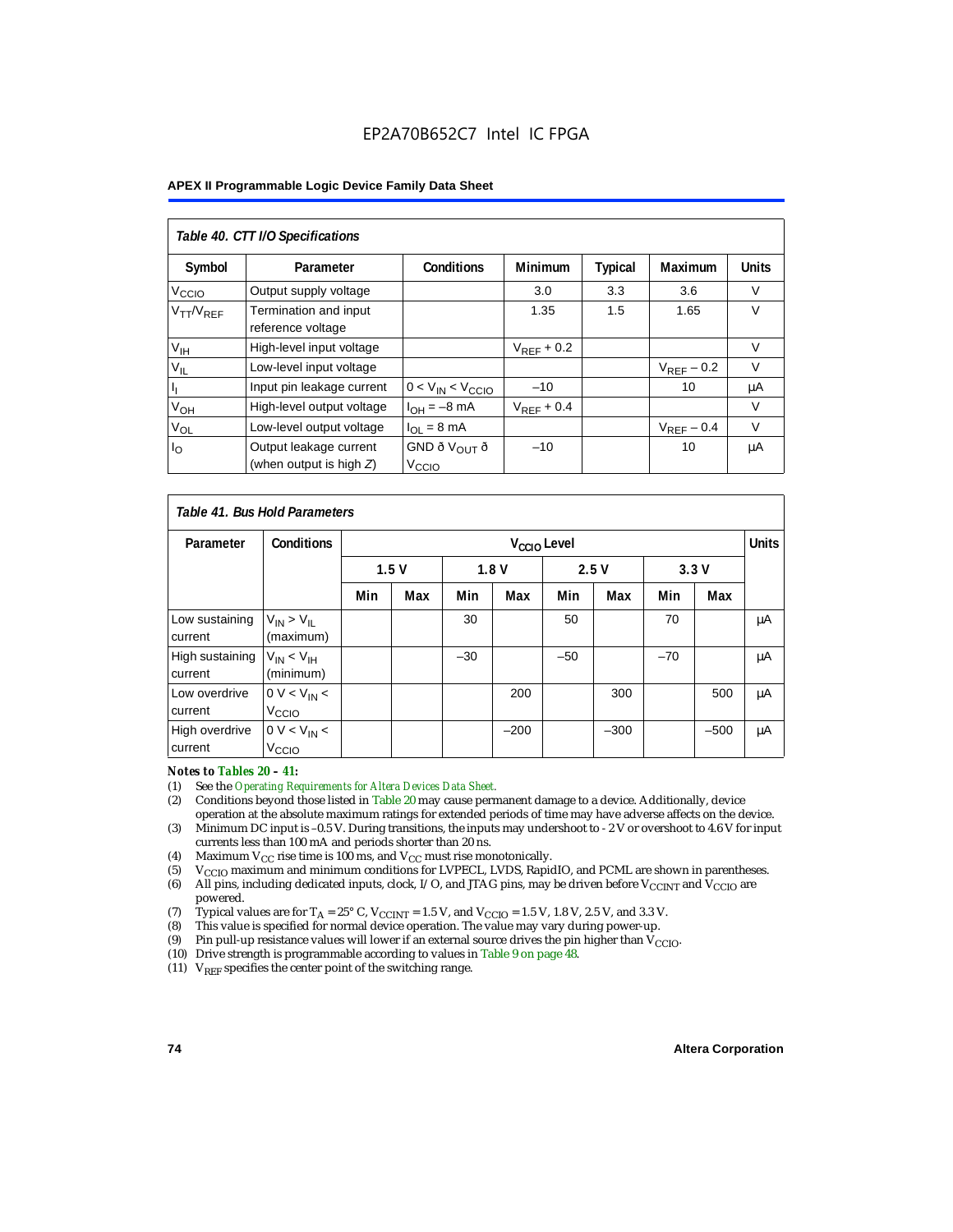Figures 38 and 39 show receiver input and transmitter output waveforms, respectively, for all differential I/O standards (LVDS, 3.3-V PCML, LVPECL, and HyperTransport technology).

#### *Figure 38. Receiver Input Waveforms for Differential I/O Standards* **Single-Ended Waveform**



#### **Differential Waveform**



#### *Figure 39. Transmitter Output Waveforms for Differential I/O Standards*

**Single-Ended Waveform**



(1)  $V_{SS}$ : steady-state differential output voltage.

Tables 42 through 45 provide information on absolute maximum ratings, recommended operating conditions, and DC operating conditions for 1.5-V APEX II devices.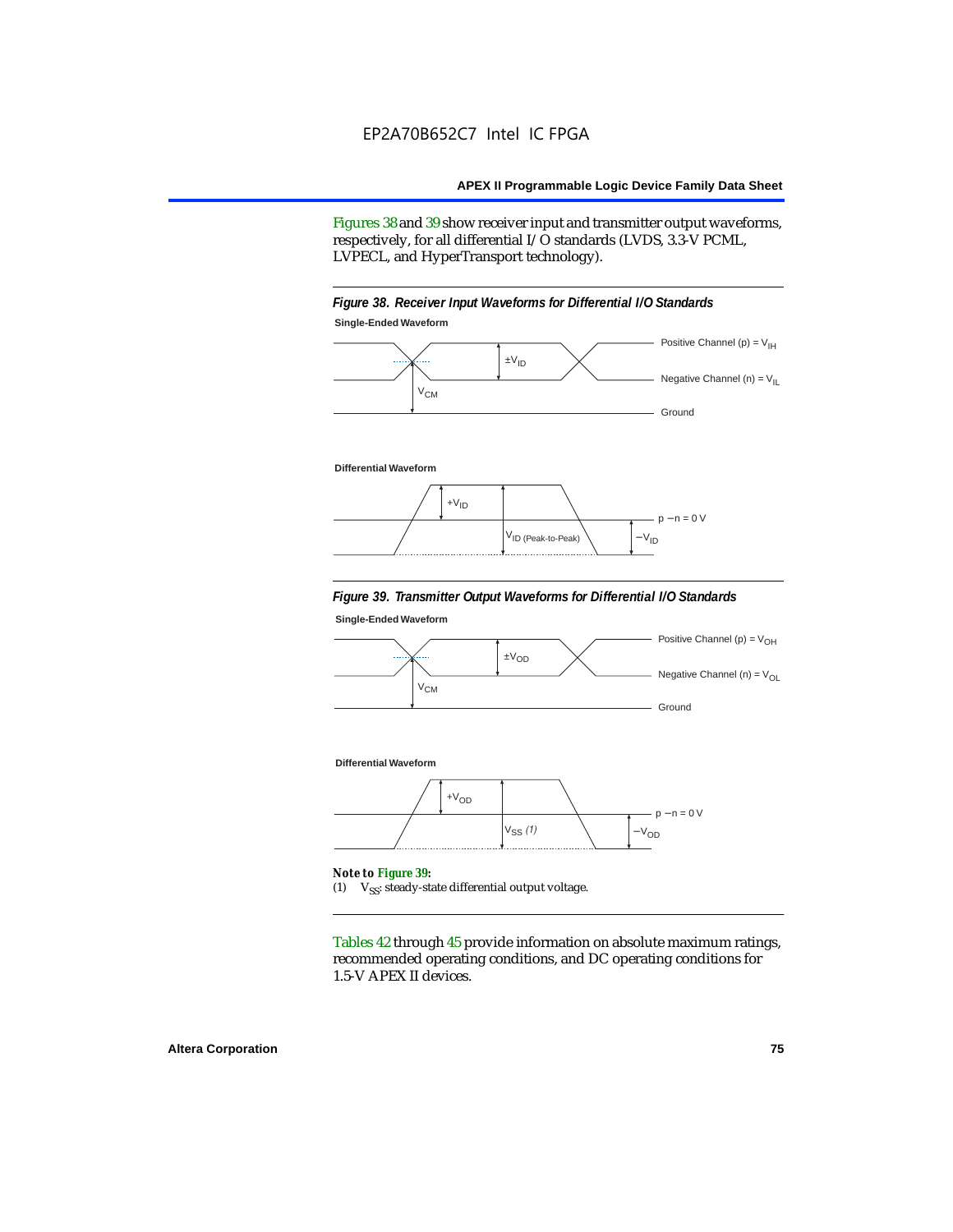|                   | Table 42. 3.3-V LVDS I/O Specifications                                  |                    |                |                |                |              |  |  |  |  |
|-------------------|--------------------------------------------------------------------------|--------------------|----------------|----------------|----------------|--------------|--|--|--|--|
| Symbol            | Parameter                                                                | <b>Conditions</b>  | <b>Minimum</b> | <b>Typical</b> | <b>Maximum</b> | <b>Units</b> |  |  |  |  |
| V <sub>CCIO</sub> | I/O supply voltage                                                       |                    | 3.135          | 3.3            | 3.465          | V            |  |  |  |  |
| V <sub>OD</sub>   | Differential output voltage                                              | $R_1 = 100 \Omega$ | 250            |                | 850(1)         | mV           |  |  |  |  |
| $\Delta V_{OD}$   | Change in V <sub>OD</sub> between<br>high and low                        | $R_1 = 100 \Omega$ |                |                | 50             | mV           |  |  |  |  |
| $V_{OS}$          | Output Offset voltage                                                    | $R_1 = 100 \Omega$ | 1.125          | 1.25           | 1.375          | $\vee$       |  |  |  |  |
| $\Delta V_{OS}$   | Change in $V_{OS}$ between<br>high and low                               | $R_1 = 100 \Omega$ |                |                | 50             | mV           |  |  |  |  |
| V <sub>TH</sub>   | Differential input threshold                                             | $V_{CM}$ = 1.2 V   | $-100$         |                | 100            | mV           |  |  |  |  |
| $V_{IN}$          | Receiver input voltage<br>range                                          |                    | 0.0            |                | 2.4            | $\vee$       |  |  |  |  |
| $R_{\rm L}$       | Receiver differential input<br>resistor (external to<br>APEX II devices) |                    | 90             | 100            | 110            | Ω            |  |  |  |  |

|                   | Table 43. 3.3-V PCML Specifications     |                   |                            |                   |                            |              |
|-------------------|-----------------------------------------|-------------------|----------------------------|-------------------|----------------------------|--------------|
| Symbol            | Parameter                               | <b>Conditions</b> | Minimum                    | <b>Typical</b>    | <b>Maximum</b>             | <b>Units</b> |
| V <sub>CCIO</sub> | I/O supply voltage                      |                   | 3.135                      | 3.3               | 3.465                      | V            |
| $V_{IL}$          | Low-level input voltage                 |                   |                            |                   | $V_{\text{CCIO}}$ –<br>0.3 | $\vee$       |
| $V_{\text{IH}}$   | High-level input voltage                |                   | $V_{\text{CCIO}}$          |                   |                            | $\vee$       |
| $V_{OL}$          | Low-level output voltage                |                   | $V_{\text{CCIO}}$ –<br>0.6 |                   | $V_{\text{CCIO}}$ –<br>0.3 | $\vee$       |
| V <sub>OH</sub>   | High-level output voltage               |                   | V <sub>CCIO</sub>          |                   | $V_{\text{CCIO}}$ –<br>0.3 | $\vee$       |
| $V_T$             | Output termination voltage              |                   |                            | V <sub>CCIO</sub> |                            | $\vee$       |
| $V_{OD}$          | Differential output voltage             |                   | 300                        | 450               | 600                        | mV           |
| $t_{\mathsf{R}}$  | Rise time (20 to 80%)                   |                   | 85                         |                   | 325                        | ps           |
| $t_{\mathsf{F}}$  | Fall time (20 to 80%)                   |                   | 85                         |                   | 325                        | ps           |
| $R_{\rm O}$       | Output load                             |                   |                            | 100               |                            | $\Omega$     |
| $R_L$             | Receiver differential input<br>resistor |                   | 45                         | 50                | 55                         | Ω            |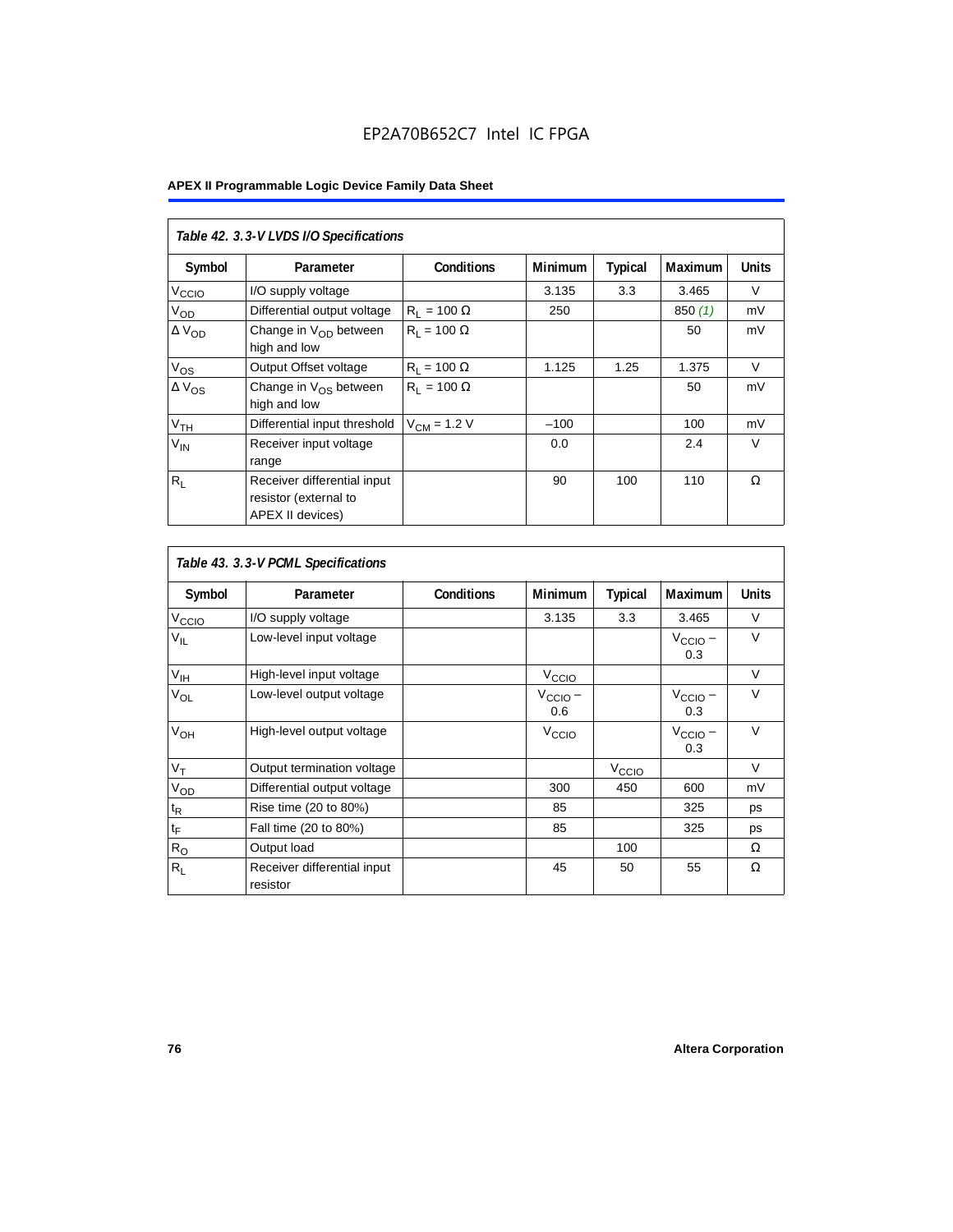#### **APEX II Programmable Logic Device Family Data Sheet**

| Table 44. LVPECL Specifications<br>Note $(2)$ |                             |                   |                |         |                   |              |  |  |  |
|-----------------------------------------------|-----------------------------|-------------------|----------------|---------|-------------------|--------------|--|--|--|
| Symbol                                        | Parameter                   | <b>Conditions</b> | <b>Minimum</b> | Typical | Maximum           | <b>Units</b> |  |  |  |
| V <sub>CCIO</sub>                             | I/O supply voltage          |                   | 3.135          | 3.3     | 3.465             | V            |  |  |  |
| $V_{IL}$                                      | Low-level input voltage     |                   | 800            |         | 2,000             | mV           |  |  |  |
| $V_{\text{IH}}$                               | High-level input voltage    |                   | 2,100          |         | V <sub>CCIO</sub> | mV           |  |  |  |
| $V_{OL}$                                      | Low-level output voltage    |                   | 1,450          |         | 1,650             | mV           |  |  |  |
| $V_{OH}$                                      | High-level output voltage   |                   | 2,275          |         | 2,420             | mV           |  |  |  |
| $V_{ID}$                                      | Differential input voltage  |                   | 100            | 600     | 2,500             | mV           |  |  |  |
| $V_{OD}$                                      | Differential output voltage |                   | 625            | 800     | 970               | mV           |  |  |  |
| $t_{\mathsf{R}}$                              | Rise time (20 to 80%)       |                   | 85             |         | 325               | ps           |  |  |  |
| $t_{\mathsf{F}}$                              | Fall time (20 to 80%)       |                   | 85             |         | 325               | ps           |  |  |  |

#### *Table 45. HyperTransport Specifications*

| Symbol            | Parameter                               | <b>Conditions</b>       | <b>Minimum</b> | <b>Typical</b> | <b>Maximum</b> | <b>Units</b> |
|-------------------|-----------------------------------------|-------------------------|----------------|----------------|----------------|--------------|
| V <sub>CCIO</sub> | I/O supply voltage                      |                         | 2.375          | 2.5            | 2.625          | v            |
| Vod               | Differential output voltage             |                         | 380            | 600            | 820            | mV           |
| V <sub>OCM</sub>  | Output common mode<br>voltage           | $R_{TT}$ = 100 $\Omega$ | 500            | 600            | 700            | mV           |
| $V_{ID}$          | Differential input voltage              |                         | 300            | 600            | 900            | mV           |
| V <sub>ICM</sub>  | Input common mode<br>voltage            |                         | 450            | 600            | 750            | mV           |
| $R_L$             | Receiver differential input<br>resistor |                         | 90             | 100            | 110            | Ω            |

*Notes to Tables 42 – 45:*

(1) Maximum V<sub>OD</sub> is measured under static conditions.<br>(2) When APEX II devices drive LVPECL signals, the APEX II LVPECL outputs must be terminated with a resistor network.

#### Capacitance Table 46 and Figure 40 provide information on APEX II device capacitance.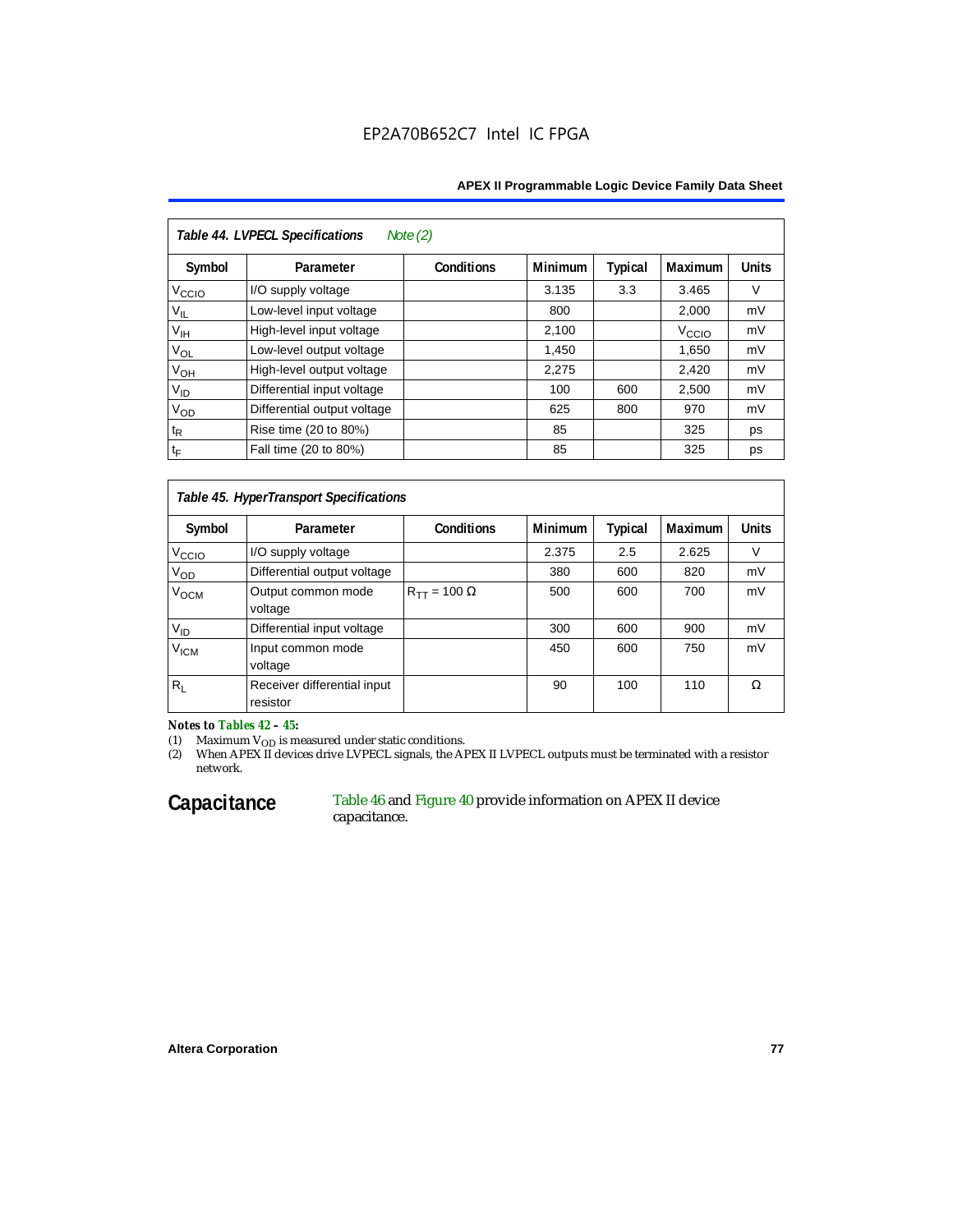#### **APEX II Programmable Logic Device Family Data Sheet**

| Table 46. APEX II Device Capacitance |                                             |                                |                |                |      |  |  |  |
|--------------------------------------|---------------------------------------------|--------------------------------|----------------|----------------|------|--|--|--|
| Symbol                               | Parameter                                   | <b>Conditions</b>              | <b>Minimum</b> | <b>Maximum</b> | Unit |  |  |  |
| $C_{IN}$                             | Input capacitance                           | $V_{IN} = 0 V,$<br>f = 1.0 MHz |                | Ί,             | pF   |  |  |  |
| $C_{\text{INCLK}}$                   | Input capacitance on<br>dedicated clock pin | $V_{IN} = 0 V,$<br>f = 1.0 MHz |                | 12             | рF   |  |  |  |
| $C_{OUT}$                            | Output capacitance                          | $V_{IN} = 0 V,$<br>f = 1.0 MHz |                | (1)            | рF   |  |  |  |

*Note to Table 46:*

(1) See Figure 40.





**78 Altera Corporation**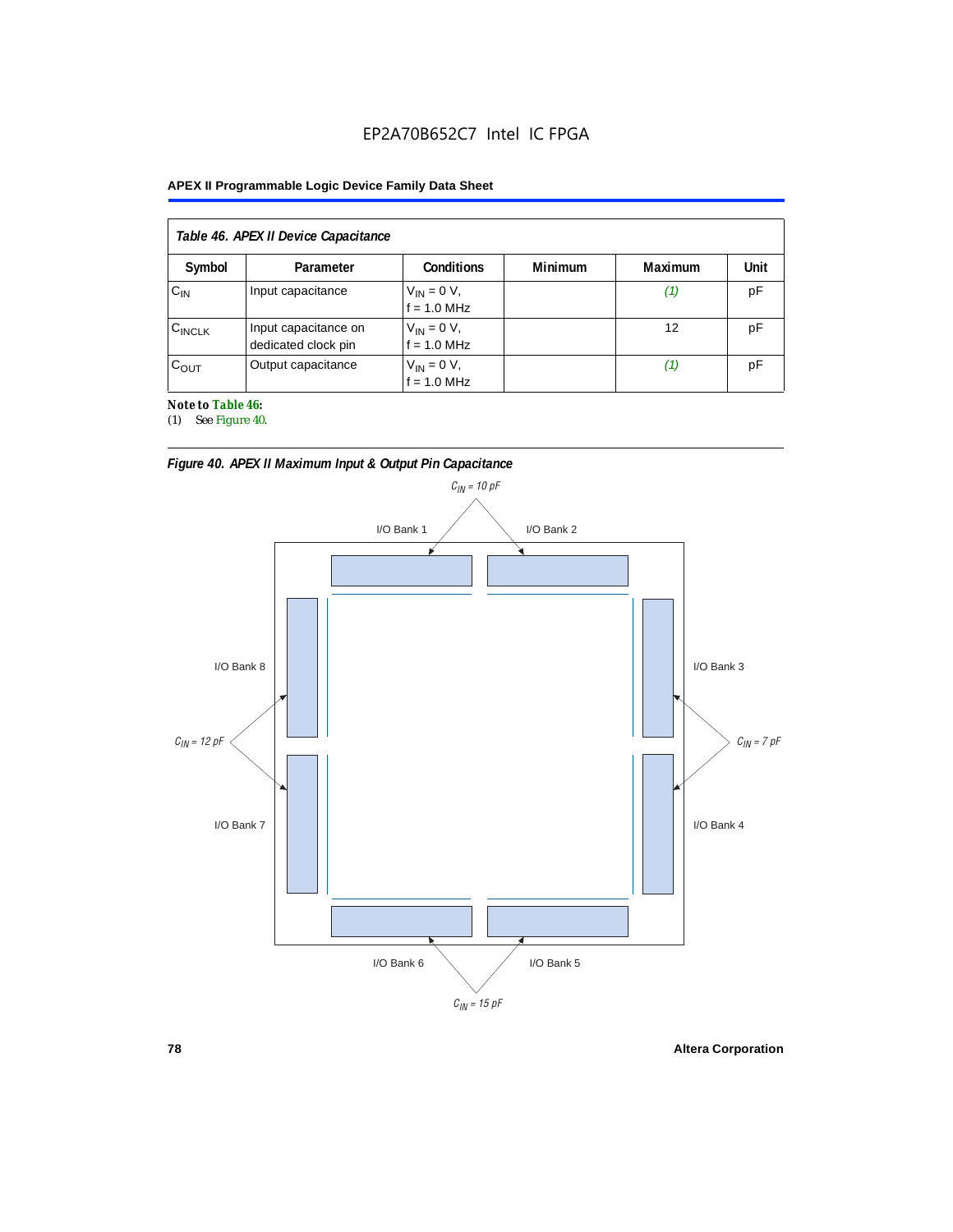#### **Timing Model** The high-performance FastTrack and MegaLAB interconnect routing structures ensure predictable performance, and accurate simulation and timing analysis. In contrast, the unpredictable performance of FPGAs is caused by their segmented connection scheme.

All specifications are always representative of worst-case supply voltage and junction temperature conditions. All output-pin-timing specifications are reported for maximum drive strength.

Figure 41 shows the  $f_{MAX}$  timing model for APEX II devices. These parameters can be used to estimate  $f_{MAX}$  for multiple levels of logic. However, the Quartus II software timing analysis provides more accurate timing information because the Quartus II software usually has more upto-date timing information than the data sheet until the timing model is final. Also, the Quartus II software can model delays caused by loading and distance effects more accurately than by using the numbers in this data sheet.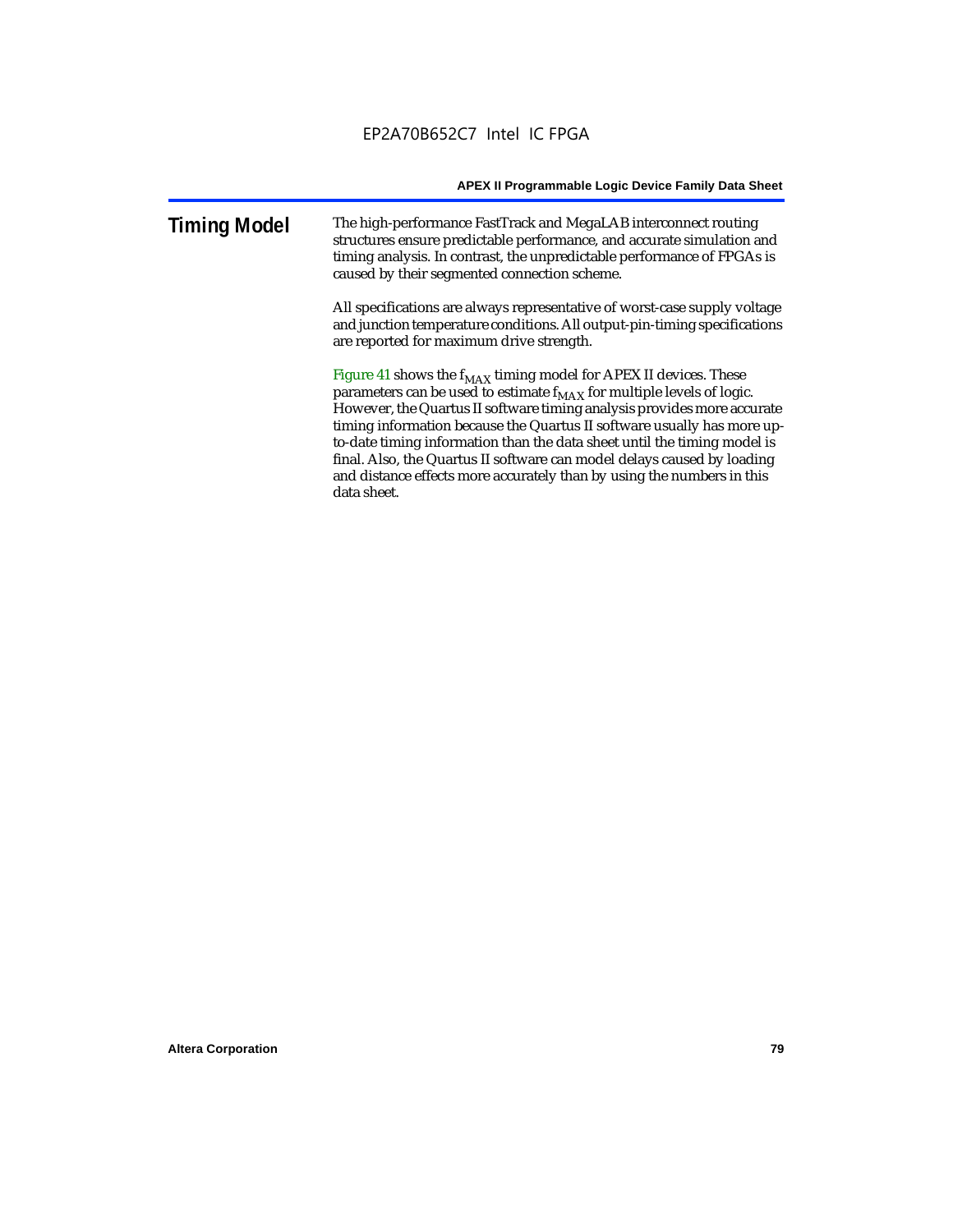

**Figure 41. f**<sub>MAX</sub> Timing Model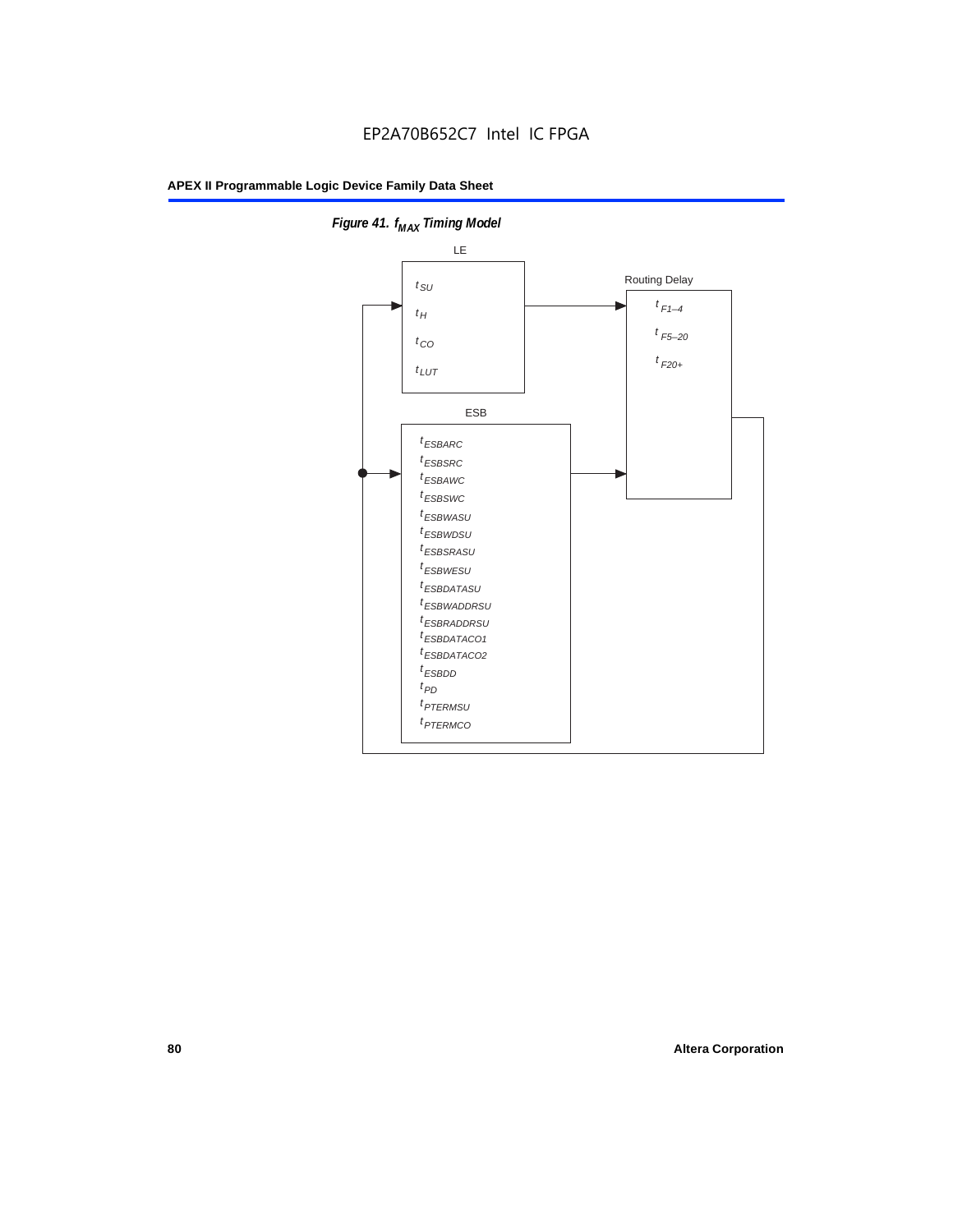Figure 42 shows the timing model for bi-directional, input, and output IOE timing.

#### *Figure 42. Synchronous External TIming Model*



#### *Notes to Figure 42:*

- (1) The output enable register is in the IOE and is controlled by the "Fast Output Enable Register = ON" option in the Quartus II software.
- (2) The output register is in the IOE and is controlled by the "Fast Output Register = ON" option in the Quartus II software.
- (3) The input register is in the IOE and is controlled by the "Fast Input Register = ON" option in the Quartus II software.

Tables 47 through 50 show APEX II LE, ESB, and routing delays and minimum pulse-width timing parameters for the  $f_{MAX}$  timing model.

| Table 47. APEX II f <sub>MAX</sub> LE Timing Parameters |                                     |  |  |  |  |
|---------------------------------------------------------|-------------------------------------|--|--|--|--|
| Symbol                                                  | Parameter                           |  |  |  |  |
| $t_{\rm SU}$                                            | LE register setup time before clock |  |  |  |  |
| $t_H$                                                   | LE register hold time before clock  |  |  |  |  |
| $t_{CO}$                                                | LE register clock-to-output delay   |  |  |  |  |
| $t_{LUT}$                                               | LUT delay for data-in to data-out   |  |  |  |  |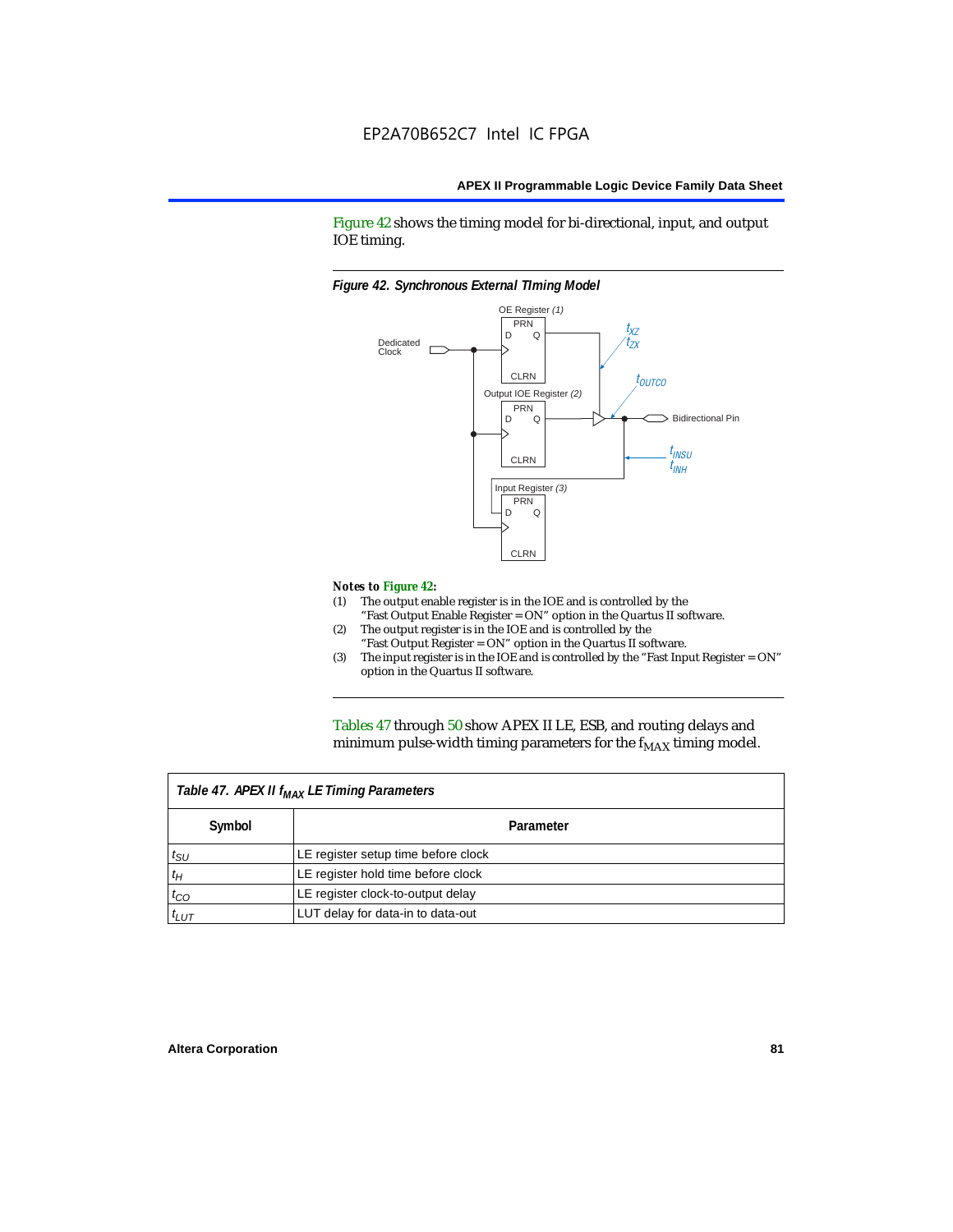|                         | Table 48. APEX II f <sub>MAX</sub> ESB Timing Parameters             |  |  |  |  |  |  |
|-------------------------|----------------------------------------------------------------------|--|--|--|--|--|--|
| Symbol                  | Parameter                                                            |  |  |  |  |  |  |
| <sup>t</sup> ESBARC     | ESB asynchronous read cycle time                                     |  |  |  |  |  |  |
| <sup>t</sup> ESBSRC     | ESB synchronous read cycle time                                      |  |  |  |  |  |  |
| <sup>t</sup> ESBAWC     | ESB asynchronous write cycle time                                    |  |  |  |  |  |  |
| <sup>t</sup> ESBSWC     | ESB synchronous write cycle time                                     |  |  |  |  |  |  |
| <sup>t</sup> ESBWASU    | ESB write address setup time with respect to WE                      |  |  |  |  |  |  |
| <sup>t</sup> ESBWАН     | ESB write address hold time with respect to WE                       |  |  |  |  |  |  |
| <sup>t</sup> ESBWDSU    | ESB data setup time with respect to WE                               |  |  |  |  |  |  |
| <sup>t</sup> ESBWDH     | ESB data hold time with respect to WE                                |  |  |  |  |  |  |
| <sup>t</sup> ESBRASU    | ESB read address setup time with respect to RE                       |  |  |  |  |  |  |
| <sup>t</sup> ESBRAH     | ESB read address hold time with respect to RE                        |  |  |  |  |  |  |
| <sup>t</sup> ESBWESU    | ESB WE setup time before clock when using input register             |  |  |  |  |  |  |
| <sup>I</sup> ESBDATASU  | ESB data setup time before clock when using input register           |  |  |  |  |  |  |
| <sup>t</sup> ESBWADDRSU | ESB write address setup time before clock when using input registers |  |  |  |  |  |  |
| <sup>t</sup> ESBRADDRSU | ESB read address setup time before clock when using input registers  |  |  |  |  |  |  |
| <sup>t</sup> ESBDATACO1 | ESB clock-to-output delay when using output registers                |  |  |  |  |  |  |
| <sup>t</sup> ESBDATACO2 | ESB clock-to-output delay without output registers                   |  |  |  |  |  |  |
| <sup>t</sup> ESBDD      | ESB data-in to data-out delay for RAM mode                           |  |  |  |  |  |  |
| t <sub>PD</sub>         | ESB macrocell input to non-registered output                         |  |  |  |  |  |  |
| <i><b>TPTERMSU</b></i>  | ESB macrocell register setup time before clock                       |  |  |  |  |  |  |
| <sup>t</sup> PTERMCO    | ESB macrocell register clock-to-output delay                         |  |  |  |  |  |  |

Figure shows the dual-port RAM timing microparameter waveform.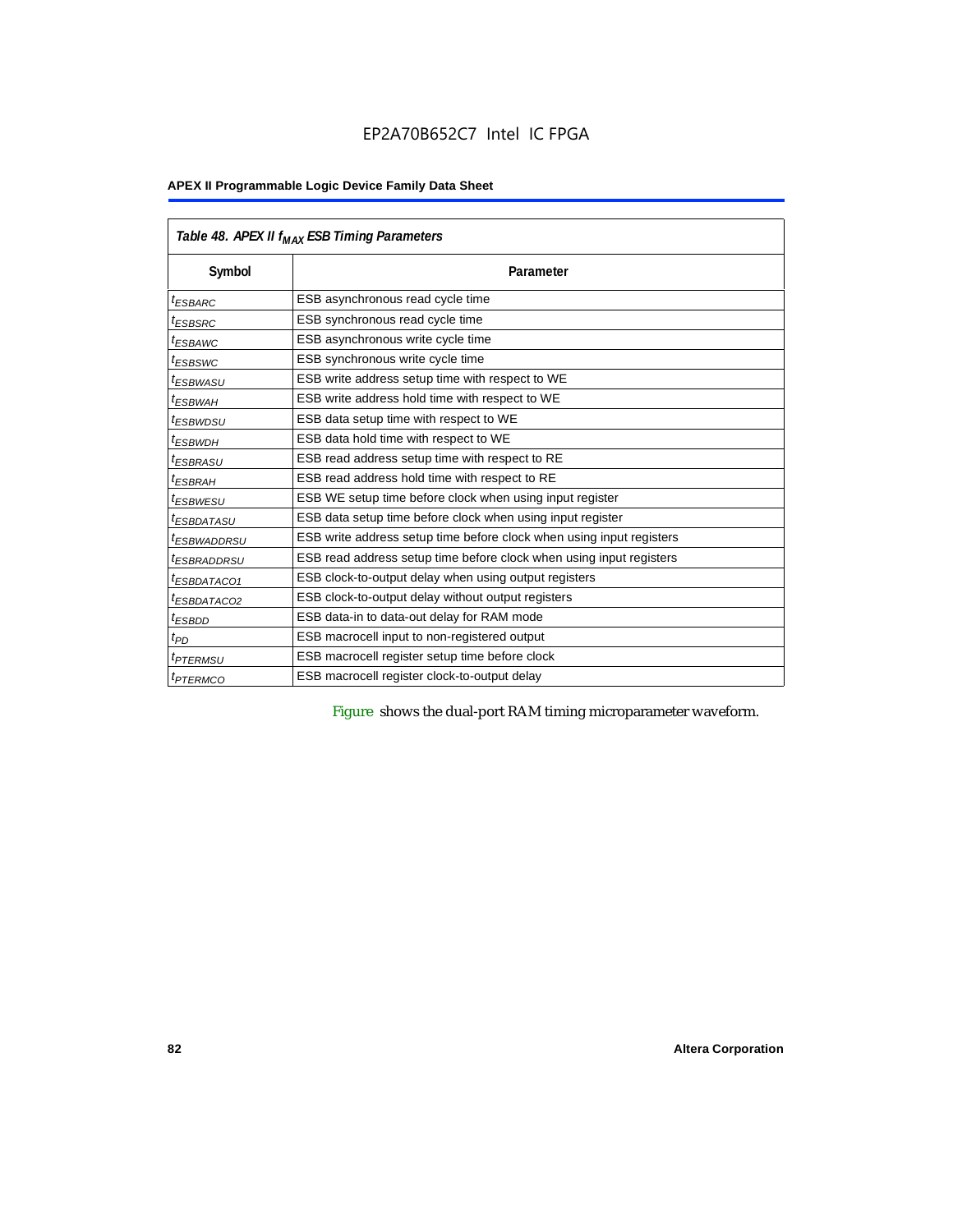

## *Figure 43. Dual-Port RAM Timing Microparameter Waveform*

| Table 49. APEX II f <sub>MAX</sub> Routing Delays |                                                                                                                                 |  |  |  |  |
|---------------------------------------------------|---------------------------------------------------------------------------------------------------------------------------------|--|--|--|--|
| Symbol                                            | Parameter                                                                                                                       |  |  |  |  |
| $t_{F1-4}$                                        | Fan-out delay estimate using local interconnect; use to estimate routing delay for a signal<br>with fan-out of 1 to 4           |  |  |  |  |
| $t_{F5-20}$                                       | Fan-out delay estimate using MegaLab interconnect; use to estimate routing delay for a<br>signal with fan-out of 5 to 20        |  |  |  |  |
| $t_{F20+}$                                        | Fan-out delay estimate using FastTrack interconnect; use to estimate routing delay for a<br>signal with fan-out greater than 20 |  |  |  |  |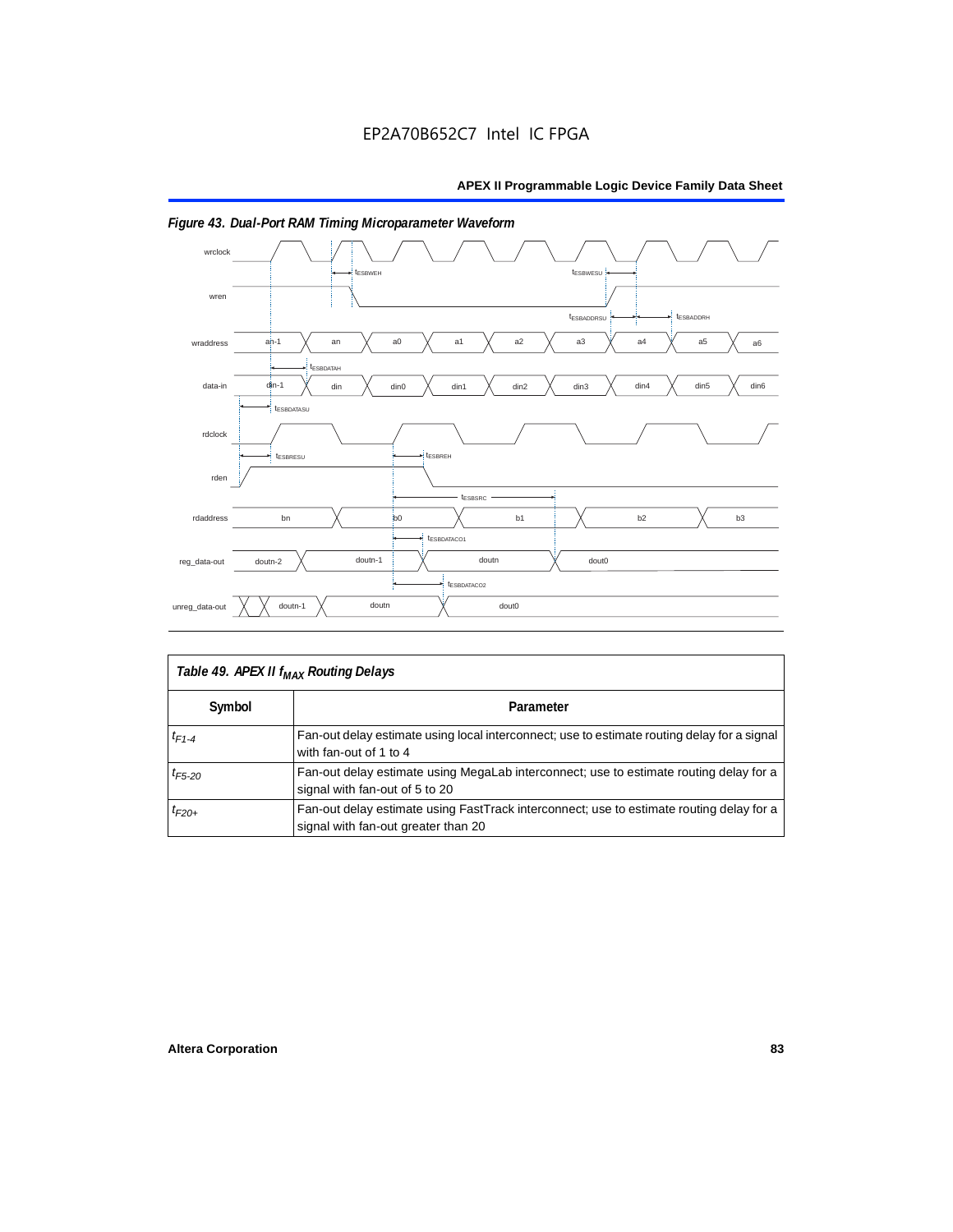| Table 50. APEX II Minimum Pulse Width Timing Parameters |                                        |  |  |  |  |
|---------------------------------------------------------|----------------------------------------|--|--|--|--|
| Symbol                                                  | Parameter                              |  |  |  |  |
| $t_{CH}$                                                | Minimum clock high time from clock pin |  |  |  |  |
| $t_{CL}$                                                | Minimum clock low time from clock pin  |  |  |  |  |
| $t_{CLRP}$                                              | LE clear pulse width                   |  |  |  |  |
| $t_{PREF}$                                              | LE preset pulse width                  |  |  |  |  |
| <sup>t</sup> ESBCH                                      | Clock high time                        |  |  |  |  |
| <sup>t</sup> ESBCL                                      | Clock low time                         |  |  |  |  |
| $t_{ESBWP}$                                             | Write pulse width                      |  |  |  |  |
| <sup>t</sup> ESBRP                                      | Read pulse width                       |  |  |  |  |

| Table 51. APEX II External Timing Parameters<br>Note (1) |                                                                              |                        |  |  |  |  |  |
|----------------------------------------------------------|------------------------------------------------------------------------------|------------------------|--|--|--|--|--|
| Symbol                                                   | Parameter                                                                    | <b>Conditions</b>      |  |  |  |  |  |
| t <sub>INSU</sub>                                        | Setup time with global clock at IOE input register                           |                        |  |  |  |  |  |
| $t_{\rm INH}$                                            | Hold time with global clock at IOE input register                            |                        |  |  |  |  |  |
| toutco                                                   | Clock-to-output delay with global clock at IOE output register $ C1 = 35$ pF |                        |  |  |  |  |  |
| t <sub>XZ</sub>                                          | Clock-to-output buffer disable delay                                         |                        |  |  |  |  |  |
| t <sub>zx</sub>                                          | Clock-to-output buffer enable delay                                          | Slow slew rate $=$ OFF |  |  |  |  |  |
| t <sub>INSUPLL</sub>                                     | Setup time with PLL clock at IOE input register                              |                        |  |  |  |  |  |
| <sup>t</sup> INHPLL                                      | Hold time with PLL clock at IOE input register                               |                        |  |  |  |  |  |
| <b>toutcopll</b>                                         | Clock-to-output delay with PLL clock at IOE output register                  | $C1 = 35 pF$           |  |  |  |  |  |
| txzpll                                                   | PLL clock-to-output buffer disable delay                                     |                        |  |  |  |  |  |
| <sup>t</sup> zxpll                                       | PLL clock-to-output buffer enable delay                                      | Slow slew rate $=$ OFF |  |  |  |  |  |

*Note to Table 51:*

(1) External timing parameters are factory tested, worst-case values specified by Altera. These timing parameters are sample-tested only.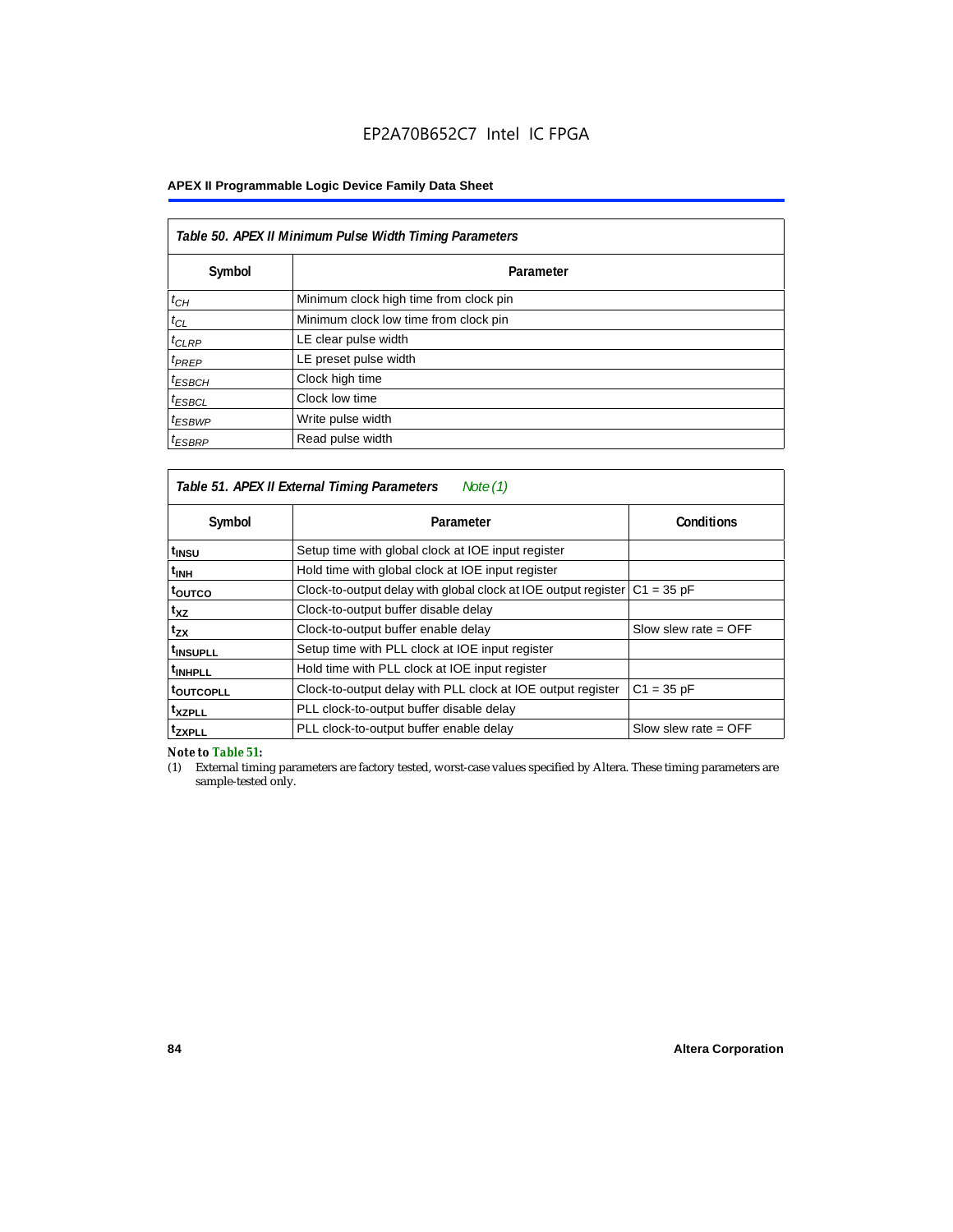Tables 52 through 67 show the APEX II device  $\rm f_{MAX}$  and functional timing parameters.

| Table 52. EP2A15 f <sub>MAX</sub> LE Timing Parameters |                |      |                |      |                |      |      |
|--------------------------------------------------------|----------------|------|----------------|------|----------------|------|------|
| Symbol                                                 | -7 Speed Grade |      | -8 Speed Grade |      | -9 Speed Grade |      | Unit |
|                                                        | Min            | Max  | Min            | Max  | Min            | Max  |      |
| $t_{\rm SU}$                                           | 0.25           |      | 0.29           |      | 0.33           |      | ns   |
| $t_H$                                                  | 0.25           |      | 0.29           |      | 0.33           |      | ns   |
| $t_{CO}$                                               |                | 0.18 |                | 0.20 |                | 0.23 | ns   |
| $t_{LUT}$                                              |                | 0.53 |                | 0.61 |                | 0.70 | ns   |

| Symbol                       |         | -7 Speed Grade |         | -8 Speed Grade |         | -9 Speed Grade | Unit |
|------------------------------|---------|----------------|---------|----------------|---------|----------------|------|
|                              | Min     | Max            | Min     | Max            | Min     | Max            |      |
| <i>t<sub>ESBARC</sub></i>    |         | 1.28           |         | 1.47           |         | 1.69           | ns   |
| <sup>t</sup> ESBSRC          |         | 2.49           |         | 2.86           |         | 3.29           | ns   |
| <sup>t</sup> ESBAWC          |         | 2.20           |         | 2.53           |         | 2.91           | ns   |
| t <sub>ESBSWC</sub>          |         | 3.02           |         | 3.47           |         | 3.99           | ns   |
| <sup>t</sup> ESBWASU         | $-0.55$ |                | $-0.64$ |                | $-0.73$ |                | ns   |
| t <sub>ESBWAH</sub>          | 0.15    |                | 0.18    |                | 0.20    |                | ns   |
| <sup>t</sup> ESBWDSU         | 0.37    |                | 0.43    |                | 0.49    |                | ns   |
| <sup>t</sup> ESBWDH          | 0.16    |                | 0.18    |                | 0.21    |                | ns   |
| <sup>t</sup> ESBRASU         | 0.84    |                | 0.96    |                | 1.11    |                | ns   |
| <sup>t</sup> ESBRAH          | 0.00    |                | 0.00    |                | 0.00    |                | ns   |
| <i>t<sub>ESBWESU</sub></i>   | 0.14    |                | 0.16    |                | 0.19    |                | ns   |
| <sup>t</sup> ESBDATASU       | $-0.02$ |                | $-0.03$ |                | $-0.03$ |                | ns   |
| <sup>t</sup> ESBWADDRSU      | $-0.40$ |                | $-0.46$ |                | $-0.53$ |                | ns   |
| <sup>t</sup> ESBRADDRSU      | $-0.38$ |                | $-0.44$ |                | $-0.51$ |                | ns   |
| <i>ESBDATACO1</i>            |         | 1.30           |         | 1.50           |         | 1.72           | ns   |
| <sup>t</sup> ESBDATACO2      |         | 1.84           |         | 2.12           |         | 2.44           | ns   |
| <sup>t</sup> ESBDD           |         | 2.42           |         | 2.78           |         | 3.19           | ns   |
| t <sub>PD</sub>              |         | 1.69           |         | 1.94           |         | 2.23           | ns   |
| <i><b><i>FTERMSU</i></b></i> | 1.10    |                | 1.26    |                | 1.45    |                | ns   |
| <i>t<sub>PTERMCO</sub></i>   |         | 0.82           |         | 0.94           |         | 1.08           | ns   |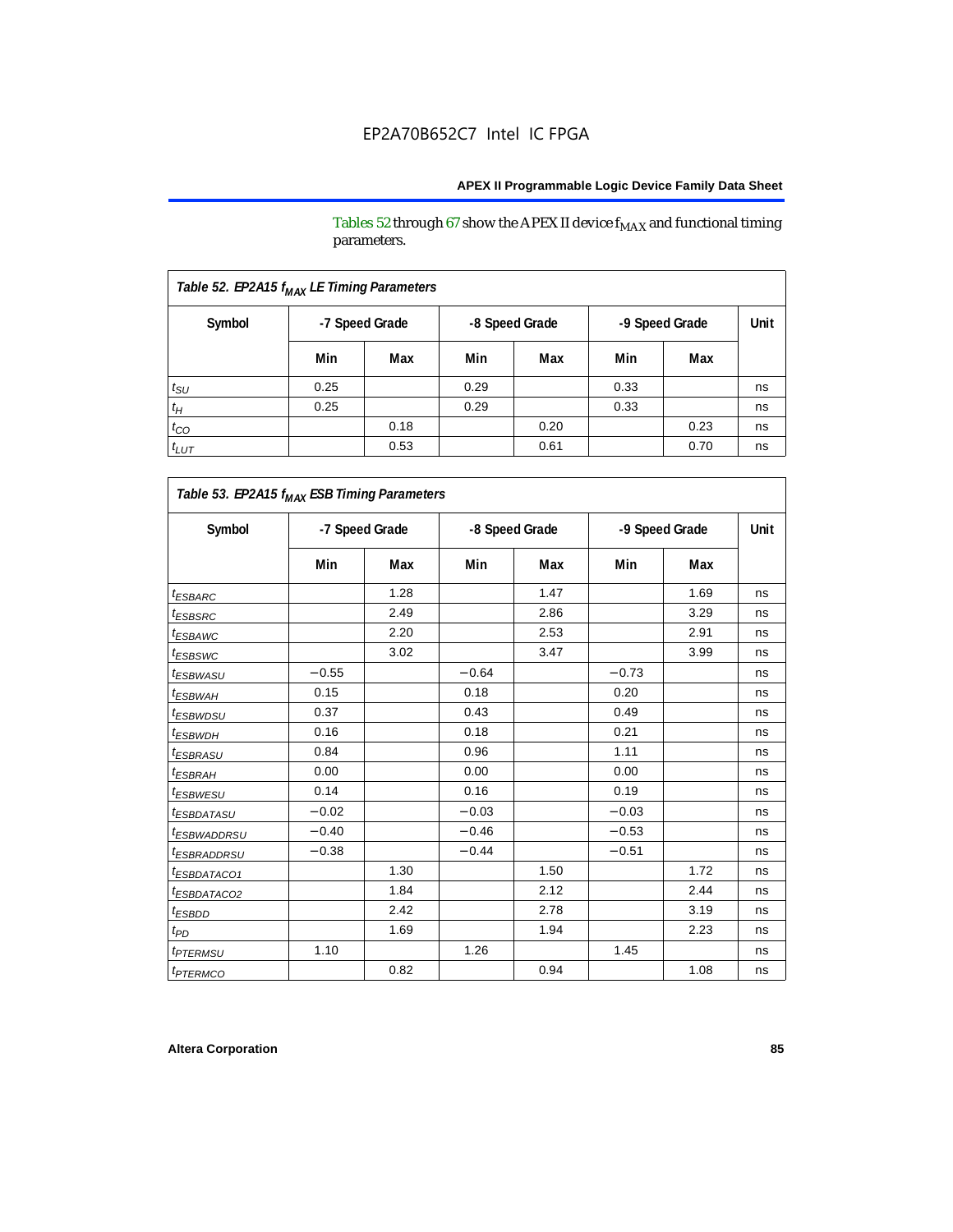| Table 54. EP2A15 f <sub>MAX</sub> Routing Delays |      |                |                |     |                |     |      |
|--------------------------------------------------|------|----------------|----------------|-----|----------------|-----|------|
| Symbol                                           |      | -7 Speed Grade | -8 Speed Grade |     | -9 Speed Grade |     | Unit |
|                                                  | Min  | Max            | Min            | Max | Min            | Max |      |
| $t_{F1-4}$                                       | 0.19 |                | 0.21           |     | 0.25           |     | ns   |
| $t_{F5-20}$                                      | 0.64 |                | 0.73           |     | 0.84           |     | ns   |
| $t_{F20+}$                                       | 1.18 |                | 1.35           |     | 1.56           |     | ns   |

| Table 55. EP2A15 Minimum Pulse Width Timing Parameters |                |     |      |                |      |                |    |
|--------------------------------------------------------|----------------|-----|------|----------------|------|----------------|----|
| Symbol                                                 | -7 Speed Grade |     |      | -8 Speed Grade |      | -9 Speed Grade |    |
|                                                        | Min            | Max | Min  | Max            | Min  | Max            |    |
| $t_{CH}$                                               | 1.00           |     | 1.15 |                | 1.32 |                | ns |
| $t_{CL}$                                               | 1.00           |     | 1.15 |                | 1.32 |                | ns |
| $t_{CLRP}$                                             | 0.13           |     | 0.15 |                | 0.17 |                | ns |
| $t_{PREF}$                                             | 0.13           |     | 0.15 |                | 0.17 |                | ns |
| $t_{ESBCH}$                                            | 1.00           |     | 1.15 |                | 1.32 |                | ns |
| $t_{ESBCL}$                                            | 1.00           |     | 1.15 |                | 1.32 |                | ns |
| <sup>t</sup> ESBWP                                     | 1.12           |     | 1.28 |                | 1.48 |                | ns |
| $t_{ESBRP}$                                            | 0.88           |     | 1.02 |                | 1.17 |                | ns |

|--|

| Symbol       | -7 Speed Grade |      | -8 Speed Grade |      | -9 Speed Grade |      | Unit |
|--------------|----------------|------|----------------|------|----------------|------|------|
|              | Min            | Max  | Min            | Max  | Min            | Max  |      |
| $t_{\rm SU}$ | 0.25           |      | 0.29           |      | 0.33           |      | ns   |
| $t_H$        | 0.25           |      | 0.29           |      | 0.33           |      | ns   |
| $t_{CO}$     |                | 0.18 |                | 0.20 |                | 0.23 | ns   |
| $t_{LUT}$    |                | 0.53 |                | 0.61 |                | 0.70 | ns   |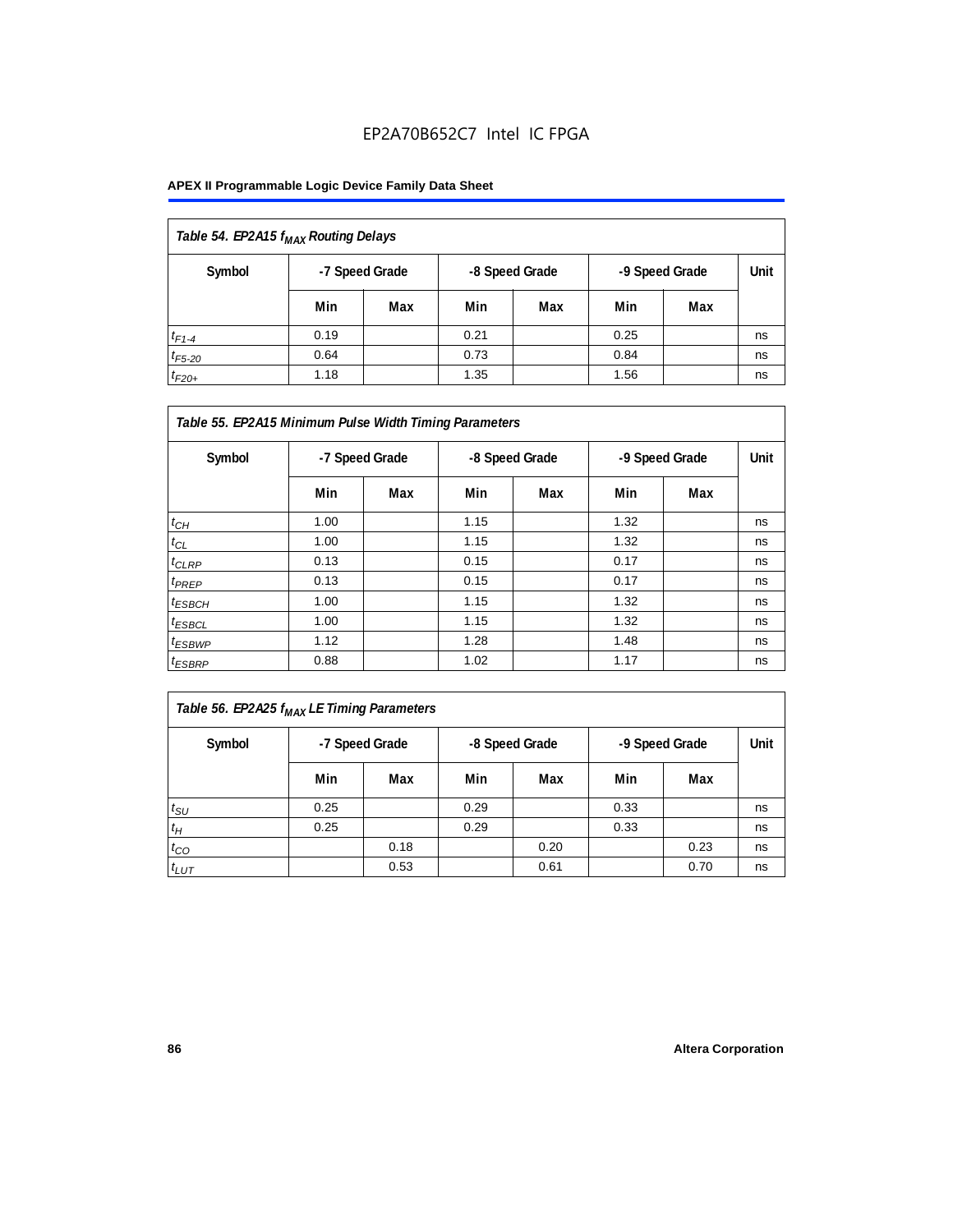| Table 57. EP2A25 f <sub>MAX</sub> ESB Timing Parameters |                |      |         |                |         |                |      |
|---------------------------------------------------------|----------------|------|---------|----------------|---------|----------------|------|
| Symbol                                                  | -7 Speed Grade |      |         | -8 Speed Grade |         | -9 Speed Grade | Unit |
|                                                         | Min            | Max  | Min     | Max            | Min     | Max            |      |
| <i><b>ESBARC</b></i>                                    |                | 1.28 |         | 1.47           |         | 1.69           | ns   |
| <sup>t</sup> ESBSRC                                     |                | 2.49 |         | 2.86           |         | 3.29           | ns   |
| t <sub>ESBAWC</sub>                                     |                | 2.20 |         | 2.53           |         | 2.91           | ns   |
| <sup>t</sup> ESBSWC                                     |                | 3.02 |         | 3.47           |         | 3.99           | ns   |
| <sup>t</sup> ESBWASU                                    | 0.07           |      | 0.07    |                | 0.09    |                | ns   |
| <sup>t</sup> ESBWAH                                     | 0.15           |      | 0.18    |                | 0.20    |                | ns   |
| <i>t<sub>ESBWDSU</sub></i>                              | 0.37           |      | 0.43    |                | 0.49    |                | ns   |
| <sup>t</sup> ESBWDH                                     | 0.16           |      | 0.18    |                | 0.21    |                | ns   |
| <sup>t</sup> ESBRASU                                    | 0.84           |      | 0.96    |                | 1.11    |                | ns   |
| <sup>t</sup> ESBRAH                                     | 0.00           |      | 0.00    |                | 0.00    |                | ns   |
| <sup>t</sup> ESBWESU                                    | 0.14           |      | 0.16    |                | 0.19    |                | ns   |
| <sup>t</sup> ESBDATASU                                  | $-0.02$        |      | $-0.03$ |                | $-0.03$ |                | ns   |
| <sup>t</sup> ESBWADDRSU                                 | $-0.40$        |      | $-0.46$ |                | $-0.53$ |                | ns   |
| <sup>t</sup> ESBRADDRSU                                 | $-0.38$        |      | $-0.44$ |                | $-0.51$ |                | ns   |
| <sup>t</sup> ESBDATACO1                                 |                | 1.30 |         | 1.50           |         | 1.72           | ns   |
| <sup>t</sup> ESBDATACO2                                 |                | 1.84 |         | 2.12           |         | 2.44           | ns   |
| <sup>t</sup> ESBDD                                      |                | 2.42 |         | 2.78           |         | 3.19           | ns   |
| t <sub>PD</sub>                                         |                | 1.69 |         | 1.94           |         | 2.23           | ns   |
| <i><b><i>EPTERMSU</i></b></i>                           | 1.10           |      | 1.26    |                | 1.45    |                | ns   |
| <i><b><i>EPTERMCO</i></b></i>                           |                | 0.82 |         | 0.94           |         | 1.08           | ns   |

| Table 58. EP2A25 f <sub>MAX</sub> Routing Delays |                                                    |     |      |     |      |     |    |  |  |
|--------------------------------------------------|----------------------------------------------------|-----|------|-----|------|-----|----|--|--|
| Symbol                                           | -8 Speed Grade<br>-9 Speed Grade<br>-7 Speed Grade |     |      |     |      |     |    |  |  |
|                                                  | Min                                                | Max | Min  | Max | Min  | Max |    |  |  |
| $t_{F1-4}$                                       | 0.19                                               |     | 0.21 |     | 0.25 |     | ns |  |  |
| $t_{F5-20}$                                      | 0.65                                               |     | 0.75 |     | 0.86 |     | ns |  |  |
| $t_{F20+}$                                       | 1.11                                               |     | 1.27 |     | 1.46 |     | ns |  |  |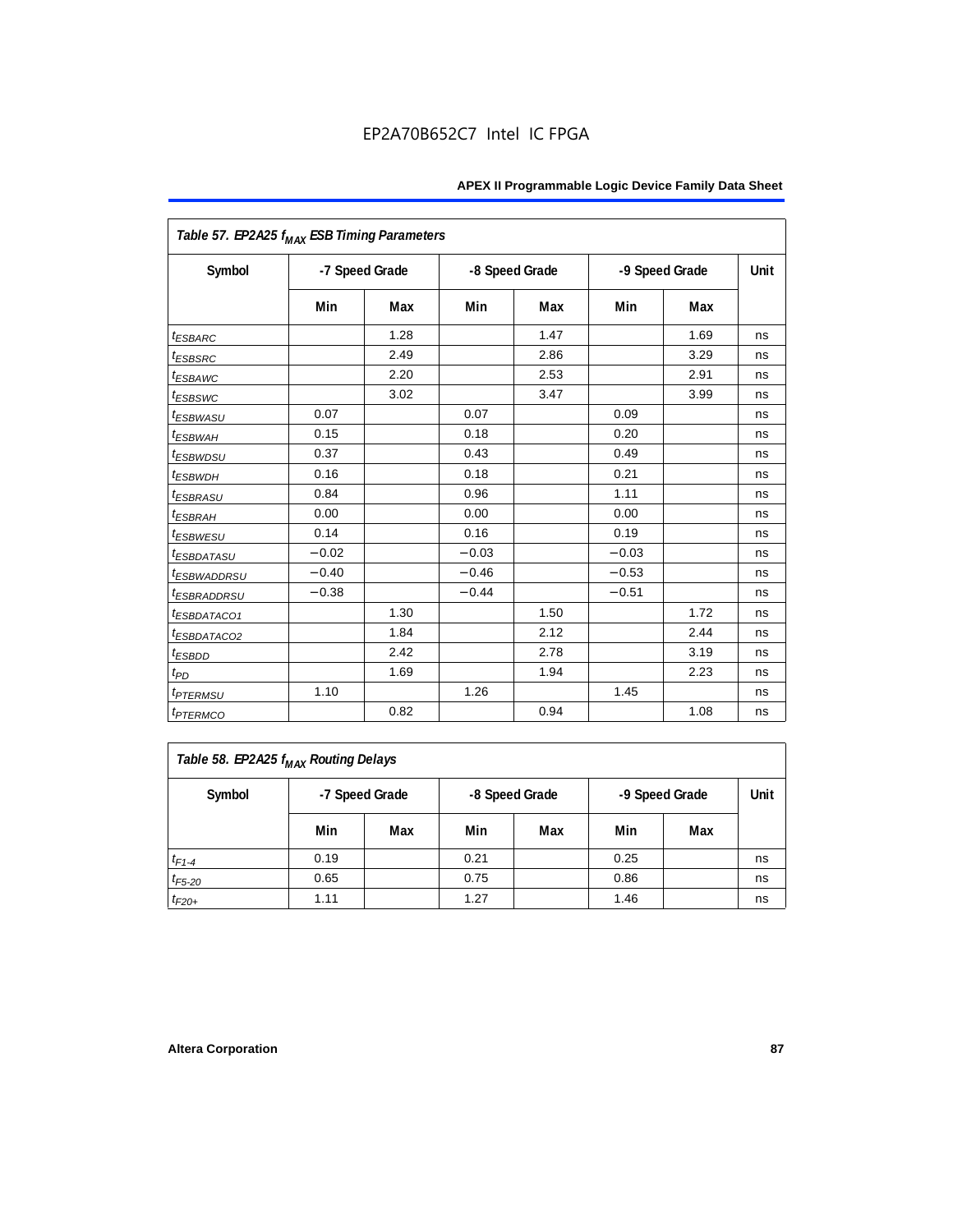| Table 59. EP2A25 Minimum Pulse Width Timing Parameters |      |                |                |     |                |     |      |  |  |  |
|--------------------------------------------------------|------|----------------|----------------|-----|----------------|-----|------|--|--|--|
| Symbol                                                 |      | -7 Speed Grade | -8 Speed Grade |     | -9 Speed Grade |     | Unit |  |  |  |
|                                                        | Min  | Max            | Min            | Max | Min            | Max |      |  |  |  |
| $t_{CH}$                                               | 1.00 |                | 1.50           |     | 2.12           |     | ns   |  |  |  |
| $t_{CL}$                                               | 1.00 |                | 1.50           |     | 2.12           |     | ns   |  |  |  |
| $t_{CLRP}$                                             | 0.13 |                | 0.15           |     | 0.17           |     | ns   |  |  |  |
| t <sub>PREP</sub>                                      | 0.13 |                | 0.15           |     | 0.17           |     | ns   |  |  |  |
| <sup>t</sup> ESBCH                                     | 1.00 |                | 1.50           |     | 2.12           |     | ns   |  |  |  |
| <sup>t</sup> ESBCL                                     | 1.00 |                | 1.50           |     | 2.12           |     | ns   |  |  |  |
| <sup>t</sup> ESBWP                                     | 1.12 |                | 1.28           |     | 1.48           |     | ns   |  |  |  |
| <sup>t</sup> ESBRP                                     | 0.88 |                | 1.02           |     | 1.17           |     | ns   |  |  |  |

| Table 60. EP2A40 f <sub>MAX</sub> LE Timing Parameters |      |                |                |      |                |      |      |
|--------------------------------------------------------|------|----------------|----------------|------|----------------|------|------|
| Symbol                                                 |      | -7 Speed Grade | -8 Speed Grade |      | -9 Speed Grade |      | Unit |
|                                                        | Min  | Max            | Min            | Max  | Min            | Max  |      |
| $t_{\text{SU}}$                                        | 0.22 |                | 0.26           |      | 0.29           |      | ns   |
| $t_H$                                                  | 0.22 |                | 0.26           |      | 0.29           |      | ns   |
| $t_{CO}$                                               |      | 0.16           |                | 0.18 |                | 0.21 | ns   |
| $t_{LUT}$                                              |      | 0.48           |                | 0.55 |                | 0.63 | ns   |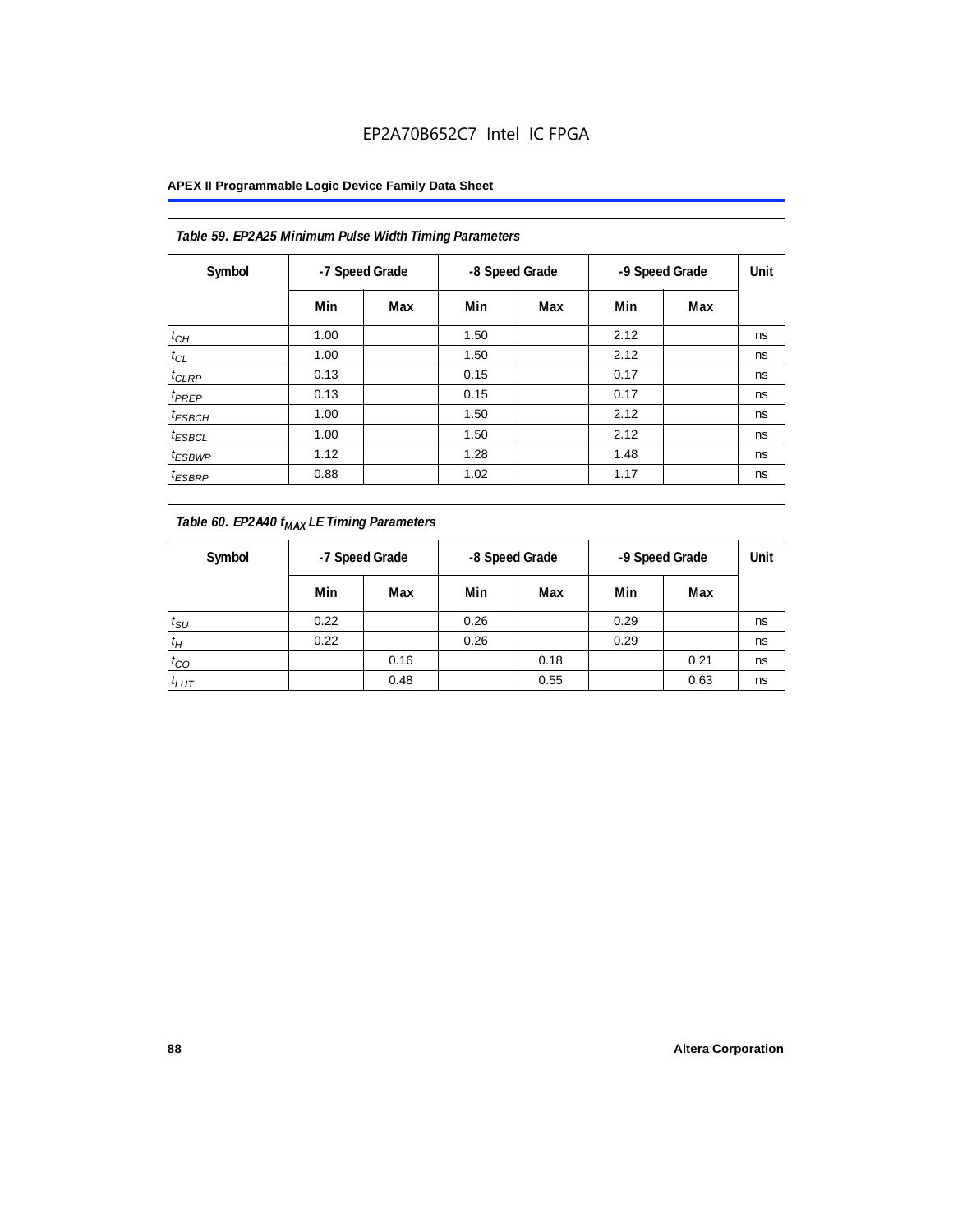| Table 61. EP2A40 f <sub>MAX</sub> ESB Timing Parameters |      |                |      |                |      |                |      |
|---------------------------------------------------------|------|----------------|------|----------------|------|----------------|------|
| Symbol                                                  |      | -7 Speed Grade |      | -8 Speed Grade |      | -9 Speed Grade | Unit |
|                                                         | Min  | Max            | Min  | Max            | Min  | Max            |      |
| <i><b>ESBARC</b></i>                                    |      | 2.28           |      | 2.62           |      | 3.01           | ns   |
| <sup>t</sup> ESBSRC                                     |      | 2.23           |      | 2.56           |      | 2.95           | ns   |
| t <sub>ESBAWC</sub>                                     |      | 3.13           |      | 3.60           |      | 4.13           | ns   |
| <sup>t</sup> ESBSWC                                     |      | 2.76           |      | 3.18           |      | 3.65           | ns   |
| <sup>t</sup> ESBWASU                                    | 1.19 |                | 1.37 |                | 1.57 |                | ns   |
| <sup>t</sup> ESBWAH                                     | 0.00 |                | 0.00 |                | 0.00 |                | ns   |
| <i>t<sub>ESBWDSU</sub></i>                              | 1.44 |                | 1.66 |                | 1.91 |                | ns   |
| <sup>t</sup> ESBWDH                                     | 0.00 |                | 0.00 |                | 0.00 |                | ns   |
| <sup>t</sup> ESBRASU                                    | 1.88 |                | 2.17 |                | 2.49 |                | ns   |
| <sup>t</sup> ESBRAH                                     | 0.00 |                | 0.00 |                | 0.00 |                | ns   |
| <sup>t</sup> ESBWESU                                    | 1.60 |                | 1.85 |                | 2.12 |                | ns   |
| <sup>t</sup> ESBDATASU                                  | 0.74 |                | 0.85 |                | 0.98 |                | ns   |
| <sup>t</sup> ESBWADDRSU                                 | 0.82 |                | 0.94 |                | 1.08 |                | ns   |
| <sup>t</sup> ESBRADDRSU                                 | 0.73 |                | 0.84 |                | .97  |                | ns   |
| ESBDATACO1                                              |      | 1.09           |      | 1.25           |      | 1.44           | ns   |
| <sup>t</sup> ESBDATACO2                                 |      | 1.73           |      | 1.99           |      | 2.29           | ns   |
| <sup>t</sup> ESBDD                                      |      | 3.26           |      | 3.75           |      | 4.32           | ns   |
| t <sub>PD</sub>                                         |      | 1.55           |      | 1.78           |      | 2.05           | ns   |
| <i><b><i>EPTERMSU</i></b></i>                           | 0.99 |                | 1.13 |                | 1.30 |                | ns   |
| <i><b><i>EPTERMCO</i></b></i>                           |      | 0.79           |      | 0.90           |      | 1.04           | ns   |

| Table 62. EP2A40 f <sub>MAX</sub> Routing Delays |      |                                                    |      |     |      |     |    |  |  |
|--------------------------------------------------|------|----------------------------------------------------|------|-----|------|-----|----|--|--|
| Symbol                                           |      | -8 Speed Grade<br>-9 Speed Grade<br>-7 Speed Grade |      |     |      |     |    |  |  |
|                                                  | Min  | Max                                                | Min  | Max | Min  | Max |    |  |  |
| $t_{F1-4}$                                       | 0.17 |                                                    | 0.19 |     | 0.22 |     | ns |  |  |
| $t_{F5-20}$                                      | 1.12 |                                                    | 1.28 |     | 1.48 |     | ns |  |  |
| $t_{F20+}$                                       | 1.49 |                                                    | 1.72 |     | 1.98 |     | ns |  |  |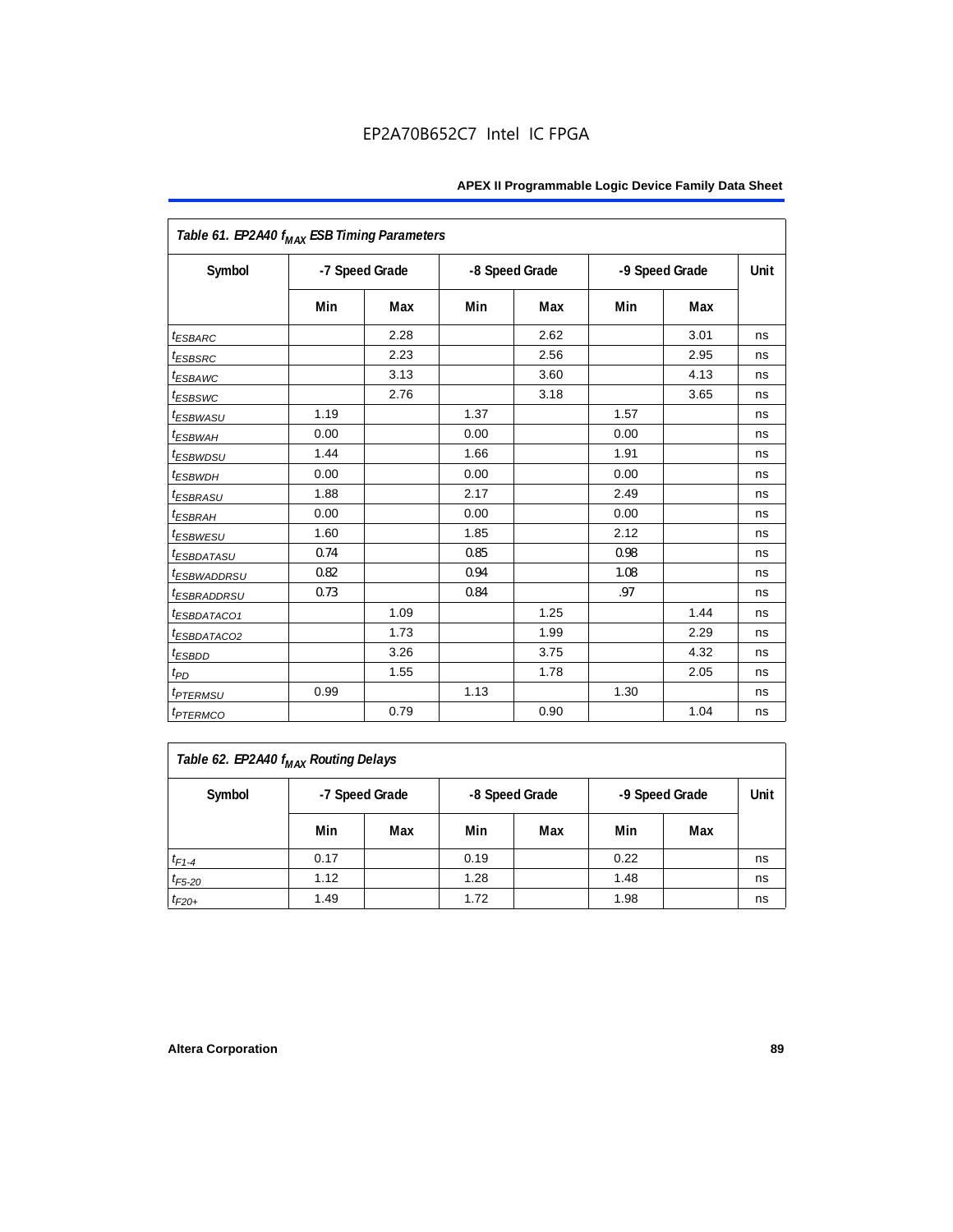| Table 63. EP2A40 Minimum Pulse Width Timing Parameters |                |     |      |                |      |                |      |  |  |  |  |
|--------------------------------------------------------|----------------|-----|------|----------------|------|----------------|------|--|--|--|--|
| Symbol                                                 | -7 Speed Grade |     |      | -8 Speed Grade |      | -9 Speed Grade | Unit |  |  |  |  |
|                                                        | Min            | Max | Min  | Max            | Min  | Max            |      |  |  |  |  |
| $t_{CH}$                                               | 0.89           |     | 1.33 |                | 1.88 |                | ns   |  |  |  |  |
| $t_{CL}$                                               | 0.89           |     | 1.33 |                | 1.88 |                | ns   |  |  |  |  |
| $t_{CLRP}$                                             | 0.12           |     | 0.14 |                | 0.16 |                | ns   |  |  |  |  |
| t <sub>PREP</sub>                                      | 0.12           |     | 0.14 |                | 0.16 |                | ns   |  |  |  |  |
| $t_{ESBCH}$                                            | 0.89           |     | 1.33 |                | 1.88 |                | ns   |  |  |  |  |
| <sup>t</sup> ESBCL                                     | 0.89           |     | 1.33 |                | 1.88 |                | ns   |  |  |  |  |
| <sup>t</sup> ESBWP                                     | 1.05           |     | 1.20 |                | 1.38 |                | ns   |  |  |  |  |
| <sup>t</sup> ESBRP                                     | 0.78           |     | 0.90 |                | 1.03 |                | ns   |  |  |  |  |

| Table 64. EP2A70 f <sub>MAX</sub> LE Timing Parameters |                |      |                |      |                |      |      |
|--------------------------------------------------------|----------------|------|----------------|------|----------------|------|------|
| Symbol                                                 | -7 Speed Grade |      | -8 Speed Grade |      | -9 Speed Grade |      | Unit |
|                                                        | Min            | Max  | Min            | Max  | Min            | Max  |      |
| $t_{\text{SU}}$                                        | 0.30           |      | 0.34           |      | 0.39           |      | ns   |
| $t_H$                                                  | 0.30           |      | 0.34           |      | 0.39           |      | ns   |
| $t_{CO}$                                               |                | 0.22 |                | 0.25 |                | 0.29 | ns   |
| $t_{LUT}$                                              |                | 0.66 |                | 0.76 |                | 0.87 | ns   |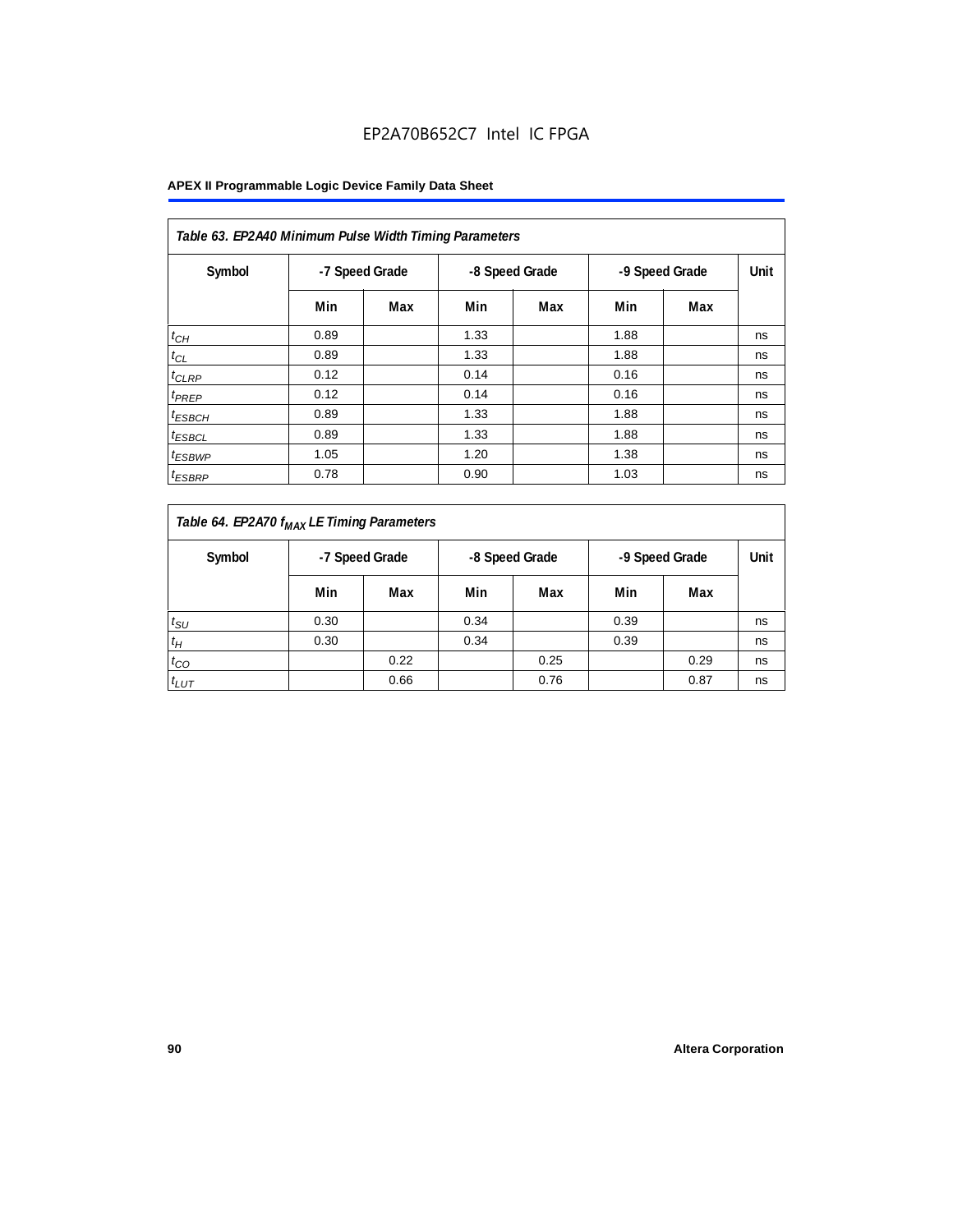| Table 65. EP2A70 f <sub>MAX</sub> ESB Timing Parameters |      |                |      |                |      |                |      |
|---------------------------------------------------------|------|----------------|------|----------------|------|----------------|------|
| Symbol                                                  |      | -7 Speed Grade |      | -8 Speed Grade |      | -9 Speed Grade | Unit |
|                                                         | Min  | Max            | Min  | Max            | Min  | Max            |      |
| <i><b>ESBARC</b></i>                                    |      | 3.12           |      | 3.58           |      | 4.12           | ns   |
| <sup>t</sup> ESBSRC                                     |      | 3.11           |      | 3.58           |      | 4.11           | ns   |
| t <sub>ESBAWC</sub>                                     |      | 4.41           |      | 5.07           |      | 5.83           | ns   |
| <i>t<sub>ESBSWC</sub></i>                               |      | 3.82           |      | 4.39           |      | 5.05           | ns   |
| <sup>t</sup> ESBWASU                                    | 1.73 |                | 1.99 |                | 2.28 |                | ns   |
| <sup>t</sup> ESBWАН                                     | 0.00 |                | 0.00 |                | 0.00 |                | ns   |
| <i>t<sub>ESBWDSU</sub></i>                              | 1.87 |                | 2.15 |                | 2.47 |                | ns   |
| <sup>t</sup> ESBWDH                                     | 0.00 |                | 0.00 |                | 0.00 |                | ns   |
| <sup>t</sup> ESBRASU                                    | 2.76 |                | 3.17 |                | 3.65 |                | ns   |
| <sup>t</sup> ESBRAH                                     | 0.00 |                | 0.00 |                | 0.00 |                | ns   |
| <sup>t</sup> ESBWESU                                    | 1.98 |                | 2.27 |                | 2.61 |                | ns   |
| <sup>t</sup> ESBDATASU                                  | 1.06 |                | 1.22 |                | 1.40 |                | ns   |
| <sup>t</sup> ESBWADDRSU                                 | 1.17 |                | 1.34 |                | 1.54 |                | ns   |
| <sup>t</sup> ESBRADDRSU                                 | 1.02 |                | 1.17 |                | 1.35 |                | ns   |
| <sup>t</sup> ESBDATACO1                                 |      | 1.52           |      | 1.75           |      | 2.01           | ns   |
| <sup>t</sup> ESBDATACO2                                 |      | 2.35           |      | 2.71           |      | 3.11           | ns   |
| <sup>t</sup> ESBDD                                      |      | 4.43           |      | 5.10           |      | 5.87           | ns   |
| t <sub>PD</sub>                                         |      | 2.17           |      | 2.49           |      | 2.87           | ns   |
| <i><b><i>EPTERMSU</i></b></i>                           | 1.40 |                | 1.62 |                | 1.86 |                | ns   |
| <i><b><i>ETERMCO</i></b></i>                            |      | 1.08           |      | 1.24           |      | 1.42           | ns   |

| Table 66. EP2A70 f <sub>MAX</sub> Routing Delays |      |                                                    |      |     |      |     |    |  |  |
|--------------------------------------------------|------|----------------------------------------------------|------|-----|------|-----|----|--|--|
| Symbol                                           |      | -8 Speed Grade<br>-9 Speed Grade<br>-7 Speed Grade |      |     |      |     |    |  |  |
|                                                  | Min  | Max                                                | Min  | Max | Min  | Max |    |  |  |
| $t_{F1-4}$                                       | 0.15 |                                                    | 0.18 |     | 0.20 |     | ns |  |  |
| $t_{F5-20}$                                      | 1.21 |                                                    | 1.39 |     | 1.60 |     | ns |  |  |
| $t_{F20+}$                                       | 1.87 |                                                    | 2.15 |     | 2.55 |     | ns |  |  |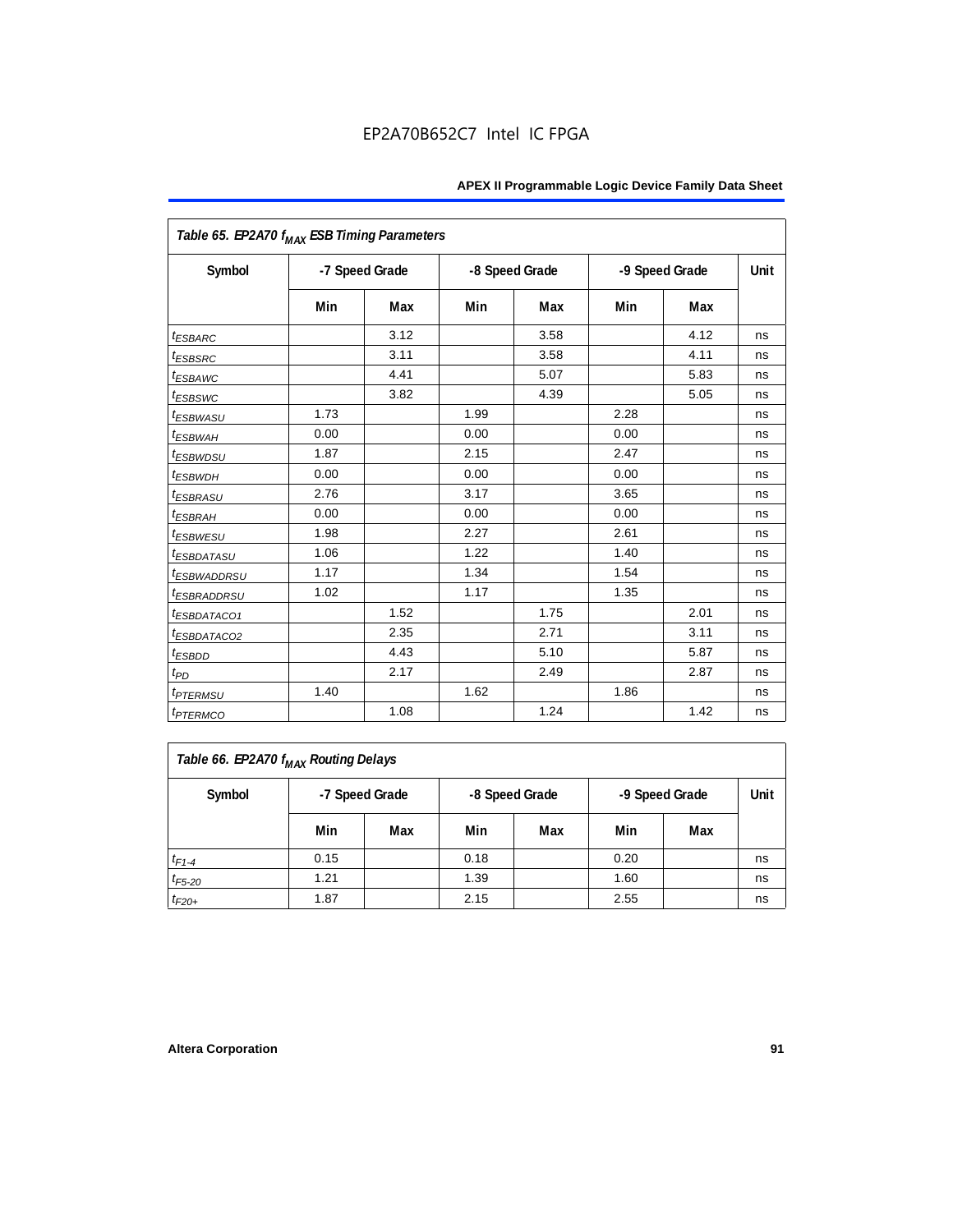| Table 67. EP2A70 Minimum Pulse Width Timing Parameters |                |     |      |                |                |     |      |  |  |  |
|--------------------------------------------------------|----------------|-----|------|----------------|----------------|-----|------|--|--|--|
| Symbol                                                 | -7 Speed Grade |     |      | -8 Speed Grade | -9 Speed Grade |     | Unit |  |  |  |
|                                                        | Min            | Max | Min  | Max            | Min            | Max |      |  |  |  |
| $t_{CH}$                                               | 1.19           |     | 1.78 |                | 2.53           |     | ns   |  |  |  |
| $t_{CL}$                                               | 1.19           |     | 1.78 |                | 2.53           |     | ns   |  |  |  |
| $t_{CLRP}$                                             | 0.16           |     | 0.19 |                | 0.21           |     | ns   |  |  |  |
| t <sub>PREP</sub>                                      | 0.16           |     | 0.19 |                | 0.21           |     | ns   |  |  |  |
| $t_{ESBCH}$                                            | 1.19           |     | 1.78 |                | 2.53           |     | ns   |  |  |  |
| <sup>t</sup> ESBCL                                     | 1.19           |     | 1.78 |                | 2.53           |     | ns   |  |  |  |
| <sup>t</sup> ESBWP                                     | 1.35           |     | 1.56 |                | 1.79           |     | ns   |  |  |  |
| <sup>t</sup> ESBRP                                     | 1.13           |     | 1.30 |                | 1.50           |     | ns   |  |  |  |

Tables 68 through 77 show the IOE external timing parameter values for APEX II devices.

| Table 68. EP2A15 External Timing Parameters for Row I/O Pins |                |      |      |                |      |                |      |  |  |  |  |  |
|--------------------------------------------------------------|----------------|------|------|----------------|------|----------------|------|--|--|--|--|--|
| Symbol                                                       | -7 Speed Grade |      |      | -8 Speed Grade |      | -9 Speed Grade | Unit |  |  |  |  |  |
|                                                              | Min            | Max  | Min  | Max            | Min  | Max            |      |  |  |  |  |  |
| t <sub>INSU</sub>                                            | 2.06           |      | 2.25 |                | 2.46 |                | ns   |  |  |  |  |  |
| <sup>t</sup> inh                                             | 0.00           |      | 0.00 |                | 0.00 |                | ns   |  |  |  |  |  |
| <sup>t</sup> outco                                           | 2.00           | 4.05 | 2.00 | 4.45           | 2.00 | 4.90           | ns   |  |  |  |  |  |
| $t_{XZ}$                                                     |                | 4.98 |      | 5.59           |      | 6.26           | ns   |  |  |  |  |  |
| $t_{ZX}$                                                     |                | 4.98 |      | 5.59           |      | 6.26           | ns   |  |  |  |  |  |
| <sup>t</sup> INSUPLL                                         | 1.15           |      | 1.28 |                | 1.42 |                | ns   |  |  |  |  |  |
| <sup>t</sup> INHPLL                                          | 0.00           |      | 0.00 |                | 0.00 |                | ns   |  |  |  |  |  |
| <sup>t</sup> outcopll                                        | 0.50           | 2.60 | 0.50 | 2.87           | 0.50 | 3.16           | ns   |  |  |  |  |  |
| <sup>t</sup> XZPLL                                           |                | 3.53 |      | 4.00           |      | 4.52           | ns   |  |  |  |  |  |
| <sup>t</sup> zxpll                                           |                | 3.53 |      | 4.00           |      | 4.52           | ns   |  |  |  |  |  |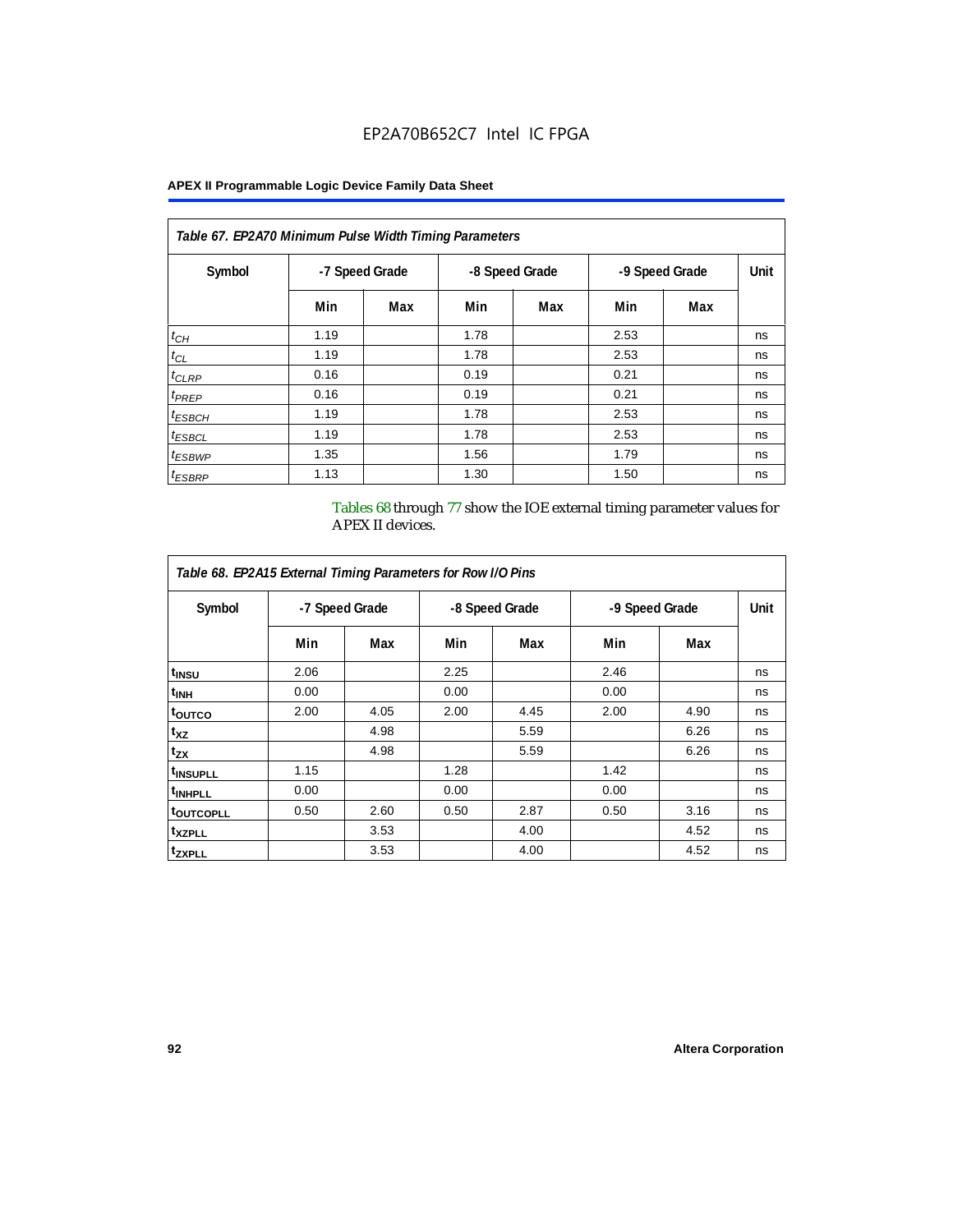| Table 69. EP2A15 External Timing Parameters for Column I/O Pins |                |      |      |                |                |      |      |
|-----------------------------------------------------------------|----------------|------|------|----------------|----------------|------|------|
| Symbol                                                          | -7 Speed Grade |      |      | -8 Speed Grade | -9 Speed Grade |      | Unit |
|                                                                 | Min            | Max  | Min  | Max            | Min            | Max  |      |
| t <sub>INSU</sub>                                               | 2.16           |      | 2.34 |                | 2.53           |      | ns   |
| $t_{\rm INH}$                                                   | 0.00           |      | 0.00 |                | 0.00           |      | ns   |
| toutco                                                          | 2.00           | 4.36 | 2.00 | 4.75           | 2.00           | 5.18 | ns   |
| t <sub>XZ</sub>                                                 |                | 5.57 |      | 6.24           |                | 6.97 | ns   |
| $t_{ZX}$                                                        |                | 5.57 |      | 6.24           |                | 6.97 | ns   |
| <sup>t</sup> INSUPLL                                            | 1.24           |      | 1.37 |                | 1.52           |      | ns   |
| <sup>t</sup> INHPLL                                             | 0.00           |      | 0.00 |                | 0.00           |      | ns   |
| <b>toutcopll</b>                                                | 0.50           | 2.90 | 0.50 | 3.16           | 0.50           | 3.45 | ns   |
| t <sub>XZPLL</sub>                                              |                | 4.12 |      | 4.65           |                | 5.23 | ns   |
| <sup>t</sup> zxpll                                              |                | 4.12 |      | 4.65           |                | 5.23 | ns   |

| Table 70. EP2A25 External Timing Parameters for Row I/O Pins |                |      |      |                |      |                |      |
|--------------------------------------------------------------|----------------|------|------|----------------|------|----------------|------|
| Symbol                                                       | -7 Speed Grade |      |      | -8 Speed Grade |      | -9 Speed Grade | Unit |
|                                                              | Min            | Max  | Min  | Max            | Min  | Max            |      |
| t <sub>INSU</sub>                                            | 1.92           |      | 2.08 |                | 2.26 |                | ns   |
| $t_{\rm INH}$                                                | 0.00           |      | 0.00 |                | 0.00 |                | ns   |
| t <sub>outco</sub>                                           | 2.00           | 4.29 | 2.00 | 4.62           | 2.00 | 4.98           | ns   |
| t <sub>XZ</sub>                                              |                | 5.24 |      | 5.73           |      | 6.26           | ns   |
| $t_{ZX}$                                                     |                | 5.24 |      | 5.73           |      | 6.26           | ns   |
| <i>t</i> INSUPLL                                             | 1.17           |      | 1.27 |                | 1.40 |                | ns   |
| <sup>t</sup> INHPLL                                          | 0.00           |      | 0.00 |                | 0.00 |                | ns   |
| t <sub>outcopll</sub>                                        | 0.50           | 2.61 | 0.50 | 2.83           | 0.50 | 3.07           | ns   |
| <sup>t</sup> xzpll                                           |                | 3.55 |      | 3.93           |      | 4.35           | ns   |
| tzxpll                                                       |                | 3.55 |      | 3.93           |      | 4.35           | ns   |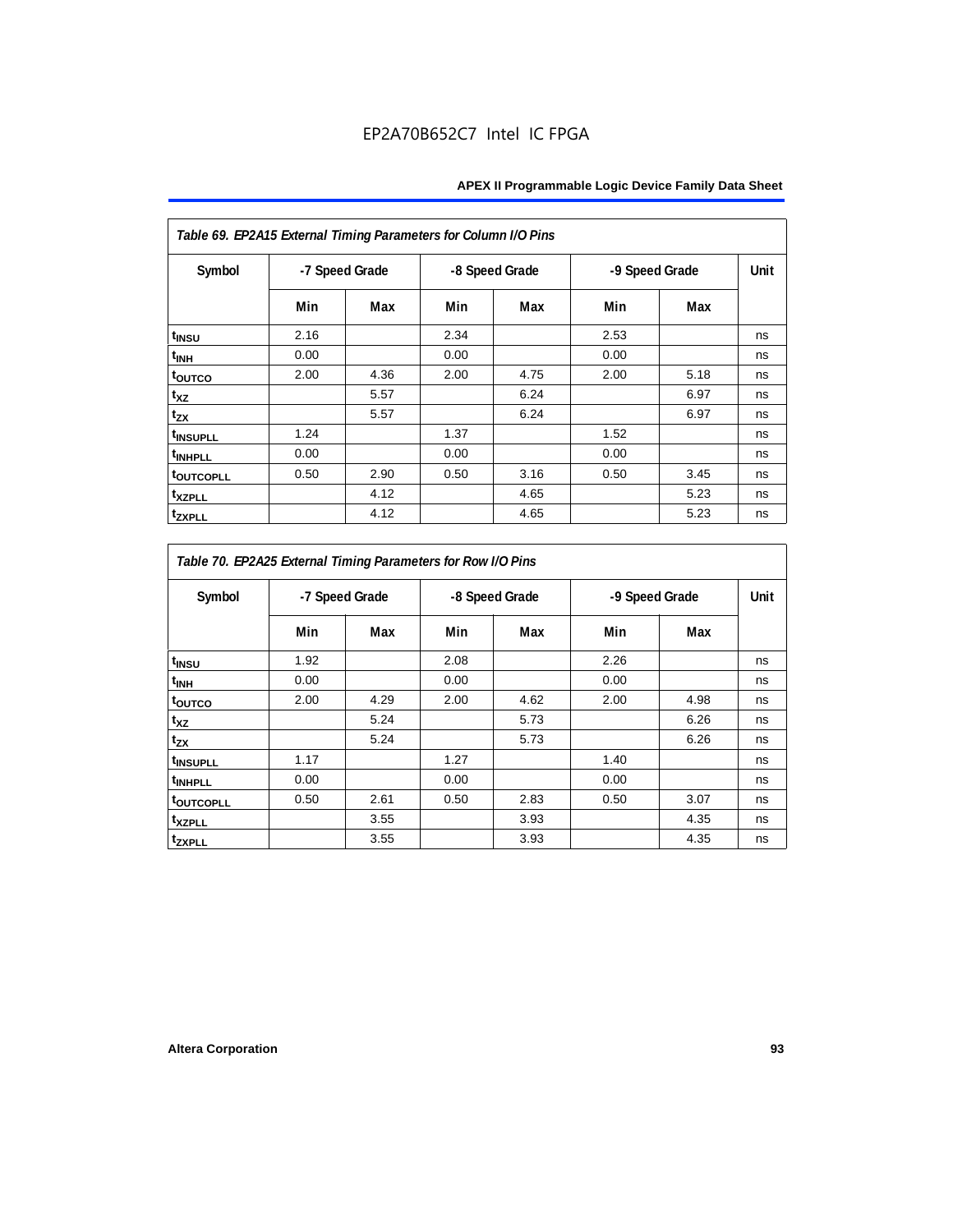| Table 71. EP2A25 External Timing Parameters for Column I/O Pins |                |      |      |                |                |      |      |
|-----------------------------------------------------------------|----------------|------|------|----------------|----------------|------|------|
| Symbol                                                          | -7 Speed Grade |      |      | -8 Speed Grade | -9 Speed Grade |      | Unit |
|                                                                 | Min            | Max  | Min  | Max            | Min            | Max  |      |
| t <sub>INSU</sub>                                               | 2.27           |      | 2.45 |                | 2.64           |      | ns   |
| t <sub>INH</sub>                                                | 0.00           |      | 0.00 |                | 0.00           |      | ns   |
| toutco                                                          | 2.00           | 4.57 | 2.00 | 4.89           | 2.00           | 5.24 | ns   |
| $t_{XZ}$                                                        |                | 5.87 |      | 6.42           |                | 7.01 | ns   |
| $t_{ZX}$                                                        |                | 5.87 |      | 6.42           |                | 7.01 | ns   |
| <sup>t</sup> INSUPLL                                            | 1.23           |      | 1.35 |                | 1.47           |      | ns   |
| <sup>t</sup> INHPLL                                             | 0.00           |      | 0.00 |                | 0.00           |      | ns   |
| <b>toutcopll</b>                                                | 0.50           | 2.89 | 0.50 | 3.10           | 0.50           | 3.33 | ns   |
| <sup>t</sup> xzpll                                              |                | 4.18 |      | 4.62           |                | 5.09 | ns   |
| <sup>t</sup> ZXPLL                                              |                | 4.18 |      | 4.62           |                | 5.09 | ns   |

| Table 72. EP2A40 External Timing Parameters for Row I/O Pins |                |      |      |                |      |                |    |
|--------------------------------------------------------------|----------------|------|------|----------------|------|----------------|----|
| Symbol                                                       | -7 Speed Grade |      |      | -8 Speed Grade |      | -9 Speed Grade |    |
|                                                              | Min            | Max  | Min  | Max            | Min  | Max            |    |
| t <sub>INSU</sub>                                            | 1.57           |      | 1.72 |                | 1.88 |                | ns |
| $t_{\mathsf{INH}}$                                           | 0.00           |      | 0.00 |                | 0.00 |                | ns |
| toutco                                                       | 2.00           | 4.90 | 2.00 | 5.24           | 2.00 | 5.61           | ns |
| $t_{XZ}$                                                     |                | 6.47 |      | 6.98           |      | 7.53           | ns |
| tzx                                                          |                | 6.47 |      | 6.98           |      | 7.53           | ns |
| t <sub>INSUPLL</sub>                                         | 1.15           |      | 1.26 |                | 1.38 |                | ns |
| t <sub>INHPLL</sub>                                          | 0.00           |      | 0.00 |                | 0.00 |                | ns |
| toutcopll                                                    | 0.50           | 2.60 | 0.50 | 2.82           | 0.50 | 3.06           | ns |
| t <sub>XZPLL</sub>                                           |                | 4.17 |      | 4.56           |      | 4.97           | ns |
| tzxpll                                                       |                | 4.17 |      | 4.56           |      | 4.97           | ns |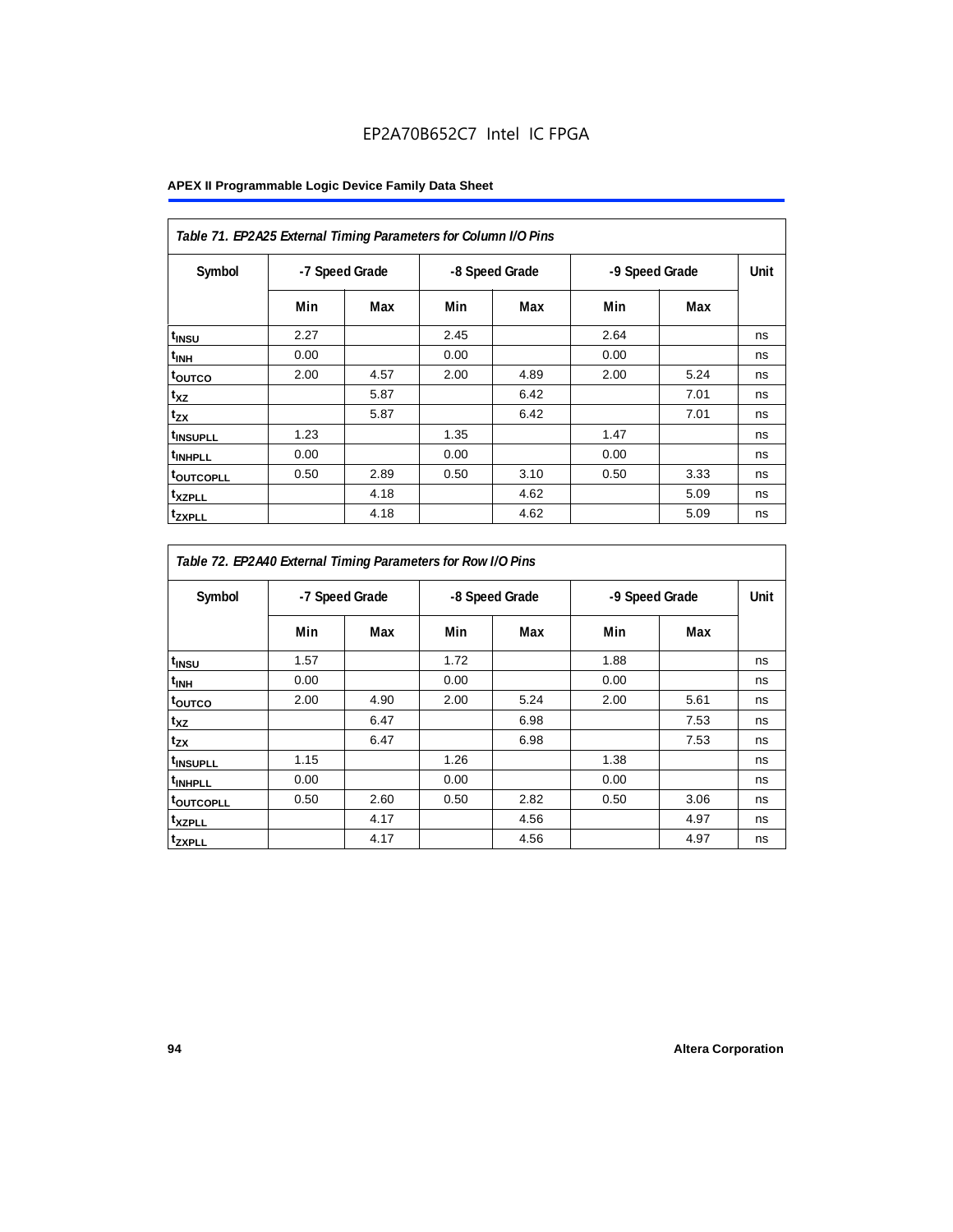| Table 73. EP2A40 External Timing Parameters for Column I/O Pins |                |      |      |                |      |                |    |
|-----------------------------------------------------------------|----------------|------|------|----------------|------|----------------|----|
| Symbol                                                          | -7 Speed Grade |      |      | -8 Speed Grade |      | -9 Speed Grade |    |
|                                                                 | Min            | Max  | Min  | Max            | Min  | Max            |    |
| t <sub>INSU</sub>                                               | 2.00           |      | 2.16 |                | 2.33 |                | ns |
| $t_{\rm INH}$                                                   | 0.00           |      | 0.00 |                | 0.00 |                | ns |
| toutco                                                          | 2.00           | 4.96 | 2.00 | 5.29           | 2.00 | 5.64           | ns |
| t <sub>XZ</sub>                                                 |                | 7.04 |      | 7.59           |      | 8.19           | ns |
| $t_{ZX}$                                                        |                | 7.04 |      | 7.59           |      | 8.19           | ns |
| <sup>t</sup> INSUPLL                                            | 1.20           |      | 1.31 |                | 1.43 |                | ns |
| <sup>t</sup> INHPLL                                             | 0.00           |      | 0.00 |                | 0.00 |                | ns |
| <b>toutcopll</b>                                                | 0.50           | 2.66 | 0.50 | 2.87           | 0.50 | 3.09           | ns |
| t <sub>XZPLL</sub>                                              |                | 4.74 |      | 5.17           |      | 5.64           | ns |
| <sup>t</sup> zxpll                                              |                | 4.74 |      | 5.17           |      | 5.64           | ns |

| Table 74. EP2A70 External Timing Parameters for Row I/O Pins |                |      |                                  |      |      |      |    |
|--------------------------------------------------------------|----------------|------|----------------------------------|------|------|------|----|
| Symbol                                                       | -7 Speed Grade |      | -8 Speed Grade<br>-9 Speed Grade |      |      | Unit |    |
|                                                              | Min            | Max  | Min                              | Max  | Min  | Max  |    |
| t <sub>INSU</sub>                                            | 2.48           |      | 2.68                             |      | 2.90 |      | ns |
| <sup>t</sup> INH                                             | 0.00           |      | 0.00                             |      | 0.00 |      | ns |
| toutco                                                       | 2.00           | 4.76 | 2.00                             | 5.12 | 2.00 | 5.51 | ns |
| t <sub>XZ</sub>                                              |                | 5.68 |                                  | 6.19 |      | 6.76 | ns |
| t <sub>zx</sub>                                              |                | 5.68 |                                  | 6.19 |      | 6.76 | ns |
| <sup>t</sup> INSUPLL                                         | 1.19           |      | 1.30                             |      | 1.43 |      | ns |
| <sup>t</sup> INHPLL                                          | 0.00           |      | 0.00                             |      | 0.00 |      | ns |
| t <sub>outcopll</sub>                                        | 0.50           | 2.52 | 0.50                             | 2.74 | 0.50 | 2.98 | ns |
| <sup>t</sup> xzpll                                           |                | 3.44 |                                  | 3.82 |      | 4.23 | ns |
| tzxpll                                                       |                | 3.44 |                                  | 3.82 |      | 4.23 | ns |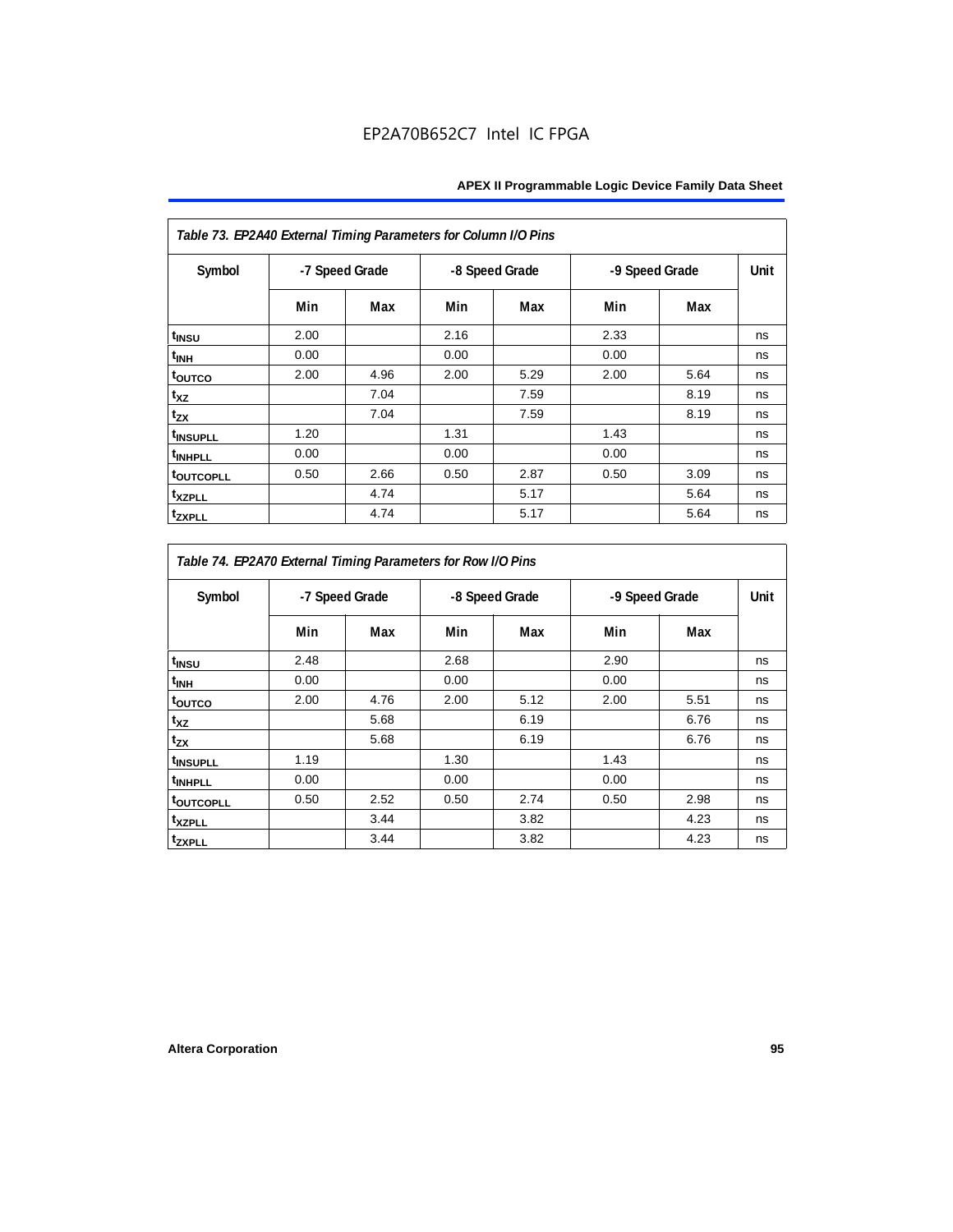| Table 75. EP2A70 External Timing Parameters for Column I/O Pins |                |      |      |                |      |                |    |
|-----------------------------------------------------------------|----------------|------|------|----------------|------|----------------|----|
| Symbol                                                          | -7 Speed Grade |      |      | -8 Speed Grade |      | -9 Speed Grade |    |
|                                                                 | Min            | Max  | Min  | Max            | Min  | Max            |    |
| t <sub>INSU</sub>                                               | 2.79           |      | 2.99 |                | 3.22 |                | ns |
| $t_{\text{INH}}$                                                | 0.00           |      | 0.00 |                | 0.00 |                | ns |
| toutco                                                          | 2.00           | 4.91 | 2.00 | 5.24           | 2.00 | 5.60           | ns |
| t <sub>XZ</sub>                                                 |                | 6.16 |      | 6.71           |      | 7.32           | ns |
| $t_{ZX}$                                                        |                | 6.16 |      | 6.71           |      | 7.32           | ns |
| <sup>t</sup> INSUPLL                                            | 1.19           |      | 1.30 |                | 1.43 |                | ns |
| <sup>t</sup> INHPLL                                             | 0.00           |      | 0.00 |                | 0.00 |                | ns |
| <b>toutcopll</b>                                                | 0.50           | 2.67 | 0.50 | 2.86           | 0.50 | 3.08           | ns |
| <sup>t</sup> xzpll                                              |                | 3.92 |      | 4.34           |      | 4.79           | ns |
| <sup>t</sup> zxpll                                              |                | 3.92 |      | 4.34           |      | 4.79           | ns |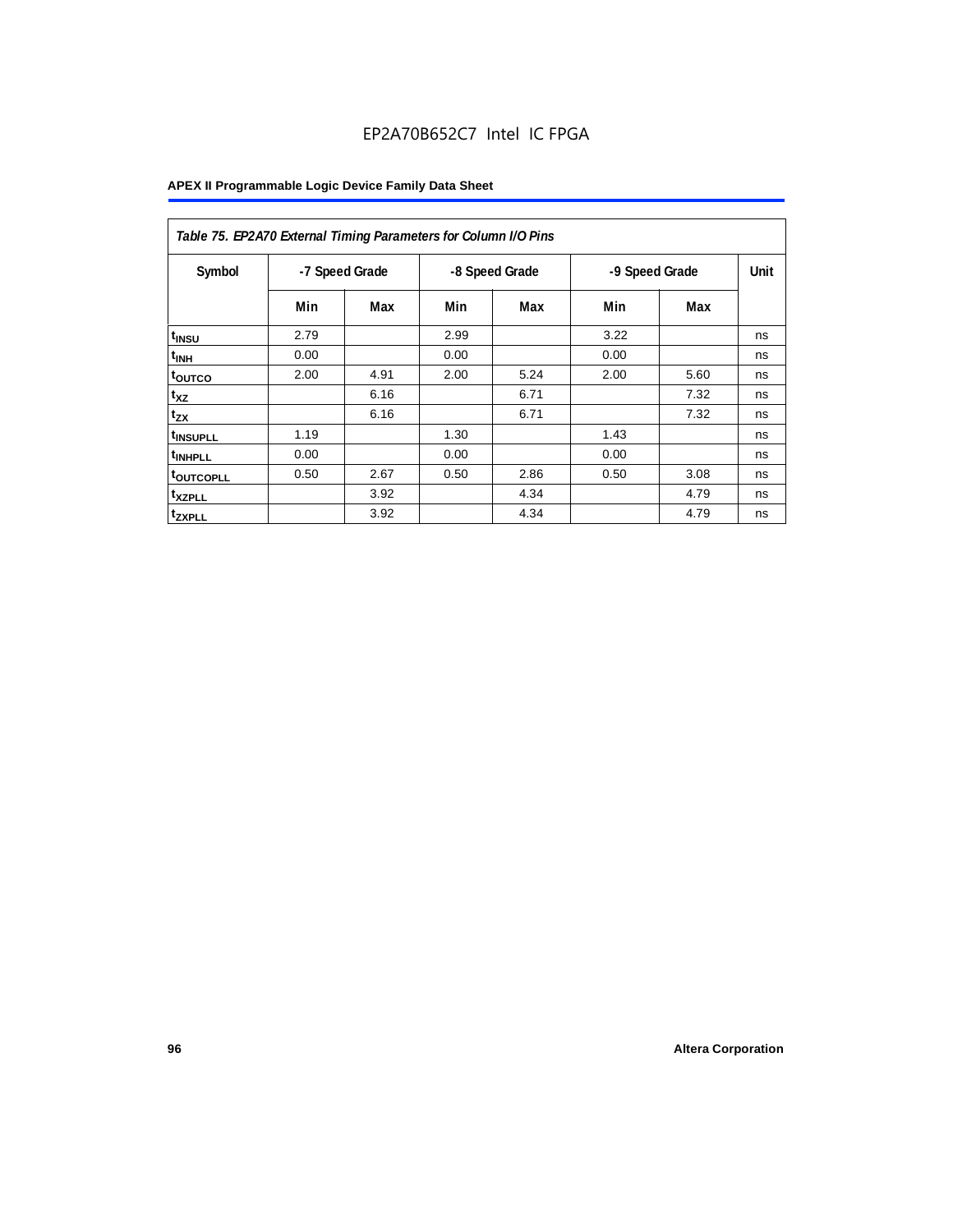| Table 76. APEX II Selectable I/O Standards Input Adder Delays |     |                |     |                |                |         |      |
|---------------------------------------------------------------|-----|----------------|-----|----------------|----------------|---------|------|
| Symbol                                                        |     | -7 Speed Grade |     | -8 Speed Grade | -9 Speed Grade |         | Unit |
|                                                               | Min | Max            | Min | Max            | Min            | Max     |      |
| <b>LVCMOS</b>                                                 |     | 0.00           |     | 0.00           |                | 0.00    | ns   |
| LVTTL                                                         |     | 0.00           |     | 0.00           |                | 0.00    | ns   |
| 1.5V                                                          |     | 0.10           |     | 0.11           |                | 0.12    | ns   |
| 1.8V                                                          |     | 0.00           |     | 0.00           |                | 0.00    | ns   |
| 2.5V                                                          |     | 0.00           |     | 0.00           |                | 0.00    | ns   |
| 3.3-V PCI                                                     |     | 0.00           |     | 0.00           |                | 0.00    | ns   |
| 3.3-V PCI-X                                                   |     | 0.00           |     | 0.00           |                | 0.00    | ns   |
| GTL+                                                          |     | $-0.20$        |     | $-0.22$        |                | $-0.24$ | ns   |
| SSTL-3 Class I                                                |     | $-0.17$        |     | $-0.19$        |                | $-0.20$ | ns   |
| SSTL-3 Class II                                               |     | $-0.17$        |     | $-0.19$        |                | $-0.20$ | ns   |
| SSTL-2 Class I                                                |     | $-0.24$        |     | $-0.26$        |                | $-0.29$ | ns   |
| SSTL-2 Class II                                               |     | $-0.24$        |     | $-0.26$        |                | $-0.29$ | ns   |
| <b>HSTL Class I</b>                                           |     | $-0.03$        |     | $-0.03$        |                | $-0.03$ | ns   |
| <b>HSTL Class II</b>                                          |     | $-0.03$        |     | $-0.03$        |                | $-0.03$ | ns   |
| <b>LVDS</b>                                                   |     | $-0.23$        |     | $-0.26$        |                | $-0.28$ | ns   |
| <b>LVPECL</b>                                                 |     | $-0.23$        |     | $-0.26$        |                | $-0.28$ | ns   |
| <b>PCML</b>                                                   |     | $-0.23$        |     | $-0.26$        |                | $-0.28$ | ns   |
| <b>CTT</b>                                                    |     | 0.00           |     | 0.00           |                | 0.00    | ns   |
| 3.3-V AGP $1\times$                                           |     | 0.00           |     | 0.00           |                | 0.00    | ns   |
| 3.3-V AGP 2×                                                  |     | 0.00           |     | 0.00           |                | 0.00    | ns   |
| HyperTransport                                                |     | $-0.23$        |     | $-0.26$        |                | $-0.28$ | ns   |
| <b>Differential</b><br><b>HSTL</b>                            |     | $-0.23$        |     | $-0.26$        |                | $-0.28$ | ns   |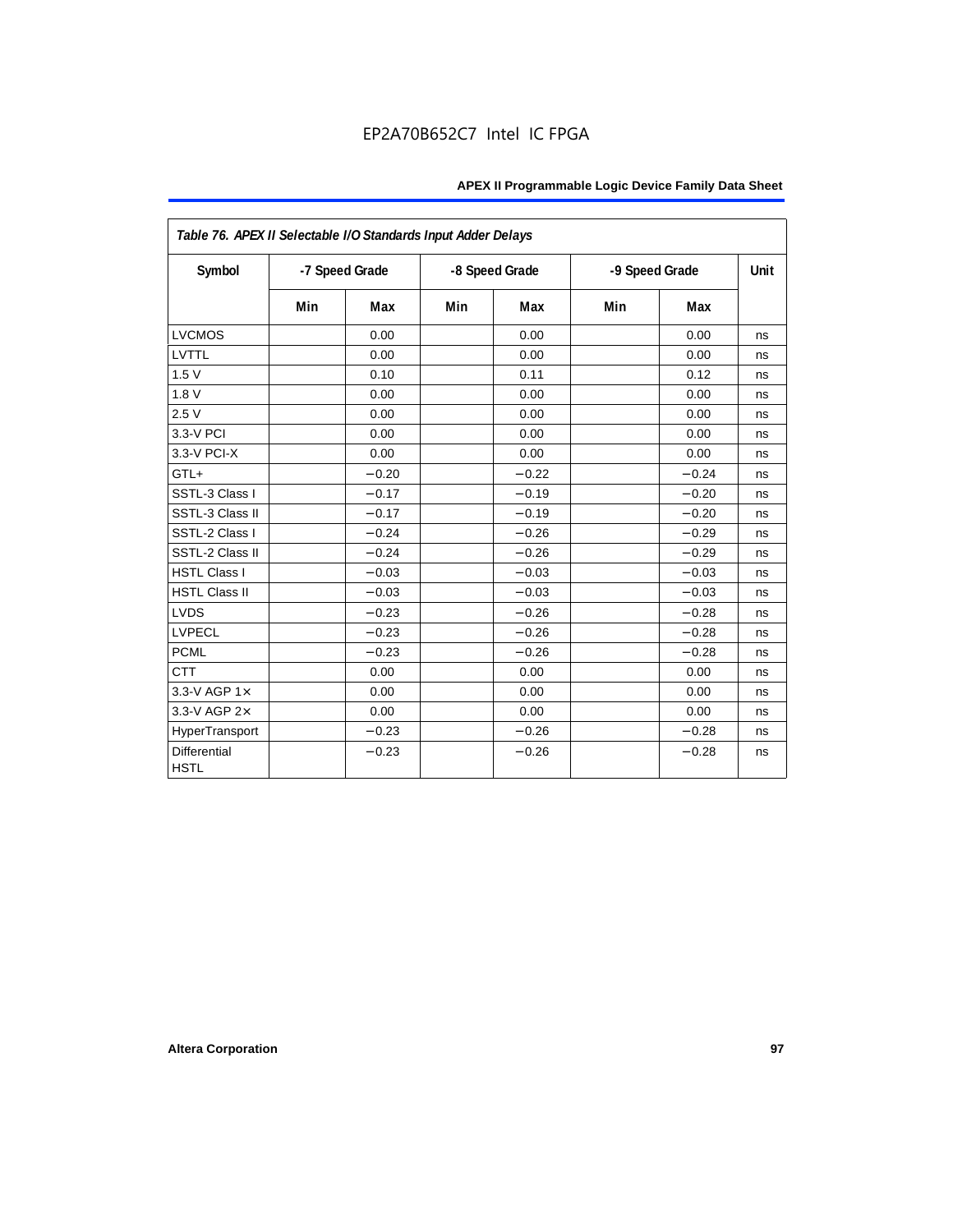| Table 77. APEX II Selectable I/O Standards Output Adder Delays |     |                |     |                |                |         |      |
|----------------------------------------------------------------|-----|----------------|-----|----------------|----------------|---------|------|
| Symbol                                                         |     | -7 Speed Grade |     | -8 Speed Grade | -9 Speed Grade |         | Unit |
|                                                                | Min | Max            | Min | Max            | Min            | Max     |      |
| <b>LVCMOS</b>                                                  |     | 0.00           |     | 0.00           |                | 0.00    | ns   |
| LVTTL                                                          |     | 0.00           |     | 0.00           |                | 0.00    | ns   |
| 1.5V                                                           |     | 3.32           |     | 3.82           |                | 4.20    | ns   |
| 1.8V                                                           |     | 2.65           |     | 3.05           |                | 3.36    | ns   |
| 2.5V                                                           |     | 1.20           |     | 1.38           |                | 1.52    | ns   |
| 3.3-V PCI                                                      |     | $-0.68$        |     | $-0.78$        |                | $-0.85$ | ns   |
| 3.3-V PCI-X                                                    |     | $-0.68$        |     | $-0.78$        |                | $-0.85$ | ns   |
| GTL+                                                           |     | $-0.45$        |     | $-0.52$        |                | $-0.57$ | ns   |
| SSTL-3 Class I                                                 |     | $-0.52$        |     | $-0.60$        |                | $-0.66$ | ns   |
| SSTL-3 Class II                                                |     | $-0.52$        |     | $-0.60$        |                | $-0.66$ | ns   |
| SSTL-2 Class I                                                 |     | $-0.68$        |     | $-0.78$        |                | $-0.86$ | ns   |
| SSTL-2 Class II                                                |     | $-0.81$        |     | $-0.93$        |                | $-1.02$ | ns   |
| <b>HSTL Class I</b>                                            |     | $-0.08$        |     | $-0.09$        |                | $-0.10$ | ns   |
| <b>HSTL Class II</b>                                           |     | $-0.23$        |     | $-0.27$        |                | $-0.30$ | ns   |
| <b>LVDS</b>                                                    |     | $-1.41$        |     | $-1.62$        |                | $-1.79$ | ns   |
| <b>LVPECL</b>                                                  |     | $-1.38$        |     | $-1.58$        |                | $-1.74$ | ns   |
| <b>PCML</b>                                                    |     | $-1.30$        |     | $-1.50$        |                | $-1.65$ | ns   |
| <b>CTT</b>                                                     |     | 0.00           |     | 0.00           |                | 0.00    | ns   |
| 3.3-V AGP 1×                                                   |     | 0.00           |     | 0.00           |                | 0.00    | ns   |
| 3.3-V AGP 2×                                                   |     | 0.00           |     | 0.00           |                | 0.00    | ns   |
| HyperTransport                                                 |     | $-1.22$        |     | $-1.41$        |                | $-1.55$ | ns   |
| <b>Differential</b><br><b>HSTL</b>                             |     | $-1.41$        |     | $-1.62$        |                | $-1.79$ | ns   |

#### **Power Consumption** Detailed power consumption information for APEX II devices will be released via a future interactive power estimator on the Altera web site.

**Device Pin-Outs**

See the Altera web site (**http://www.altera.com**) or the *Altera Digital Library* for pin-out information.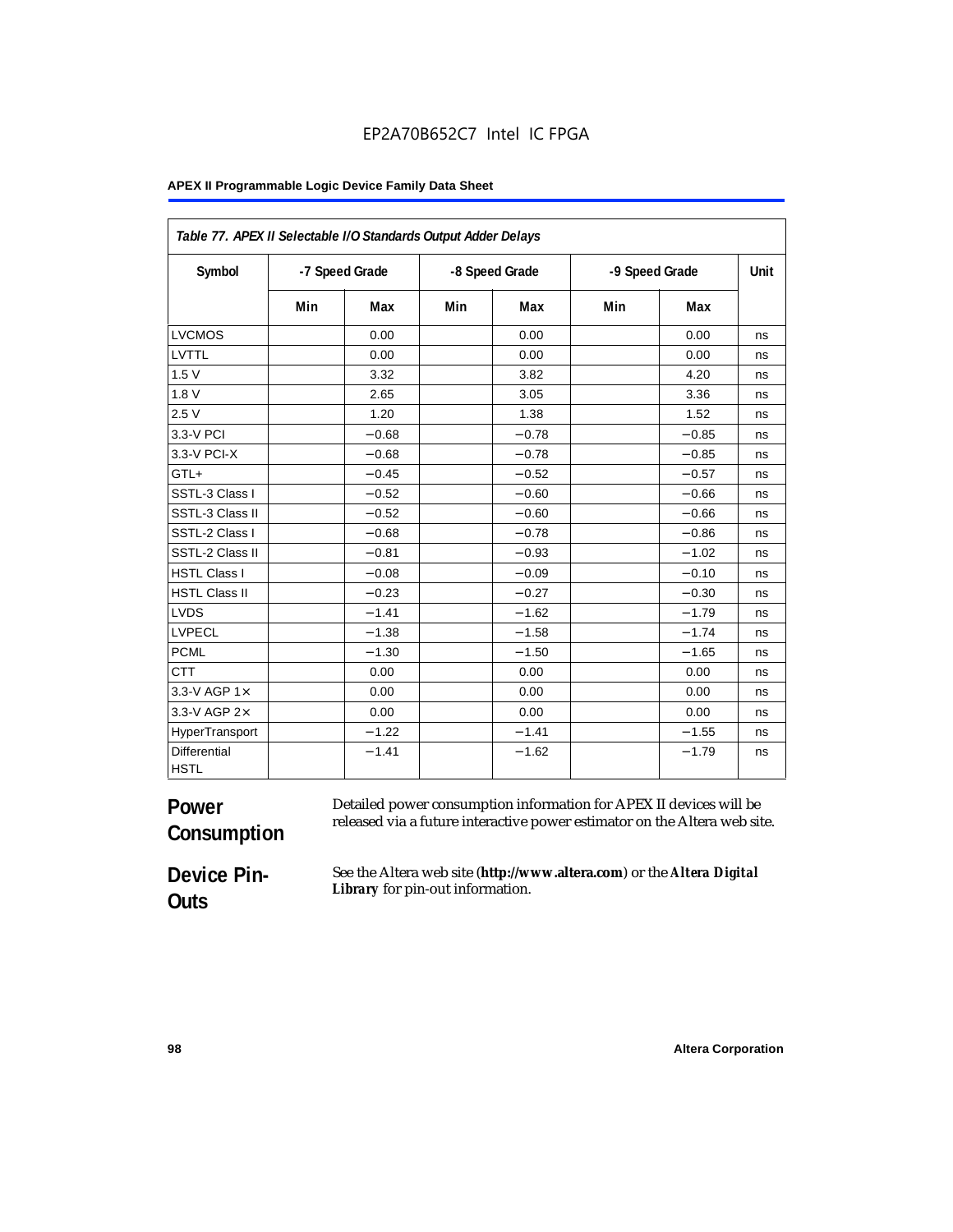**Revision History** The information contained in the *APEX II Programmable Logic Device Family Data Sheet* version 3.0 supersedes information published in previous versions. The following changes were made to the *APEX II Programmable Logic Device Family Data Sheet* version 3.0:

- Changed the value from 624 to 400 Mbps throughout the document.
- Deleted the pin count (612) for the EP2A25 device in the 1,020-pin FineLine BGA package (see Table 3).
- Added Table 13.
- Changed the maximum value of 3.6 to 2.4 in Table 20.
- Updated Tables 60 through 67 and Tables 72 through 75.<br>■ Updated Figures 25, 28, and 30
- Updated Figures 25, 28, and 30.
- Added *Note (1)* to Figure 13.
- Added Figure 43.



101 Innovation Drive San Jose, CA 95134 (408) 544-7000 http://www.altera.com Applications Hotline: (800) 800-EPLD Customer Marketing: (408) 544-7104 Literature Services: lit\_req@altera.com

Copyright © 2002 Altera Corporation. All rights reserved. Altera, The Programmable Solutions Company, the stylized Altera logo, specific device designations, and all other words and logos that are identified as trademarks and/or service marks are, unless noted otherwise, the trademarks and service marks of Altera Corporation in the U.S. and other countries. All other product or service names are the property of their respective holders. Altera products are protected under numerous U.S. and foreign patents and pending

applications, maskwork rights, and copyrights. Altera warrants performance of its semiconductor products to current specifications in accordance with Altera's standard warranty, but reserves the right to make changes to any products and services at any time without notice. Altera assumes no responsibility or liability arising out of the application or use of any information, product, or service described herein except as expressly agreed to in writing by Altera Corporation. Altera customers are advised to obtain the latest version of device specifications before relying on any published information and before placing orders for products or services.



**99 Altera Corporation**